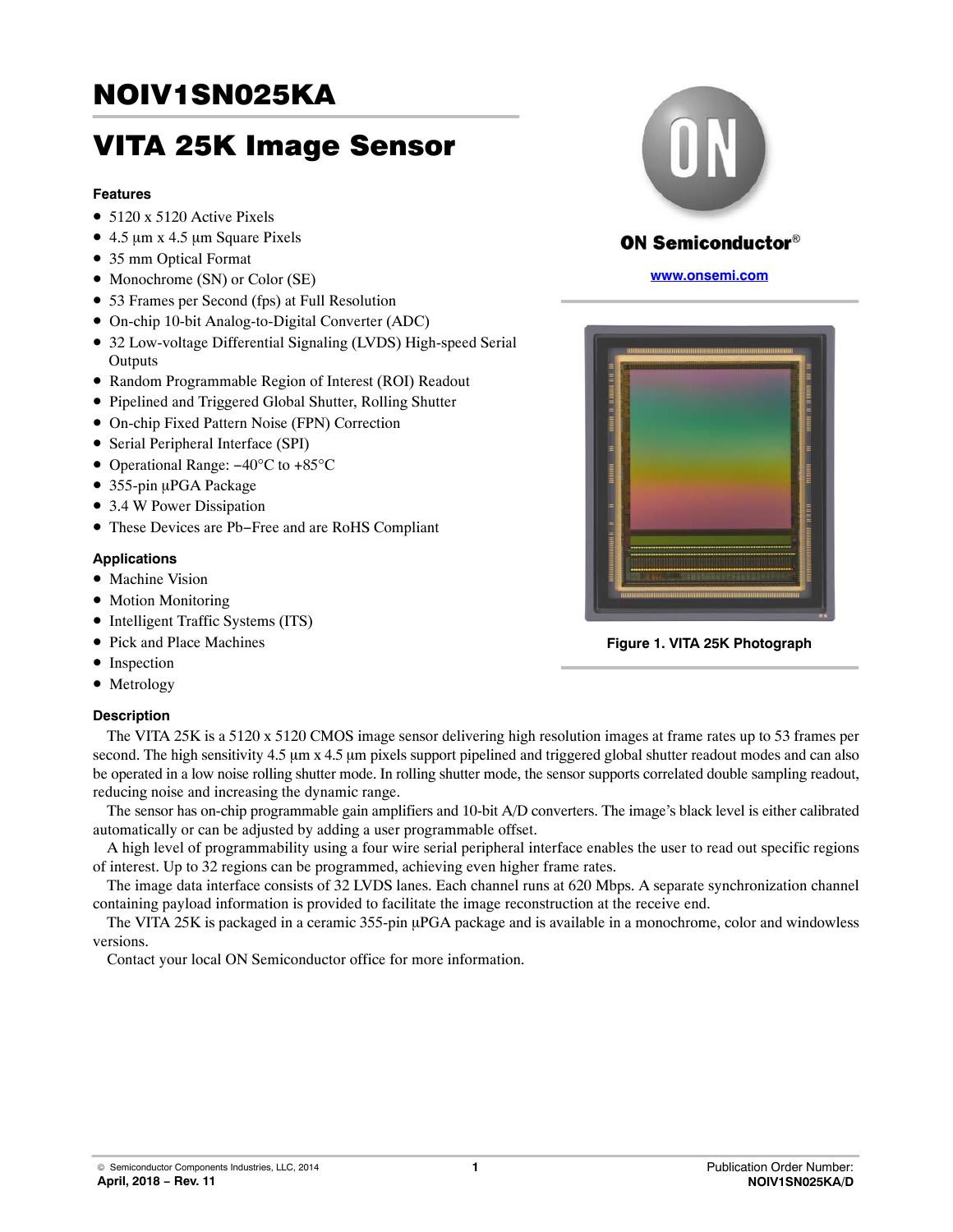## <span id="page-1-0"></span>**ORDERING INFORMATION**

| <b>Part Number</b>                                                                                                          | Family                                    | <b>Description</b>                           | Package      | <b>Product Status</b> |
|-----------------------------------------------------------------------------------------------------------------------------|-------------------------------------------|----------------------------------------------|--------------|-----------------------|
| NOIV1SN025KA-GDC                                                                                                            | VITA 25K                                  | 25 MegaPixel, Monochrome, no Protective Tape | 355-pin uPGA | Production            |
| NOIV1SE025KA-GDC                                                                                                            |                                           | 25 MegaPixel, Color, no Protective Tape      |              |                       |
| NOIV1SN025KA-GWC                                                                                                            |                                           | 25 MegaPixel, Monochrome, Windowless         |              |                       |
| NOIV1SE025KA-GWC                                                                                                            |                                           | 25 MegaPixel, Color, Windowless              |              |                       |
| NOIV1SN025KA-GTI                                                                                                            | 25 MegaPixel, Monochrome, Protective Tape |                                              |              |                       |
| NOIV1SE025KA-GTI                                                                                                            |                                           | 25 MegaPixel, Color, Protective Tape         |              |                       |
| The $V1 - SN/SE$ base part is used to reference the mono and color enhanced versions of the LVDS interface. More details on |                                           |                                              |              |                       |

the part number coding can be found at [http://www.onsemi.com/pub\\_link/Collateral/TND310](http://www.onsemi.com/pub_link/Collateral/TND310-D.PDF)−D.PDF

## **Package Mark**

Following is the VITA 25K production package mark:

Side 1 near Pin 1: **NOIV1S \* 025KA−GDC**, where N = mono micro lens, E = color micro lens Side 2: **AWLYYWW, NNNN** where AWLYYWW is the lot traceability, and NNNN is the serial number

#### **Windowless Devices**

The windowless devices are assembled in the same package as the windowed devices with the exception that the windowless devices are delivered with the glass lid (referenced in Figure [37](#page-69-0) and Figure [39](#page-71-0)), *taped on* to the package. The glass lid is taped to the package in a clean room environment, soon after the wire bonding process, to maintain silicon integrity and wire dressing. The windowless devices are tested according to the Standard Acceptance Criteria and are electro optically identical to production devices WITH GLASS LID. Please note the RMA policy on Page 73 for windowless devices.

Please contact your local sales office for entering a windowless order.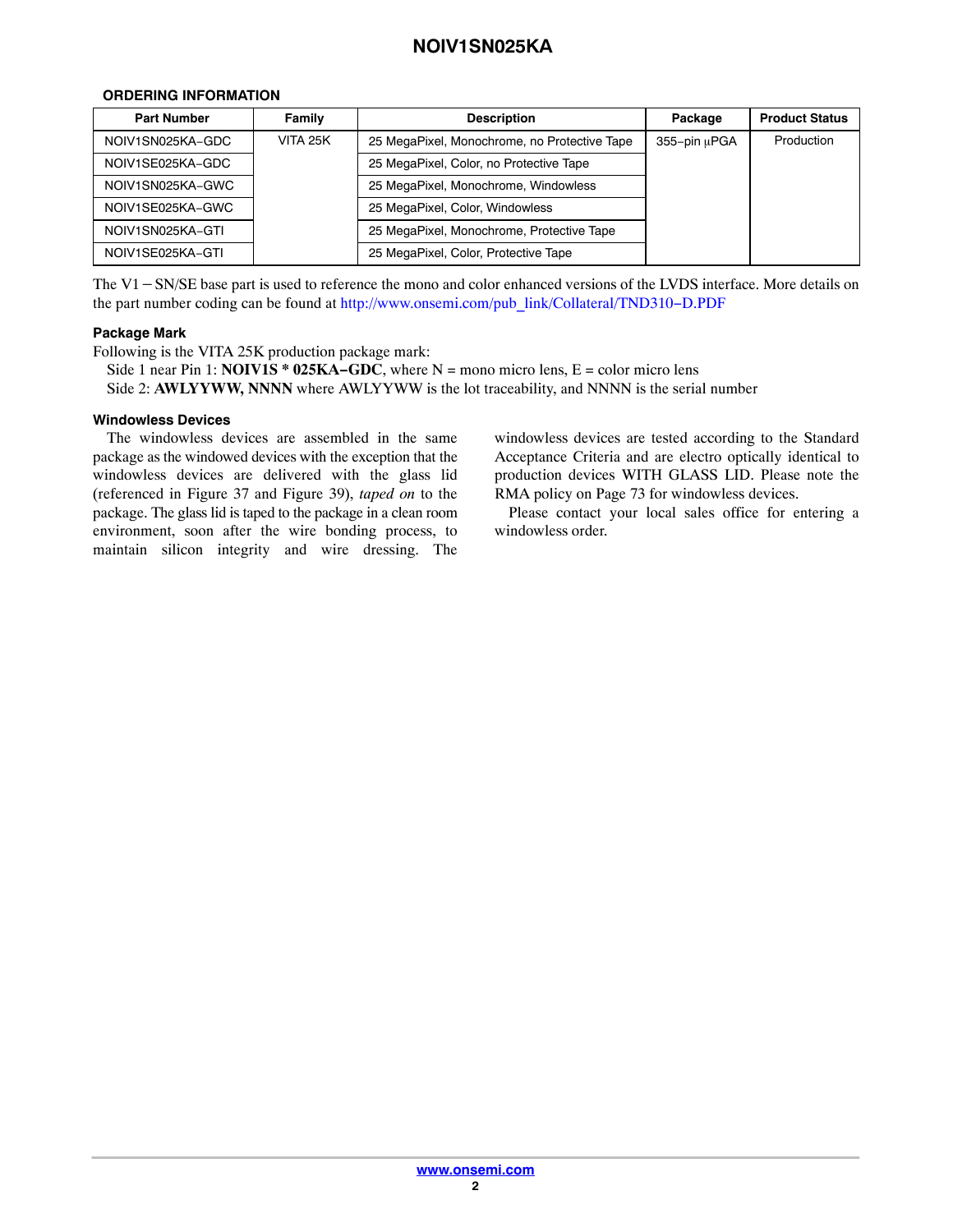# **CONTENTS**

| Image Sensor Timing and Readout  24      |  |
|------------------------------------------|--|
|                                          |  |
|                                          |  |
|                                          |  |
|                                          |  |
|                                          |  |
| Specifications and Useful References  73 |  |
|                                          |  |
|                                          |  |
|                                          |  |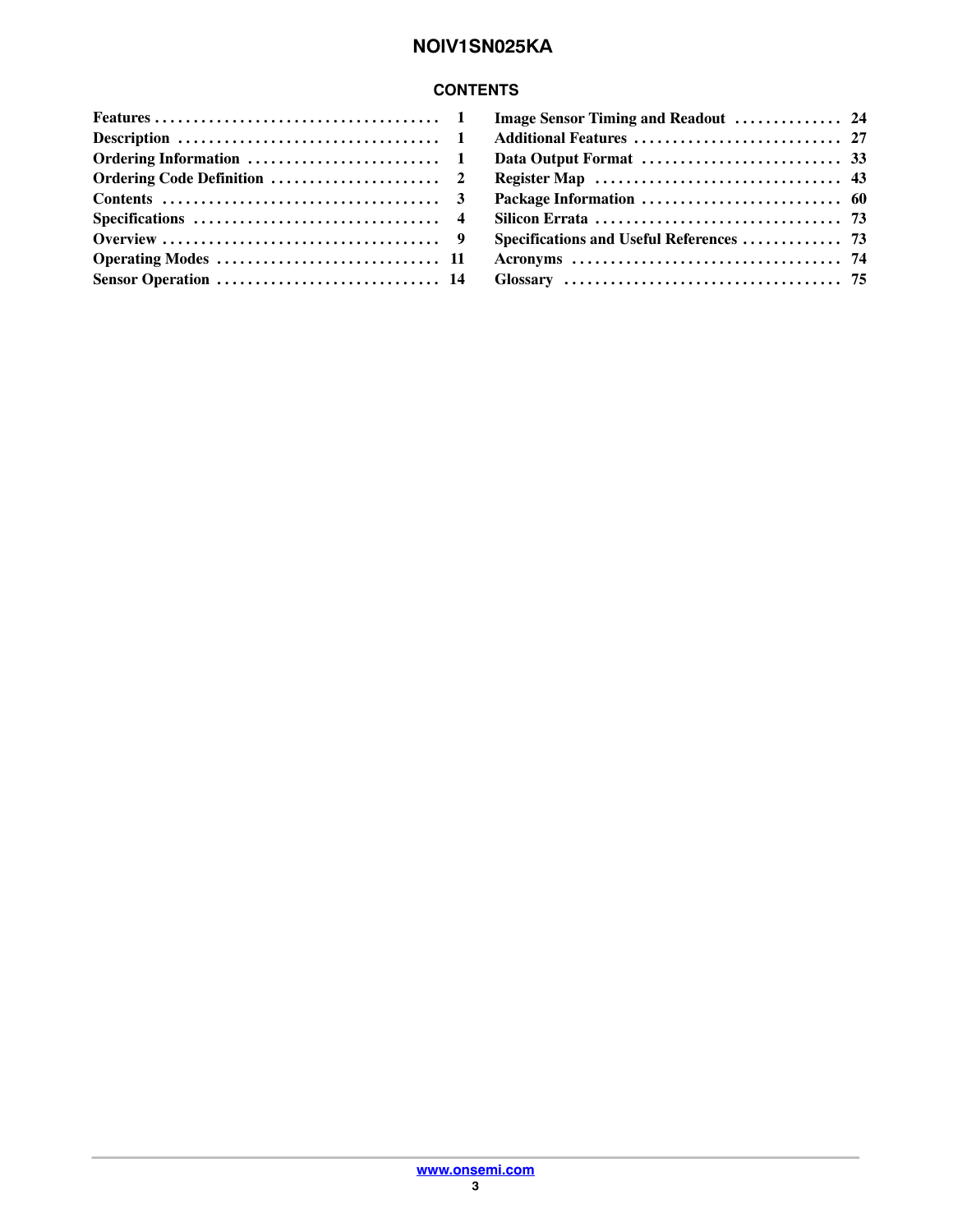## **SPECIFICATIONS**

#### <span id="page-3-0"></span>**Key Specifications**

#### **Table 1. GENERAL SPECIFICATIONS**

| <b>Parameter</b>       | <b>Specification</b>                                                                   |
|------------------------|----------------------------------------------------------------------------------------|
| Active pixels          | 5120 (H) x 5120 (V)                                                                    |
| Pixel size             | $4.5 \mu m \times 4.5 \mu m$                                                           |
| Pixel type             | Global shutter pixel architecture                                                      |
| Shutter type           | Pipelined and triggered global<br>shutter, rolling shutter                             |
| Master clock           | 310 MHz (10-bit)<br>248 MHz (8-bit)                                                    |
| Windowing<br>features  | 32 Randomly programmable win-<br>dows. Normal, sub-sampled and<br>binned readout modes |
| ADC resolution         | 10-bit, 8-bit                                                                          |
| Number of LVDS outputs | $32$ data + 1 sync + 1 clock                                                           |
| Data rate              | 32 x 620 Mbps (10-bit)<br>32 x 496 Mbps (8-bit)                                        |
| Power dissipation      | 3.4 W                                                                                  |
| Package type           | 355 µPGA                                                                               |
| Color                  | RGB color, mono                                                                        |

#### **Table 2. ELECTRO−OPTICAL SPECIFICATIONS** [1]

| <b>Parameter</b>                     | Specification                                                                        |
|--------------------------------------|--------------------------------------------------------------------------------------|
| Frame rate                           | 53 fps at full resolution                                                            |
| Optical format                       | 35 mm                                                                                |
| Conversion gain                      | 0.0644 LSB10/e $\cdot$ , 81.5 $\mu$ V/e                                              |
| Dark noise                           | 2.13 LSB10, 34e in global shutter<br>1.42 LSB10, 23e <sup>-</sup> in rolling shutter |
| Responsivity at 550 nm               | 18 LSB10 /nJ/cm <sup>2</sup> , 3.4 V/lux.s                                           |
| Parasitic Light Sensitivity<br>(PLS) | <1/900 at 550 nm                                                                     |
| Full well charge                     | 22000 e <sup>-</sup>                                                                 |
| Quantum efficiency<br>$(QE)$ x FF    | 50% at 550 nm                                                                        |
| <b>Pixel FPN</b>                     | 0.5% of RMS of maximum swing                                                         |
|                                      | rolling shutter: 1.0 LSB10                                                           |
|                                      | global shutter: 2.0 LSB10                                                            |
| <b>Row FPN</b>                       | rolling & global shutter: 0.2 LSB10                                                  |
| Column FPN                           | rolling & global shutter: 1.0 LSB10                                                  |
| Dynamic range                        | 56.2 dB in global shutter mode<br>59.6 dB in rolling shutter mode                    |
| Signal-to-Noise Ra-<br>tio (SNR)     | 43.4 dB in global and rolling<br>shutter mode                                        |
| Dark signal                          | 14 e /s, 0.9 LSB10/s at +30°C                                                        |

#### **Table 3. RECOMMENDED OPERATING RATINGS** (Note 2)

| Svmbol | <b>Description</b>          | Min<br>------ | <b>Max</b> | <b>Units</b> |
|--------|-----------------------------|---------------|------------|--------------|
|        | Operating temperature range | $-40$         | +85        | $\sim$       |

#### **Table 4. ABSOLUTE MAXIMUM RATINGS** (Note 3)

| Symbol                        | <b>Parameter</b>                        | Min    | Max | <b>Units</b> |
|-------------------------------|-----------------------------------------|--------|-----|--------------|
| ABS (1.0 V supply)            | ABS rating for 1.0 V supply             | $-0.5$ | 1.2 | v            |
| ABS (1.8 V supply group)      | ABS rating for 1.8 V supply group       | $-0.5$ | 2.2 | v            |
| ABS (3.3 V supply group)      | ABS rating for 3.3 V supply group       | $-0.5$ | 4.3 | v            |
| ABS (4.2 V supply)            | ABS rating for 4.2 V supply             | $-0.5$ | 4.6 | v            |
| ABS (4.5 V supply)            | ABS rating for 4.5 V supply             | $-0.5$ | 5.0 | $\vee$       |
| $T_S$ (Notes 3 and 4)         | ABS storage temperature range           | 0      | 150 | $^{\circ}$ C |
|                               | ABS storage humidity range at 85°C      |        | 85  | %RH          |
| Electrostatic discharge (ESD) | Human Body Model (HBM): JS-001-2010     | 2000   |     | v            |
| (Notes 2 and 3)               | Charged Device Model (CDM): JESD22-C101 | 500    |     |              |
| LU                            | Latch-up: JESD-78                       | 140    |     | mA           |

Stresses exceeding Maximum Ratings may damage the device. Maximum Ratings are stress ratings only. Functional operation above the Recommended Operating Conditions is not implied. Extended exposure to stresses above the Recommended Operating Conditions may affect device reliability.

1. The ADC is 11-bit, down-scaled to 10-bit. The VITA 25K uses a larger word-length internally to provide 10-bit on the output.

2. Operating ratings are conditions in which operation of the device is intended to be functional.

3. ON Semiconductor recommends that customers become familiar with, and follow the procedures in JEDEC Standard JESD625−A. Refer to Application Note AN52561. Long term exposure toward the maximum storage temperature will accelerate color filter degradation.

4. Caution needs to be taken to avoid dried stains on the underside of the glass due to condensation. The glass lid glue is permeable and can absorb moisture if the sensor is placed in a high % RH environment.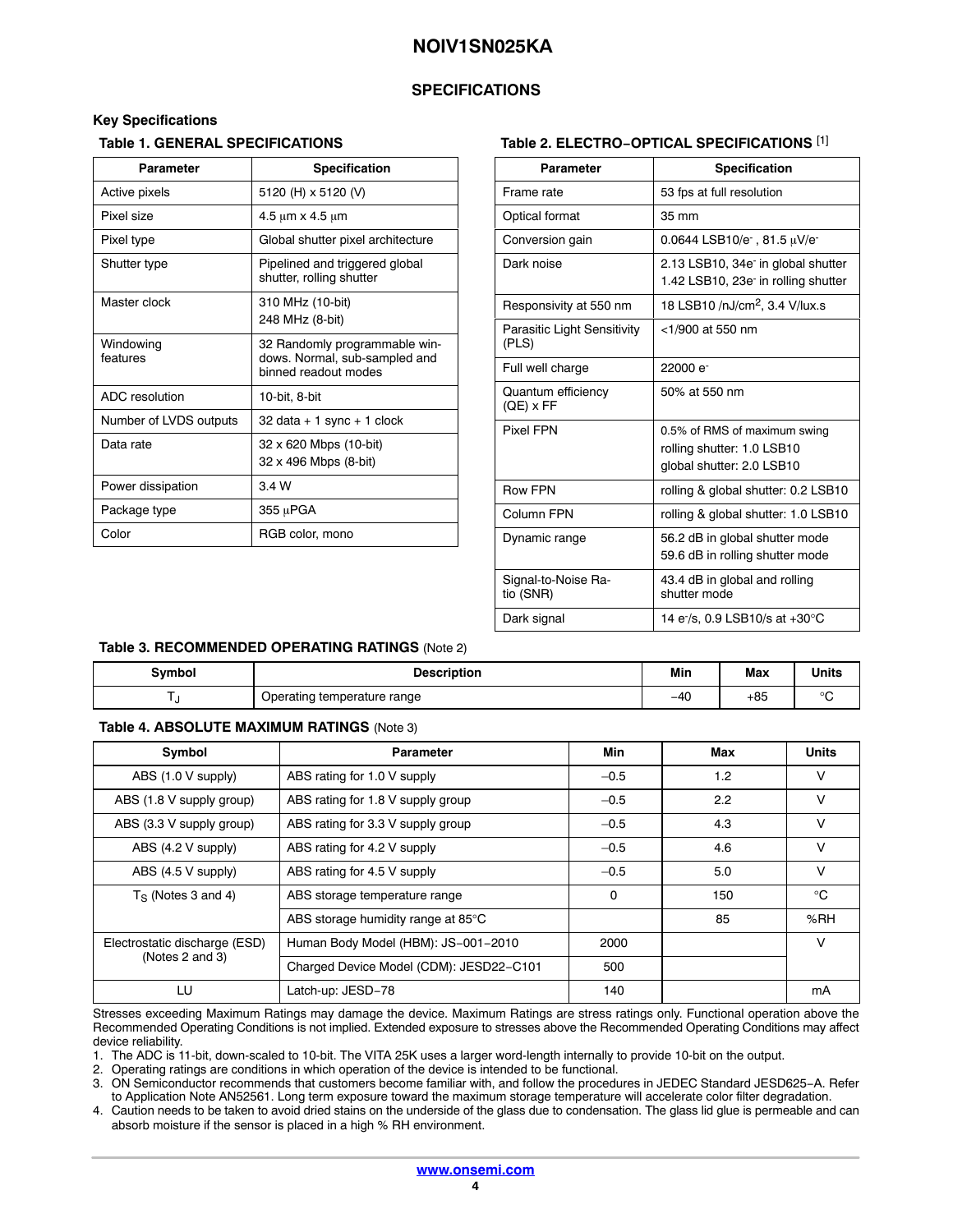# <span id="page-4-0"></span>**Electrical Specifications**

*Power Supply Ratings*

# **Table 5. POWER SUPPLY RATINGS**

**Limits in bold apply for for T<sub>J</sub> = T<sub>MIN</sub> to T<sub>MAX</sub>, all other limits T<sub>J</sub> = +30°C [[5](#page-5-0)], [[6](#page-5-0)], [[7](#page-5-0)], [[8](#page-5-0)]** 

| <b>Parameter</b>                 | <b>Description</b>                                                                                              | Min                      | Typ  | Max               | Units  |  |  |
|----------------------------------|-----------------------------------------------------------------------------------------------------------------|--------------------------|------|-------------------|--------|--|--|
|                                  | <b>Power Supply Parameters</b>                                                                                  |                          |      |                   |        |  |  |
| vdda 33                          | Analog supply - 3.3 V domain. gnda 33 is connected to substrate                                                 | 3                        | 3.3  | 3.6               | V      |  |  |
| Idda 33                          | Current consumption from analog supply                                                                          |                          | 725  | 775               | mA     |  |  |
| vddd_33                          | Digital supply - 3.3 V domain. gndd_33 is connected to substrate                                                | з                        | 3.3  | 3.6               | V      |  |  |
| Iddd 33                          | Current consumption from 3.3 V digital supply                                                                   | 65                       | 85   | 105               | mA     |  |  |
| vdd 18                           | Digital supply - 1.8 V domain. gndd 18 is connected to substrate                                                | 1.6                      | 1.8  | $\mathbf{2}$      | V      |  |  |
| $Idd_18$                         | Current consumption 1.8 V digital supply                                                                        | 240                      | 310  | 380               | mA     |  |  |
| vdd_pix                          | Pixel array supply                                                                                              | з                        | 3.3  | 3.6               | V      |  |  |
| Idd pix                          | Current consumption from pixel supply                                                                           | 25                       | 35   | 45                | mA     |  |  |
| vdd resfd                        | Floating diffusion reset supply                                                                                 | 3.3                      | 4.5  | 4.6               | V      |  |  |
| gnd resfd                        | Floating diffusion reset ground. Not connected to substrate                                                     | 0                        | 0    | 1.0               | V      |  |  |
| vdd respd                        | Photo diode reset supply                                                                                        | 3.3                      | 4.2  | 4.6               | V      |  |  |
| gnd respd                        | Photo diode reset ground. Not connected to substrate.<br>Note This is a sinking power supply with 200 mA range. | 0                        | 0    | 1.0               | V      |  |  |
| vdd_trans                        | Pixel transfer supply                                                                                           | 3.3                      | 4.2  | 4.6               | $\vee$ |  |  |
| gnd trans                        | Pixel transfer ground. Not connected to substrate                                                               | 0                        | 0    | 1.0               | V      |  |  |
| vdd sel                          | Pixel select supply                                                                                             | 3.0                      | 3.3  | 3.6               | V      |  |  |
| gnd sel                          | Pixel select ground. Not connected to substrate.                                                                |                          | 0    | 0                 | V      |  |  |
| vdd casc                         | Cascode supply                                                                                                  | 0.9                      | 1.0  | 1.1               | V      |  |  |
| vref colmux <sup>[8]</sup>       | Column multiplexer reference supply                                                                             | $\qquad \qquad -$        | 1.0  | $\qquad \qquad -$ | V      |  |  |
| gnd colbias                      | Column biasing ground. Dedicated ground signal for pixel biasing.<br>Connected to substrate                     |                          | 0    |                   | V      |  |  |
| gnd colpc                        | Column precharge ground. Dedicated ground signal for pixel bias-<br>ing. Not connected to substrate             | $\overline{\phantom{0}}$ | 0    |                   | V      |  |  |
| Ptot                             | Total power consumption                                                                                         | 3000                     | 3400 | 3800              | mW     |  |  |
| Pstby                            | Power consumption in standby mode                                                                               |                          |      | 50                | mW     |  |  |
| Popt                             | Power consumption at lower pixel rates                                                                          | Configurable             |      |                   |        |  |  |
|                                  | I/O - LVDS (EIA/TIA-644): Conforming to standard/additional specifications and deviations listed                |                          |      |                   |        |  |  |
| fserdata                         | Data rate on data channels in 10-bit mode<br>DDR signaling - 32 data channels, 1 synchronization channel        |                          |      | 620               | Mbps   |  |  |
| fserdata                         | Data rate on data channels in 8-bit mode<br>DDR signaling - 32 data channels, 1 synchronization channel         |                          |      | 496               | Mbps   |  |  |
| fserclock                        | Clock rate of output clock in 10-bit mode<br>Clock output for mesochronous signaling                            |                          |      | 310               | MHz    |  |  |
| fserclock                        | Clock rate of output clock in 8-bit mode<br>Clock output for mesochronous signaling                             |                          |      | 248               | MHz    |  |  |
| Vicm                             | LVDS input common mode level                                                                                    | 0.3                      | 1.25 | 2.2               | V      |  |  |
| Tccsk                            | Channel to channel skew (training pattern allows per-channel skew<br>correction)                                |                          |      | 50                | ps     |  |  |
| <b>LVDS Electrical/Interface</b> |                                                                                                                 |                          |      |                   |        |  |  |
| fin                              | Input clock rate for 10-bit mode                                                                                |                          |      | 310               | MHz    |  |  |
| fin                              | Input clock rate for 8-bit mode                                                                                 |                          |      | 248               | MHz    |  |  |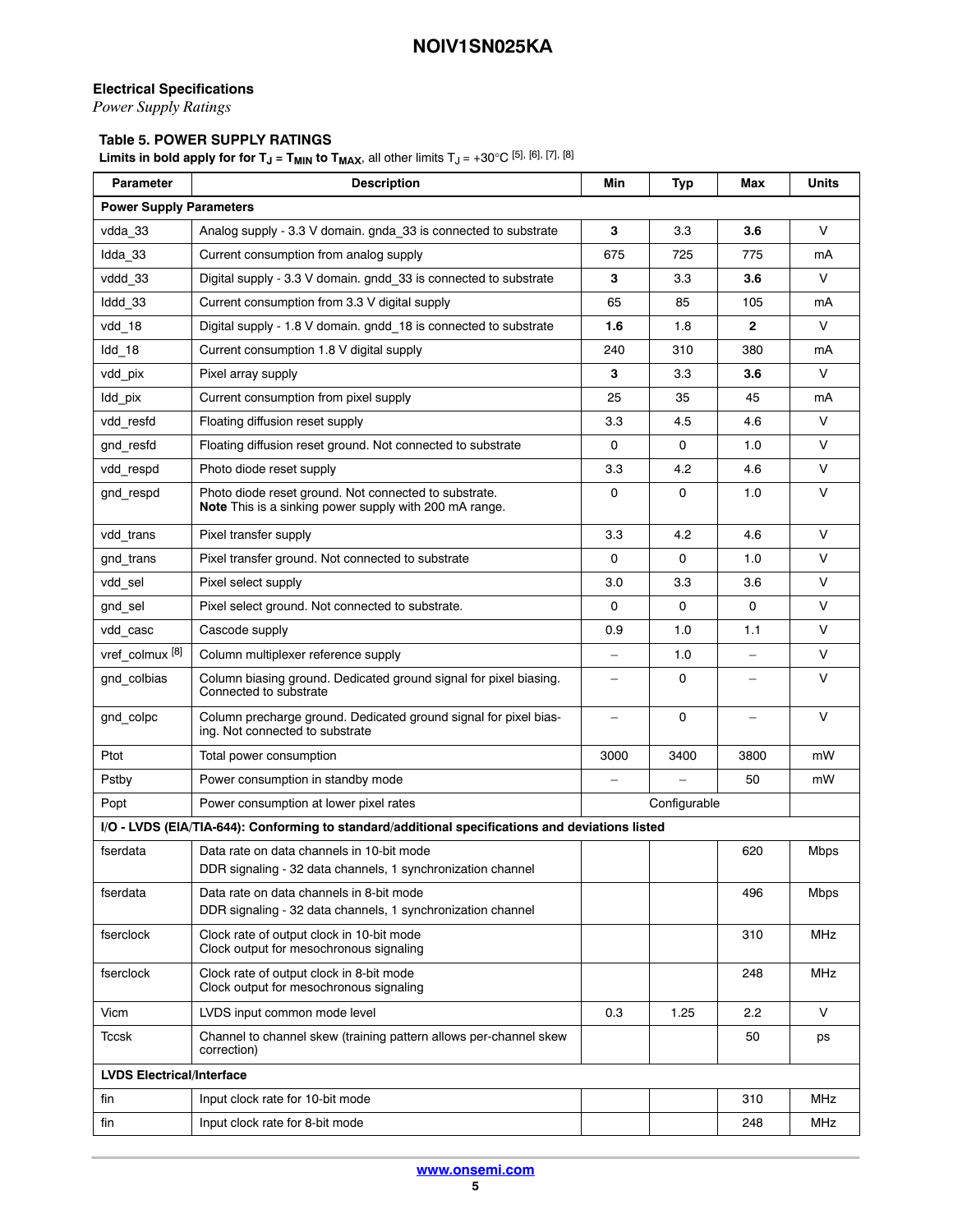## <span id="page-5-0"></span>**Table [5](#page-4-0). POWER SUPPLY RATINGS**

**Limits in bold apply for for T<sub>J</sub> = T<sub>MIN</sub> to T<sub>MAX</sub>, all other limits T<sub>J</sub> = +30°C [5], [6], [7], [8]** 

| <b>Parameter</b>           | <b>Description</b>                             | Min | Typ | Max  | <b>Units</b> |
|----------------------------|------------------------------------------------|-----|-----|------|--------------|
| tidc                       | Input clock duty cycle                         | 40  | 50  | 60   | %            |
| tj                         | Input clock jitter                             |     | 20  |      | ps           |
| fspi                       | SPI clock rate                                 |     |     | 10   | <b>MHz</b>   |
| ratspi                     | 10-bit: ratio: Fin/fspi                        | 30  |     |      |              |
|                            | 8-bit: ratio: Fin/fspi                         | 24  |     |      |              |
| <b>Sensor Requirements</b> |                                                |     |     |      |              |
| fps                        | Frame rate at full resolution (global shutter) |     |     | 53   | fps          |
| fps_roi1                   | Xres x Yres = $1920 \times 1080$               |     |     | 440  | fps          |
| fps_roi2                   | Xres x Yres = $1024 \times 1024$               |     |     | 590  | fps          |
| fps_roi3                   | Xres x Yres = $640 \times 480$                 |     |     | 1380 | fps          |
| fps_roi4                   | Xres x Yres = $512 \times 512$                 |     |     | 1360 | fps          |
| fps_roi5                   | Xres x Yres = $256 \times 256$                 |     |     | 2750 | fps          |
| <b>FOT</b>                 | Frame overhead time                            |     | 50  |      | μs           |
| <b>ROT</b>                 | Row overhead time                              |     | 1   |      | μs           |
| fpix                       | Pixel rate (32 channels at 62 Mpix/s)          |     |     | 1984 | Mpix/s       |

5. All parameters are characterized for DC conditions after thermal equilibrium is established.

6. This device contains circuitry to protect the inputs against damage due to high static voltages or electric fields. However, it is recommended that normal precautions be taken to avoid application of any voltages higher than the maximum rated voltages to this high−impedance circuit. 7. Minimum and maximum limits are guaranteed through test and design.

8. Vref\_colmux supply should be able to source and sink current

**Disclaimer**: Image sensor products and specifications are subject to change without notice. Products are warranted to meet the production data sheet and acceptance criteria specifications only.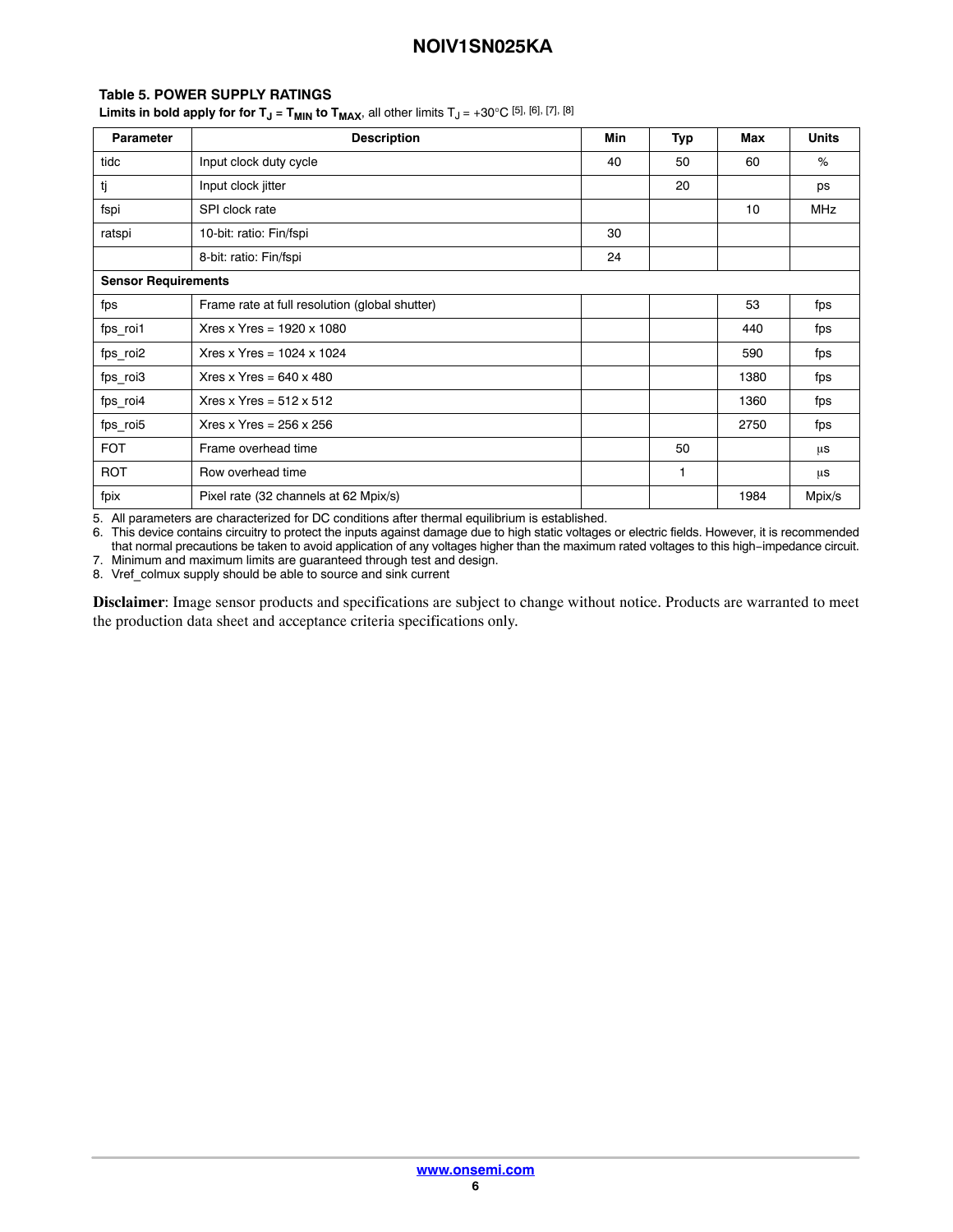#### <span id="page-6-0"></span>**Power Distribution Network**

A power distribution network (PDN) is designed to ensure proper power management to the VITA 25K sensor. Table 6 provides the recommended power supplies for the VITA 25K power management. Please refer to the AN65466 for recommended linear regulator selection, decoupling capacitor network and BOM for the power distribution network.

|  | Table 6. RECOMMENDED POWER SUPPLIES FOR VITA 25K |  |  |  |  |
|--|--------------------------------------------------|--|--|--|--|
|--|--------------------------------------------------|--|--|--|--|

|          |                     |                          | Min<br>Rating | Typ<br>Rating | Max<br>Rating  | <b>Max DC Current</b>    | <b>Peak Currents at</b><br>Allowable pk-pk |
|----------|---------------------|--------------------------|---------------|---------------|----------------|--------------------------|--------------------------------------------|
| Category | <b>Power Supply</b> | <b>Source/Sink Stage</b> | (V)           | (V)           | (V)            | (mA)                     | <b>Ripples</b>                             |
| Digital  | VDDD 18             | Sourcing                 | 1.6           | 1.8           | $\overline{2}$ | 380                      | 2 A at 200 mV                              |
|          | VDDD 33             | Sourcing                 | 3             | 3.3           | 3.6            | 105                      | 0.6 A at 200 mV                            |
|          | VDD sel             | Sourcing                 | 3             | 3.3           | 3.6            | $\mathbf 0$              | 1 mA at $20$ mV                            |
| Analog   | VDDA 33             | Sourcing                 | 3             | 3.3           | 3.6            | 775                      | 1.5 A at 50 mV                             |
|          | VDD pix             | Sourcing                 | 3             | 3.3           | 3.6            | 45                       | 700 mA at 100 mV                           |
|          | VDD respd           | Sourcing                 | 3.3           | 4.2           | 4.6            | $\overline{7}$           | 300 mA at 20 mV                            |
|          | VDD trans           | Sourcing                 | 3.3           | 4.2           | 4.6            | $\overline{7}$           |                                            |
|          | VDD resfd           | Sourcing                 | 3.3           | 4.5           | 4.6            | $\overline{7}$           |                                            |
|          | VDD casc            | Sourcing                 | 0.9           | 1             | 1.1            | $\mathbf{0}$             | 6 mA at 300 mV                             |
|          | Vref colmux         | Sourcing & Sinking       |               | 1             |                | $\mathbf 0$              | 0.35 A at 0.5 mV                           |
|          | gnd respd           | Sinking                  | 0             | 0             |                | 30 mA sinking at<br>0.4V | 200 mA at 20 mV                            |

9. Combining power supplies:

• VDD\_sel can be combined with either VDDD\_33 or VDDA\_33

• VDD<sup>-</sup>respd and VDD\_trans can be grouped together as VDD\_42

• gnd respd is be designed to be a 7 mA sinking supply, but can be tied to ground with no impact to image quality

#### **Color Filter Array**

The VITA 25K color sensor is processed with a Bayer RGB color pattern as shown in Figure 2. Pixel (0,0) has a red filter situated to the bottom left. Green1 and green2 have a slightly different spectral response due to (optical) cross talk from neighboring pixels. Green1 pixels are located on a green-red row, green2 pixels are located on a blue-green row.

Figure [3](#page-7-0) depicts the spectral response for the mono and color devices. Figure [4](#page-7-0) shows the photovoltaic response for the VITA 25K.



**Figure 2. Color Filter Array for the Pixel Array**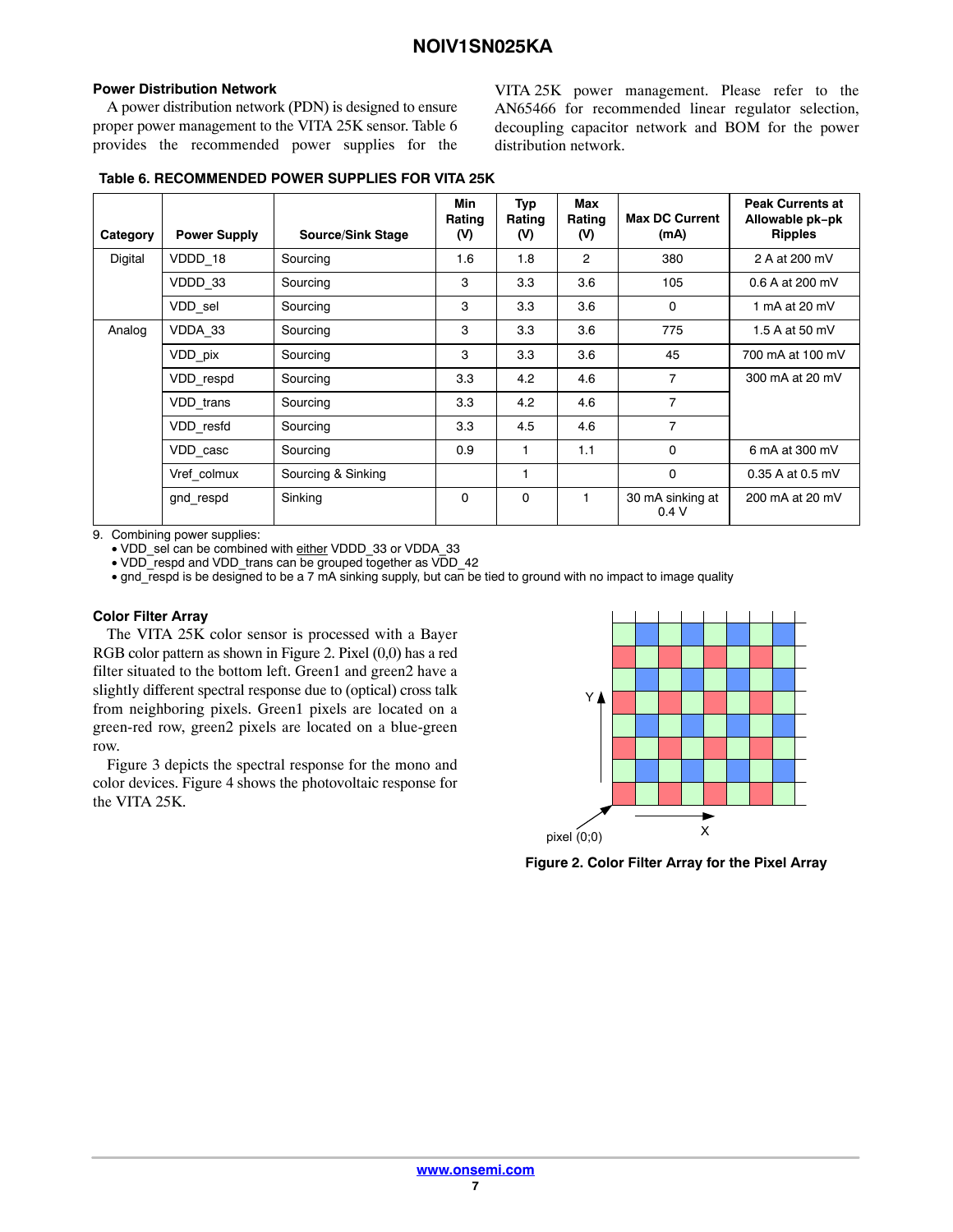<span id="page-7-0"></span>

**Figure 3. Mono and Color Spectral Response with Micro Lens**

Note that green pixels on a Green−Red (Green 1) and Green−Blue (Green 2) row have similar responsivity to wavelength trend as is depicted by the legend "Green".



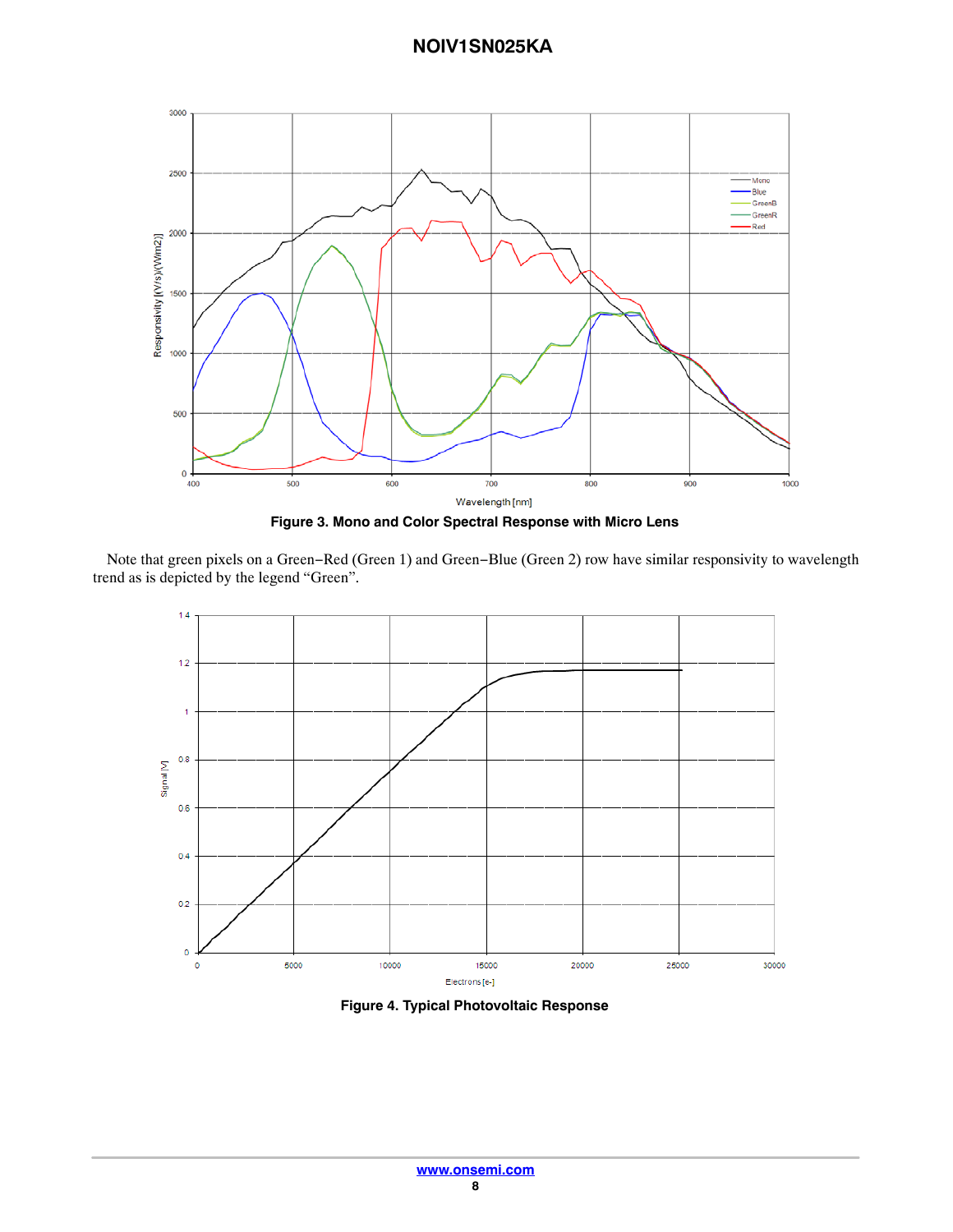#### **OVERVIEW**

<span id="page-8-0"></span>Figure 5 gives an overview of all functional blocks in the image sensor. The system clock is received by the LVDS clock receiver block and distributed to other blocks. The sequencer defines the sensor timing and controls the image core. The sequencer is started either autonomously (master mode) or on assertion of an external trigger (slave mode). The image core contains all pixels and readout circuits. The column structure selects pixels for readout and performs correlated double sampling (CDS) or double sampling (DS). The data comes out sequentially and is fed into the analog front end (AFE) block. The programmable gain amplifier (PGA) of the AFE adds the offset and gain. The output is a fully differential analog signal that goes to the ADC, where the analog signal is converted to a 10-bit data stream.

Depending on the operating mode, eight or ten bits are fed into the data formatting block. This block adds synchronization information to the data stream based on the frame timing. The data then goes to the low voltage serial (LVDS) interface block that sends the data out through the I/O ring.

On-chip programmability is controlled through the Serial Peripheral Interface (SPI). See Register Map on page [43](#page-42-0) for register details. A bias block generates bias currents and voltages for all analog blocks on the chip. By controlling the bias current, the speed-versus-power of each block can be tuned. All biasing programmability is contained in the bias block.



**Figure 5. Block Diagram**

#### **Image Core**

- The image core consists of:
- Pixel array
- Address decoders and row drivers
- Pixel biasing

The pixel array contains 5120 x 5120 readable pixels with a pixel pitch of  $4.5 \mu m$ . Four dummy pixel rows and columns are placed at every side of the pixel array to eliminate possible edge effects. The sensor uses a 5T pixel architecture, which makes it possible to read out the pixel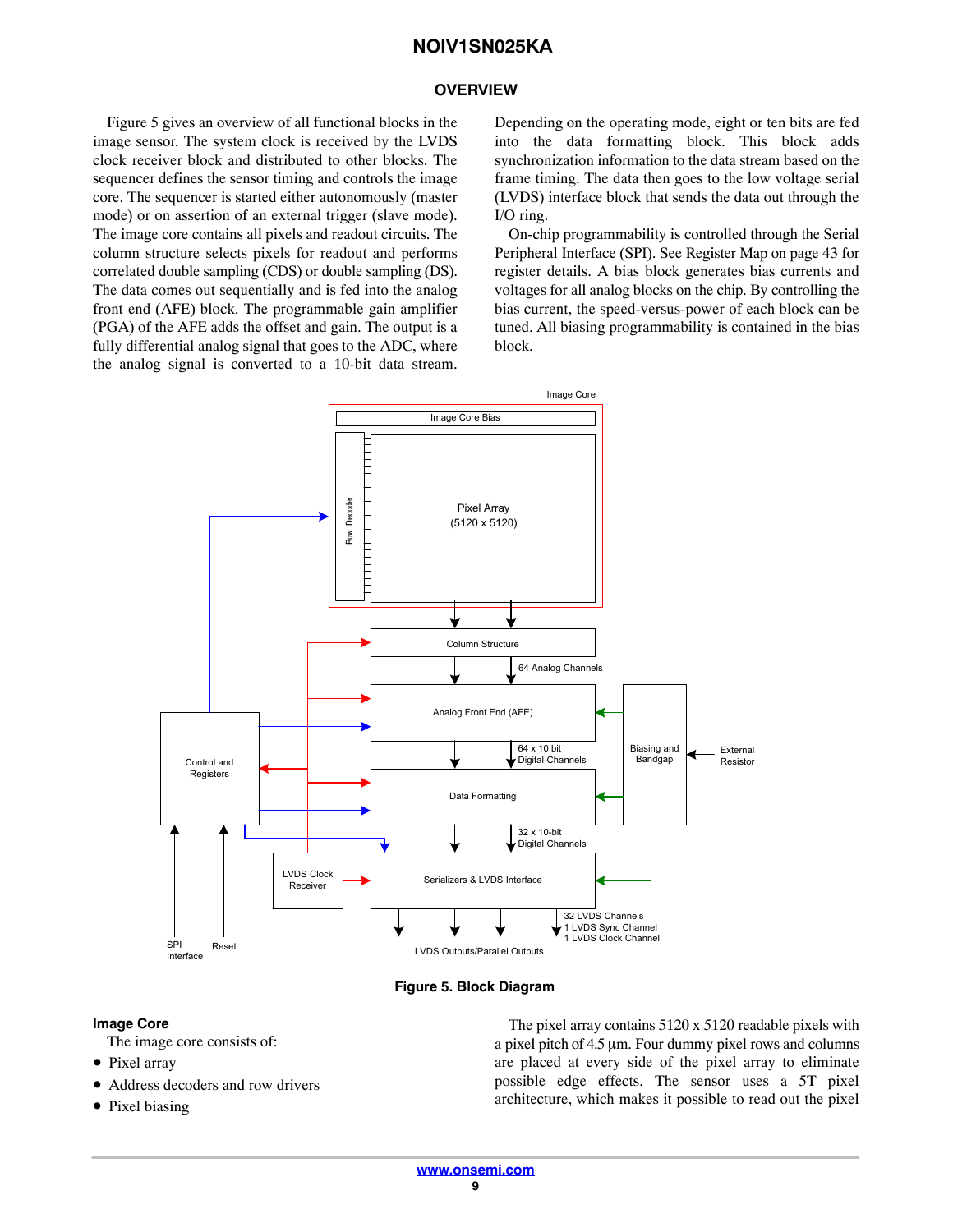array in global shutter mode with DS, or rolling shutter mode with CDS.

The function of the row drivers is to access the image array line by line, or all lines together, to reset or read the pixel data. The row drivers are controlled by the on-chip sequencer and can access the pixel array in global and rolling shutter modes.

The pixel biasing block guarantees that the data on a pixel is transferred properly to the column multiplexer when the row drivers select a pixel line for readout.



**Figure 6. Image Core Diagram**

#### **LVDS Clock Receiver**

The LVDS clock receiver receives an LVDS clock signal and distributes the required clocks to the sensor.

Typical input clock frequency is 310 MHz in 10-bit mode and 248 MHz in 8-bit mode. The clock input needs to be terminated with a 100  $\Omega$  resistor.

#### **Column Multiplexer**

The 5120 pixels of one image row are stored in 5120 column sample-and-hold (S/H) stages. These stages store both the reset and integrated signal levels.

The data stored in the column S/H stages is read out through 64 parallel differential outputs operating at a frequency of 31 MHz.

At this stage, the reset signal and integrated signal values are transferred into an FPN-corrected differential signal. A programmable gain of 1x, 2x, or 4x can be applied to the signal at this stage. The column multiplexer also supports a subsampled readout mode (read-1-skip-1 for mono and read-2-skip-2 for color version). Enabling this mode can speed up the frame rate, with a decrease in resolution.

#### **Bias Generator**

The bias generator generates all required reference voltages and bias currents that the on-chip blocks use. An external resistor of 47 k $\Omega$ , connected between the pins *ibias master* and *gnda* 33 is required for the bias generator to operate properly.

#### **Analog Front End**

The AFE contains 64 channels, each containing a PGA and a 10-bit ADC. The PGA can be programmed to apply a gain of  $1x$ ,  $1.39x$ ,  $1.94x$ , and  $2.72x$  to the image signal. Together with the gain applied in the column multiplexer, a total signal gain of 10x can be achieved.

For each of the 64 channels, a pipelined 10-bit ADC is used to convert the analog image data into a digital signal, which is delivered to the data formatting block. A black calibration loop is implemented to ensure that the black level is mapped to match the correct ADC input level.

#### **Data Formatting**

The data block receives data from two ADCs and multiplexes this data to one LVDS block. A cyclic redundancy check (CRC) code is calculated on the passing data. For each LVDS output channel, one data block is instantiated. An extra data block is foreseen to transmit synchronization codes such as frame start, line start, frame end, and line end indications.

The data block calculates a CRC once per line for every channel. This CRC code can be used for error detection at the receiving end.

#### **Serializer and LVDS Interface**

The serializer and LVDS interface block receives the formatted (10-bit or 8-bit) data from the data formatting block. This data is serialized and transmitted by the LVDS output driver.

In 10-bit mode, the maximum output data bit rate is 620 Mbps per channel. In 8-bit mode, the maximum output data bit rate is 496 Mbps per channel.

In addition to the 32 LVDS data outputs, two extra LVDS outputs are available. One of these outputs carries the output clock, which is skew aligned to the output data channels. The second LVDS output contains frame format synchronization codes to serve system-level image reconstruction.

#### **Sequencer**

The sequencer is responsible for the following tasks:

- Controls the image core. Starts and stops integration in rolling and global shutter modes and control pixel readout.
- Operates the sensor in master or slave mode.
- Applies the window settings. Organizes readouts so that only the configured windows are read.
- Controls the column multiplexer and analog core. Applies gain settings and subsampling modes at the correct time, without corrupting image data.
- Starts up the sensor correctly when leaving standby mode.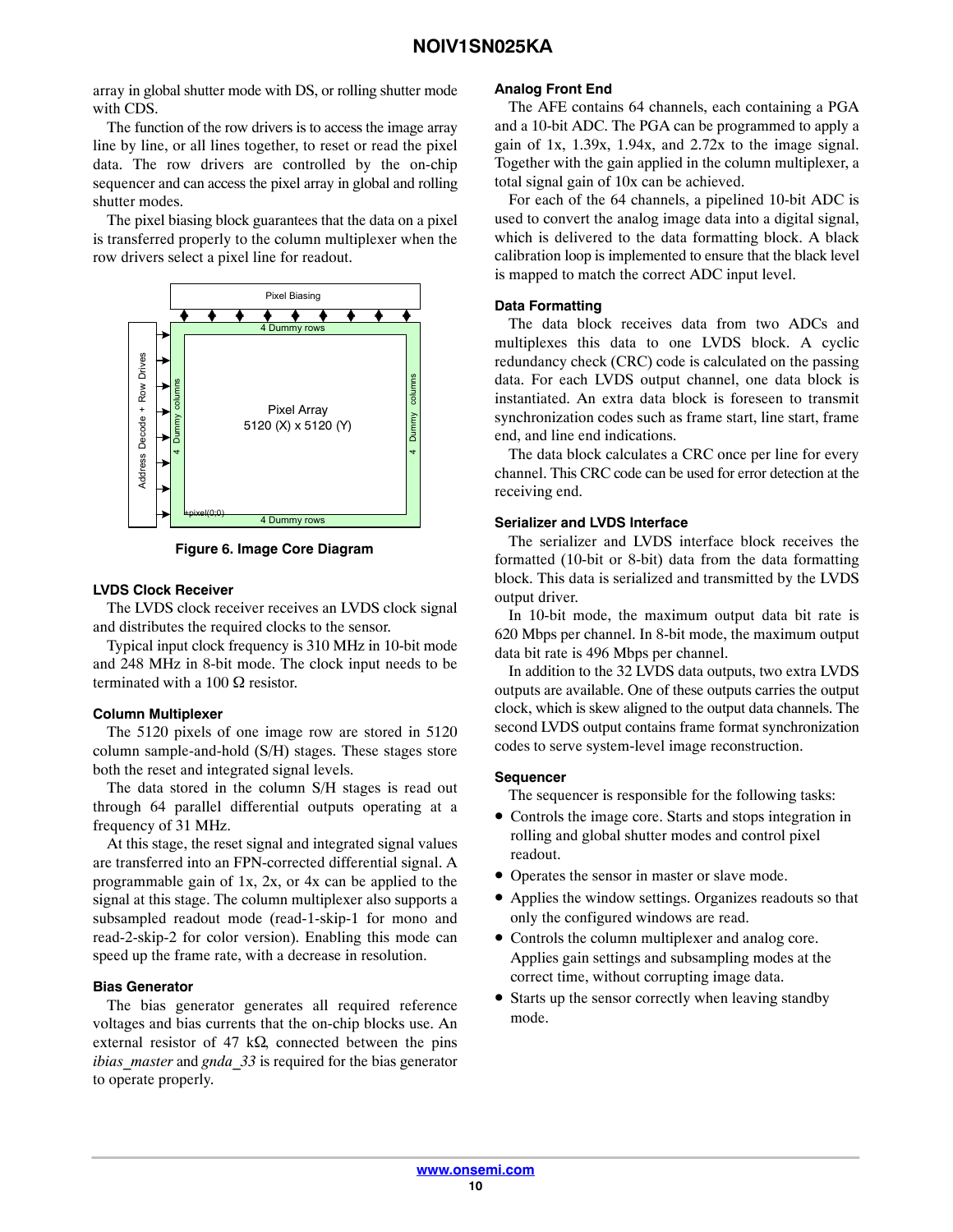# **OPERATING MODES**

<span id="page-10-0"></span>This sensor supports multiple operation modes. The following list provides an overview.

- Global Shutter mode
	- ♦ Pipelined global shutter mode
		- Master mode
		- Slave mode
	- ♦ Triggered global shutter
		- Master mode
		- Slave mode
- Rolling shutter mode
- Multiple windowing readout
	- Flexible window configuration
	- ♦ Processing multiple windows in Global Shutter mode
- Subsampling and binning
	- $\rightarrow$  Pixel binning
	- ♦ Subsampling

#### **Global Shutter Mode**

In a global shutter mode, light integration takes place on all pixels in sync, although subsequent readout is sequential, as shown in Figure 7. Figure 8 shows the integration and readout sequence for the global shutter. All pixels are light sensitive at the same time. The whole pixel core is reset simultaneously and, after the integration time, all pixel values are sampled together on the storage node inside each pixel. The pixel core is read out line by line after integration. The integration and readout can occur in parallel or sequentially.

The integration starts at a certain period, relative to the frame start.

## *Pipelined Global Shutter Mode*

In pipelined shutter mode, the integration and readout are done in parallel. Images are continuously read and integration of frame N is ongoing during readout of the previous frame N–1. The readout of every frame starts with a frame overhead time (FOT), during which the analog value on the pixel diode is transferred to the pixel memory element. After the FOT, the sensor is read out line by line and the readout of each line is preceded by the row overhead time (ROT).



**Figure 7. Global Shutter Operation**

#### **Master Mode**

In this operation mode, the integration time is set through the register interface and the sensor integrates and reads out the images autonomously. The sensor acquires images without any user interaction.

#### **Slave Mode**

The slave mode adds more manual control to the sensor. The integration time registers are ignored in this mode and the integration time is instead controlled by an external pin. As soon as the control pin is asserted, the pixel array goes out of reset and integration starts. The integration continues until the user or system deasserts the external pin. Upon a falling edge of the trigger input, the image is sampled and the readout begins.



**Figure 8. Integration and Readout for Pipelined Shutter**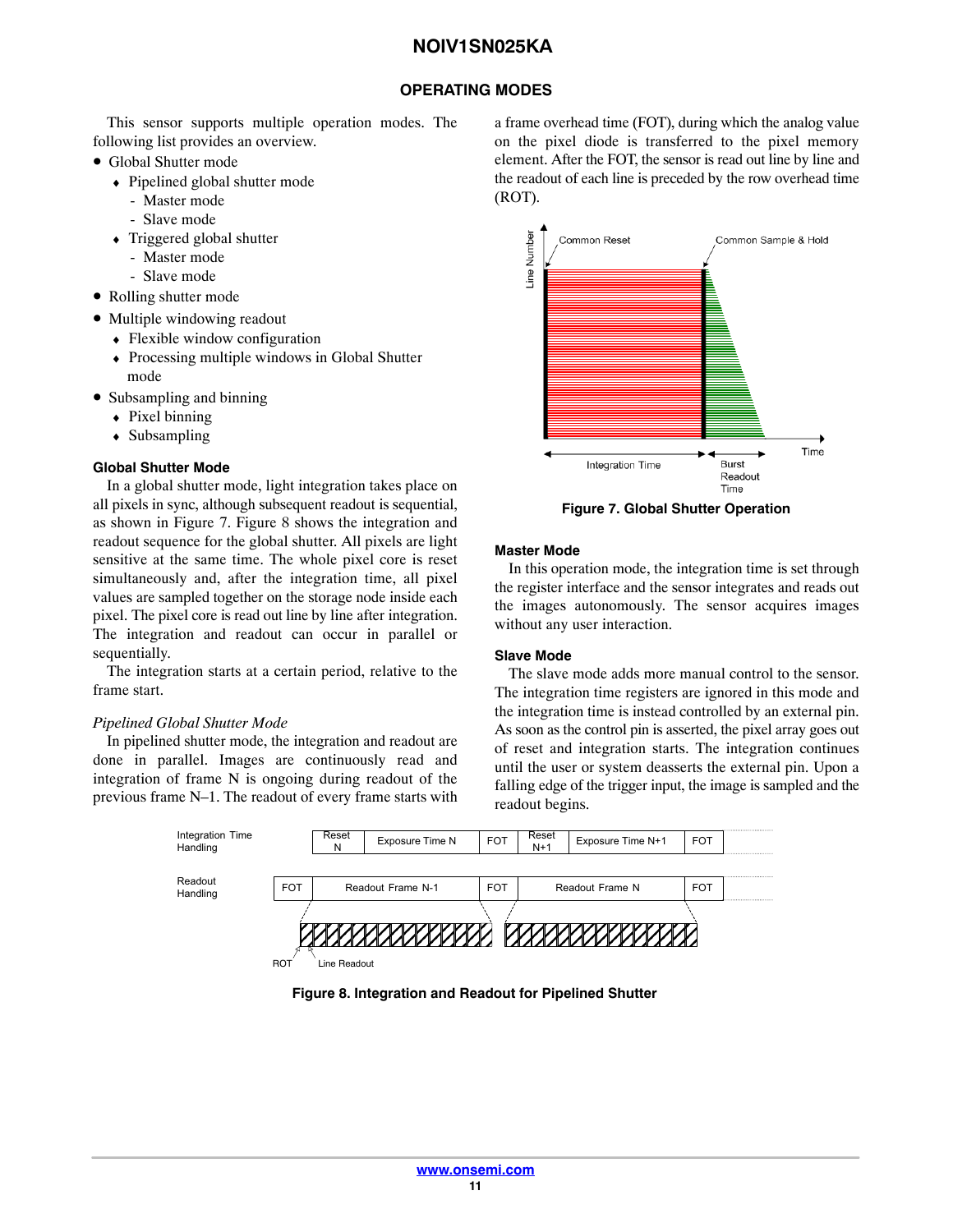

**Figure 9. Pipelined Shutter Operated in Slave Mode**

#### *Triggered Global Shutter*

In this mode, manual intervention is required to control both the integration time and the start of readout. After the integration time, indicated by a user controlled pin, the image core is read out. After this sequence, the sensor goes to an idle mode until a new user action is detected.

The three main differences from the pipelined shutter master mode are:

- Upon user action, a single image is read.
- Normally, integration and readout are done sequentially. However, the user can control the sensor in such a way that two consecutive batches are overlapping, that is, having concurrent integration and readout.
- Integration and readout is user-controlled through an external pin.

The triggered global mode can also be controlled in a master or in a slave mode.

#### **Master Mode**

As shown in Figure 10, in the master mode a rising edge on the synchronization pin is used to trigger the start of integration and readout. The integration time is defined by a register setting. The sensor autonomously integrates during this predefined time, after which the FOT starts and the image array is read out sequentially. A falling edge on the synchronization pin does not have any impact on the readout or integration and subsequent frames are started again for each rising edge.

#### **Slave Mode**

Integration time control is identical to the pipelined shutter slave mode, in which both integration time and readout requests are controlled by an external trigger. An external synchronization pin controls the start of integration. The moment it is deasserted, the FOT starts. At this time, the analog value on the pixel diode is transferred to the pixel memory element and the image readout can start. A request for a new frame is started when the synchronization pin is asserted again.



**Figure 10. Triggered Shutter Operated in Master Mode**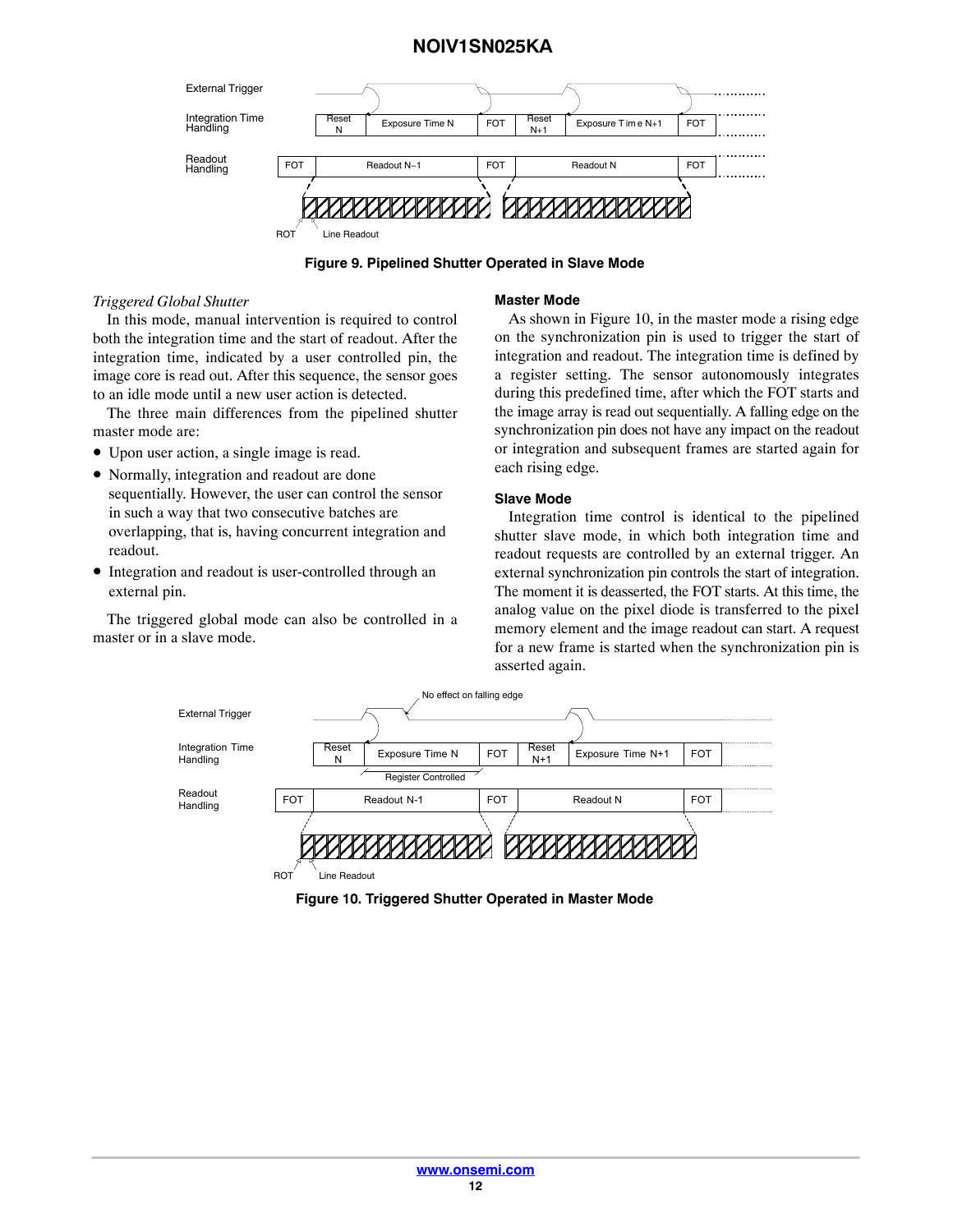#### **Rolling Shutter Mode**

The sensor also supports the rolling shutter mode. The shutter mechanism is an electronic rolling shutter and the sensor operates in streaming mode similar to a video. This mechanism is controlled by the on-chip sequencer logic. There are two Y pointers, as indicated in Figure 11. One of them points to the row that is to be reset for rolling shutter operation and the other points to the row to be read out. Functionally, a row is reset first and selected for readout later. The time elapsed between these two operations is the exposure time.

Figure 11 schematically indicates the relative shift of the integration times of different lines during rolling shutter operation. Each row is read and reset sequentially, as described in the previous paragraph. Each row in a particular frame is integrated for the same time, but all lines in a frame 'see' a different stare time. Therefore, fast horizontal moving objects in the field of view give rise to motion artifacts in the image; this is an unavoidable property of a rolling shutter.

In rolling shutter mode, a second pointer indicates the rows that need to be reset for the rolling shutter mechanism. The distance between the reset pointer and the readout pointer determines the integration time.

The VITA 25K supports dynamic exposure time updates without artifacts or interrupting the image data stream.



**Figure 11. Rolling Shutter Operation**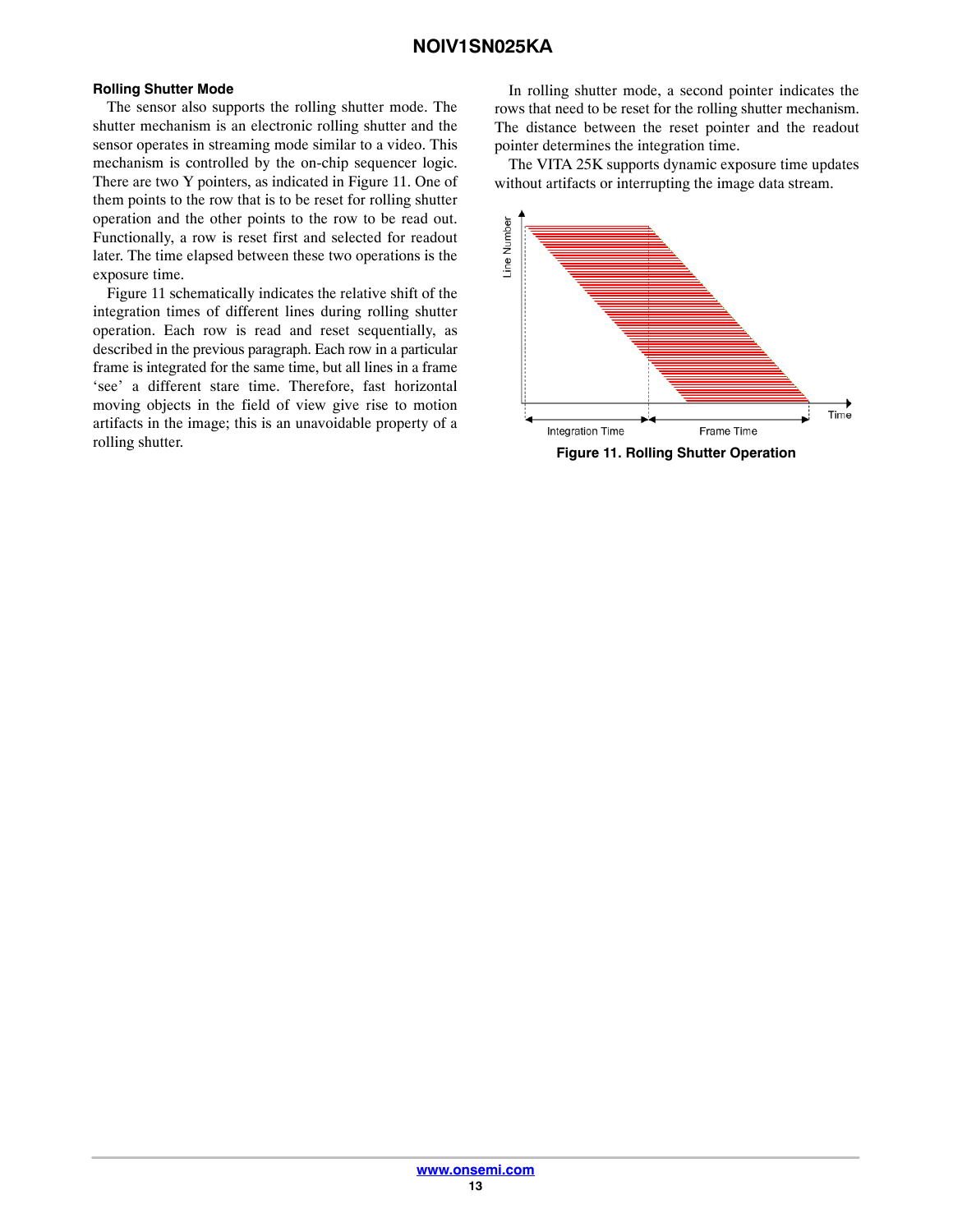## **SENSOR OPERATION**

#### <span id="page-13-0"></span>**Operation Flowchart**

Figure 12 shows the flow chart diagram of the sensor operation. The sensor can be in five different 'states'. Every state is indicated with the oval circle. These states are:

- Power-Off
- Standby  $(1)$
- Standby (2)
- Idle
- Running

The states above are ordered by power dissipation. Clearly, in 'power-off' state the power dissipation will be minimal; in 'running' state the power dissipation will be maximal.

On the other hand, the lower the power consumption, the more actions (and time) are required to put the sensor in 'running' state and grabbing images.

This flowchart provides the trade-offs between power saving and enabling time of the sensor.

Next to the 'states' a set of 'user actions', indicated by arrows, are included in the flow chart diagram. These user actions make it possible to move from one state to another.



**Figure 12. VITA 25K Sensor Operation Flow**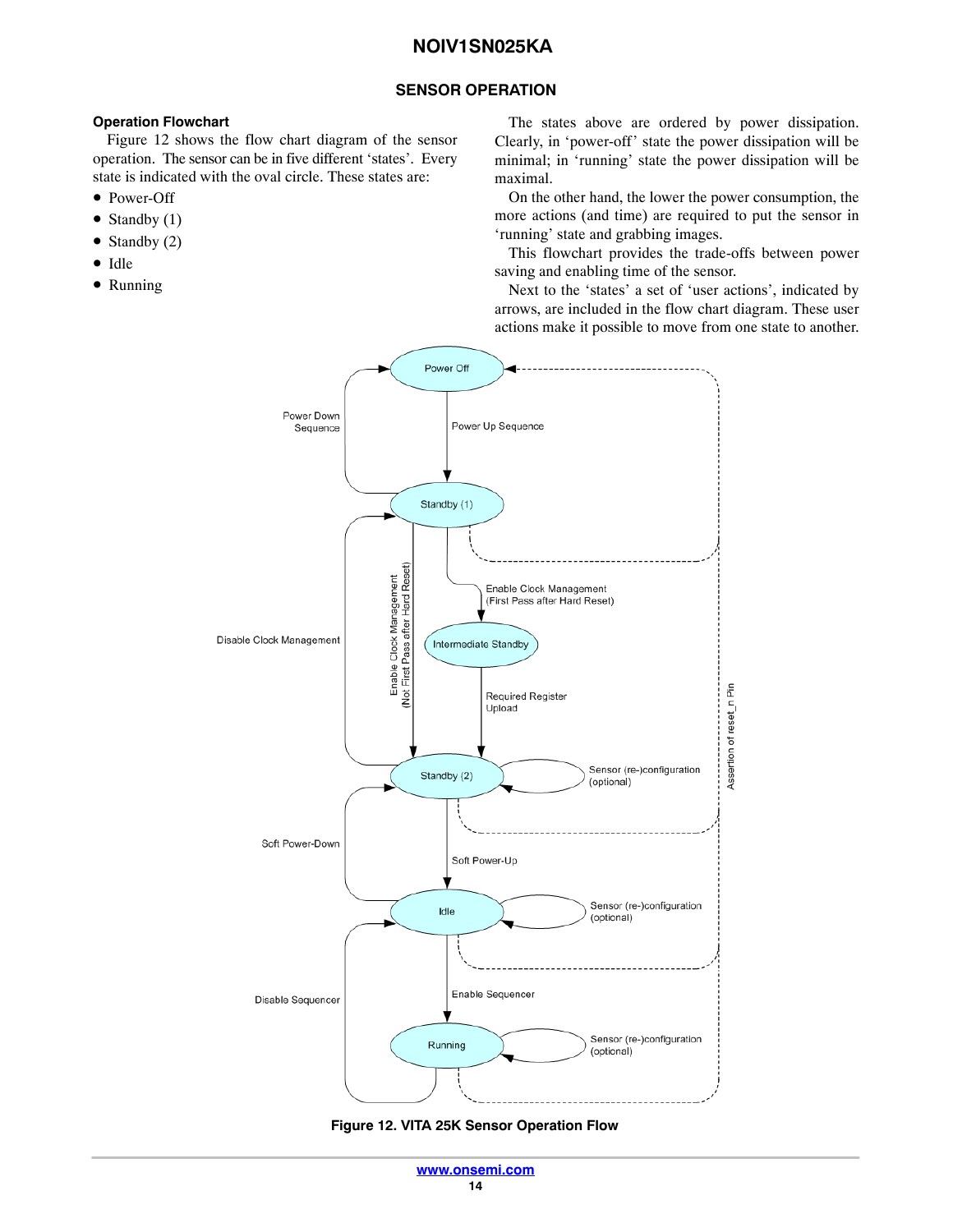The sensor can be in five different states:

#### *Power-off*

In this state, the sensor is inactive. All power supplies are down and the power dissipation is zero.

#### *Standby (1)*

The registers below address 40 can be configured.

## *Standby (2)*

In this standby state all SPI registers are active, meaning that all SPI registers can be accessed for read and write operations. All other blocks are disabled.

Note: An Intermediate Standby state is traversed after a hard reset. In this state the sensor contains the default configurations. Uploads of reserved registers are required to traverse to the Standby (2) state

#### *Idle*

In the idle state, all sensor clocks are running and all blocks are enabled, except the sequencer block. The sensor is ready to start grabbing images as soon as the sequencer block is enabled.

#### *Running*

In running state, the sensor is enabled and grabbing images. The sensor can be operated in different rolling/global master/slave modes.

#### **User Actions: Functional Mode to Power Up Sequences**

To 'travel' between the five possible states, a set of actions is defined. Except for the power-up and power-down sequences, all actions consist of a set of SPI uploads.

The "Sensor reconfiguration actions" indicated in Figure [12](#page-13-0) are used to reconfigure the operation modes of the sensor. The sensor state itself is not altered.

#### *Power-up Sequence*

Figure 13 shows the power-up timing of the sensor. Apply all power supplies in the order shown in the figure. It is important to comply with the described sequence. Any othyer supply ramping sequence may lead to high current peaks and, as consequence, a failure of the sensor power up

When all the supplies are stable, enable the sensor clock signal; then deassert the reset n signal. After leaving the hard-reset mode, the sensor enters the standby (1) state. To go to the standby (2) mode, the sensor requires the reconfiguration of some registers. This reconfiguration can be applied 10 µs after the hard reset is released.



**Figure 13. Power−up Procedure**

NOTE: vdd casc should come up prior to vdd respd, vdd resfd, and vdd trans.

The required input clock frequency depends on the word depth mode of the sensor. This is possible in the following mode:

• 8-bit

 $• 10-bit$ 

The input clock frequencies to achieve a frame rate of 53 frames/s are listed in Table 7.

#### **Table 7. CLOCK FREQUENCY OVERVIEW**

| Parameter             | 8-bit Mode          | 10-bit Mode         |
|-----------------------|---------------------|---------------------|
| Input Clock Frequency | 248 MH <sub>7</sub> | 310 MH <sub>7</sub> |

#### *Enable Clock Management*

The next step consists of SPI uploads which configures the internal clock distribution. The required uploads are listed in Table 8. It is important to follow the upload sequence as listed.

#### **Table 8. ENABLE CLOCK MANAGEMENT UPLOAD**

| No. | <b>Address</b> | Data   | <b>Description</b>         |
|-----|----------------|--------|----------------------------|
|     | 2              | 0x0000 | NOIV1SN025KA               |
|     |                | 0x0001 | NOIV1SF025KA               |
| 2   | 32             | 0x2002 | Configure Clock Management |
| 3   | 34             | 0x0001 | Enable Logic Blocks        |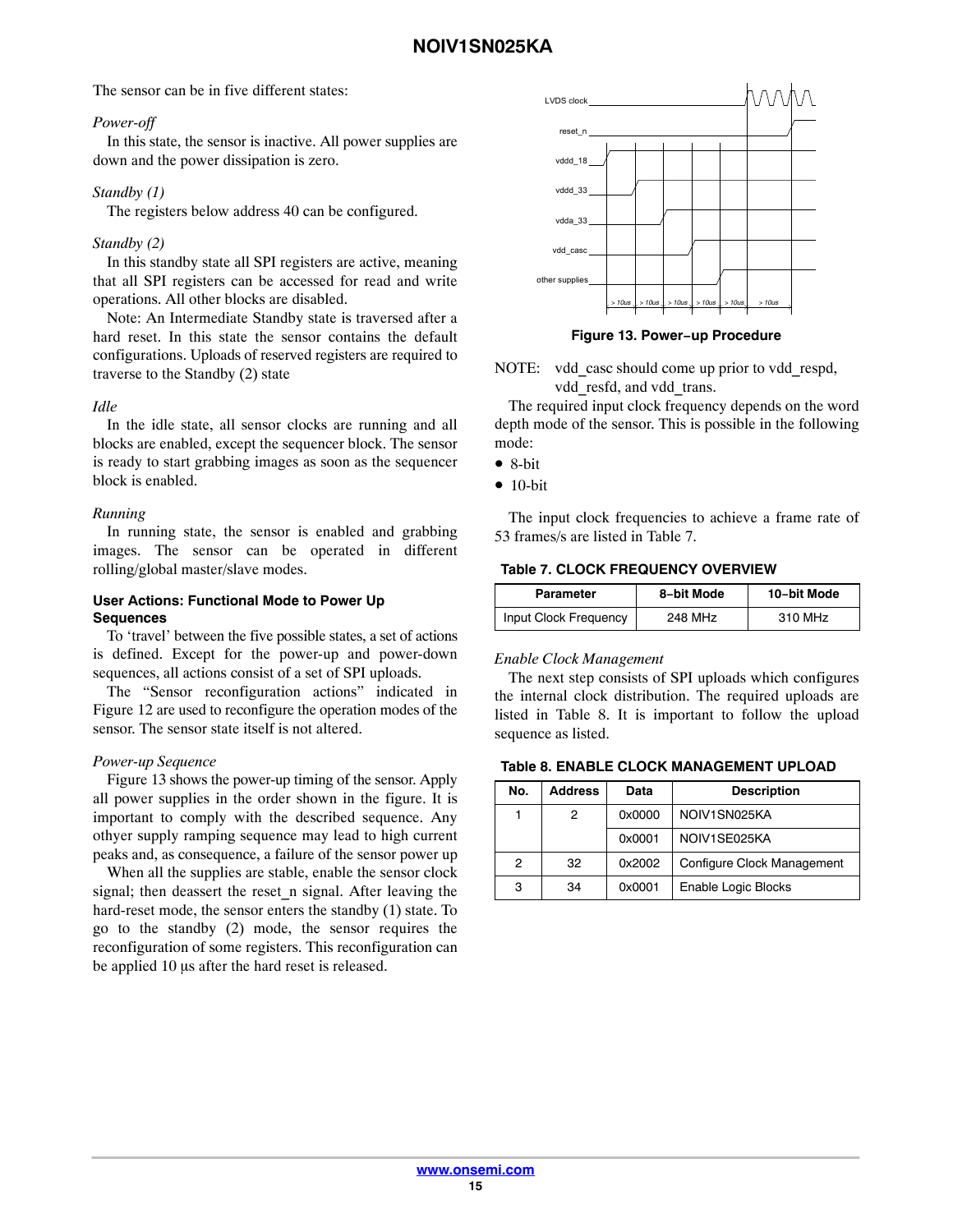## *Required Register Uploads*

In this phase the 'reserved' register settings are uploaded through the SPI register. Different settings are not allowed and may cause the sensor to malfunction. The required uploads are listed in Table 9.

#### **Table 9. REQUIRED REGISTER UPLOADS**

| No.            | <b>Address</b> | Data   | <b>Description</b>                                                                                                                                      |
|----------------|----------------|--------|---------------------------------------------------------------------------------------------------------------------------------------------------------|
| 1              | 65             | 0x008B | General Biasing                                                                                                                                         |
| 2              | 66             | 0x53C6 | <b>AFE Biasing</b>                                                                                                                                      |
| 3              | 67             | 0x0844 | Mux Biasing                                                                                                                                             |
| 4              | 68             | 0x0086 | LVDS Biasing                                                                                                                                            |
| 5              | 128            | 0x4520 | Set desired output level to code<br>32 for 10-bit mode, code 8 for<br>8-bit mode.<br>Set number of samples for<br>black calibration to 2 <sup>5</sup> . |
| 6              | 204            | 0x09E5 | Configure unity gain                                                                                                                                    |
| $\overline{7}$ | 224            | 0x3F04 | Dummy rows upon integration<br>start                                                                                                                    |
| 8              | 225            | 0x6733 | Configure internal latency                                                                                                                              |
| 9              | 129[13]        | 0x0    | 10-bit Mode                                                                                                                                             |
|                |                | 0x1    | 8-bit Mode                                                                                                                                              |
| 10             | 447            | 0x0BF1 | Configure sequencer                                                                                                                                     |
| 11             | 448            | 0x0BC3 | Configure sequencer                                                                                                                                     |

#### *Soft Power Up*

During the soft power-up action, the internal blocks are enabled and prepared to start processing the image data stream. This action exists of a set of SPI uploads. The soft power-up uploads are listed in Table 10.

#### **Table 10. SOFT POWER UP REGISTER UPLOADS**

| No.            | <b>Address</b> | Data   | <b>Description</b>                    |
|----------------|----------------|--------|---------------------------------------|
|                | 32             | 0x2003 | Enable Analog Clock Distribu-<br>tion |
| $\mathcal{P}$  | 64             | 0x0001 | Enable Biasing Block                  |
| з              | 40             | 0x0003 | Enable Column Multiplexer             |
| $\overline{4}$ | 48             | 0x0001 | Enable Analog Front-End<br>(AFE)      |
| 5              | 112            | 0x0007 | Enable LVDS Transmitters              |

#### *Enable Sequencer*

During the 'Enable Sequencer'-action, the frame grabbing sequencer is enabled. The sensor will start grabbing images in the configured operation mode. Refer to Operating Modes on page [11](#page-10-0) for an overview of the possible operation modes.

The 'Enable Sequencer' action consists of a set op register uploads. The required uploads are listed in Table 11.

#### **Table 11. ENABLE SEQUENCER REGISTER UPLOADS**

| No. | <b>Address</b> | Data | <b>Description</b>                                                                                            |
|-----|----------------|------|---------------------------------------------------------------------------------------------------------------|
|     | 192[0]         | 0x1  | Set 'reg seg enable' to '1'. All<br>other configuration bits of re-<br>gister 192 should remain<br>unchanged. |

#### **User Actions: Functional Mode to Power Down Sequences**

#### *Disable Sequencer*

During the 'Disable Sequencer'-action, the frame grabbing sequencer is stopped. The sensor will stop grabbing images and returns to the idle mode.

The 'Disable Sequencer' action consists of a set op register uploads. The required uploads are listed in Table 12.

#### **Table 12. DISABLE SEQUENCER REGISTER UPLOADS**

| No. | <b>Address</b> | Data | <b>Description</b>                                                                                                  |
|-----|----------------|------|---------------------------------------------------------------------------------------------------------------------|
|     | 192[0]         | 0x0  | Disable of Sequencer.<br>NOTE: This address contains<br>other configuration bits to se-<br>lect the operation mode. |

#### *Soft Power Down*

During the soft power-down action, the internal blocks are disabled and the sensor is put in standby state in order to reduce the current dissipation. This action exists of a set of register uploads. The soft power-down uploads are listed in Table 13.

| Table 13. SOFT POWER DOWN REGISTER UPLOADS |
|--------------------------------------------|
|--------------------------------------------|

| No. | <b>Address</b> | Data   | <b>Description</b>                     |
|-----|----------------|--------|----------------------------------------|
|     | 112            | 0x0000 | Disable LVDS Transmitters              |
| 2   | 48             | 0x0000 | Disable Analog Front-End<br>(AFE)      |
| 3   | 40             | 0x0000 | Disable Column Multiplexer             |
| 4   | 64             | 0x0000 | Disable Biasing Block                  |
| 5   | 32             | 0x2002 | Disable Analog Clock Distribu-<br>tion |

#### *Disable Clock Management*

The 'Disable Clock Management'-action stops the internal clocking in order to further decrease the power dissipation. This action exists of a set of register uploads as listed in Table 14.

#### **Table 14. DISABLE CLOCK MANAGEMENT UPLOADS**

| No. | <b>Address</b> | Data   | <b>Description</b>   |
|-----|----------------|--------|----------------------|
|     | 34             | 0x0000 | Disable Logic Blocks |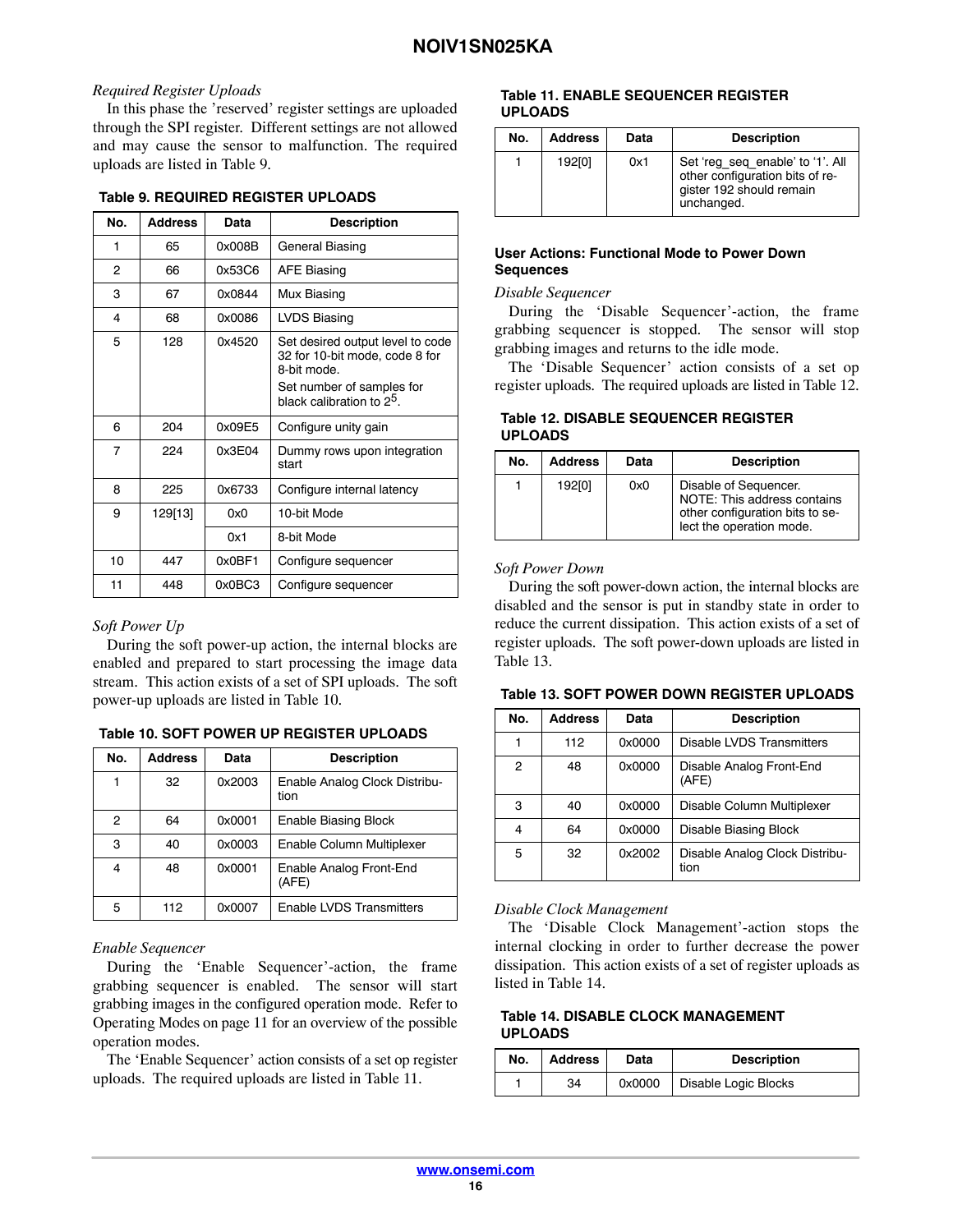#### *Power-down Sequence*

The timing diagram of the advised power-down sequence is given in Figure 14. Any other sequence might cause high peak currents.

NOTE: vdd casc should be powered down after vdd respd, vdd resfd, and vdd trans.



**Figure 14. Power−down Sequence**

#### **Shutter and Operation Mode Reconfiguration**

The VITA 25K sensor operates in two shutter modes: global shutter and rolling shutter. The global shutter mode can be combined with a set of operation modes, as described Operation Modes on page [11](#page-10-0).

These modes can be combined with subsampling and binning modes.

The shutter and operation modes are controlled by register 192, when the sensor is in standby or idle mode. Table 15 gives an overview of the available register settings to control the shutter and operation modes. During this action, only the fields listed in Table 15 are affected. All other settings encapsulated in register 192 must remain unchanged.

#### **Table 15. SHUTTER/OPERATION MODE CONFIGURATION REGISTERS**

| <b>Address</b> | <b>Default</b><br>Value | <b>Description</b>                                                                       |
|----------------|-------------------------|------------------------------------------------------------------------------------------|
| 192 [1]        | 0x0                     | Shutter type selection<br>0: Global shutter<br>1: Rolling shutter                        |
| 192 [4]        | 0x0                     | Triggered mode selection (global shutter<br>only)<br>0: Normal mode<br>1: Triggered mode |
| 192 [5]        | 0x0                     | Master/Slave selection (global shutter<br>only)<br>0: Master mode<br>1: Slave mode       |
| 192 [7]        | 0x0                     | Subsampling mode selection<br>0: Subsampling disabled<br>1: Subsampling enabled          |
| 192 [8]        | 0x0                     | Binning mode selection<br>0: Binning disabled<br>1: Binning enabled                      |

## *Windowing Reconfiguration*

The windowing settings can be configured during standby, idle, and running mode.

The required regions of interest (ROI) can be programmed in the roi\_configuration registers (addresses 256 up to 351). Registers roi\_active0 and roi\_active1 are used to activate the desired ROIs.

Default window configuration (after sensor reset) is one window, full frame (window #0).

## *Exposure/Gain Reconfiguration*

The exposure time and gain settings can be configured during standby, idle, and running mode. Refer to Signal Gain Path on page [29](#page-28-0) for more information.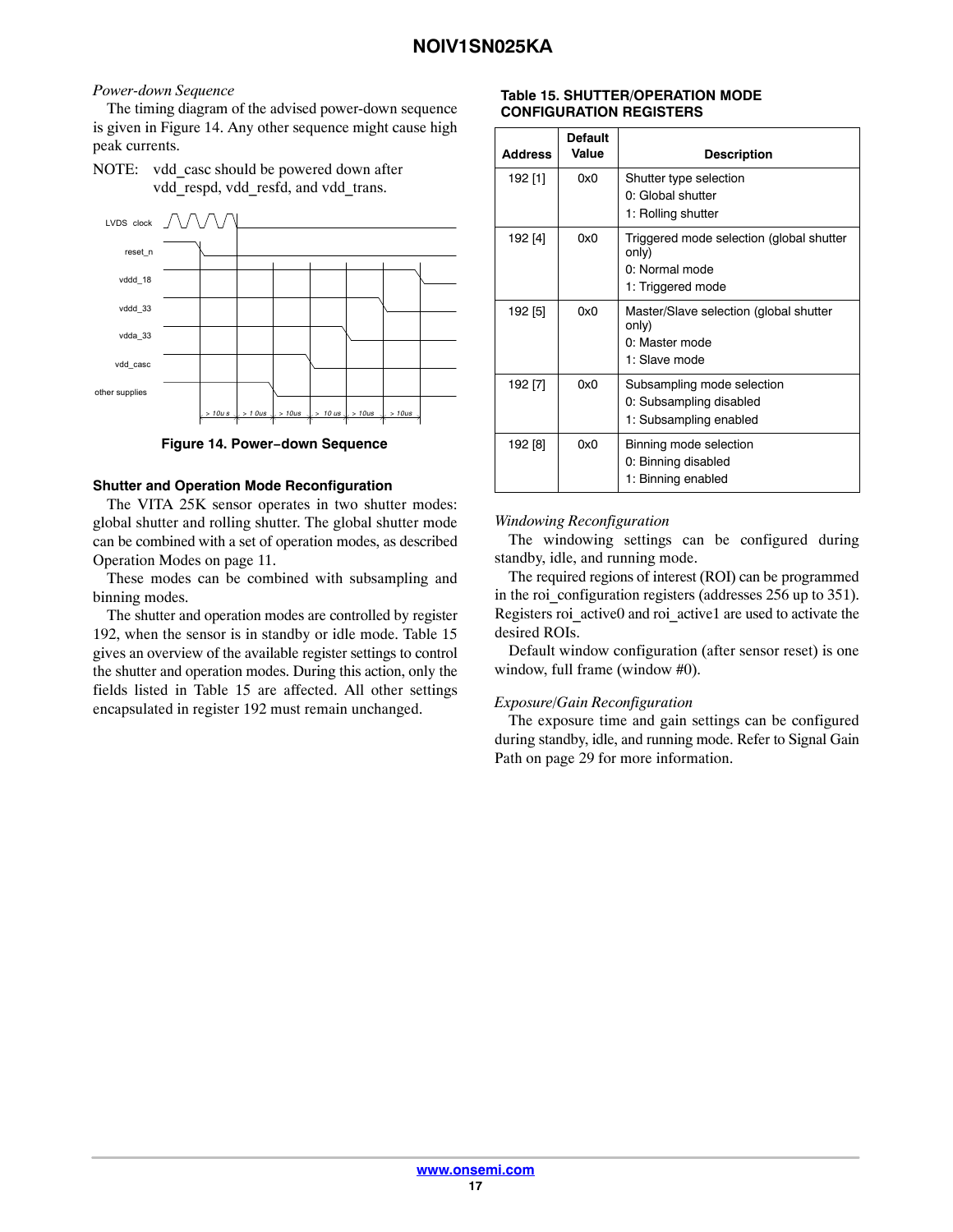#### **Sensor Configuration**

This device contains multiple configuration registers. Some of these registers can only be configured while the sensor is not acquiring images (while register  $192[0] = 0$ ), while others can be configured while the sensor is acquiring images. For the latter category of registers, it is possible to distinguish the register set that can cause corrupted images (limited number of images containing visible artifacts) from the set of registers that are not causing corrupted images.

These three categories are described here.

# the sequencer is disabled (register  $192[0] = 0$ ). The registers shown in Table 16. Table 16 should not be reconfigured during image acquisition. A specific configuration sequence applies for these registers. Refer to the operation flow and startup description. **Table 16. STATIC READOUT PARAMETERS**

*Static Readout Parameters*

| Group                    | <b>Addresses</b> | <b>Description</b>                                                                                    |
|--------------------------|------------------|-------------------------------------------------------------------------------------------------------|
| Clock generator          | 32               | Configure according to recommendation                                                                 |
| Image core               | 40               | Configure according to recommendation                                                                 |
| <b>AFE</b>               | 48               | Configure according to recommendation                                                                 |
| <b>Bias</b>              | $64 - 71$        | Configure according to recommendation                                                                 |
| <b>LVDS</b>              | 112              | Configure according to recommendation                                                                 |
| Sequencer mode selection | 192              | Rolling shutter enable<br>٠<br>triggered mode<br>slave mode<br>٠<br>nzrot xsm delay enable            |
| All reserved registers   |                  | Keep reserved registers to their default state, unless otherwise described in the re-<br>commendation |

#### *Dynamic Configuration Potentially Causing Image Artifacts*

The category of registers as shown in Table 17 consists of configurations that do not interrupt the image acquisition process, but may lead to one or more corrupted images

during and after the reconfiguration. A corrupted image is an image containing visible artifacts. A typical example of a corrupted image is an image which is not uniformly exposed

Some registers are only modified when the sensor is not acquiring images. Reconfiguration of these registers while images are acquired can cause corrupted frames or even interrupt the image acquisition. Therefore, it is recommended to modify these static configurations while

The effect is transient in nature and the new configuration is applied after the transient effect.

## **Table 17. DYNAMIC CONFIGURATION POTENTIALLY CAUSING IMAGE ARTIFACTS**

| Group                         | <b>Addresses</b>   | <b>Description</b>                                                                                                                                                                          |
|-------------------------------|--------------------|---------------------------------------------------------------------------------------------------------------------------------------------------------------------------------------------|
| Black level configuration     | 128-129<br>197[8]  | Reconfiguration of these registers may have an impact on the black-level calibration<br>algorithm. The effect is a transient number of images with incorrect black level com-<br>pensation. |
| Sync codes                    | 129[13]<br>130-135 | Incorrect sync codes may be generated during the frame in which these registers<br>are modified.                                                                                            |
| Datablock test configurations | 144-150            | Modification of these registers may generate incorrect test patterns during a transi-<br>ent frame.                                                                                         |

## *Dynamic Readout Parameters*

It is possible to reconfigure the sensor while it is acquiring images. Frame-related parameters are internally resynchronized to frame boundaries, such that the modified parameter does not affect a frame that has already started. However, there can be restrictions to some registers as shown in Table [18](#page-18-0).

Some reconfiguration may lead to one frame being blanked. This happens when the modification requires more than one frame to settle. The image is blanked out and training patterns are transmitted on the data and sync channels.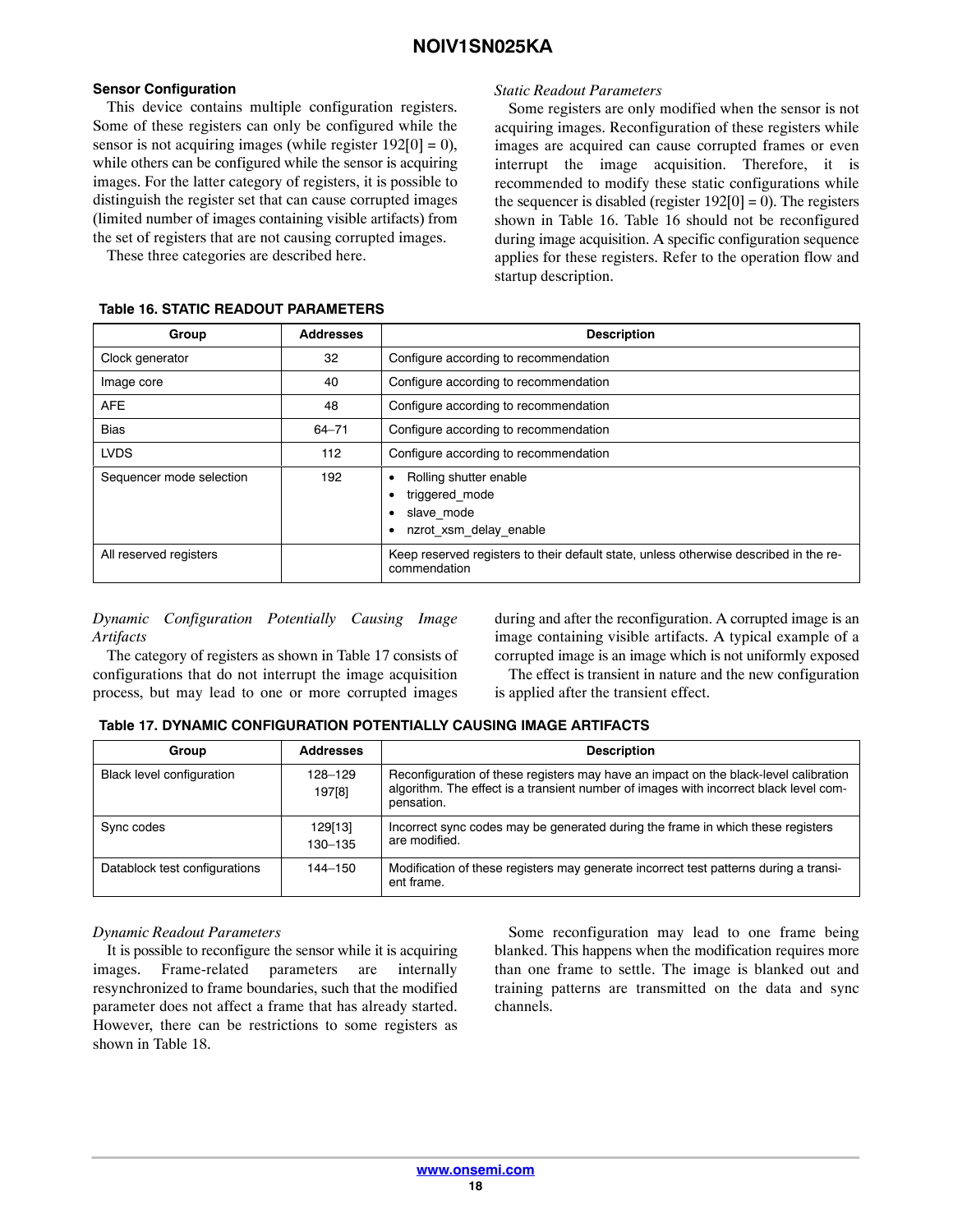| Group                    | <b>Addresses</b>   | <b>Description</b>                                                                                                                                                                                                                                                                                                                                                                                                                                                                 |
|--------------------------|--------------------|------------------------------------------------------------------------------------------------------------------------------------------------------------------------------------------------------------------------------------------------------------------------------------------------------------------------------------------------------------------------------------------------------------------------------------------------------------------------------------|
| Subsampling/binning      | 192[7]<br>192[8]   | Subsampling or binning is synchronized to a new frame start.                                                                                                                                                                                                                                                                                                                                                                                                                       |
| <b>Black lines</b>       | 197                | Reconfiguration of these parameters causes one frame to be blanked out in rolling shutter<br>operation mode, as the reset pointers need to be recalculated for the new frame timing.<br>No blanking in global shutter mode                                                                                                                                                                                                                                                         |
| Dummy lines              | 198                | Reconfiguration of these parameters causes one frame to be blanked out in rolling shutter<br>operation mode, as the reset pointers need to be recalculated for the new frame timing.<br>N/A for global shutter mode.                                                                                                                                                                                                                                                               |
| ROI configuration        | 195-196<br>256-351 | Optionally, it is possible to blank out one frame after reconfiguration of the active ROIs in<br>rolling shutter mode. Therefore, register 206[8] must be asserted (blank roi switch config-<br>uration).<br>An ROI switch is only detected when a new window is selected as the active window (re-<br>configuration of registers 195, 196, or both). Reconfiguration of the ROI dimension of the<br>active window does not lead to a frame blank and can cause a corrupted image. |
| Exposure reconfiguration | 199-201            | Exposure reconfiguration does not cause artifact. However, a latency of one frame is ob-<br>served unless reg_seq_exposure_sync_mode is set to '1' in triggered global mode (mas-<br>ter).                                                                                                                                                                                                                                                                                         |
| Gain reconfiguration     | 204                | Gains are synchronized at the start of a new frame. Optionally, one frame latency can be<br>incorporated to align the gain updates to the exposure updates (refer to register 204[13] -<br>gain lat comp).                                                                                                                                                                                                                                                                         |

#### <span id="page-18-0"></span>**Table 18. DYNAMIC READOUT PARAMETERS**

#### *Freezing Active Configurations*

Though the readout parameters are synchronized to frame boundaries, an update of multiple registers can still lead to a transient effect in the subsequent images, as some configurations require multiple register uploads. For example, to reconfigure the exposure time in master global mode, both the fr\_length and exposure registers need to be updated. Internally, the sensor synchronizes these configurations to frame boundaries, but it is still possible that the reconfiguration of multiple registers spans over two or even more frames. To avoid inconsistent combinations, freeze the active settings while altering the SPI registers by disabling synchronization for the corresponding functionality before reconfiguration. When all registers are uploaded, re-enable the synchronization. The sensor's sequencer then updates its active set of registers and uses them for the coming frames. The freezing of the active set of registers can be programmed in the sync\_configuration registers, which can be found at the SPI address 206.

Figure 15 shows a reconfiguration that does not use the sync\_configuration option. As depicted, new SPI configurations are synchronized to frame boundaries.

With sync\_configuration =  $'1'$ . Configurations are synchronized to the frame boundaries (The registers exposure, fr\_length, and mult\_timer are not used in this mode)

Figure [16](#page-19-0) shows the usage of the sync\_configuration settings. Before uploading a set of registers, the corresponding sync\_configuration is deasserted. After the upload is completed, the sync\_configuration is asserted again and the sensor resynchronizes its set of registers to the coming frame boundaries. As seen in the figure, this ensures that the uploads performed at the end of frame N+2 and the start of frame N+3 become active in the same frame (frame N+4).



**Figure 15. Frame Synchronization of Configurations (no freezing)**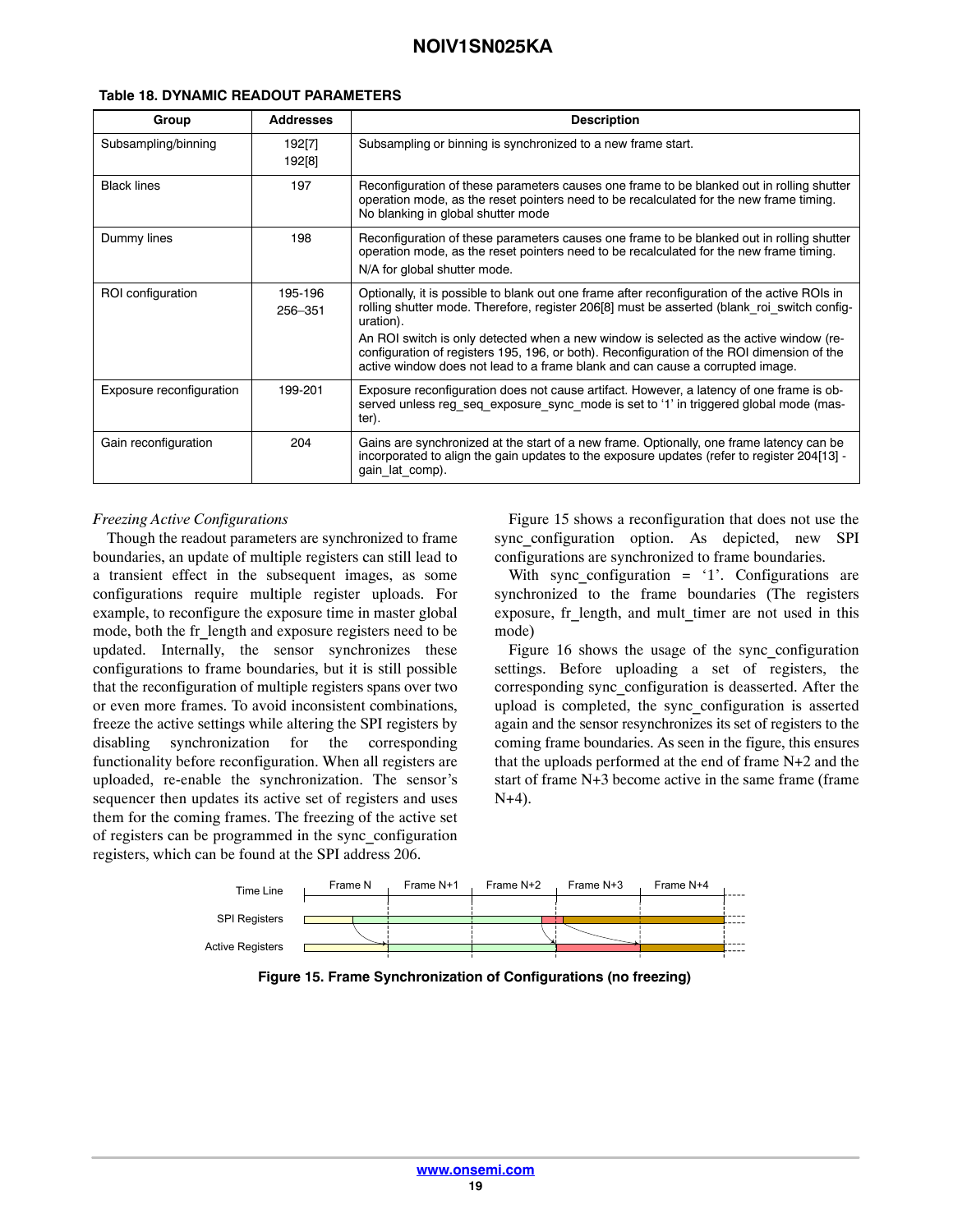<span id="page-19-0"></span>

**Figure 16. Reconfiguration Using Sync\_configuration**

NOTE: SPI updates are not taken into account while sync\_configuration is inactive. The active configuration is frozen for the sensor. Table 19 lists the several sync\_configuration possibilities along with the respective registers being frozen.

| Group            | <b>Affected Registers</b>                                        | <b>Description</b>                                                                                                                                                                                                                                                                |
|------------------|------------------------------------------------------------------|-----------------------------------------------------------------------------------------------------------------------------------------------------------------------------------------------------------------------------------------------------------------------------------|
| sync rs x length | rs x length                                                      | Update of x-length configuration (rolling shutter only) is not synchronized at start of<br>frame when '0'. The sensor continues with its previous configurations.                                                                                                                 |
| sync black lines | black lines                                                      | Update of black line configuration is not synchronized at start of frame when '0'. The<br>sensor continues with its previous configurations.                                                                                                                                      |
| sync dummy lines | dummy lines                                                      | Update of dummy line configuration is not synchronized at start of frame when '0'. The<br>sensor continues with its previous configurations.                                                                                                                                      |
| sync exposure    | mult timer<br>fr length<br>exposure                              | Update of exposure configurations is not synchronized at start of frame when '0'. The<br>sensor continues with its previous configurations.                                                                                                                                       |
| sync gain        | mux gainsw<br>afe gain                                           | Update of gain configurations is not synchronized at start of frame when '0'. The sen-<br>sor continues with its previous configurations.                                                                                                                                         |
| sync roi         | roi active0[15:0]<br>roi active1[15:0]<br>subsampling<br>binning | Update of active ROI configurations is not synchronized at start of frame when '0'. The<br>sensor continues with its previous configurations.<br>Note: The window configurations themselves are not frozen. Re-configuration of act-<br>ive windows is not gated by this setting. |

**Table 19. ALTERNATE SYNC CONFIGURATIONS**

## **Window Configuration**

#### *Global Shutter Mode*

Up to 32 windows can be defined in global shutter mode (pipelined or triggered). The windows are defined by registers 256 to 351. Each window can be activated or deactivated separately using registers 195 and 196. It is possible to reconfigure the inactive windows while acquiring images. Switching between prederfined windows is achieved by activation of the respective windows. This way a minimum number of registers need to be uploaded when it is necessary to switch between two or more sets of windows. As an example of this, scanning the scene at higher frame rates using multiple windows and switching to full frame capture when the object is tracked. Switching between the two modes only requires an upload of one (if the total number of windows is smaller than 17) or two (if more than 16 windows are defined) registers.

#### *Rolling Shutter Mode*

In rolling shutter mode it is not possible to read multiple windows. Do not activate more than one window (registers 205–206). However, it is possible to configure more than one window and dynamically switch between the different window configurations. Note that switching between two

different windows might result in a corrupted frame. This is inherent in the rolling shutter mechanism, where each line must be reset sequentially before being read out. This corrupted window can be blanked out by setting register 206[8]. In this case, a dead time is noted on the LVDS interface when the window-switch occurs in the sensor. During this blank out, training patterns are sent out on the data and sync channels for the duration of one frame.

#### **Black Calibration**

The sensor automatically calibrates the black level for each frame. Therefore, the device generates a configurable number of electrical black lines at the start of each frame. The desired black level in the resulting output interface can be configured and is not necessarily targeted to '0'. Configuring the target to a higher level yields some information on the left side of the black level distribution, while the other end of the distribution tail is clipped to '0' when setting the black level target to '0'.

The black level is calibrated for the 64 columns contained in one kernel. This implies 64 black level offsets are generated and applied to the corresponding columns. Configurable parameters for the black-level algorithm are listed in Table [20.](#page-20-0)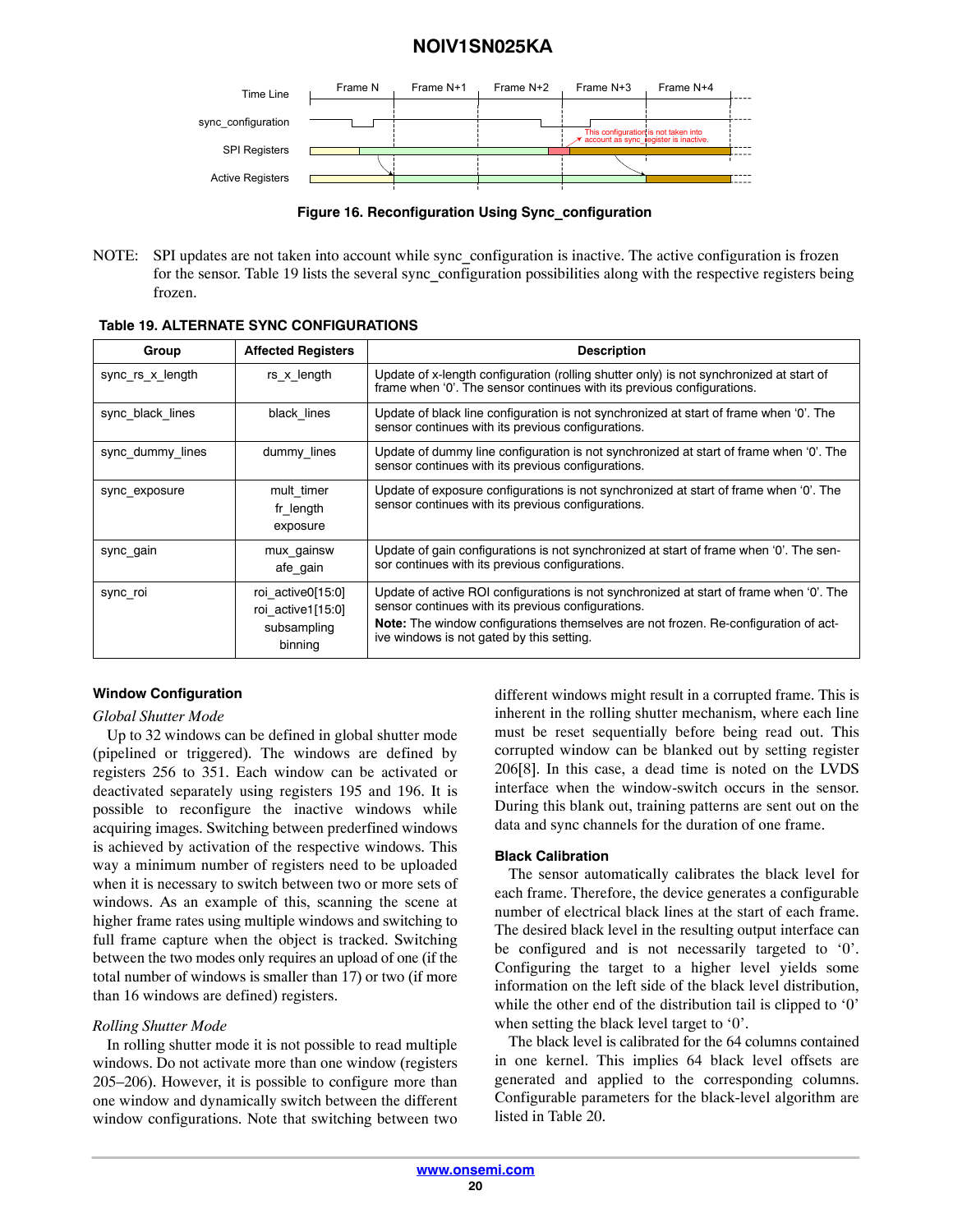## <span id="page-20-0"></span>**Table 20. CONFIGURABLE PARAMETERS FOR BLACK LEVEL ALGORITHM**

| Group                                   | <b>Addresses</b>                                      | <b>Description</b>                                                                                                                                                                                                                                                                                                                                                                                                                                                           |
|-----------------------------------------|-------------------------------------------------------|------------------------------------------------------------------------------------------------------------------------------------------------------------------------------------------------------------------------------------------------------------------------------------------------------------------------------------------------------------------------------------------------------------------------------------------------------------------------------|
| <b>Black Line Generation</b>            |                                                       |                                                                                                                                                                                                                                                                                                                                                                                                                                                                              |
| 197[7:0]                                | black_lines                                           | This register configures the number of black lines that are generated at the start of a<br>frame. At least one black line must be generated. The maximum number is 255.                                                                                                                                                                                                                                                                                                      |
|                                         |                                                       | <b>Note:</b> When the automatic black-level calibration algorithm is enabled, make sure that this<br>register is configured properly to produce sufficient black pixels for the black-level filtering.<br>The number of black pixels generated per line is dependent on the operation mode and<br>window configurations:                                                                                                                                                     |
|                                         |                                                       | Global Shutter - Each black line contains 80 kernels.                                                                                                                                                                                                                                                                                                                                                                                                                        |
|                                         |                                                       | Rolling Shutter - As the line length is fundamental for rolling shutter operation, the length of<br>a black line is defined by the active window.                                                                                                                                                                                                                                                                                                                            |
| 197[8]                                  | gate first line                                       | When asserting this configuration, the first black line of the frame is blanked out and is not<br>used for black calibration. It is recommended to enable this functionality, because the first<br>line can have a different behavior caused by boundary effects. When enabling, the number<br>of black lines must be set to at least two in order to have valid black samples for the calib-<br>ration algorithm.                                                           |
| <b>Black Value Filtering</b>            |                                                       |                                                                                                                                                                                                                                                                                                                                                                                                                                                                              |
| 129[0]                                  | auto blackcal enable                                  | Internal black-level calibration functionality is enabled when set to '1'. Required black level<br>offset compensation is calculated on the black samples and applied to all image pixels.                                                                                                                                                                                                                                                                                   |
|                                         |                                                       | When set to '0', the automatic black-level calibration functionality is disabled. It is possible<br>to apply an offset compensation to the image pixels, which is defined by the registers<br>129[10:1].                                                                                                                                                                                                                                                                     |
|                                         |                                                       | Note: Black sample pixels are not compensated; the raw data is sent out to provide ex-<br>ternal statistics and, optionally, calibrations.                                                                                                                                                                                                                                                                                                                                   |
| 129[9:1]                                | blackcal offset                                       | Black calibration offset that is added or subtracted to each regular pixel value when au-<br>to_blackcal_enable is set to '0'. The sign of the offset is determined by register 129[10]<br>(blackcal offset dec).                                                                                                                                                                                                                                                            |
|                                         |                                                       | Note: All channels use the same offset compensation when automatic black calibration is<br>disabled.                                                                                                                                                                                                                                                                                                                                                                         |
|                                         |                                                       | The calculated black calibration factors are frozen when this register is set to 0x1FF<br>(all-'1') in auto calibration mode. Any value different from 0x1FF re-enables the black<br>calibration algorithm. This freezing option can be used to prevent eventual frame to frame<br>jitter on the black level as the correction factors are recalculated every frame. It is recom-<br>mended to enable the black calibration regularly to compensate for temperature changes. |
| 129[10]                                 | blackcal_offset_dec                                   | Sign of blackcal offset. If set to '0', the black calibration offset is added to each pixel. If set<br>to '1', the black calibration offset is subtracted from each pixel.                                                                                                                                                                                                                                                                                                   |
|                                         |                                                       | This register is not used when auto blackcal enable is set to '1'.                                                                                                                                                                                                                                                                                                                                                                                                           |
| 128[10:8]                               | black_samples                                         | The black samples are low-pass filtered before being used for black level calculation. The<br>more samples are taken into account, the more accurate the calibration, but more samples<br>require more black lines, which in turn affects the frame rate.                                                                                                                                                                                                                    |
|                                         |                                                       | The effective number of samples taken into account for filtering is 2black_samples.<br>Note: An error is reported by the device if more samples than available are requested<br>(refer to registers 136 to 139).                                                                                                                                                                                                                                                             |
| <b>Black Level Filtering Monitoring</b> |                                                       |                                                                                                                                                                                                                                                                                                                                                                                                                                                                              |
| 136<br>137<br>138                       | blackcal error0<br>blackcal error1<br>blackcal error2 | An error is reported by the device if there are requests for more samples than are available<br>(each bit corresponding to one data path). The black level is not compensated correctly if<br>one of the channels indicates an error. There are three possible methods to overcome this<br>situation and to perform a correct offset compensation:                                                                                                                           |
| 139                                     | blackcal error3                                       | • Increase the number of black lines such that enough samples are generated at the<br>cost of increasing frame time (refer to register 197).                                                                                                                                                                                                                                                                                                                                 |
|                                         |                                                       | • Relax the black calibration filtering at the cost of less accurate black level determina-<br>tion (refer to register 128).                                                                                                                                                                                                                                                                                                                                                 |
|                                         |                                                       | • Disable automatic black level calibration and provide the offset via SPI register upload.<br>Note that the black level can drift in function of the temperature. It is thus recommended<br>to perform the offset calibration periodically to avoid this drift.                                                                                                                                                                                                             |

NOTE: The maximum number of samples taken into account for black level statistics is half the number of kernels.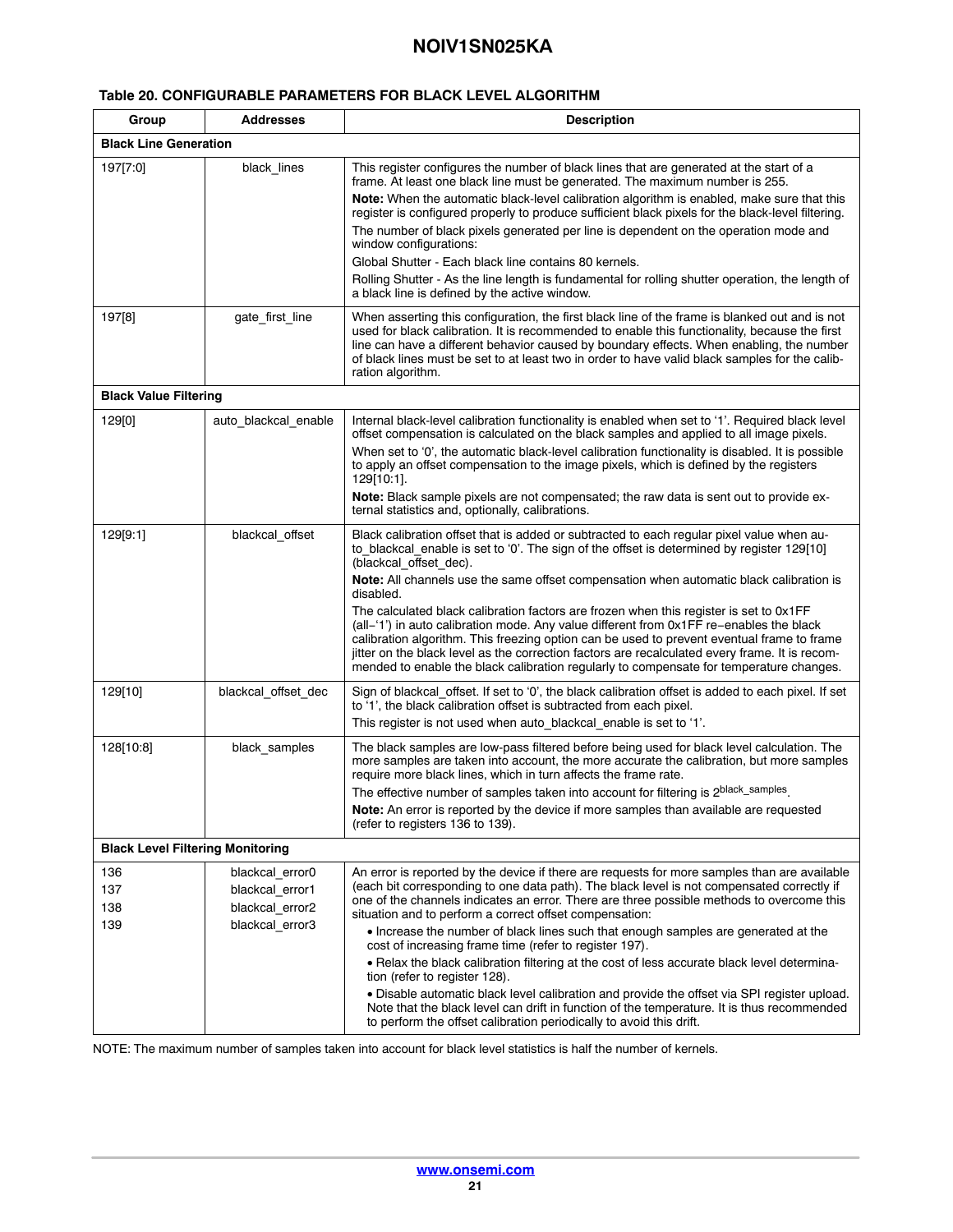#### **Serial Peripheral Interface**

The sensor configuration registers are accessed through an SPI. The SPI consists of four wires:

- sck: Serial Clock
- ss\_n: Active Low Slave Select
- mosi: Master Out, Slave In, or Serial Data In
- miso: Master In, Slave Out, or Serial Data Out

The SPI is synchronous to the clock provided by the master (sck) and asynchronous to the sensor's system clock. When the master wants to write or read a sensor's register, it selects the chip by pulling down the Slave Select line (ss\_n). When selected, data is sent serially and synchronous to the SPI clock (sck).

Figure 17 shows the communication protocol for read and write accesses of the SPI registers. The VITA 25K sensor uses 9-bit addresses and 16-bit data words

Data driven by the system is colored blue in Figure 17, while data driven by the sensor is colored yellow. The data in grey indicates high-Z periods on the miso interface. Red markers indicate sampling points for the sensor (mosi sampling); green markers indicate sampling points for the system (miso sampling during read operations).

The access sequence is:

- 1. Select the sensor for read or write by pulling down the ss\_n line.
- 2. One SPI clock cycle (100 ns) after selecting the sensor, the 9-bit address is transferred, most

significant bit first. The sck clock is passed through to the sensor as indicated in Figure 17. The sensor samples this data on a rising edge of the sck clock (mosi needs to be driven by the system on the falling edge of the sck clock)

- 3. The tenth bit sent by the master indicates the type of transfer: high for a write command, low for a read command.
- 4. Data transmission:
- For write commands, the master continues sending the 16-bit data, most significant bit first.
- For read commands, the sensor returns the requested address on the miso pin, most significant bit first. The miso pin must be sampled by the system on the falling edge of sck (assuming nominal system clock frequency and maximum 10 MHz SPI frequency).
- 5. When data transmission is complete, the system deselects the sensor one clock period after the last bit transmission by pulling ss\_n high.

Maximum frequency for the SPI is  $1/30<sup>th</sup>$  (in 10-bit mode) and  $1/24$ <sup>th</sup> (in 8-bit mode) of the LVDS input clock frequency. For nominal input frequency (310 MHz / 248 MHz), this is 10 MHz.

Bursts of SPI commands can be issued by leaving at least two SPI clock periods between two register uploads. Deselect the chip between the SPI uploads by pulling the ss n pin high.



**Figure 17. SPI Read and Write Timing Diagram**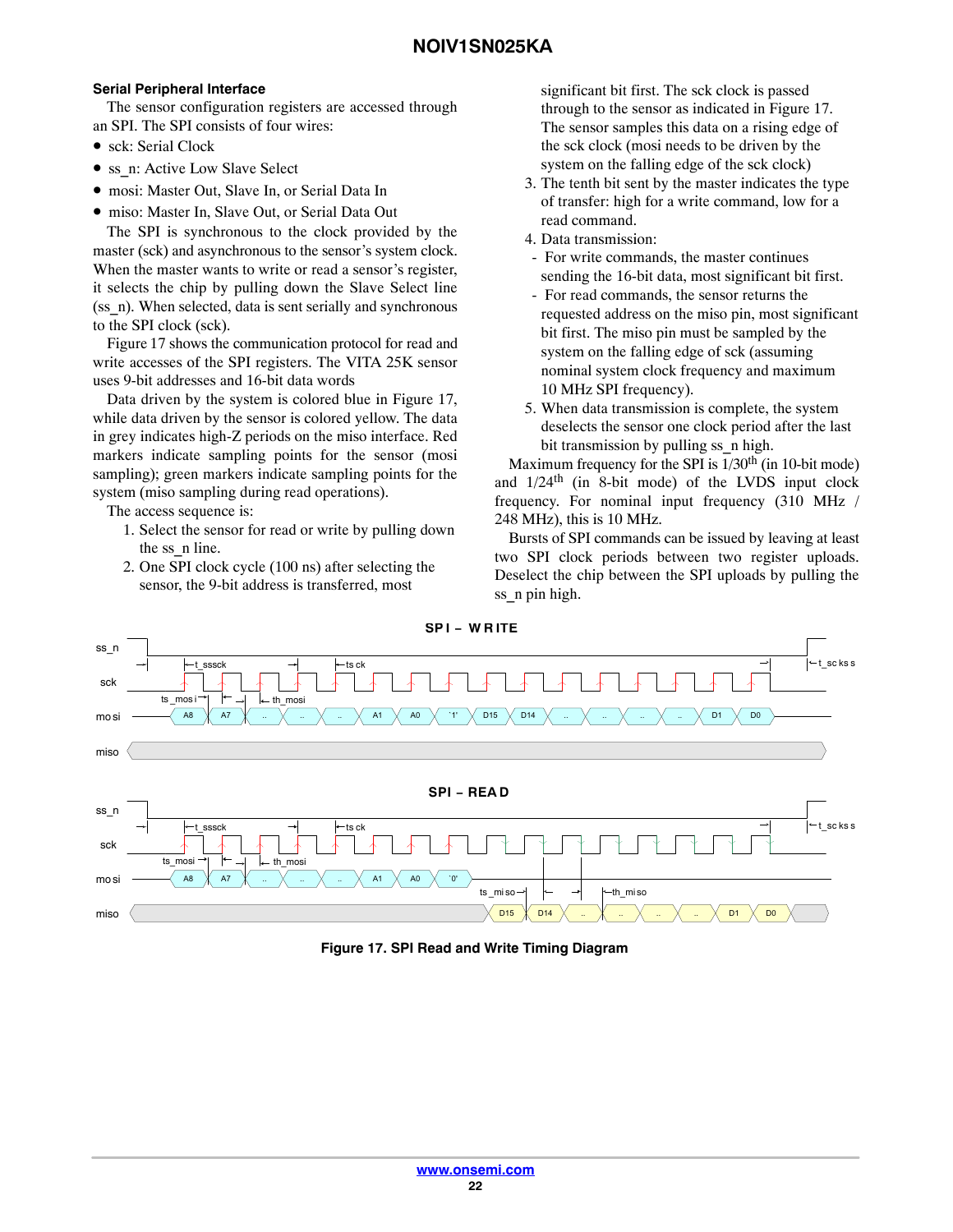#### **Table 21. SPI TIMING REQUIREMENTS**

| Group   | <b>Addresses</b>                                                        | <b>Description</b> | <b>Units</b> |  |
|---------|-------------------------------------------------------------------------|--------------------|--------------|--|
| tsck    | sck clock period                                                        | 100 $(*)$          | ns           |  |
| tsssck  | ss n low to sck rising edge<br>tsck                                     |                    |              |  |
| tsckss  | sck falling edge to ss n high                                           | tsck               | ns           |  |
| ts mosi | Required setup time for mosi                                            | 20                 | ns           |  |
| th mosi | Required hold time for mosi<br>20                                       |                    |              |  |
| ts miso | Setup time for miso<br>tsck/2-10                                        |                    |              |  |
| th_miso | Hold time for miso                                                      | tsck/2-20          | ns           |  |
| tspi    | Minimal time between two consecutive SPI accesses (not shown in figure) | 2 x tsck           | ns           |  |

\*Value indicated is for nominal operation. The maximum SPI clock frequency depends on the sensor configuration (operation mode, input clock). tsck is defined as 1/f<sub>SPI</sub>. See text for more information on SPI clock frequency restrictions.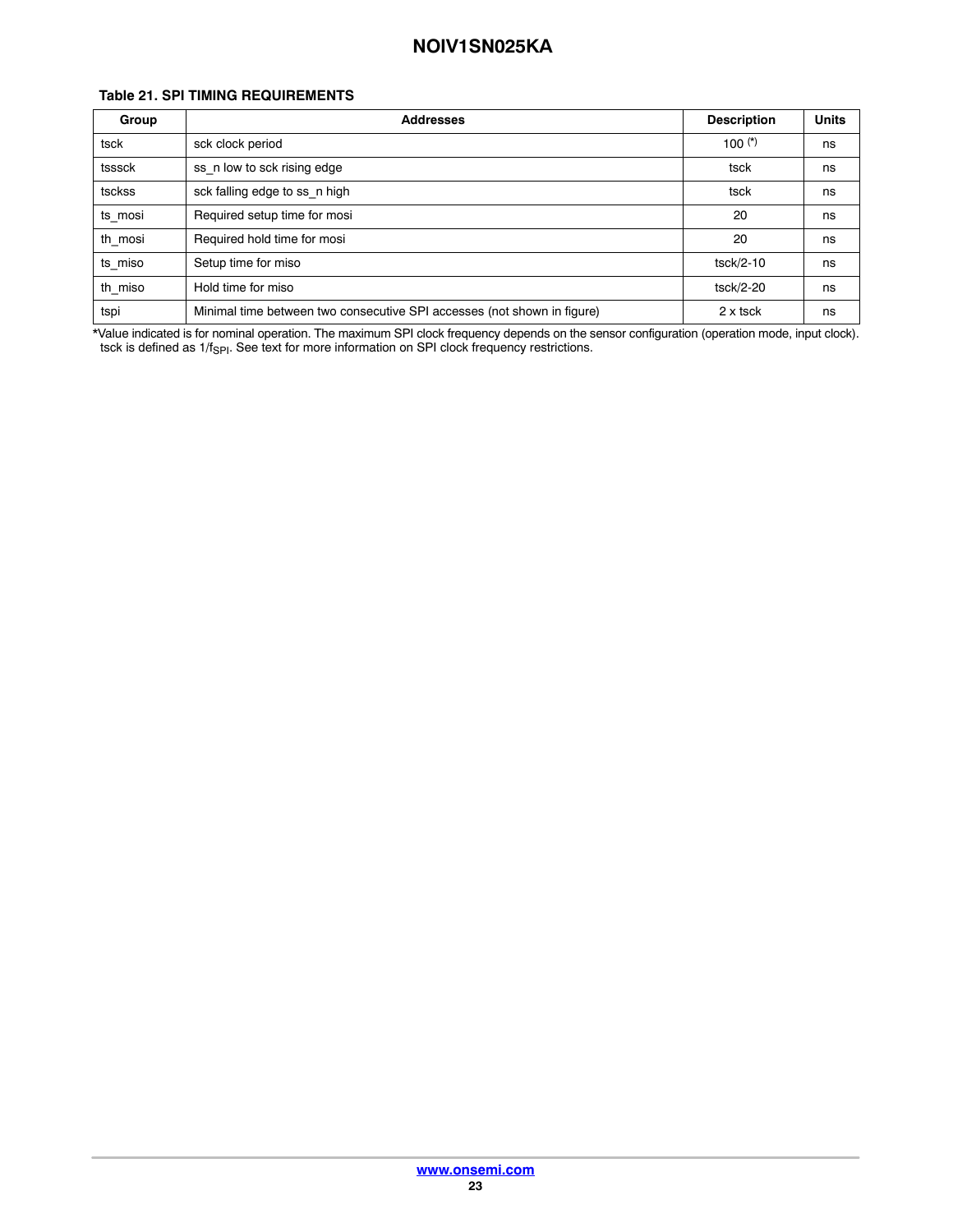# **IMAGE SENSOR TIMING AND READOUT**

## <span id="page-23-0"></span>**Global Shutter Mode**

## *Pipelined Global Mode (Master)*

The sensor timing in master global shutter mode is controlled by the user by means of configuration registers. One can distinguish three parameters for the frame timing in global shutter mode:

- Image Array Reset Length
- Integration Time
- Frame Length

The relation between these parameters is:

*Frame Length = Reset Length + Integration Time*

The FOT time needs to be added to the frame length parameter to determine the total frame Time

*Total Frame Time = FOT Time + Frame Length*

Frame and integration time configuration can be controlled in two ways:

1. fr\_mode =  $0x0$ 

The reset length and integration time is configured by the user. The sensor shall calculate the frame length as the sum of both parameters.

2. fr\_mode =  $0x1$ 

The frame length and integration time is configured by the user. The reset time during which the pixels are reset, is calculated by the sensor as being the difference between the frame length and the desired integration time.

The configuration registers are exposure[15:0] and fr length $[15:0]$ . The latter configuration registers is either used as Reset Length configuration (fr\_mode =  $0x0$ ) or as Frame Length (fr\_mode =  $0x'1$ ). The granularity of both registers is defined by the mult timer $[15:0]$  register and is expressed in number of 62 MHz cycles (16.129 ns nominal).

## Reset Length and Integration Time as Parameters

The reset time for the pixel array is controlled by the registers fr length $[15:0]$  and exposure $[15:0]$ . The mult timer configuration defines the granularity of the registers fr\_length and exposure and is to be read as the number of 62 MHz cycles (16.129 ns nominal).

The exposure control for pipelined global master mode is depicted in Figure [18.](#page-24-0)

The pixel values are transferred to the storage node during the FOT, after which all photo diodes are reset. The reset state remains active for a certain time, defined by the fr\_length and mult\_timer registers, as shown in the figure. Meanwhile, the image array is read out line by line. After this reset period, the global photodiode reset condition is abandoned. This indicates the start of the integration or

exposure time. The length of the exposure time is defined by the registers exposure and mult\_timer.

# NOTES:

- The start of the exposure time is synchronized to the start of a new line (during ROT) if the exposure period starts during a frame readout. Therefore, the effective time during which the image core is in a reset state is extended to the start of a new line.
- Make sure that the sum of the reset time and exposure time exceeds the time required to read out all lines. If this is not the case, the exposure time is extended until all (active) lines are read out.

#### Frame Length and Integration Time as Parameters

When fr\_mode is configured to  $0x1$ , one configures the frame time and exposure. The reset length is determined by the sequencer. This configuration mode is depicted in Figure [2](#page-6-0).

The frame length is configured in register fr\_length, while the integration time is configured in register exposure. The mult timer register defines granularity of both settings. Note that the FOT needs to be added to the configured fr length to calculate the total frame time.

## *Triggered Global Shutter (Master)*

In master triggered global mode, the start of integration time is controlled by a rising edge on the trigger pin. The exposure or integration time is defined by the registers exposure and mult timer, similar to the master pipelined global mode. The fr\_length configuration is not used. This operation is graphically shown in Figure [20.](#page-24-0)

## NOTES:

- The falling edge on the trigger pin does not have any impact. However, the trigger must be asserted for at least 100 ns.
- The start of the exposure time is synchronized to the start of a new line (during ROT) if the exposure period starts during a frame readout. Therefore, the effective time during which the image core is in reset state is extended to the start of a new line.
- The trigger pin needs to be kept low during the FOT. The monitor pins can be used as a feedback to the FPGA/controller (eg. use monitor0, indicating the very first line when monitor select =  $0x5 - a$  new trigger can be initiated after a rising edge on monitor0).

If the exposure timer expires before the end of readout, the exposure time is extended until the end of the last active line.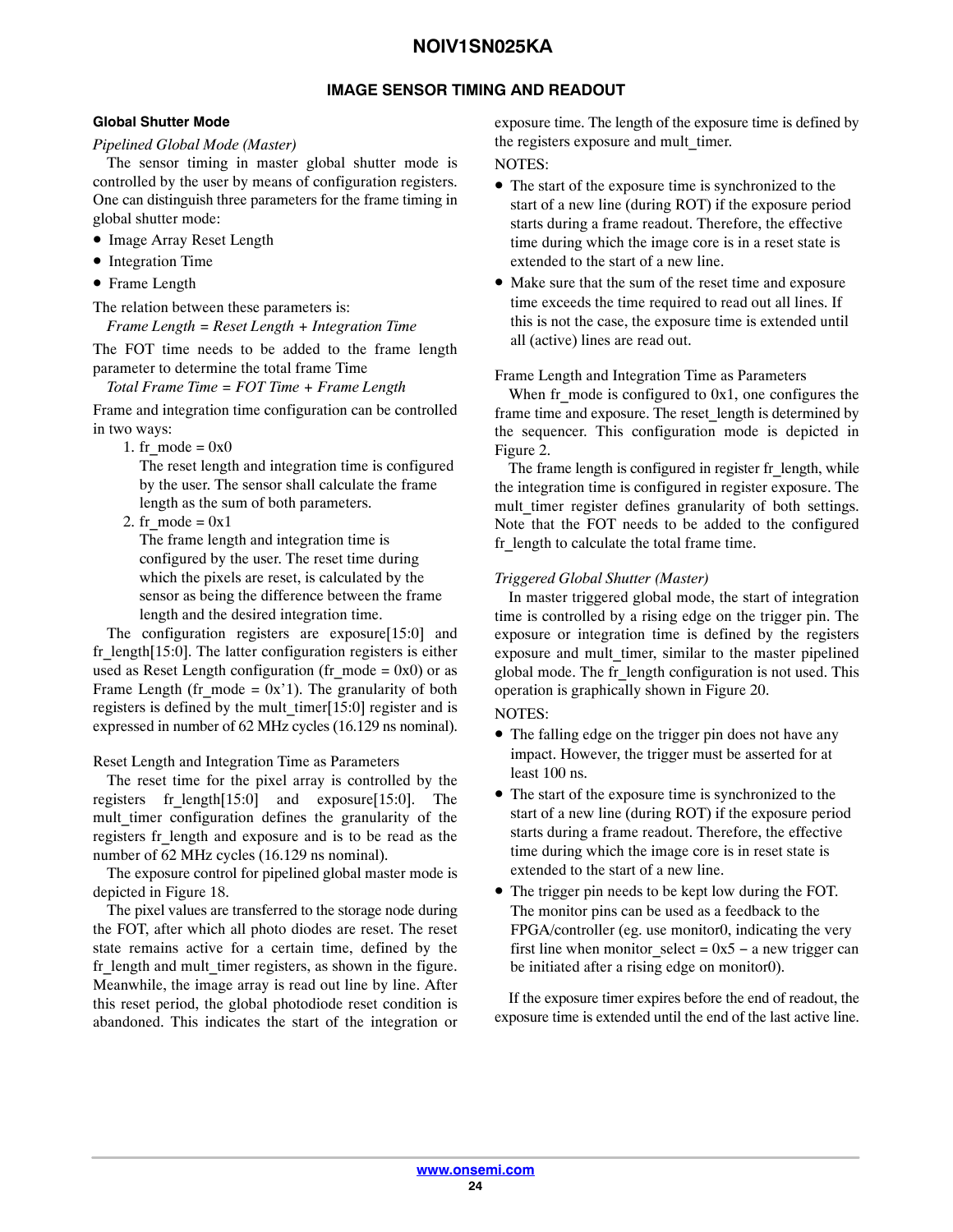<span id="page-24-0"></span>

**Figure 18. Integration Control for Pipelined Global Shutter Mode (Master, fr\_mode = 0x0)**









#### *Triggered Global Shutter (Slave)*

Exposure or integration time is fully controlled by means of the trigger pin in slave mode. The register's fr\_length, exposure, and mult timer are ignored by the sensor.

A rising edge on the trigger pin indicates the start of the exposure time, while a falling edge initiates the transfer and readout of the image array. In other words, the high time of the trigger pin indicates the integration time, the period of the trigger pin indicates the frame time.

The use of the trigger during slave mode is shown in Figure [21](#page-25-0).

NOTES:

• The start of the exposure time is synchronized to the start of a new line (during ROT) if the exposure period starts during a frame readout. Therefore, the effective time during which the image core is in a reset state is extended to the start of a new line.

- If the trigger is deasserted before the end of readout, the exposure time is extended until the end of the last active line. Consequently the FOT and start of frame readout is postponed accordingly.
- The trigger pin needs to be kept low during the FOT. The monitor pins can be used as a feedback to the FPGA/controller (eg. use monitor0, indicating the very first line when monitor\_select =  $0x5 - a$  new trigger can be initiated after a rising edge on monitor0).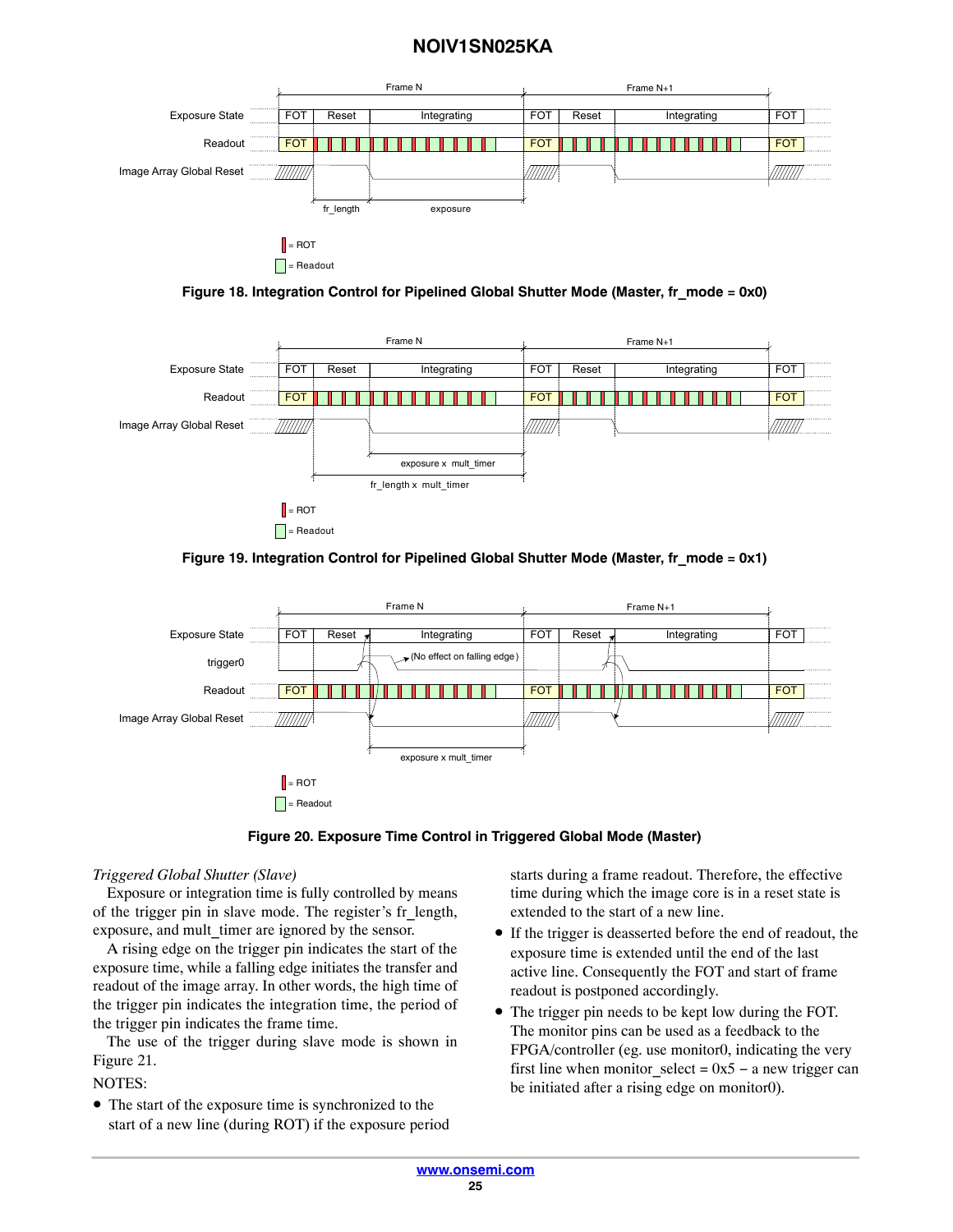<span id="page-25-0"></span>

**Figure 21. Exposure Time Control in Global−Slave Mode**

#### **Rolling Shutter Mode**

The exposure time during rolling shutter mode is always an integer multiple of line-times. The exposure time is defined by the register exposure and expressed in number of lines. The register fr\_length and mult\_timer are not used in this mode.

The maximum exposure time is limited by the frame time. It is possible to increase the exposure time at the cost of the frame rate by adding so called dummy lines. A dummy line lasts for the same time as a regular line, but no pixel data is transferred to the system. The number of dummy lines is controlled by the register dummy\_lines.

The rolling shutter exposure mechanism is graphically shown in Figure 22.

The duration of one line is the sum of ROT and the time required to read out one line (depending on the number of active kernels in the window). Optionally, this readout time can be extended by the configuration rs x length. This register, expressed in number of periods of the logic clock (16.129 ns nominal), determines the length of the x-readout. However, the minimum length is governed by the window size (x-size).



NOTE: This figure illustrates a short frame with a few dummy lines.

#### **Figure 22. Integration Control in Rolling Shutter Mode**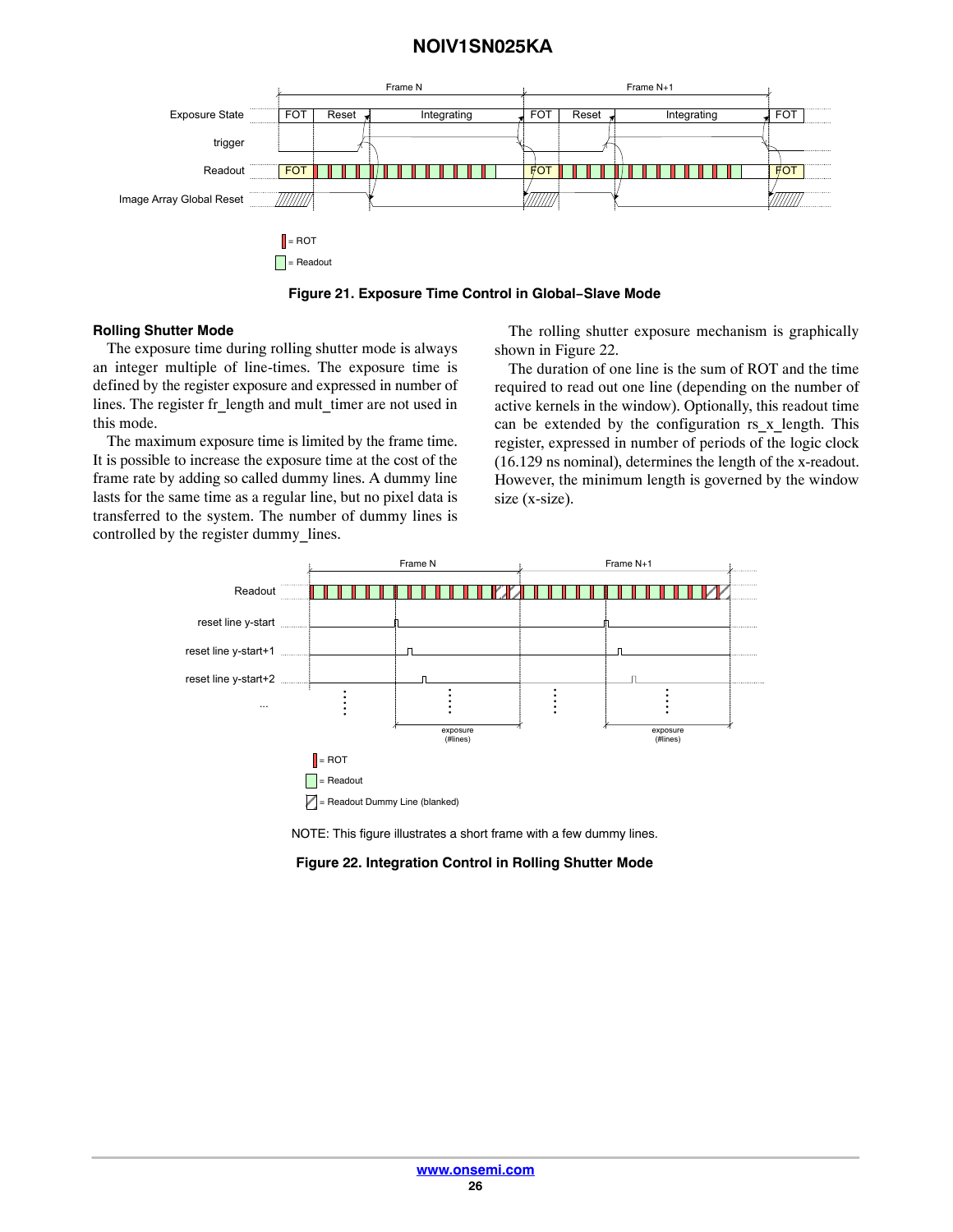# **ADDITIONAL FEATURES**

#### <span id="page-26-0"></span>**Multiple Window Readout**

The sequencer supports multiple window readout. This means that small ROIs, which are read out sequentially, can be defined in the full image array. Therefore, the sequencer scans all requested kernels line by line.

## *Window Configuration*





Figure 23 shows the four parameters defining a region of interest (ROI). These parameters are explained here.

•  $x$ -start $[6:0]$ 

x-start defines the x-starting point of the desired window. The sensor reads out 64 pixels in a single clock cycle. Therefore, the granularity for configuring the x-start position is also 64 pixels. To find the corresponding column in the pixel array, multiply the value in the x-start register by 64.

•  $x$ -end[6:0]

This register defines the window end point on the x-axis. As for x-start, the granularity for this configuration is one kernel. x-end must be larger than x-start. The minimal window width is two kernels.

• y-start $[12:0]$ 

This is the start line of the readout window. The granularity of this setting is one line.

• y-end $[12:0]$ 

This is the end line of the readout window. y-end must be configured larger than y-start. This setting has the same granularity as the y-start configuration.

The configuration width of the required settings is mentioned between brackets. Seven bits are required for the x boundaries, 13 bits for the y boundaries.

Up to 32 windows can be defined, possibly (partially) overlapping. Figure 24 illustrates the use of overlapping windows. Note that pixel (0,0) is located in the left bottom corner.



**Configuration**

For each line to be scanned, the sequencer control block analyzes which windows must be read out, from left to right. The following restrictions apply to the window configurations (they must be valid for each line):

- For each line, the windows are ordered from left to right, based on their x-start address: x\_start\_roi(i)  $\leq$  x\_start\_roi(j) where j > i
- Overlapping in the x-direction is restricted to simple window overlapping schemes. When a new window is started, it needs to continue at least until the end of the previous window. In other words, it is not possible to start a window M, overlap with a window M+1, and at the end of window M+1, re-enter window M. The end of window M+1 must coincide or be larger than the end of window M:

x\_end\_roi(i)  $\leq$  x\_end\_roi(j) where j > i

- For subsampling and binning modes, the start addresses are restricted to even addresses; the end addresses are restricted to even addresses for subsampling and odd addresses for binning. Erroneous start and end addresses are corrected by the sensor logic.
- There are no restrictions on the y-start and y-end addresses for normal readout.

## *Processing Multiple Windows* **Global Shutter**

The multiple windowing mechanism described in this section is only valid for the global shutter operation mode.

The sequencer control block houses two sets of counters to construct the image frame. As previously described, the y-counter indicates the line that needs to be read out and is incremented at the end of each line. For the start of the frame, the y-counter is initialized to the y-start address of the first window. It runs until the y-end address of the last window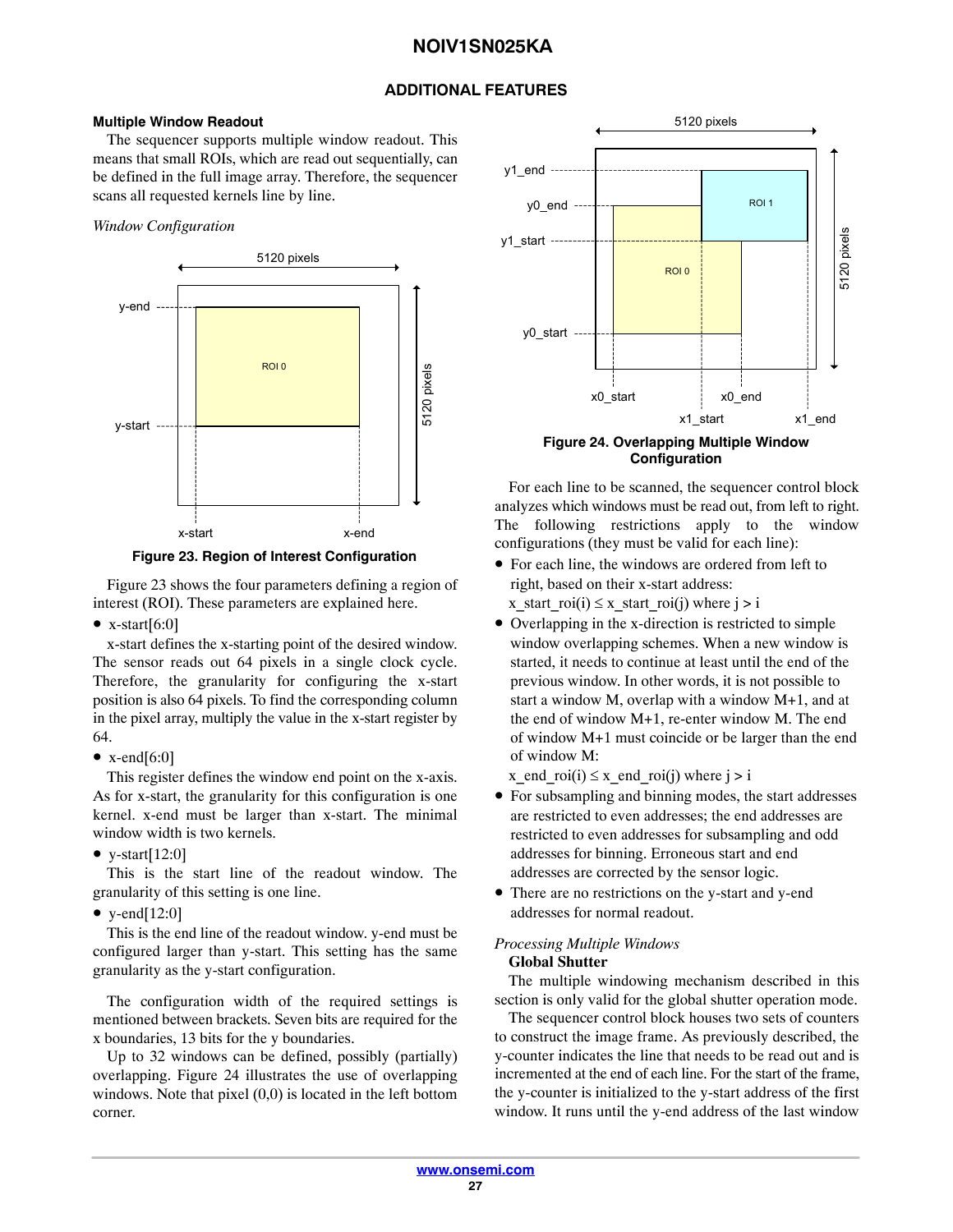to be read out. Note that the last window is configured by the configuration registers and is not necessarily window #31.

The x-counter starts counting from the x-start address of the window with the lowest ID that is active on the addressed line. Only windows in which the current y-address is enclosed are taken into account for scanning. Other windows are skipped.



#### **Figure 25. Scanning the Image Array with Five Subwindows**

Figure 25 illustrates a practical example of a configuration with five windows. The current position of the read pointer (ys) is indicated by a red line crossing the image array. For this position, three windows need to be read out. The initial start position for the x-kernel pointer is the x-start configuration of ROI1. Kernels are scanned up to the ROI3 x-end position. From there, the x-pointer jumps to the next window, which is ROI4 in this illustration. When reaching ROI4's x-end position, the read pointer is incremented to the next line and xs is reinitialized to the starting position of ROI1.

NOTES:

- The initial starting point for the readout pointer at the start of a frame is the y-start position of the first active window.
- The read pointer is not necessarily incremented by one, but depending on the configuration, it can jump in y-direction. For Figure 25, this is the case when reaching the end of ROI0 where the read pointer jumps to the y-start position of ROI1.
- The x-pointer starting position is equal to the x-start configuration of the first active window on the current

line addressed. This window is not necessarily window #0.

• The x-pointer is not necessarily incremented by one each cycle. At the end of a window it can jump to the start of the next window.

#### **Rolling Shutter**

Multiple windowing is not supported in rolling shutter mode. Only single-window readout is possible. The active window can be selected among the 32 windows in the configuration. Dynamic window reconfiguration (or dynamic selection of a different window configuration) is supported. Eventual corrupted images due to transients are blanked out in the sensor.

#### **Subsampling and Binning**

Pixel binning and subsampling methods are used as way of decimating the image. The number of pixel samples is reduced by a factor of four, while the optical area is maintained.

## *Pixel Binning*

Pixel binning is a technique in which different pixels belonging to a rectangular bin are averaged in the analog domain. Two-by-two pixel binning is implemented in the VITA 25K sensor. This implies that two adjacent pixels are averaged both in column and row. Binning is configurable using a register setting. Pixel binning is not supported on VITA 25K color option.

Note: register 194[9] needs to be configured to 0x1 for 2x2 pixel binning. When configuring to 0x0, 2x1 binning is obtained (binning in x only).

## *Subsampling*

Subsampling is obtained by adapting the readout sequence. In subsampling mode, both lines and pixels are read in a read-N-skip-N mode. This reduces the number of lines in a frame and the number of pixels in a line. Overall frame time is reduced by a factor 4.

The monochrome sensor is read out in a read-one-skip-one pattern for both the rows and the columns, while the color version supports a read-two-skip-two subsampling scheme. This mode is selectable through register configuration. Figure [26](#page-28-0) shows which pixels are read and which ones are skipped for monochrome and color sensors respectively. Readout direction is indicated as an x and y arrow.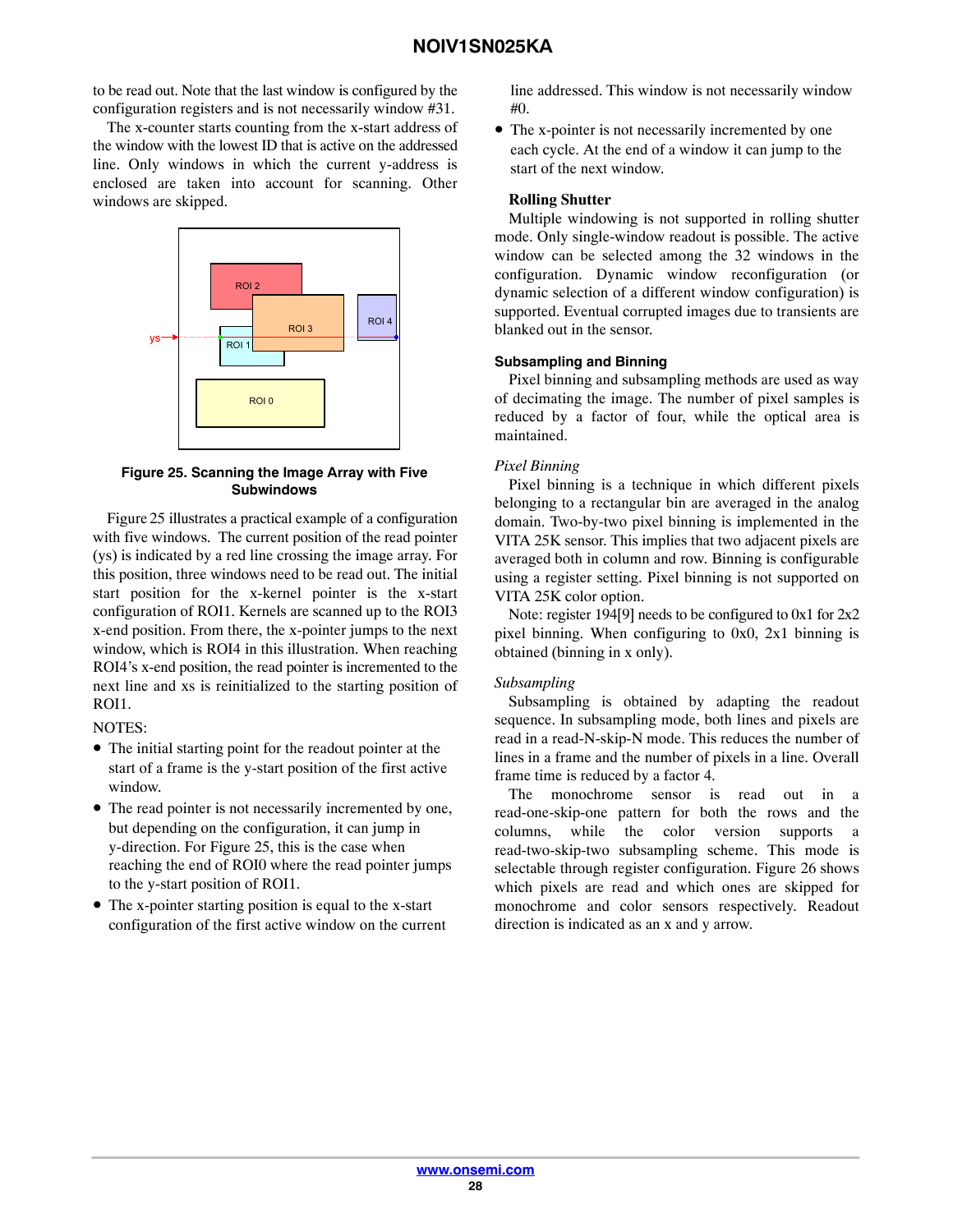<span id="page-28-0"></span>

**Figure 26. Subsampling Scheme for VITA 25K**

#### **Signal Gain Path**

Table 22 and Table 23 show the available registers (fields) to program the desired exposure time and gain settings. Settings 199[1:0] and 199[15:14] should remain unchanged.

# **Table 22. EXPOSURE TIME CONFIGURATION REGISTERS**

| <b>Address</b> | <b>Default</b><br>Value | <b>Description</b>                                                                                                                  |
|----------------|-------------------------|-------------------------------------------------------------------------------------------------------------------------------------|
| 201            | 0x0000                  | Exposure time<br>Rolling shutter: granularity = lines<br>Global shutter: granularity defined by<br>'Mult Timer' (register 199).     |
| 199            | 0x0001                  | Mult Timer (global shutter only)<br>Defines granularity of exposure and re-<br>set length.<br>unit = $1/62$ MHz for normal ROT mode |
| 200            | 0x0000                  | Reset length or Frame Length (global<br>shutter only)<br>Granularity defined by 'Mult Timer' (re-<br>qister 199)                    |

#### **Table 23. GAIN CONFIGURATION REGISTERS**

| <b>Address</b> | Unity<br>Gain<br>Config-<br>uration | <b>Description</b>                                                                                                                                                                   |
|----------------|-------------------------------------|--------------------------------------------------------------------------------------------------------------------------------------------------------------------------------------|
| 204 [4:0]      | 0x05                                | Column gain setting<br>$0x07$ : column gain = $2/3x$<br>$0x05$ : column gain = 1x<br>$0x09$ : column gain = $2x$<br>$0x11$ : column gain = $4x$<br>Other settings are not supported. |
| 204<br>[12:5]  | 0x4F                                | AFE gain setting<br>$0x4F$ : AFE gain = 1.00 $x$<br>$0x33$ : AFE gain = 1.39 $x$<br>0x36: AFE gain = 1.94x<br>$0x66$ : AFE gain = 2.72 $x$<br>Other settings are not supported.      |
| 204 [13]       |                                     | Postpone gain update by one frame<br>when '1' to compensate for exposure<br>time updates latency.                                                                                    |
| 205[11:0]      | 0x080                               | Digital Gain, 5.7 unsigned representation<br>(5 bits before decimal point, 7 bits for<br>fractional part). Maximum gain is 31.992                                                    |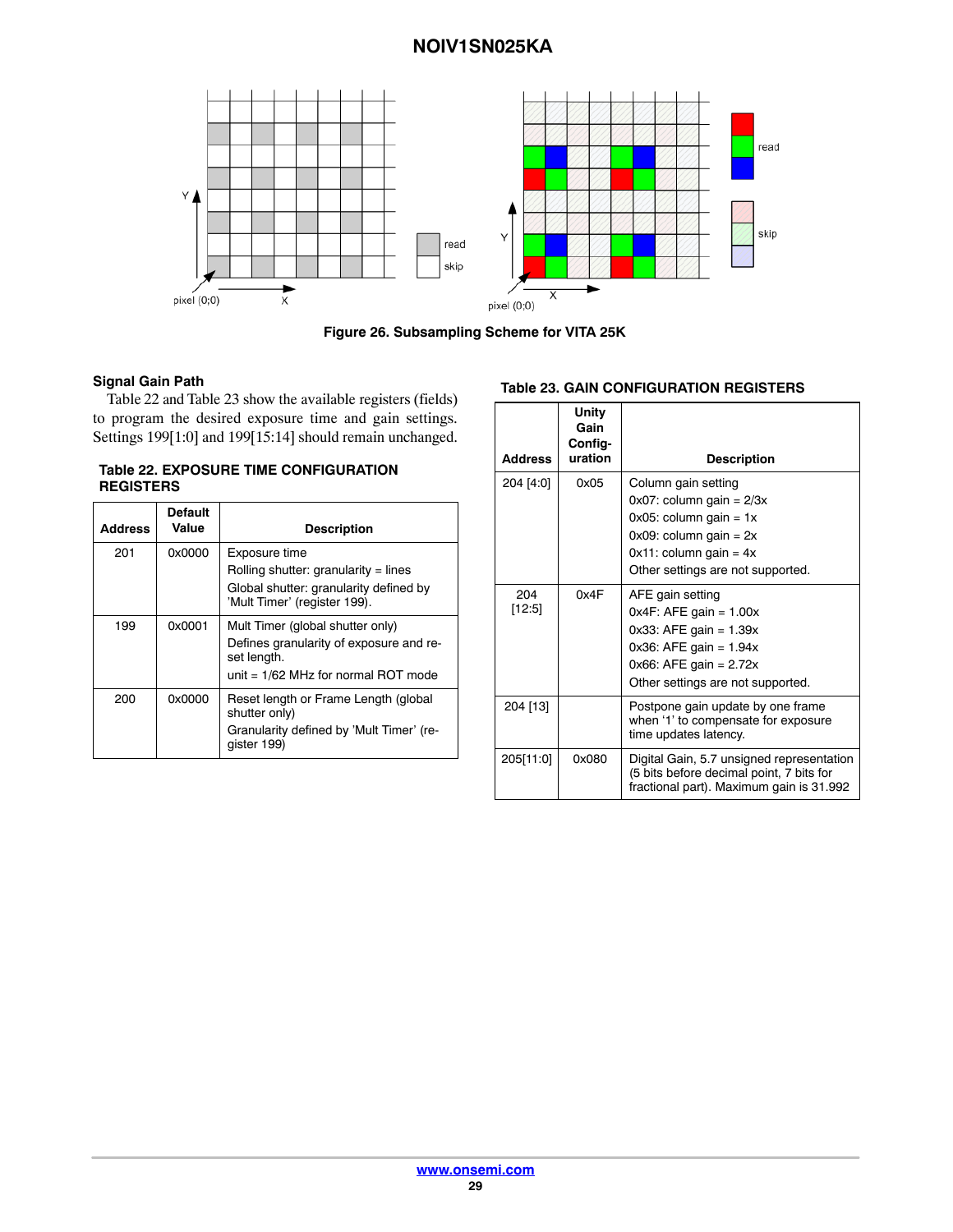#### <span id="page-29-0"></span>**Mode Changes and Frame Blanking**

Dynamically reconfiguring the sensor may lead to corrupted or non-uniformilly exposed frames. For some reconfigurations, the sensor automatically blanks out the image data during one frame. Frame blanking is

summarized in the following table for the sensor's image related modes.

NOTE: Major mode switching (i.e. switching between rolling and global shutter modes, master, triggered, slave modes) must be performed while the sequencer is disabled (reg\_seq\_enable  $= 0x0$ ).

| Configuration                     | <b>Global Shutter</b>             |                                                                                                           | <b>Rolling Shutter</b>    |                                    | <b>Notes</b>                                                                                                                                                                                                         |
|-----------------------------------|-----------------------------------|-----------------------------------------------------------------------------------------------------------|---------------------------|------------------------------------|----------------------------------------------------------------------------------------------------------------------------------------------------------------------------------------------------------------------|
|                                   | Corrupted<br><b>Frame</b>         | <b>Blanked Out</b><br>Frame                                                                               | Corrupted<br><b>Frame</b> | <b>Blanked Out</b><br><b>Frame</b> |                                                                                                                                                                                                                      |
| <b>Shutter Mode and Operation</b> |                                   |                                                                                                           |                           |                                    |                                                                                                                                                                                                                      |
| rolling shutter enable            | $able = 0x0.$                     | Do not reconfigure while the sensor is acquiring images. Disable image acquisition by setting reg seq en- |                           |                                    |                                                                                                                                                                                                                      |
| triggered_mode                    | able = $0 \times 0$ .             |                                                                                                           |                           |                                    | Do not reconfigure while the sensor is acquiring images. Disable image acquisition by setting reg seq en-                                                                                                            |
| slave mode                        | able = $0x0$ .                    |                                                                                                           |                           |                                    | Do not reconfigure while the sensor is acquiring images. Disable image acquisition by setting reg seq en-                                                                                                            |
| subsampling                       | Enabling: No<br>Disabling:<br>Yes | Configurable                                                                                              | No                        | Yes                                | For global shutter mode: configurable with<br>blank subsampling ss register.<br>For rolling shutter mode: frame is always<br>blanked out.                                                                            |
| binning                           | No                                | Configurable                                                                                              | <b>No</b>                 | Yes                                | For global shutter mode: configurable with<br>blank subsampling ss register<br>For rolling shutter mode: frame is always<br>blanked out.                                                                             |
| <b>Frame Timing</b>               |                                   |                                                                                                           |                           |                                    |                                                                                                                                                                                                                      |
| rs_x_length                       | No                                | No                                                                                                        | No                        | No                                 |                                                                                                                                                                                                                      |
| black lines                       | No                                | No                                                                                                        | No                        | No                                 |                                                                                                                                                                                                                      |
| dummy lines                       | N/A                               | N/A                                                                                                       | No                        | No                                 |                                                                                                                                                                                                                      |
| <b>Exposure Control</b>           |                                   |                                                                                                           |                           |                                    |                                                                                                                                                                                                                      |
| mult_timer                        | No                                | No                                                                                                        | N/A                       | N/A                                | Latency is 1 frame                                                                                                                                                                                                   |
| fr length                         | No                                | No                                                                                                        | N/A                       | N/A                                | Latency is 1 frame                                                                                                                                                                                                   |
| exposure                          | No                                | No                                                                                                        | No                        | No                                 | Latency is 1 frame                                                                                                                                                                                                   |
| Gain                              |                                   |                                                                                                           |                           |                                    |                                                                                                                                                                                                                      |
| mux gainsw                        | No                                | No                                                                                                        | No                        | No                                 | Latency configurable by means of<br>gain lat comp register                                                                                                                                                           |
| afe_gain                          | No                                | No                                                                                                        | No                        | No                                 | Latency configurable by means of<br>gain lat comp register.                                                                                                                                                          |
| db_gain                           | No                                | No                                                                                                        | No                        | No                                 | Latency configurable by means of<br>gain lat comp register.                                                                                                                                                          |
| <b>Window/ROI</b>                 |                                   |                                                                                                           |                           |                                    |                                                                                                                                                                                                                      |
| roi active                        | See Note                          | No                                                                                                        | No                        | Configurable                       | For Global shutter mode: Windows contain-<br>ing lines previously not read out may lead<br>to corrupted frames.<br>For Rolling shutter mode: Frame blanking<br>when blank roi switch is asserted (recom-<br>mended). |

#### **Table 24. DYNAMIC SENSOR RECONFIGURATION AND FRAME BLANKING**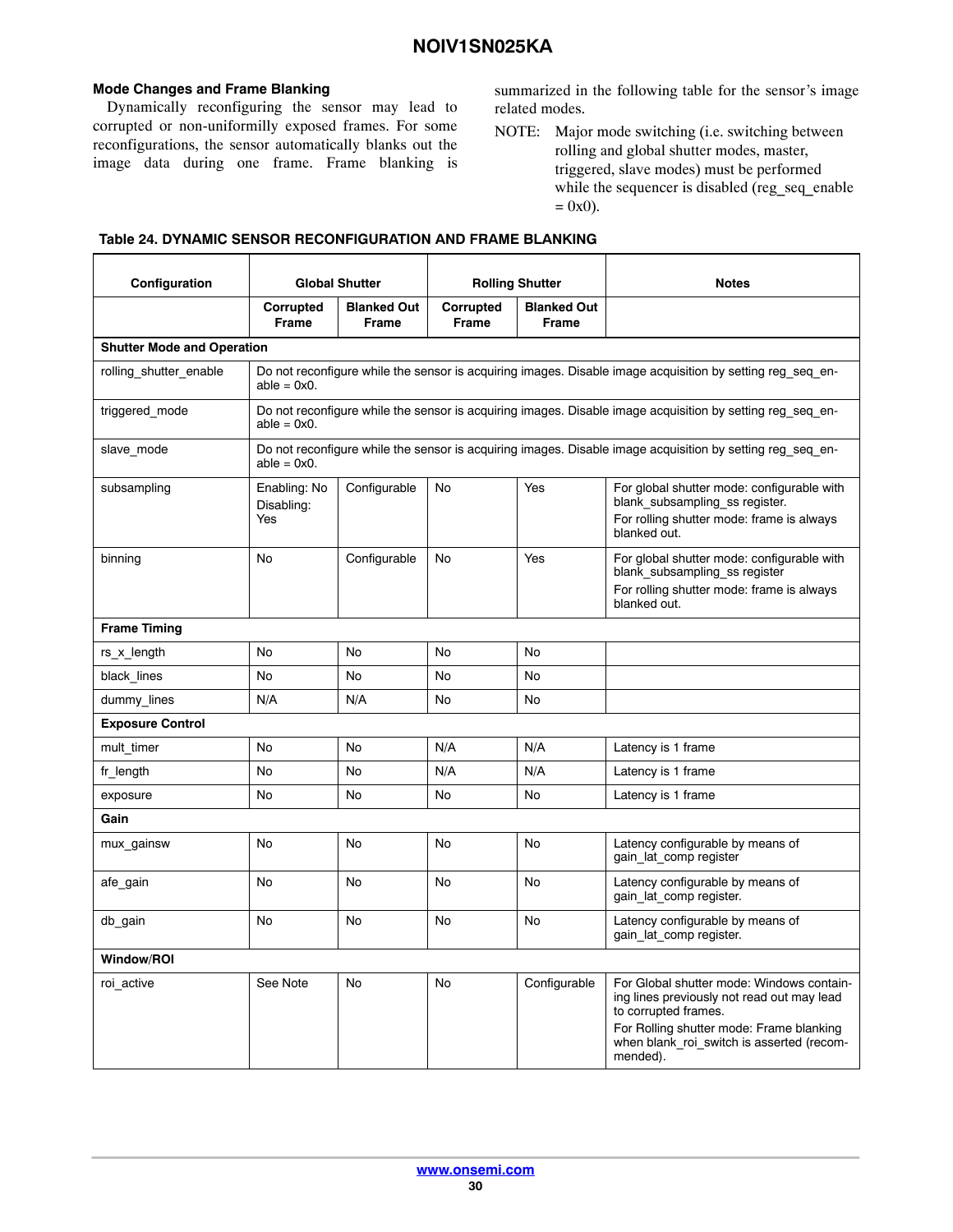#### **Table [24](#page-29-0). DYNAMIC SENSOR RECONFIGURATION AND FRAME BLANKING**

| Configuration            | <b>Global Shutter</b>     |                             | <b>Rolling Shutter</b>    |                                    | <b>Notes</b>                                                                                                                                                                                                                                                             |
|--------------------------|---------------------------|-----------------------------|---------------------------|------------------------------------|--------------------------------------------------------------------------------------------------------------------------------------------------------------------------------------------------------------------------------------------------------------------------|
|                          | Corrupted<br><b>Frame</b> | <b>Blanked Out</b><br>Frame | Corrupted<br><b>Frame</b> | <b>Blanked Out</b><br><b>Frame</b> |                                                                                                                                                                                                                                                                          |
| roi*_configuration*      | See Note                  | <b>No</b>                   | Yes                       | <b>No</b>                          | Reconfiguring the windows by means of<br>roi* configuration* may lead to corrupted<br>frames when configured close to frame<br>boundaries. It is recommended to (re)con-<br>figure an inactive window and switch the<br>roi active register.<br>See Notes on roi active. |
| <b>Black Calibration</b> |                           |                             |                           |                                    |                                                                                                                                                                                                                                                                          |
| black samples            | No                        | <b>No</b>                   | N٥                        | <b>No</b>                          | If configured within range of configured<br>black lines                                                                                                                                                                                                                  |
| auto blackal enable      | See Note                  | <b>No</b>                   | See Note                  | <b>No</b>                          | Manual correction factors become instantly<br>active when auto_blackcal_enable is deas-<br>serted during operation.                                                                                                                                                      |
| blackcal offset          | See Note                  | <b>No</b>                   | See Note                  | <b>No</b>                          | Manual blackcal offset updates are in-<br>stantly active.                                                                                                                                                                                                                |
| <b>CRC Calculation</b>   |                           |                             |                           |                                    |                                                                                                                                                                                                                                                                          |
| crc seed                 | <b>No</b>                 | <b>No</b>                   | <b>No</b>                 | No.                                | Impacts the transmitted CRC                                                                                                                                                                                                                                              |
| <b>Sync Channel</b>      |                           |                             |                           |                                    |                                                                                                                                                                                                                                                                          |
| bl                       | No                        | <b>No</b>                   | No                        | No                                 | Impacts the Sync channel information, not<br>the Data channels.                                                                                                                                                                                                          |
| img                      | No                        | No                          | No                        | No                                 | Impacts the Sync channel information, not<br>the Data channels.                                                                                                                                                                                                          |
| crc                      | No                        | <b>No</b>                   | No                        | <b>No</b>                          | Impacts the Sync channel information, not<br>the Data channels.                                                                                                                                                                                                          |
| tr                       | <b>No</b>                 | <b>No</b>                   | No                        | <b>No</b>                          | Impacts the Sync channel information, not<br>the Data channels.                                                                                                                                                                                                          |

#### **Sensor Status**

The currently used exposure and gain parameters are reported by the sensor in registers 208 to 214. These status registers are updated at the start of the frame in which these parameters become active.

#### **Temperature Diode**

The temperature diode allows the monitoring of the sensor die temperature during operation. The diode can be connected through the pins td\_anode and td\_cathode.

The die temperature (Tdie), as a function of the measured forward threshold voltage of the diode, with a known bias current (Vdiode at bias  $40 \mu A$ ), is determined according to the following formula:

 $T_{\text{die}} = (0.77 - \text{V diode at bias } 40 \,\mu\text{A})/0.00158\text{°C}$ 

#### **Monitor Pins**

The sensor features three logic monitor output pins. These pins can provide internal state and synchronization information to the outside system. These status pins can be used during system setup or for system frame synchronization.

The pins are named monitor0, monitor1, and monitor2. The information provided on these pins is configured with the register monitor select (register 192[13:11]).

NOTE: Monitor indications are generated in the sequencer. These signals lead the image and synchronization data on the LVDS channels.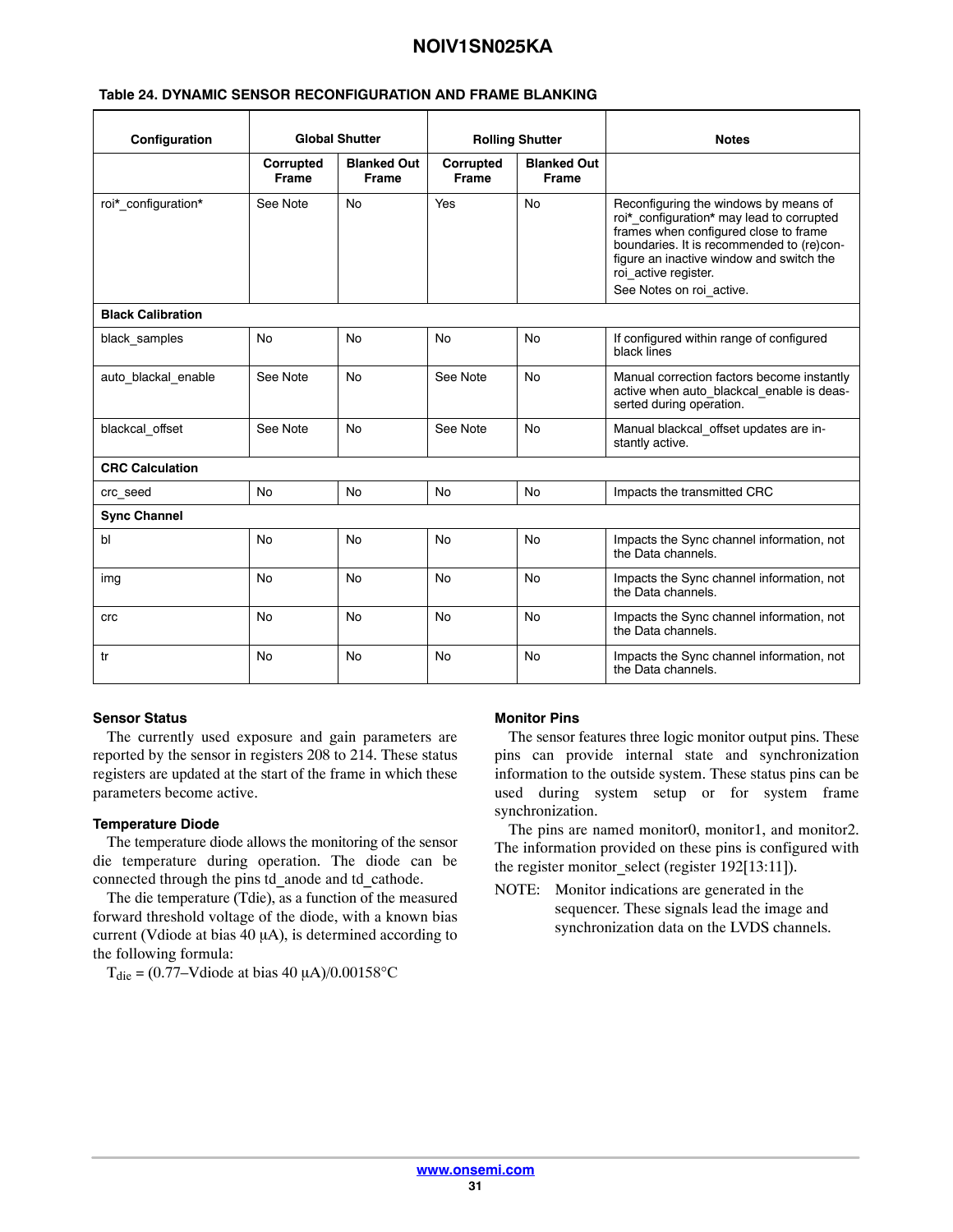#### **Table 25. MONITOR SELECT**

| <b>Monitor Select</b> | <b>Monitor Output</b>                        | <b>Description</b>                                             |  |
|-----------------------|----------------------------------------------|----------------------------------------------------------------|--|
| 0x0                   | monitor0: '0'                                | No information is provided on the output pins. All outputs are |  |
|                       | monitor1: '0'                                | driven to logic '0'                                            |  |
|                       | monitor2: '0'                                |                                                                |  |
| 0x1                   | monitor0: Integration time indication        | High during integration                                        |  |
|                       | monitor1: ROT indication                     | High when ROT is active, low outside ROT                       |  |
|                       | monitor2: Dummy line indication              | High during dummy lines, low during all other lines            |  |
| 0x2                   | monitor0: Integration time indication        | High during integration                                        |  |
|                       | monitor1: N/A                                | N/A                                                            |  |
|                       | monitor2: N/A                                | N/A                                                            |  |
| 0x3                   | monitor0: Start of X-readout                 | Pulse indicating the start of x-readout                        |  |
|                       | monitor1: Black line indication              | High during black lines, low during all other lines            |  |
|                       | monitor2: Dummy line indication              | High during dummy lines, low during all other lines            |  |
| 0x4                   | monitor0: Frame start                        | Pulse indicating the start of a new frame                      |  |
|                       | monitor1: Start of ROT                       | Pulse indicating the start of ROT                              |  |
|                       | monitor2: Start of X-readout                 | Pulse indicating the start of x-readout                        |  |
| 0x5                   | monitor0: First line indication              | High during the first line of each frame, low for all others   |  |
|                       | monitor1: Start of ROT indication            | Pulse indicating the start of ROT                              |  |
|                       | monitor2: End of ROT indication              | Pulse indicating the end of ROT                                |  |
| 0x6                   | monitor0: ROT indication                     | High when ROT is active, low outside ROT                       |  |
|                       | monitor1: Start of X-readout                 | Pulse indicating the start of x-readout                        |  |
|                       | monitor2: End of X-readout                   | Pulse indicating the end of x-readout                          |  |
| 0x7                   | monitor0: Start of X-readout for black lines | Pulse indicating the start of x-readout for black lines        |  |
|                       | monitor1: Start of X-readout for image lines | Pulse indicating the start of x-readout for image lines        |  |
|                       | monitor2: Start of X-readout for dummy lines | Pulse indicating the start of x-readout for dummy lines        |  |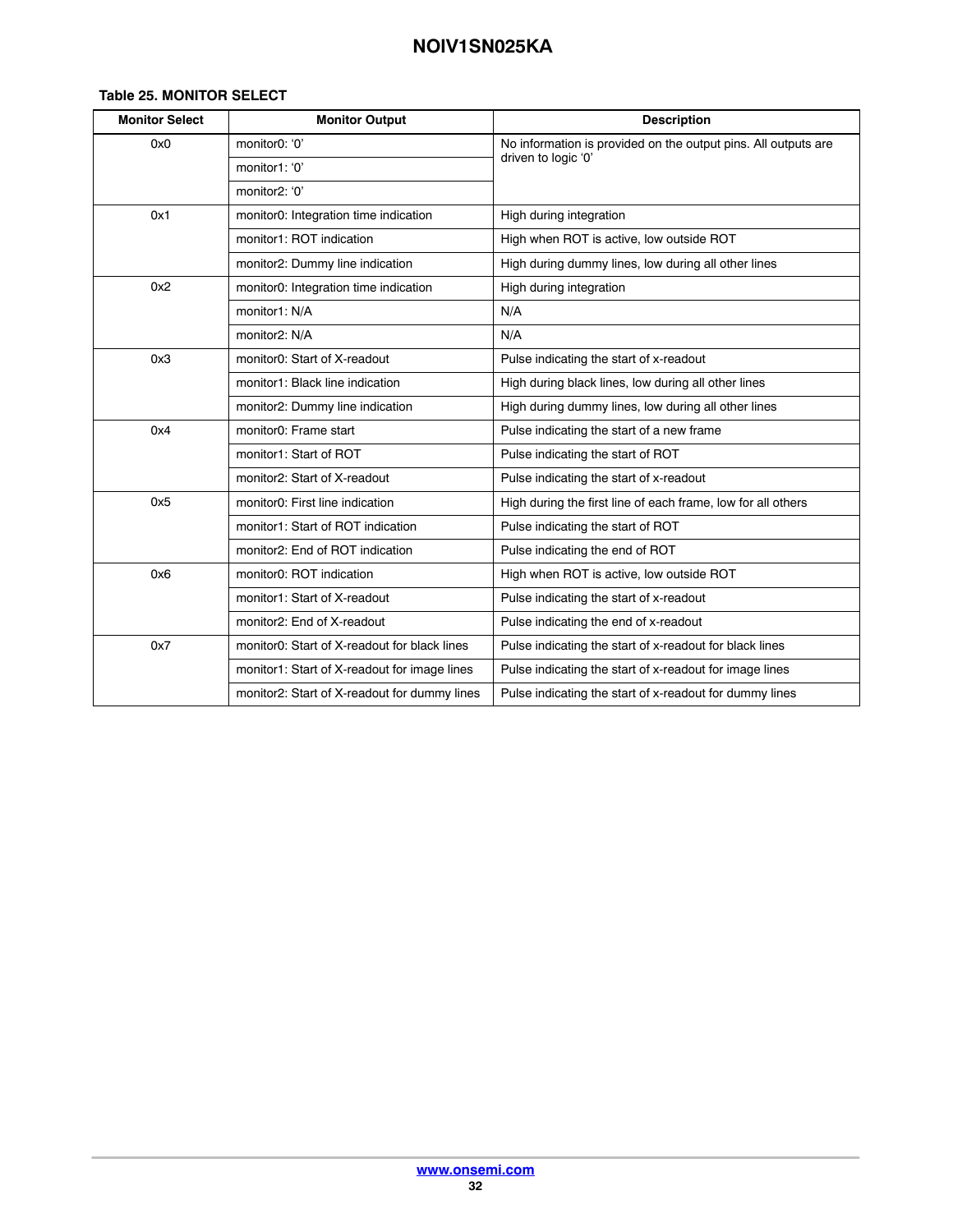#### **DATA OUTPUT FORMAT**

#### <span id="page-32-0"></span>**LVDS Output Channels**

The image data output occurs through 32 LVDS data channels, operating at 620 Mbps in 10-bit mode and 496 Mbps in 8-bit mode. A synchronization LVDS channel and an LVDS output clock signal synchronizes the data.

The 32 data channels are used to output the image data only. The sync channel transmits information about data sent over these data channels (includes codes indicating black pixels, normal pixels, and CRC).

To perform word synchronization on the output data stream, a predefined training pattern is sent after startup of the sensor and during idle times (during FOT, ROT, and in between frames and lines). This data is used to perform word alignment on the receiving side.

To decrease the data bit rate at the outputs (and reduce the power consumption), the sensor can operate in 8-bit mode.

In 10-bit mode, the words on data and sync channels have a 10-bit length. The words are serialized most significant bit first. The output data rate is 620 Mbps.

In 8-bit mode, the words on data and sync channels have an 8-bit length. The words are serialized most significant bit first. The output data rate is 496 Mbps.

This decreases the data bit rate on the LVDS data channels. Power consumption is reduced by reconfiguring the internal bias currents. LVDS channels run at 248 MHz (DDR) in 8-bit mode.

#### **Table 26. LVDS OUTPUT CHANNELS CONFIGURATION**

|                   | Configuration            |                    |                                                     |
|-------------------|--------------------------|--------------------|-----------------------------------------------------|
| adc mode<br>(pin) | 8-bit_mode<br>(register) | <b>Description</b> | <b>Output Data</b><br><b>Rate Channel</b><br>[Mbps] |
|                   |                          | 10-bit mode        | 620                                                 |
|                   |                          | 8-bit mode         | 496                                                 |
|                   |                          | Not supported      | N/A                                                 |
|                   |                          | Not supported      | N/A                                                 |

The 8-bit mode is selected using the adc\_mode pin. The datablock sync channel is configured accordingly  $(8-bit mode configuration)$ . In 8-bit mode, the eight most significant bits of the ADC data words are transmitted over the data channels.

Sync channel encoding is similar to the 10-bit mode. The two least significant bits of the (configured) sync codes are omitted and the window ID is transmitted after each frame synchronization word (the two LSBs are to be ignored).

NOTE: The 8-bit mode can only be used to reduce the data rate at the cost of image data resolution. Operating the sensor in 8-bit mode at a higher clock frequency to achieve higher frame rates is not supported.

#### **Serial Link Interface Operation**

This sensor's serial link interface is based on a mesochronous clocking system. This means that all data and control links operate at the same frequency, but their phase may be different due to skew. The host provides an LVDS clock as input to the sensor. To compensate for possible large on-chip delays, the sensor retransmits this clock with the same delay as that seen by the data (32 data channels) and control path (one sync channel). The receiver end (generally an FPGA-based system) performs per-interface skew compensation.

The data on high-speed serial links can drift due to various reasons such as skew, jitter, PCB trace delays, process, voltage, and temperature variations. The receiver performs per-LVDS interface skew compensation using bit and word alignment techniques.

To support per-interface skew compensation, the sensor provides a training mode that allows the system to perform bit and word alignment on all interfaces.

During idle moments (when the sensor is not capturing images or during frame and line overhead), the image sensor transmits training patterns. These patterns are configurable by means of a register upload and should be chosen such that these can easily be detected by reducing the risk of mimicking in the regular data stream.

#### *Bit Alignment*

Bit alignment procedures position the sampling edge of the clock at the center of the data eye window by adding delay to the data path (using delay taps).

#### *Word Alignment*

Word alignment procedures ensure that the reconstructed parallel data bits are in correct order at the output of the deserializer. Word alignment is done by looking for well known training patterns.

All major FPGA vendors provide bit and word alignment methods for their FPGAs. Refer to the FPGA vendor's application for more information on the use of these functionalities.

When the host succeeds in a lock for bit and word alignment procedures, the system enables the sensor for image acquisition. Specific frame alignment patterns are transmitted for image frame synchronization purposes.

#### **Frame Format**

The frame format is explained by example of the readout of two (overlapping) windows, as shown in Figure [27](#page-33-0) (a).

The readout of a frame occurs on a line-by-line basis. In this representation, the read pointer goes from left to right, bottom to top.

Figure [27](#page-33-0) indicates that, after the FOT is complete, a number of lines which only include information of 'ROI 0'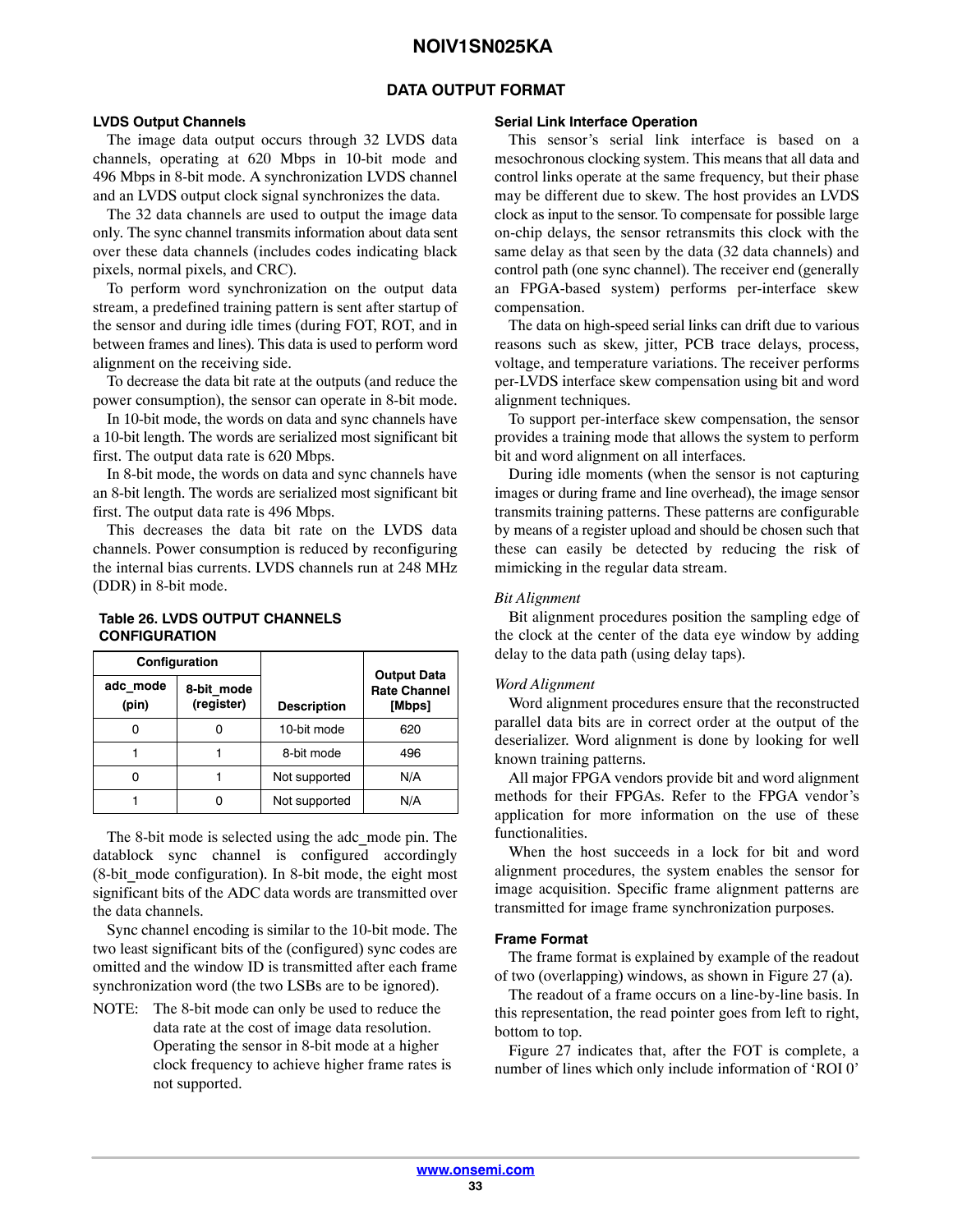<span id="page-33-0"></span>are sent out, starting at position y0\_start. When the line at position y1\_start is reached, a number of lines containing data of 'ROI 0' and 'ROI 1' are sent out, until the line position of y0 end is reached. From there on, only data of 'ROI 1' appears on the data output channels until line position y1\_end is reached.

NOTE: Only frame start and frame end sync words are indicated in (b). CRC codes are also omitted from Figure 27.

During readout of image data over the data channels, the sync channel sends out frame synchronization codes, which provide information related to the image data being sent over the 32 data output channels.

Each line of a window starts with a line start (LS) indication and ends with a line end (LE) indication. The line

start of the first line is replaced by a frame start; the line end of the last line is replaced with a frame end indication. Each such frame synchronization code is followed by a window ID (range 0 to 31).

The data channels contain valid pixel data during FS/FE/LS/LE and window ID synchronization codes.

NOTE: For overlapping windows, the line synchronization codes of the overlapping windows with lower IDs are not sent out. As shown in the illustration, no LE is transmitted for the overlapping part of window 0.

Black lines are read out at the start of a frame. These lines are enclosed by LS and LE indications (no frame start/end). The window ID for the black lines must be ignored.







Figure [28](#page-34-0) and Figure [29](#page-34-0) show the details of the readout of a number of lines for single window readout, at the beginning of the frame.

Figure [30](#page-34-0) shows the details of the readout of a number of lines for two overlapping windows.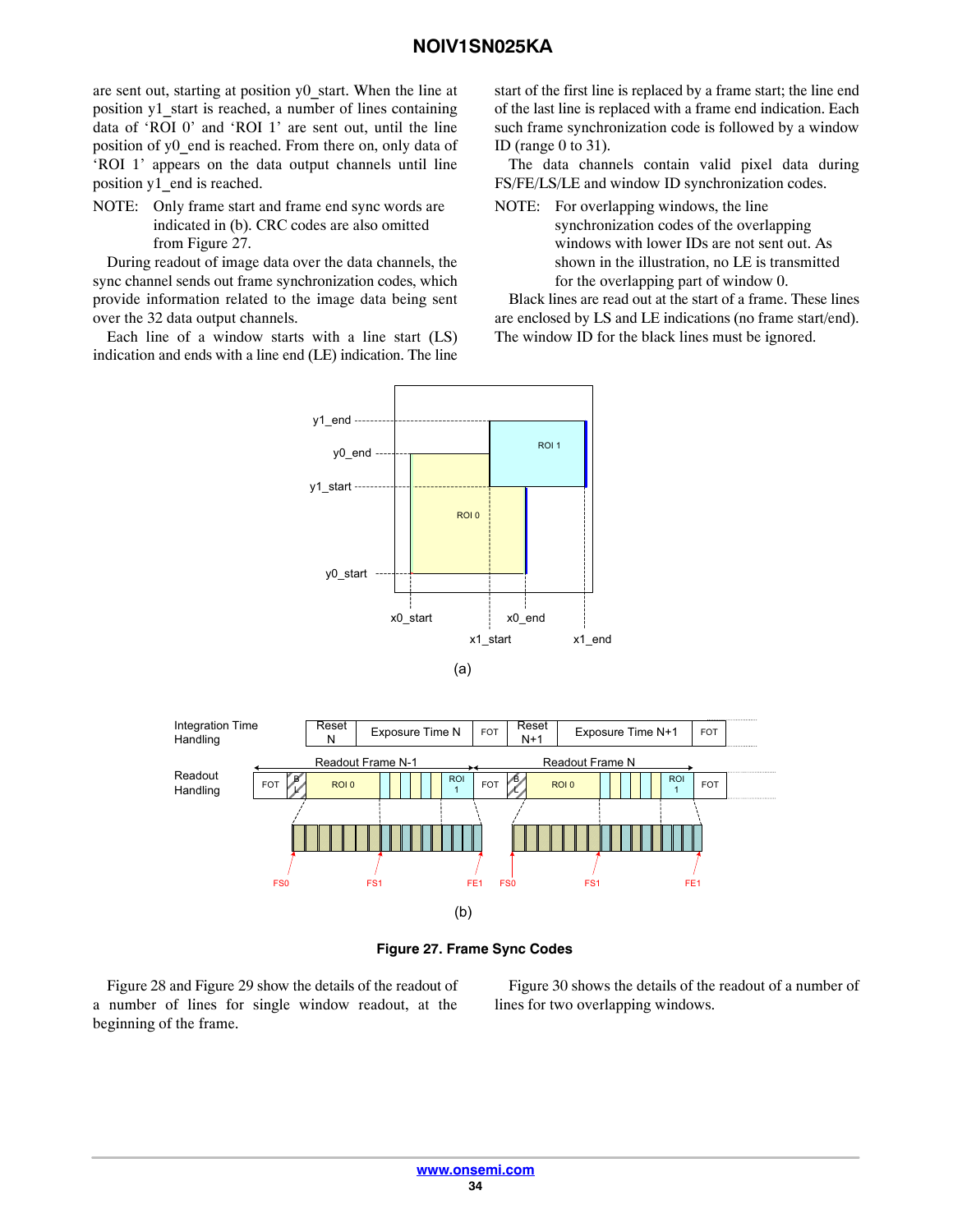<span id="page-34-0"></span>

**Figure 28. Timeline Showing Readout of Black Line for Global Shutter**

NOTE: For rolling shutter, the number of black pixels on one line is reduced to the selected window's length. The sequence shown is repeated if more than one black line is generated.



**Figure 29. Timeline for Single Window Readout**

NOTE: In the figure, the second image line is shown in more detail. The LS code is replaced by FS for the first line and the LE code is replaced by FE for the last line in the window.



**Figure 30. Timeline Showing Readout of Two Overlapping Windows**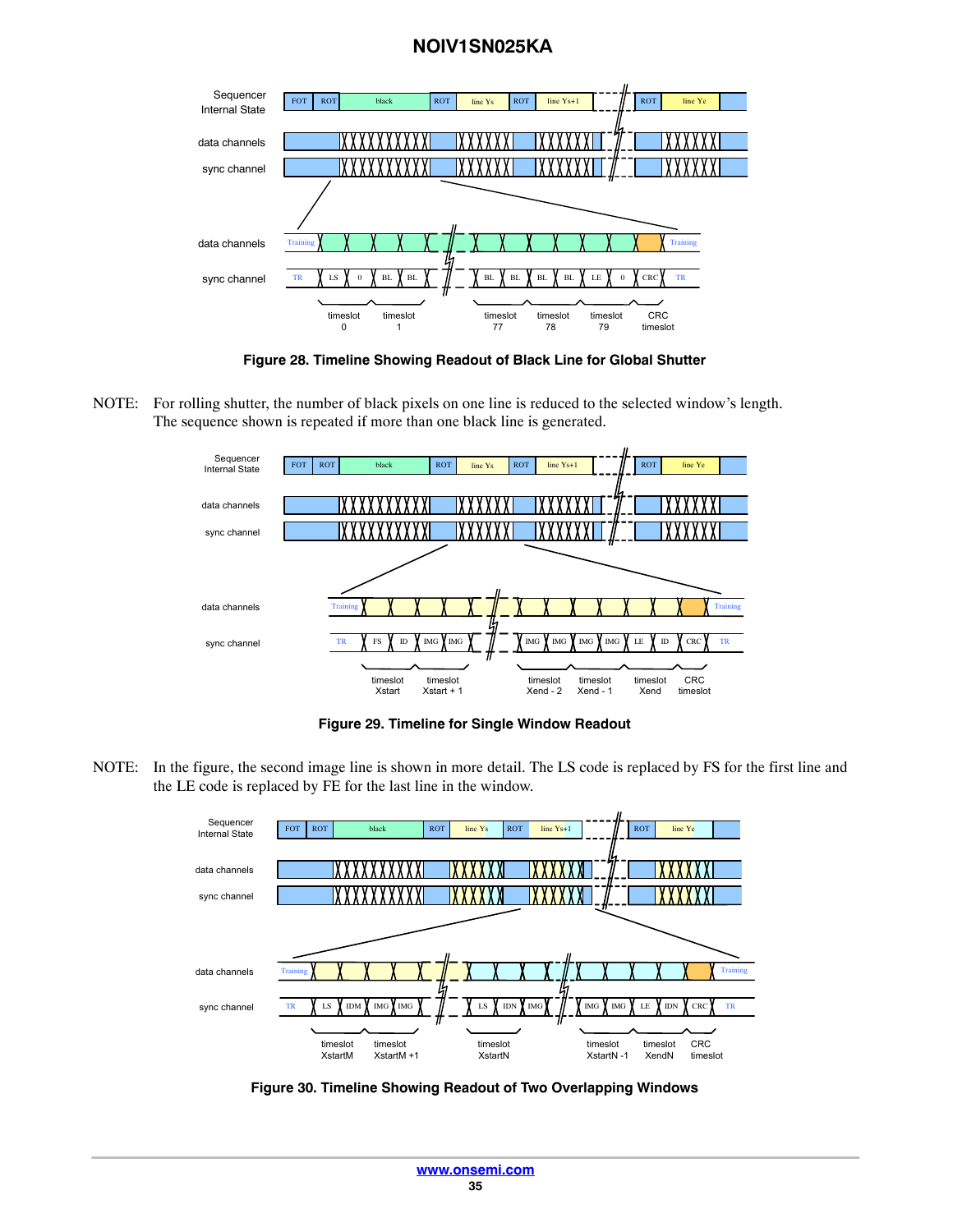## *Frame Format in 8−bit Mode*

The frame format is identical to the 10-bit mode. Sync and data word depth is reduced to eight bits. Synchronization Words

## *Frame Synchronization for 10-Bit Mode*

Table 27 shows the structure of the frame synchronization code. Note that the table shows the default data word (configurable) for 10-bit mode. If more than one window is active at the same time, the sync channel transmits the frame synchronization codes of the window with highest index only.

# **Table 27. FRAME SYNCHRONIZATION CODE DETAILS FOR 10-BIT MODE**

| <b>Sync Word Bit</b><br><b>Position</b> | Register<br><b>Address</b> | Default<br>Value | <b>Description</b>                                                                                                                  |
|-----------------------------------------|----------------------------|------------------|-------------------------------------------------------------------------------------------------------------------------------------|
| 9:7                                     | N/A                        | 0x5              | Frame start indication                                                                                                              |
| 9:7                                     | N/A                        | 0x6              | Frame end indication                                                                                                                |
| 9:7                                     | N/A                        | 0x1              | Line start indication                                                                                                               |
| 9:7                                     | N/A                        | 0x2              | Line end indication                                                                                                                 |
| 6:0                                     | 131[6:0]                   | 0x2A             | These bits indicate that the received sync word is a frame synchronization code. The value<br>is programmable by a register setting |

Window Identification

Frame synchronization codes are always followed by a 5-bit window identification (bits 4:0). This is an integer number, ranging from 0 to 31, indicating the active window. If more than one window is active for the current cycle, the highest window ID is transmitted.

Data Classification Codes

For the remaining cycles, the sync channel indicates the type of data sent through the data links: black pixel data (BL), image data (IMG), or training pattern (TR). These codes are programmable by a register setting. The default values are listed in Table 28.

| Table 28. SYNCHRONIZATION CHANNEL DEFAULT IDENTIFICATION CODE VALUES FOR 10-BIT MODE |
|--------------------------------------------------------------------------------------|
|--------------------------------------------------------------------------------------|

| <b>Sync Word Bit</b><br><b>Position</b> | Register<br><b>Address</b> | <b>Default</b><br>Value | <b>Description</b>                                                                                                                  |
|-----------------------------------------|----------------------------|-------------------------|-------------------------------------------------------------------------------------------------------------------------------------|
| 9:0                                     | 132 [9:0]                  | 0x015                   | Black pixel data (BL). This data is not part of the image. The black pixel data is used in-<br>ternally to correct channel offsets. |
| 9:0                                     | 133 [9:0]                  | 0x035                   | Valid pixel data (IMG). The data on the data output channels is valid pixel data (part of the<br>image).                            |
| 9:0                                     | 134 [9:0]                  | 0x059                   | CRC value. The data on the data output channels is the CRC code of the finished image<br>data line.                                 |
| 9:0                                     | 135 [9:0]                  | 0x3A6                   | Training pattern (TR). The sync channel sends out the training pattern which can be pro-<br>grammed by a register setting.          |

## *Frame Synchronization in 8-bit Mode*

The frame synchronization words are configured using the same registers as in 10-bit mode. The two least significant bits of these configuration registers are ignored

and not sent out. Table 29 shows the structure of the frame synchronization code, together with the default value, as specified in SPI registers. The same restriction for overlapping windows applies in 8-bit mode.

#### **Table 29. FRAME SYNCHRONIZATION CODE DETAILS FOR 8-BIT MODE**

| <b>Sync Word Bit</b><br><b>Position</b> | Register<br><b>Address</b> | <b>Default</b><br>Value | <b>Description</b>                                                                                                                     |
|-----------------------------------------|----------------------------|-------------------------|----------------------------------------------------------------------------------------------------------------------------------------|
| 7:5                                     | N/A                        | 0x5                     | Frame start (FS) indication                                                                                                            |
| 7:5                                     | N/A                        | 0x6                     | Frame end (FE) indication                                                                                                              |
| 7:5                                     | N/A                        | 0x1                     | Line start (LS) indication                                                                                                             |
| 7:5                                     | N/A                        | 0x2                     | Line end (LE) indication                                                                                                               |
| 4:0                                     | [6:2]                      | 0x0A                    | These bits indicate that the received sync word is a frame synchronization code. The val-<br>ue is programmable by a register setting. |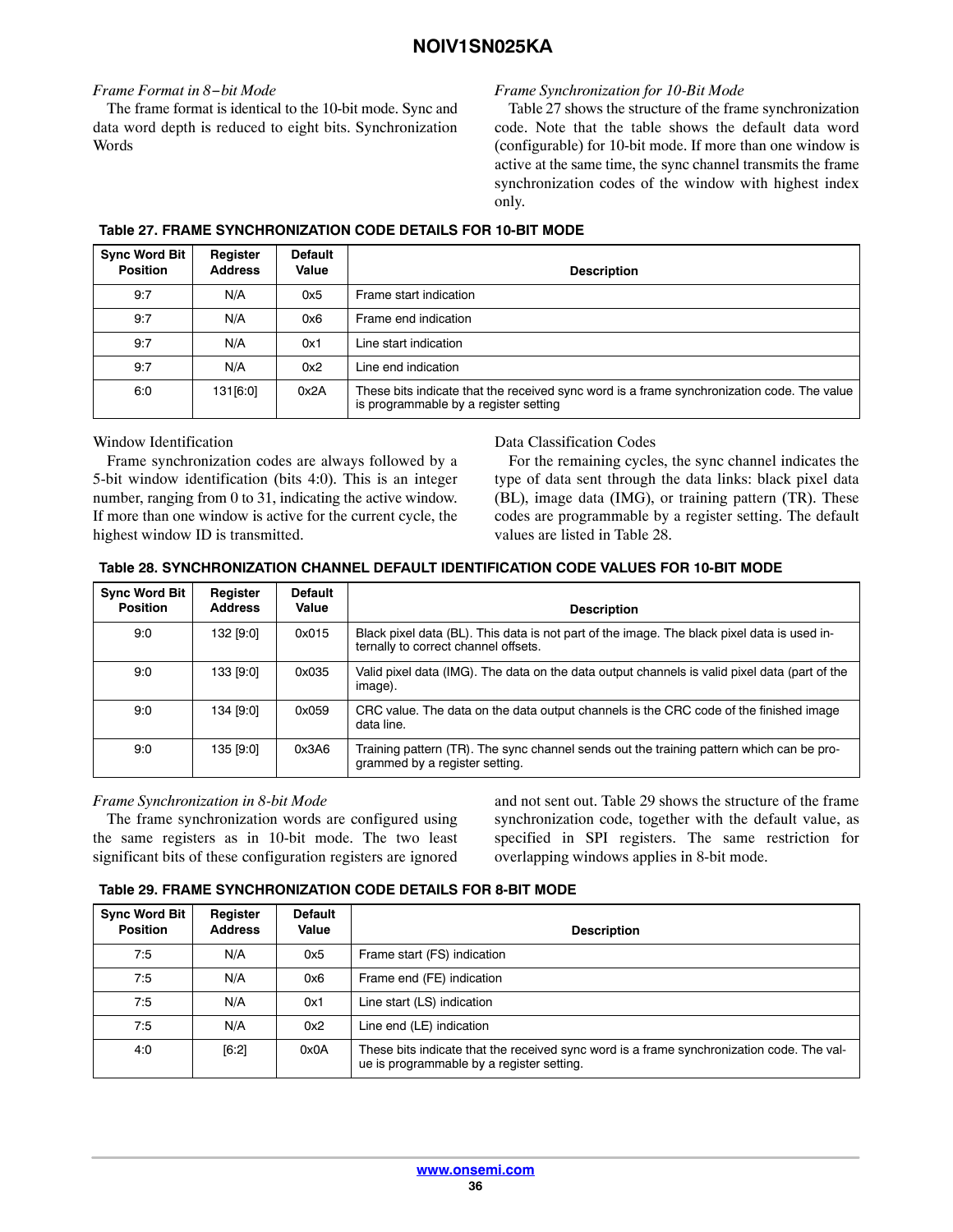### Window Identification

Similar to 10-bit operation mode, the frame synchronization codes are followed by a window identification. The window ID is located in bits 6:2 (all other bit positions are '0'). The same restriction for overlapping windows applies in 8-bit mode.

Data Classification Codes

BL, IMG, CRC, and TR codes are defined by the same registers as in 10-bit mode. Bits 9:2 of the respective configuration registers are used as classification code. The default values are listed in Table 30.

| <b>Sync Word Bit</b><br><b>Position</b> | Register<br><b>Address</b> | <b>Default</b><br>Value | <b>Description</b>                                                                                                                  |
|-----------------------------------------|----------------------------|-------------------------|-------------------------------------------------------------------------------------------------------------------------------------|
| 7:0                                     | 132 [9:2]                  | 0x05                    | Black pixel data (BL). This data is not part of the image. The black pixel data is used in-<br>ternally to correct channel offsets. |
| 7:0                                     | 133 [9:2]                  | 0x0D                    | Valid pixel data (IMG). The data on the data output channels is valid pixel data (part of<br>the image).                            |
| 7:0                                     | 134 [9:2]                  | 0x16                    | CRC value. The data on the data output channels is the CRC code of the finished image<br>data line.                                 |
| 7:0                                     | 135 [9:2]                  | 0xE9                    | Training Pattern (TR). The sync channel sends out the training pattern which can be pro-<br>grammed by a register setting.          |

#### **Table 30. SYNCHRONIZATION CHANNEL DEFAULT IDENTIFICATION CODE VALUES FOR 8-BIT MODE**

### **Training Patterns on Data Channels**

In 10-bit mode, during idle periods, the data channels transmit training patterns, indicated on the sync channel by a TR code. These training patterns are configurable

independent of the training code on the sync channel as shown in Table 31. In 8-bit mode, the training pattern for the data channels is defined by the same register as in 8-bit mode, where the lower two bits are omitted; see Table 32.

### **Table 31. TRAINING CODE ON SYNC CHANNEL IN 10-BIT MODE**

| <b>Sync Word Bit</b> | Register       | <b>Default Val-</b> | <b>Description</b>                                                                                                                                                                                                                                                              |
|----------------------|----------------|---------------------|---------------------------------------------------------------------------------------------------------------------------------------------------------------------------------------------------------------------------------------------------------------------------------|
| <b>Position</b>      | <b>Address</b> | ue                  |                                                                                                                                                                                                                                                                                 |
| [9:0]                | 130 [9:0]      | 0x3A6               | Data channel training pattern. The data output channels send out the training pattern,<br>which can be programmed by a register setting. The default value of the training pattern<br>is 0x3A6, which is identical to the training pattern indication code on the sync channel. |

### **Table 32. TRAINING PATTERN ON DATA CHANNEL IN 8-BIT MODE**

| Data Word Bit   | Reaister       | <b>Default Val-</b> | <b>Description</b>                                |
|-----------------|----------------|---------------------|---------------------------------------------------|
| <b>Position</b> | <b>Address</b> | ue                  |                                                   |
| [7:0]           | 130 [9:2]      | 0xE9                | Data Channel Training Pattern (Training pattern). |

### **Cyclic Redundancy Code**

At the end of each line, a CRC code is calculated to allow error detection at the receiving end. Each data channel transmits a CRC code to protect the data words sent during the previous cycles. Idle and training patterns are not included in the calculation.

The sync channel is not protected. A special character (CRC indication) is transmitted whenever the data channels send their respective CRC code.

The polynomial in 10-bit operation mode is  $x^{10}+x^9+x^6+x^3+x^2+x+1$ . The CRC encoder is seeded at the start of a new line and updated for every (valid) data word received. The CRC seed is configurable usign the crc\_seed register. When '0', the CRC is seeded by all-'0'; when '1' it is seeded with all-'1'.

In 8-bit mode, the plynomial is  $x^8 + x^6 + x^3 + x^2 + 1$ . The CRC seed is configured by means of the crc\_seed register.

NOTE: Note The CRC is calculated for every line. This implies that the CRC code can protect lines from multiple windows.

### **Black Reference**

The sensor reads out one or more black lines at the start of every new frame. The number of black lines to be generated is programmable and is at a minimum, equal to 1. The length of the black lines depends on the operation mode. For rolling shutter mode, it is equal to the line length configured in the active window. For global shutter mode, the sensor always reads out the entire line (80 kernels), independent of window configurations.

The black references are used to perform black calibration and offset compensation in the data channels. The raw black pixel data is transmitted over the usual LVDS channels, while the regular image data is compensated (can be bypassed).

On the output interface, black lines can be seen as a separate window, without frame start and ends (only line start and ends). The window ID is to be ignored and data is indicated by a BL code. In 8-bit mode, the configuration of the black level calibration block automatically scales to 8-bit mode. No reconfiguration is required.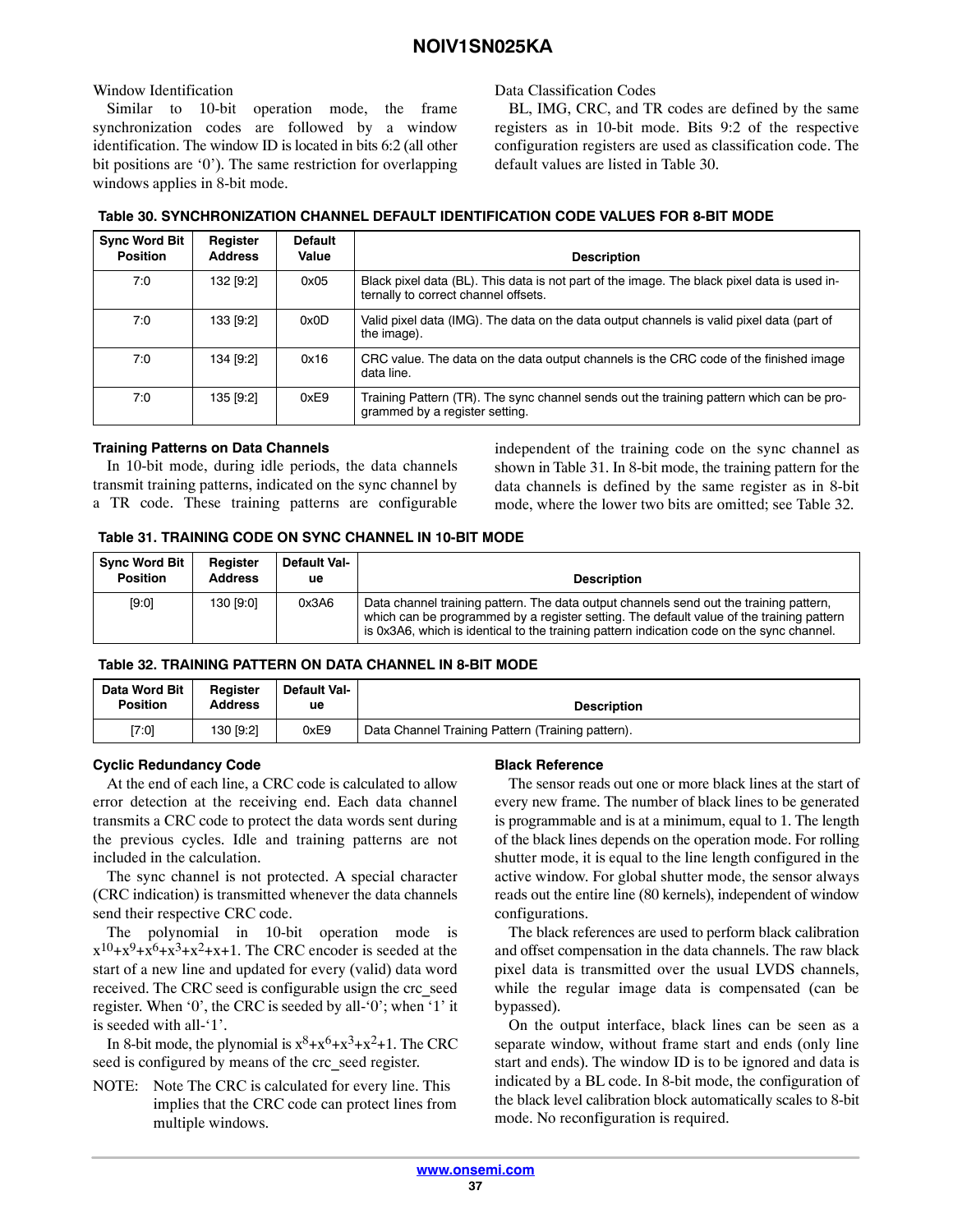#### **Example Using Multiple Windowing**

Figure 31 shows an example of the synchronization codes sent when reading out multiple windows.



### **Figure 31. Synchronization Codes for Multiple Windows (applicable for Global Shutter only)**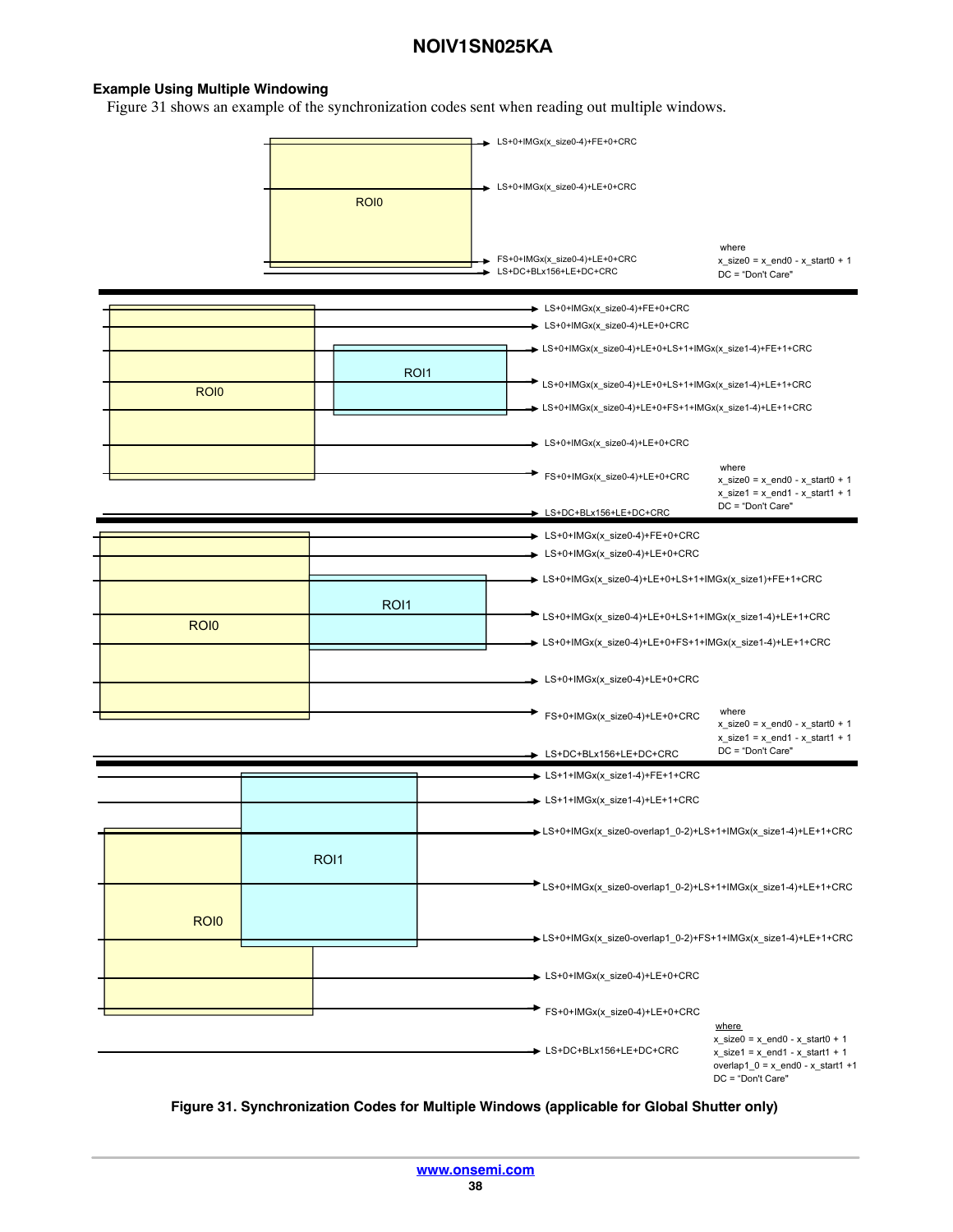### **Data Order**

To read out the image data through the output channels, the pixel array is organized in kernels. The kernel size is 64 pixels in x-direction by one pixel in y-direction.

The data order in 8-bit mode is identical to the 10-bit mode. Figure 32 indicates how the kernels are organized. The data order of this image data on the data output channels depends on the subsampling mode.



**Figure 32. Kernel Organization in Pixel Array**

### • No Subsampling

The image data is read out in kernels of 64 pixels in x-direction by one pixel in y-direction. One data channel output delivers two pixel values of one kernel sequentially.

Figure 33 shows how a kernel is read out over the 32 output channels. For even positioned kernels, the kernels are read out ascending, and for odd positioned kernels the data order is reversed (descending).





• Subsampling on monochrome sensor

During subsampling, every other pixel is read out and the lines are read in a read-1-skip-1 manner. To read out the image data with subsampling enabled, two neighboring kernels are combined to a single kernel of 128 pixels in the x-direction and one pixel in the y-direction. Only the pixels at the even pixel positions inside that kernel are read out. Figure [34](#page-39-0) shows the data order.

Note that there is no difference in data order for even and odd kernel numbers. This is opposed to the 'no-subsampling' readout described earlier.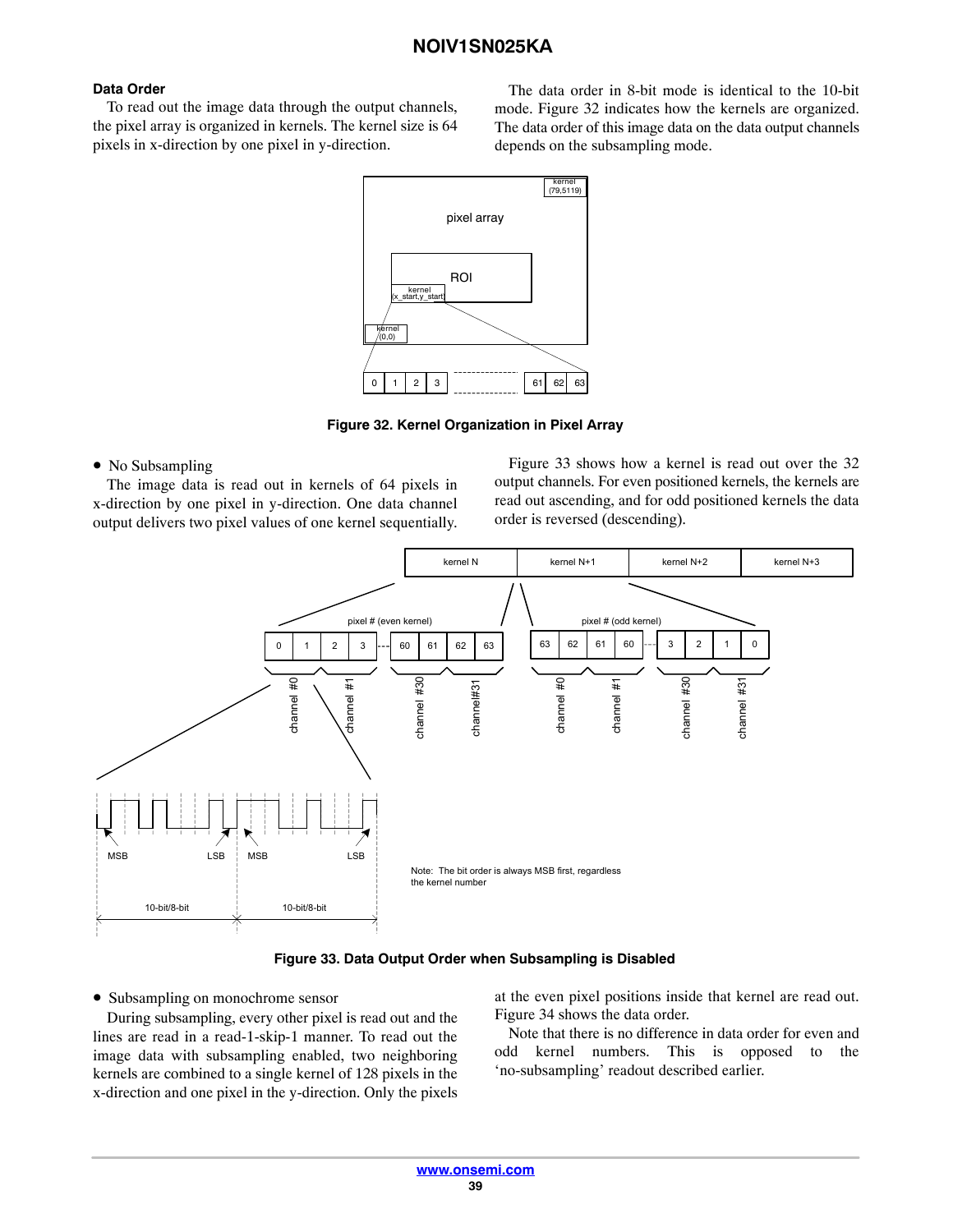<span id="page-39-0"></span>

**Figure 34. Data Output Order in Subsampling Mode on a Monochrome Sensor**

#### *Binning Mode*

The output order in binning mode is identical to the subsampled mode.

• Subsampling on color sensor

To read out the image data with subsampling enabled on a color sensor, two neighboring kernels are combined to a single kernel of 128 pixels in the x-direction and 1 pixel in the y-direction. Only the pixels 0, 1, 4, 5, 8, 9, 12, 13 to 124, and 125 are read out. Figure 35 shows the data order. There is no difference in data order for even/odd kernel numbers, as opposed to the 'no-subsampling' readout described in section.



**Figure 35. Data Output Order in Subsampling Mode on a Color Sensor**

#### **Frame Rate**

Frame rate for subsampling and binning mode is compared to the normal mode. Assume the y-resolution is the programmed number of lines to read out.

### *Normal Readout*

The frame time in normal readout mode is shown by the following formula:

Frame Time =  $t_{\text{FOT}} + (y\text{-resolution}) \times (t_{\text{ROT}} + t_{\text{readout}})$ 

The frame rate is equal to 1/FrameTime. Nominal frame rate for full frame readout is 53 fps.

#### *Subsampling Mode*

The frame time for subsampled readout is shown by the following formula:

Frame Time =  $t_{\text{FOT}}$  + (y-resolution / 2) x ( $t_{\text{ROT}}$  +  $t_{\text{readout}}$  / 2), where  $t_{ROT}$  represents the equivalent ROT time for a normal readout of the same frame. Analogous readout represents the equivalent readout time for normal readout.

The maximum frame rate in subsampled readout of the full resolution of the sensor is  $~160$  fps.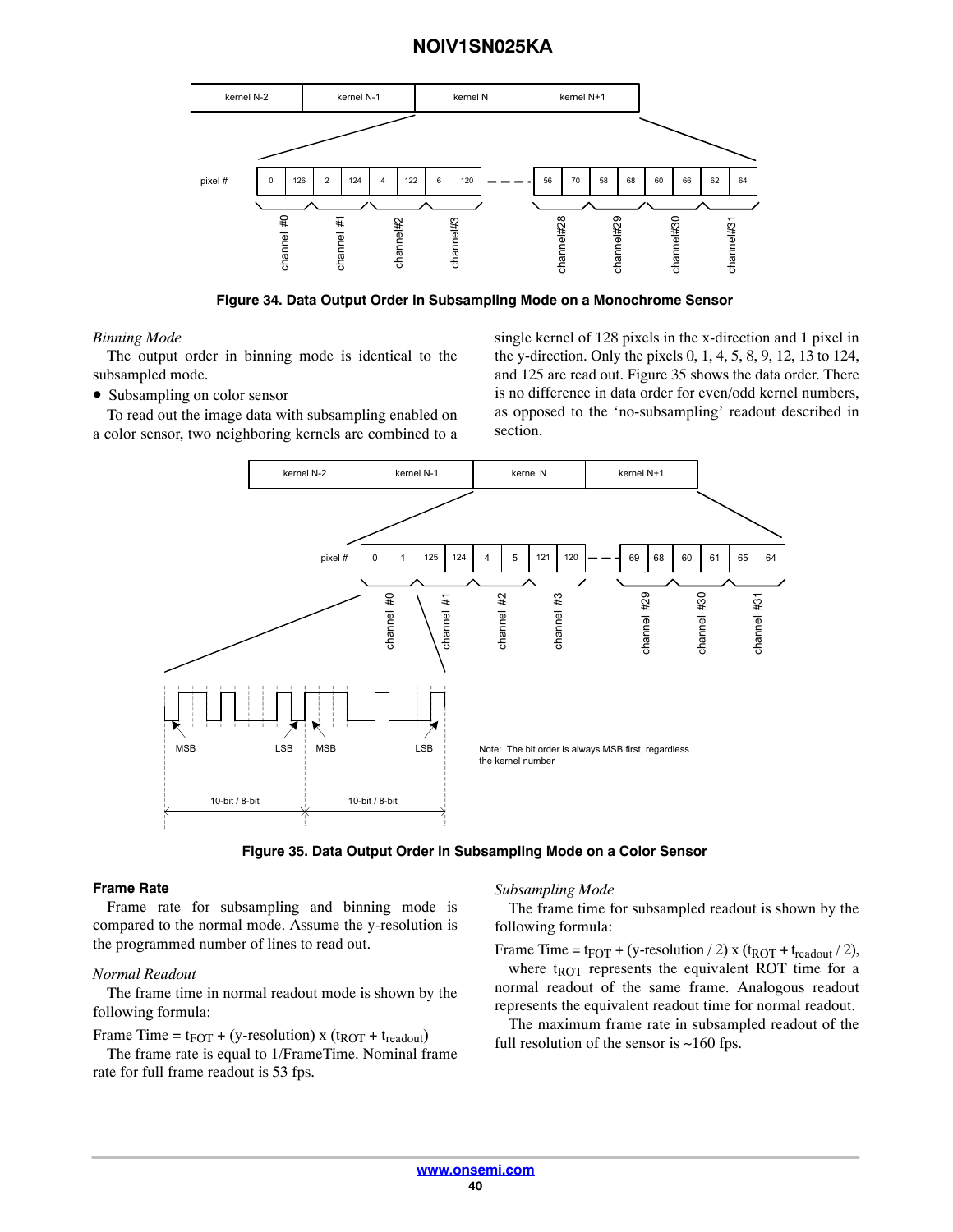### *Binning Mode*

The frame time for subsampled readout is given by the following formula:

Frame Time =  $t_{\text{FOT}}$  + (y-resolution / 2) x ( $t_{\text{ROT}}$  x 2+  $t_{\text{readout}}$  $/ 2),$ 

where  $t_{ROT}$  represents the equivalent ROT time for a normal readout of the same frame. Analogous readout represents the equivalent readout time for normal readout.

In binning mode, the maximum frame rate in subsampled readout of the full resolution of the sensor is ~110 fps.

#### **Test Pattern Generation**

The data block provides several test pattern generation capabilities. Figure 36 shows the functional diagram for the data channels. It is possible to inject synthesized test patterns at various points. Refer to the Register Map on page [43](#page-42-0) for the test mode configuration registers (registers 144 to 150).

In 8-bit mode, test patterns are generated as in 10-bit mode, however the two least significant bits of the resulting data are not transmitted.

The test pattern modes are summarized in Table 33. Note that these modes only exist for the data channel. The sync and clock channels do not provide this functionality.

For each test mode, the user can select whether the generated data is framed. When the register frame testpattern is asserted, the test data simply replaces the ADC data. This means that the test data is only sent between frame/line start and frame/line end indications. Outside these windows, regular training patterns are sent, as during normal operation. CRC is calculated and inserted as for normal data for the fixed and incrementing test pattern generation.

|         | <b>Register Configuration</b> |             |                                                                                               |
|---------|-------------------------------|-------------|-----------------------------------------------------------------------------------------------|
| prbs en | testpattern en                | testpattern | <b>Description</b>                                                                            |
|         | O                             |             | Normal operation mode                                                                         |
|         |                               | o           | Fixed pattern generation.<br>Pattern is defined by testpattern register                       |
|         |                               |             | Incrementing pattern generation.<br>Initial value is determined by testpattern.               |
|         |                               |             | PRBS data generation. The testpattern register determines the seed for the<br>PRBS generator. |

#### **Table 33. TEST MODE SUMMARY**

When *frame\_testpattern* is deasserted, the output is constantly replaced by the generated test data. No training patterns are generated.



### **Figure 36. Functional Block Diagrams for the Data Channels**

NOTE: In the figure, register configurations are indicated in red.

The sync channel continues to send regular frame timing information when the sequencer is enabled (independently of the test pattern configurations).

The synthesized test patterns are injected directly into the data channels. Therefore, no data demultiplexing is required at the receiving end (as opposed to regular image data capture).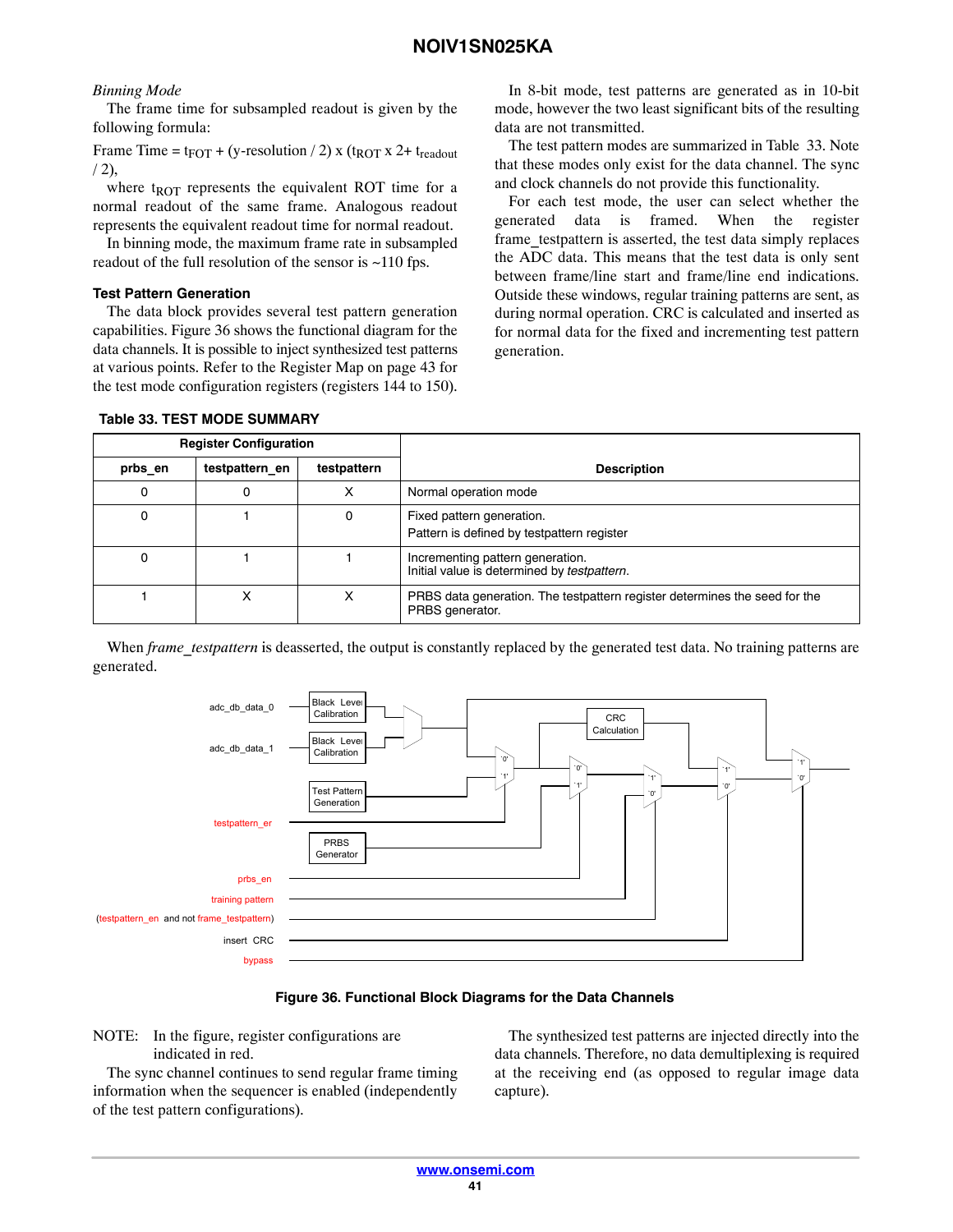### *Fixed Pattern*

A configured word can be continuously repeated on the output. This word is configurable for each data channel separately (testpattern). The testpattern is inserted when testpattern\_en is asserted.

#### *Incrementing Test Pattern*

In each cycle, the test pattern word is incremented by one, when inc testpattern is asserted. After reaching the maximum value, the incrementer is reset to its start value (testpattern). When the testdata is framed, the incrementer is also reset to the testpattern value at each line start.

To enable this mode, enable the digital testpattern mode (assert testpattern\_en) and assert inc\_testpattern.

#### *Pseudo Random Bit Sequence Generation*

In this test mode, the output channels are sourced with pseudo random bit sequence (PRBS) pattern. The PRBS seed can be configured for each data channel using the testpattern register. For the other test pattern generation mode, the datastream is not interrupted when frame\_testpattern is deasserted.

### NOTES:

- The CRC generator is not functional in this mode, and no real CRC can be calculated. Instead, the CRC slot is used to send one more PRBS word.
- A PRBS generator does not generate random data when the seed is all zero. Therefore, it is advisable to configure the testpattern registers to a value different from '0'. Using different seeds for each channel results in different sequences for each data channel.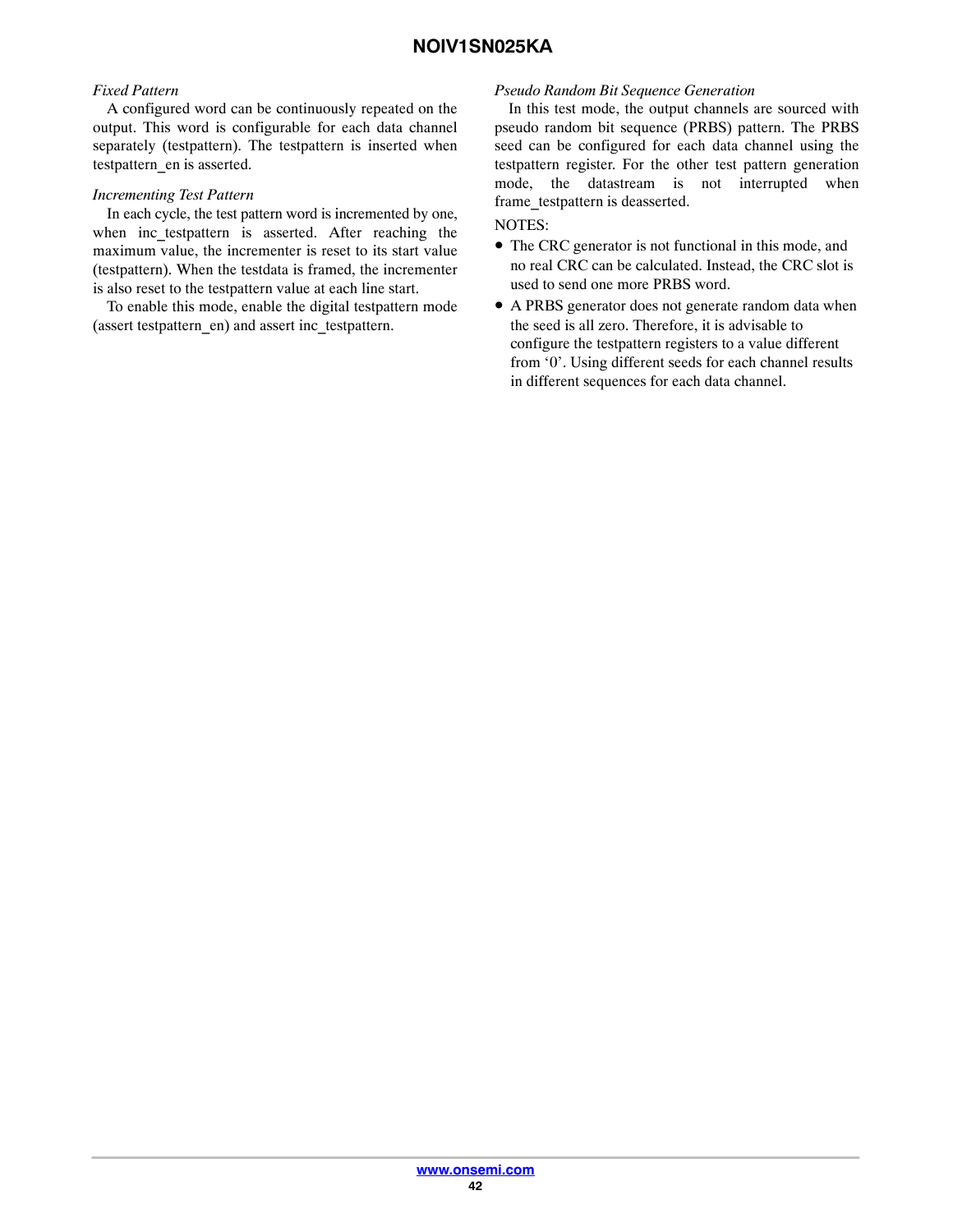### **REGISTER MAP**

<span id="page-42-0"></span>Each functional entity has a dedicated address space, starting at a block offset. The register address is obtained by adding the address offset to the block offset. This address must be used to perform SPI uploads and is shown in the Address column of the register map table.

| <b>Address Offset</b>              | <b>Address</b> | <b>Bit Field</b>                                                                                                                                                                                                                                                                                                                                                                                                                                                                                                                                                                                   | <b>Register Name</b> | <b>Default</b><br>Hex | <b>Default</b>      | <b>Description</b>                                                                       | <b>Access</b>  |
|------------------------------------|----------------|----------------------------------------------------------------------------------------------------------------------------------------------------------------------------------------------------------------------------------------------------------------------------------------------------------------------------------------------------------------------------------------------------------------------------------------------------------------------------------------------------------------------------------------------------------------------------------------------------|----------------------|-----------------------|---------------------|------------------------------------------------------------------------------------------|----------------|
| Chip ID [Block Offset: 0]          |                |                                                                                                                                                                                                                                                                                                                                                                                                                                                                                                                                                                                                    |                      |                       |                     |                                                                                          |                |
| $\mathbf 0$                        | 0              |                                                                                                                                                                                                                                                                                                                                                                                                                                                                                                                                                                                                    | chip_id              | 0x56FA                | 22266               |                                                                                          | R <sub>O</sub> |
|                                    |                | [15:0]                                                                                                                                                                                                                                                                                                                                                                                                                                                                                                                                                                                             | id                   | 0x56FA                | 22266               | ON Semiconductor Chip ID                                                                 |                |
| $\mathbf{1}$                       | $\mathbf{1}$   |                                                                                                                                                                                                                                                                                                                                                                                                                                                                                                                                                                                                    | revision             | 0x0001                | $\mathbf{1}$        |                                                                                          | <b>RO</b>      |
|                                    |                | $[3:0]$                                                                                                                                                                                                                                                                                                                                                                                                                                                                                                                                                                                            | rev                  | 0x1                   | 1                   | <b>Chip Revision Numbering</b><br>Note: Refer to ES1 data sheet<br>if $0x0$ .            |                |
| $\overline{2}$                     | $\mathbf{2}$   |                                                                                                                                                                                                                                                                                                                                                                                                                                                                                                                                                                                                    | chip_configuration   | 0x0000                | 0                   |                                                                                          | <b>RW</b>      |
|                                    |                | [0]                                                                                                                                                                                                                                                                                                                                                                                                                                                                                                                                                                                                | color                | 0x0                   | 0                   | Configure according to part<br>number:<br>NOIV1SN025KA-GDC: 0x0<br>NOIV1SE025KA-GDC: 0x1 |                |
| Clock Generator [Block Offset: 32] |                |                                                                                                                                                                                                                                                                                                                                                                                                                                                                                                                                                                                                    |                      |                       |                     |                                                                                          |                |
| 0                                  | 32             |                                                                                                                                                                                                                                                                                                                                                                                                                                                                                                                                                                                                    | config               | 0x0004                | 4                   |                                                                                          | <b>RW</b>      |
|                                    |                | $[0] % \begin{center} % \includegraphics[width=\linewidth]{imagesSupplemental_3.png} % \end{center} % \caption { % Our method can be used for the use of the image. % Note that the \emph{DefNet}~\cite{bib66} as a function of the \emph{DefNet}~\cite{bib66} as a function of the \emph{DefNet}~\cite{bib66} as a function of the \emph{DefNet}~\cite{bib66} as a function of the \emph{DefNet}~\cite{bib66} as a function of the \emph{DefNet}~\cite{bib66} as a function of the \emph{DefNet}~\cite{bib66} as a function of the \emph{DefNet}~\cite{bib66} as a function of the \emph{DefNet}$ | enable               | 0x0                   | 0                   | Enable analogue clocks<br>$'0'$ = disabled,<br>$'1'$ = enabled                           |                |
|                                    |                | [14:1]                                                                                                                                                                                                                                                                                                                                                                                                                                                                                                                                                                                             | reserved             | 0x0002                | $\overline{c}$      | Reserved                                                                                 |                |
| General Logic [Block Offset: 34]   |                |                                                                                                                                                                                                                                                                                                                                                                                                                                                                                                                                                                                                    |                      |                       |                     |                                                                                          |                |
| $\mathsf{O}\xspace$                | 34             |                                                                                                                                                                                                                                                                                                                                                                                                                                                                                                                                                                                                    | config               | 0x0000                | $\mathbf 0$         |                                                                                          | <b>RW</b>      |
|                                    |                | $[0] % \begin{center} % \includegraphics[width=\linewidth]{imagesSupplemental_3.png} % \end{center} % \caption { % Our method can be used for the use of the image. % Note that the \emph{DefNet}~\cite{bib66} as a function of the \emph{DefNet}~\cite{bib66} as a function of the \emph{DefNet}~\cite{bib66} as a function of the \emph{DefNet}~\cite{bib66} as a function of the \emph{DefNet}~\cite{bib66} as a function of the \emph{DefNet}~\cite{bib66} as a function of the \emph{DefNet}~\cite{bib66} as a function of the \emph{DefNet}~\cite{bib66} as a function of the \emph{DefNet}$ | enable               | 0x0                   | 0                   | Logic General Enable Config-<br>uration<br>$'0'$ = Disable<br>$'1'$ = Enable             |                |
| Image Core [Block Offset: 40]      |                |                                                                                                                                                                                                                                                                                                                                                                                                                                                                                                                                                                                                    |                      |                       |                     |                                                                                          |                |
| $\mathbf 0$                        | 40             |                                                                                                                                                                                                                                                                                                                                                                                                                                                                                                                                                                                                    | image_core_config    | 0x0000                | 0                   |                                                                                          | <b>RW</b>      |
|                                    |                | [0]                                                                                                                                                                                                                                                                                                                                                                                                                                                                                                                                                                                                | reserved             | 0x0                   | 0                   | Reserved                                                                                 |                |
|                                    |                | $[1]$                                                                                                                                                                                                                                                                                                                                                                                                                                                                                                                                                                                              | mux_pwd_n            | 0x0                   | 0                   | Column Multiplexer Power<br>Down<br>'0' = powered down,<br>' $1'$ = powered up           |                |
|                                    |                |                                                                                                                                                                                                                                                                                                                                                                                                                                                                                                                                                                                                    | reserved             | 0x0                   | 0                   | Reserved                                                                                 |                |
| $\mathbf{1}$                       | 41             |                                                                                                                                                                                                                                                                                                                                                                                                                                                                                                                                                                                                    | image_core_config    | 0x0B5A                | 2906                |                                                                                          | <b>RW</b>      |
|                                    |                | [12:0]                                                                                                                                                                                                                                                                                                                                                                                                                                                                                                                                                                                             | reserved             | 0xB5A                 | 2906                | Reserved                                                                                 |                |
|                                    |                | $[13]$                                                                                                                                                                                                                                                                                                                                                                                                                                                                                                                                                                                             | testpattern          | 0x0                   | $\mathsf{O}\xspace$ | Testpattern generation in the<br>columns                                                 |                |
|                                    |                | $[14]$                                                                                                                                                                                                                                                                                                                                                                                                                                                                                                                                                                                             | injectlevel          | 0x0                   | 0                   | Inject level for testpattern gen-<br>eration                                             |                |
|                                    |                | $[15]$                                                                                                                                                                                                                                                                                                                                                                                                                                                                                                                                                                                             | reserved             | 0x0                   | $\mathsf{O}\xspace$ | Reserved                                                                                 |                |
| AFE [Block Offset: 48]             |                |                                                                                                                                                                                                                                                                                                                                                                                                                                                                                                                                                                                                    |                      |                       |                     |                                                                                          |                |
| $\mathsf{O}\xspace$                | 48             |                                                                                                                                                                                                                                                                                                                                                                                                                                                                                                                                                                                                    | power_down           | 0x0000                | $\mathsf{O}\xspace$ |                                                                                          | RW             |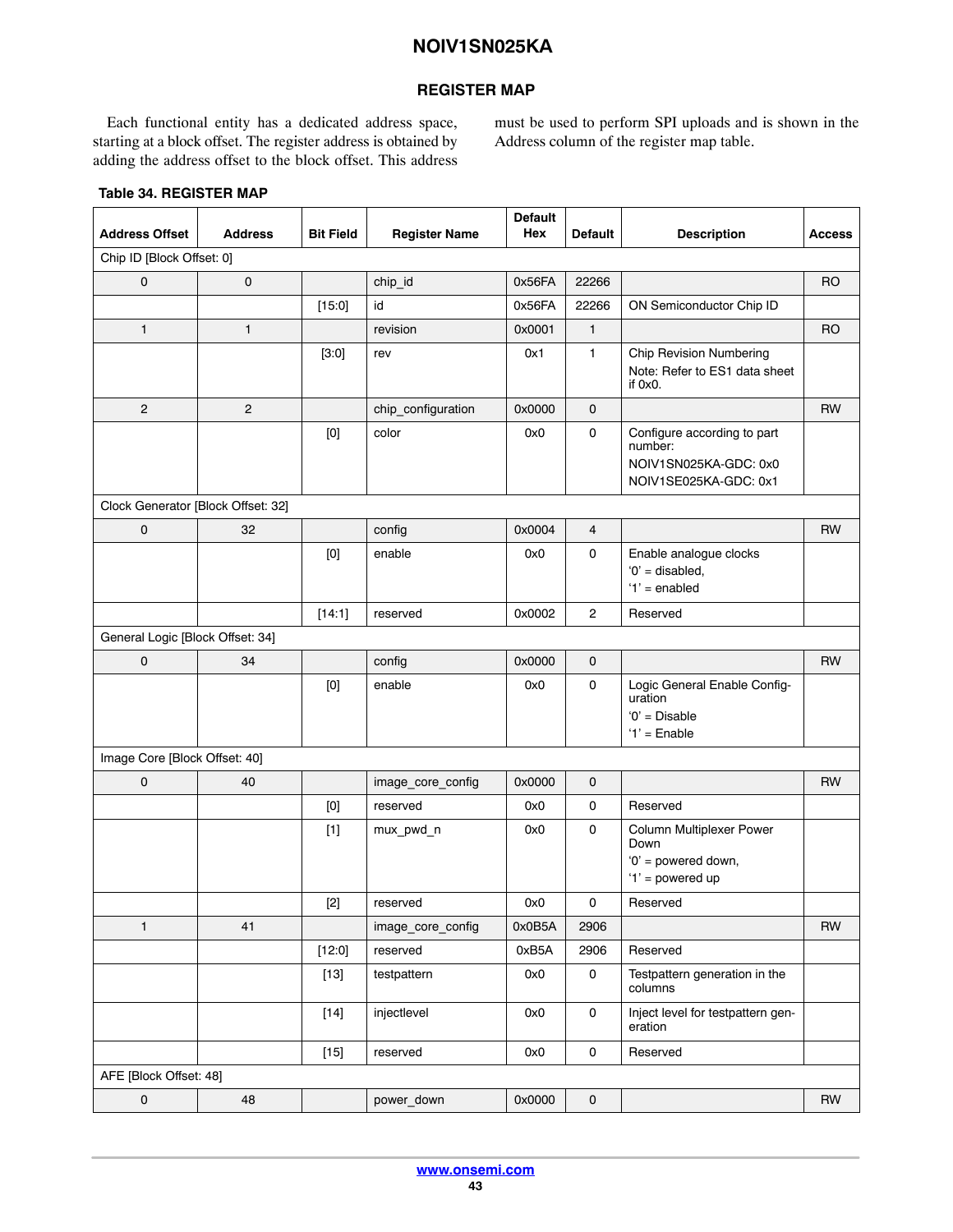| <b>Address Offset</b>             | <b>Address</b> | <b>Bit Field</b> | <b>Register Name</b> | <b>Default</b><br>Hex | <b>Default</b>      | <b>Description</b>                                                                            | <b>Access</b> |
|-----------------------------------|----------------|------------------|----------------------|-----------------------|---------------------|-----------------------------------------------------------------------------------------------|---------------|
|                                   |                | [0]              | pwd n                | 0x0                   | 0                   | Power down for AFE's (64<br>columns)<br>'0' = powered down,<br>'1' = powered up               |               |
| Bias Generator [Block Offset: 64] |                |                  |                      |                       |                     |                                                                                               |               |
| 0                                 | 64             |                  | power_down           | 0x0000                | $\mathbf 0$         |                                                                                               | <b>RW</b>     |
|                                   |                | $[0]$            | pwd_n                | 0x0                   | $\mathsf{O}\xspace$ | Power down bandgap<br>'0' = powered down,<br>'1' = powered up                                 |               |
| $\mathbf{1}$                      | 65             |                  | configuration        | 0x888B                | 34955               |                                                                                               | <b>RW</b>     |
|                                   |                | [0]              | extres               | 0x1                   | $\mathbf{1}$        | <b>External Resistor Selection</b><br>$'0'$ = internal resistor,<br>$'1'$ = external resistor |               |
|                                   |                | [3:1]            | bgrtrim              | 0x5                   | 5                   | <b>Bandgap Trim</b>                                                                           |               |
|                                   |                | $[7:4]$          | imc_colpc_ibias      | 0x8                   | 8                   | Column Precharge ibias Con-<br>figuration                                                     |               |
|                                   |                | [11:8]           | imc_colbias_ibias    | 0x8                   | 8                   | Column Bias ibias Configura-<br>tion                                                          |               |
|                                   |                | [15:12]          | reserved             | 0x8                   | 8                   | Reserved                                                                                      |               |
| $\overline{c}$                    | 66             |                  | afe_bias             | 0x53C8                | 21448               |                                                                                               | RW            |
|                                   |                | [3:0]            | afe ibias            | 0x8                   | 8                   | AFE ibias Configuration                                                                       |               |
|                                   |                | $[7:4]$          | afe_adc_iref         | 0xC                   | 12                  | ADC iref Configuration                                                                        |               |
|                                   |                | [14:8]           | afe_pga_iref         | 0x53                  | 83                  | PGA iref Configuration                                                                        |               |
| 3                                 | 67             |                  | mux_bias             | 0x8888                | 34952               |                                                                                               | <b>RW</b>     |
|                                   |                | $[3:0]$          | mux_25u_stage1       | 0x8                   | 8                   | Column Multiplexer Stage 1<br><b>Bias Configuration</b>                                       |               |
|                                   |                | [7:4]            | mux_25u_stage2       | 0x8                   | 8                   | Column Multiplexer Stage 2<br><b>Bias Configuration</b>                                       |               |
|                                   |                | [11:8]           | mux_25u_delay        | 0x8                   | 8                   | Column Multiplexer Delay Bi-<br>as Configuration                                              |               |
|                                   |                | [15:12]          | mux_25u_vcmbuff      | 0x8                   | 8                   | Column Multiplexer Vcm Bias<br>Configuration                                                  |               |
| 4                                 | 68             |                  | lvds_bias            | 0x0088                | 136                 |                                                                                               | <b>RW</b>     |
|                                   |                | [3:0]            | lvds_ibias           | 0x8                   | 8                   | LVDS Ibias                                                                                    |               |
|                                   |                | [7:4]            | lvds_iref            | 0x8                   | 8                   | LVDS Iref                                                                                     |               |
| 6                                 | 70             |                  | reserved             | 0x8888                | 34952               |                                                                                               | <b>RW</b>     |
|                                   |                | [15:0]           | reserved             | 0x8888                | 34952               | Reserved                                                                                      |               |
| Test [Block Offset: 80]           |                |                  |                      |                       |                     |                                                                                               |               |
| $\mathbf 0$                       | 80             |                  | reserved             | 0x0000                | $\mathsf{O}\xspace$ |                                                                                               | <b>RW</b>     |
|                                   |                | [9:0]            | reserved             | 0x0                   | 0                   | Reserved                                                                                      |               |
| $\mathbf{1}$                      | 81             |                  | reserved             | 0x0000                | 0                   |                                                                                               | <b>RW</b>     |
|                                   |                | [15:0]           | reserved             | 0x0000                | $\pmb{0}$           | Reserved                                                                                      |               |
| 16                                | 96             |                  | reserved             | 0x0000                | 0                   |                                                                                               | RW            |
|                                   |                | [5:0]            | reserved             | 0x0                   | 0                   | Reserved                                                                                      |               |
| 17                                | 97             |                  | reserved             | 0x0000                | $\pmb{0}$           |                                                                                               | <b>RO</b>     |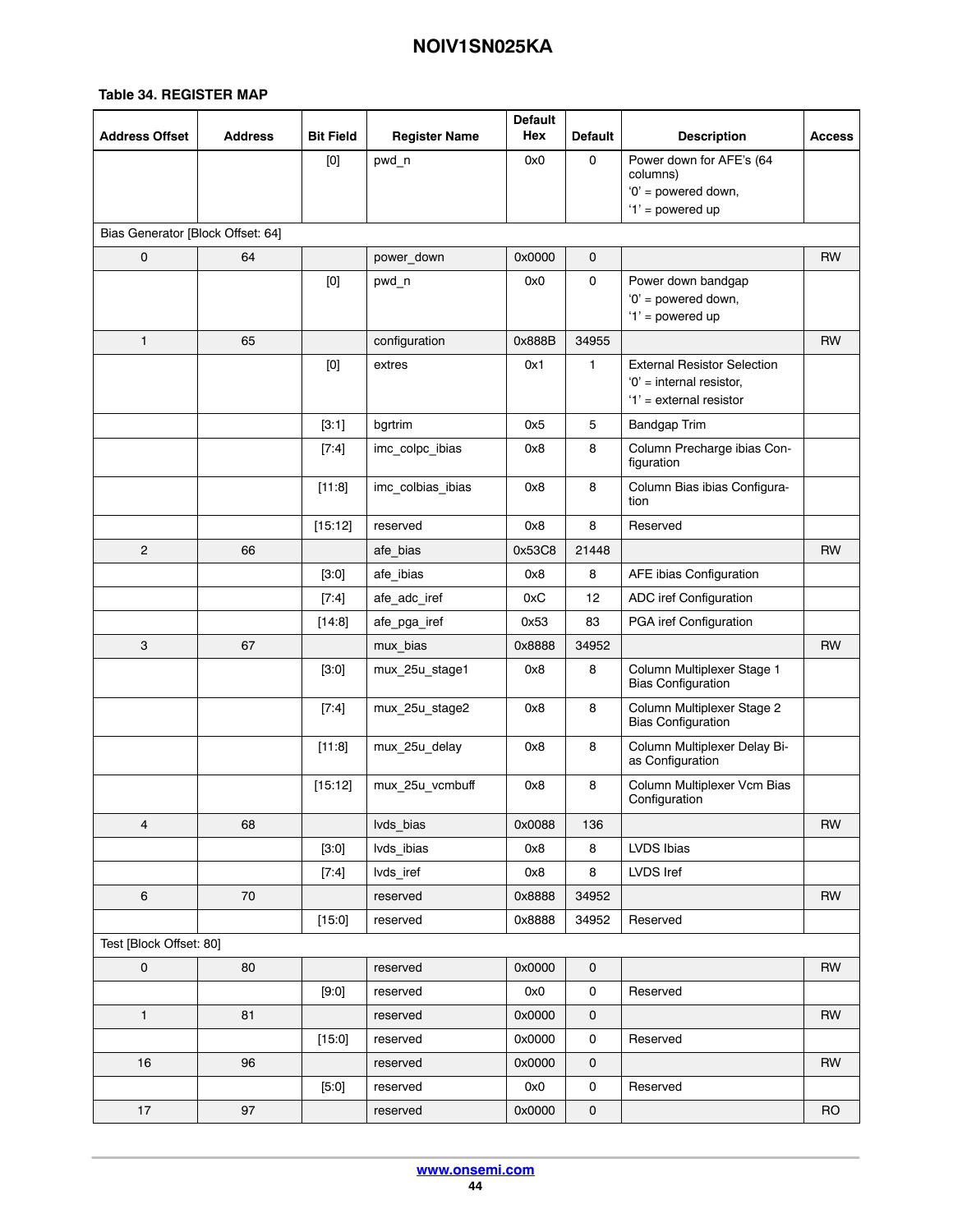| <b>Address Offset</b>           | <b>Address</b> | <b>Bit Field</b> | <b>Register Name</b>  | <b>Default</b><br>Hex | <b>Default</b>      | <b>Description</b>                                                                                                                          | <b>Access</b> |
|---------------------------------|----------------|------------------|-----------------------|-----------------------|---------------------|---------------------------------------------------------------------------------------------------------------------------------------------|---------------|
|                                 |                | $[7:0]$          | reserved              | 0x00                  | $\mathsf{O}\xspace$ | Reserved                                                                                                                                    |               |
| Ser/Ivds/io [Block Offset: 112] |                |                  |                       |                       |                     |                                                                                                                                             |               |
| $\mathsf{o}$                    | 112            |                  | power_down            | 0x0000                | $\mathbf 0$         |                                                                                                                                             | <b>RW</b>     |
|                                 |                | [0]              | clock_out_pwd_n       | 0x0                   | 0                   | Power down for Clock Output.<br>'0' =powered down,<br>'1' = powered up                                                                      |               |
|                                 |                | $[1]$            | sync_pwd_n            | 0x0                   | $\mathbf 0$         | Power down for Sync channel<br>'0' = powered down,<br>'1' = powered up                                                                      |               |
|                                 |                | $[2]$            | data_pwd_n            | 0x0                   | $\mathbf 0$         | Power down for data channels<br>(4 channels)<br>'0' = powered down,<br>$'1'$ = powered up                                                   |               |
| Data Block [Block Offset: 128]  |                |                  |                       |                       |                     |                                                                                                                                             |               |
| 0                               | 128            |                  | blackcal              | 0x4008                | 16392               |                                                                                                                                             | <b>RW</b>     |
|                                 |                | $[7:0]$          | black_offset          | 0x08                  | 8                   | Desired black level at output                                                                                                               |               |
|                                 |                | [10:8]           | black_samples         | 0x0                   | 0                   | Black pixels taken into ac-<br>count for black calibration.                                                                                 |               |
|                                 |                |                  |                       |                       |                     | Total samples =<br>2**black_samples                                                                                                         |               |
|                                 |                | [14:11]          | reserved              | 0x8                   | 8                   | Reserved                                                                                                                                    |               |
|                                 |                | $[15]$           | crc_seed              | 0x0                   | 0                   | <b>CRC</b> Seed<br>$'0' = All-0$<br>$'1' = All-1$                                                                                           |               |
| $\mathbf{1}$                    | 129            |                  | general_configuration | 0xC001                | 49153               |                                                                                                                                             | <b>RW</b>     |
|                                 |                | $[0]$            | auto_blackcal_enable  | 0x1                   | 1                   | Automatic blackcalibration is<br>enabled when 1, bypassed<br>when 0                                                                         |               |
|                                 |                | [9:1]            | blackcal_offset       | 0x00                  | $\mathbf 0$         | <b>Black Calibration offset used</b><br>when $auto\_black\_cal\_en = '0'.$                                                                  |               |
|                                 |                | $[10]$           | blackcal_offset_dec   | 0x0                   | 0                   | blackcal_offset is added when<br>0, subtracted when 1                                                                                       |               |
|                                 |                | $[11]$           | reserved              | 0x0                   | 0                   | Reserved                                                                                                                                    |               |
|                                 |                | $[12]$           | reserved              | 0x0                   | 0                   | Reserved                                                                                                                                    |               |
|                                 |                | $[13]$           | 8bit mode             | 0x0                   | 0                   | Shifts window ID indications<br>by 4 cycles.<br>$'0' = 10$ bit mode, $'1' = 8$ bit<br>mode                                                  |               |
|                                 |                | [15:14]          | reserved              | 0x3                   | 3                   | Reserved                                                                                                                                    |               |
| $\overline{2}$                  | 130            |                  | trainingpattern       | 0x03A6                | 934                 |                                                                                                                                             | <b>RW</b>     |
|                                 |                | [9:0]            | trainingpattern       | 0x3A6                 | 934                 | Training pattern sent on Data<br>channels during idle mode.<br>This data is used to perform<br>word alignment on the LVDS<br>data channels. |               |
|                                 |                | $[10]$           | reserved              | 0x0                   | 0                   | Reserved                                                                                                                                    |               |
| 3                               | 131            |                  | sync code0            | 0x002A                | 42                  |                                                                                                                                             | <b>RW</b>     |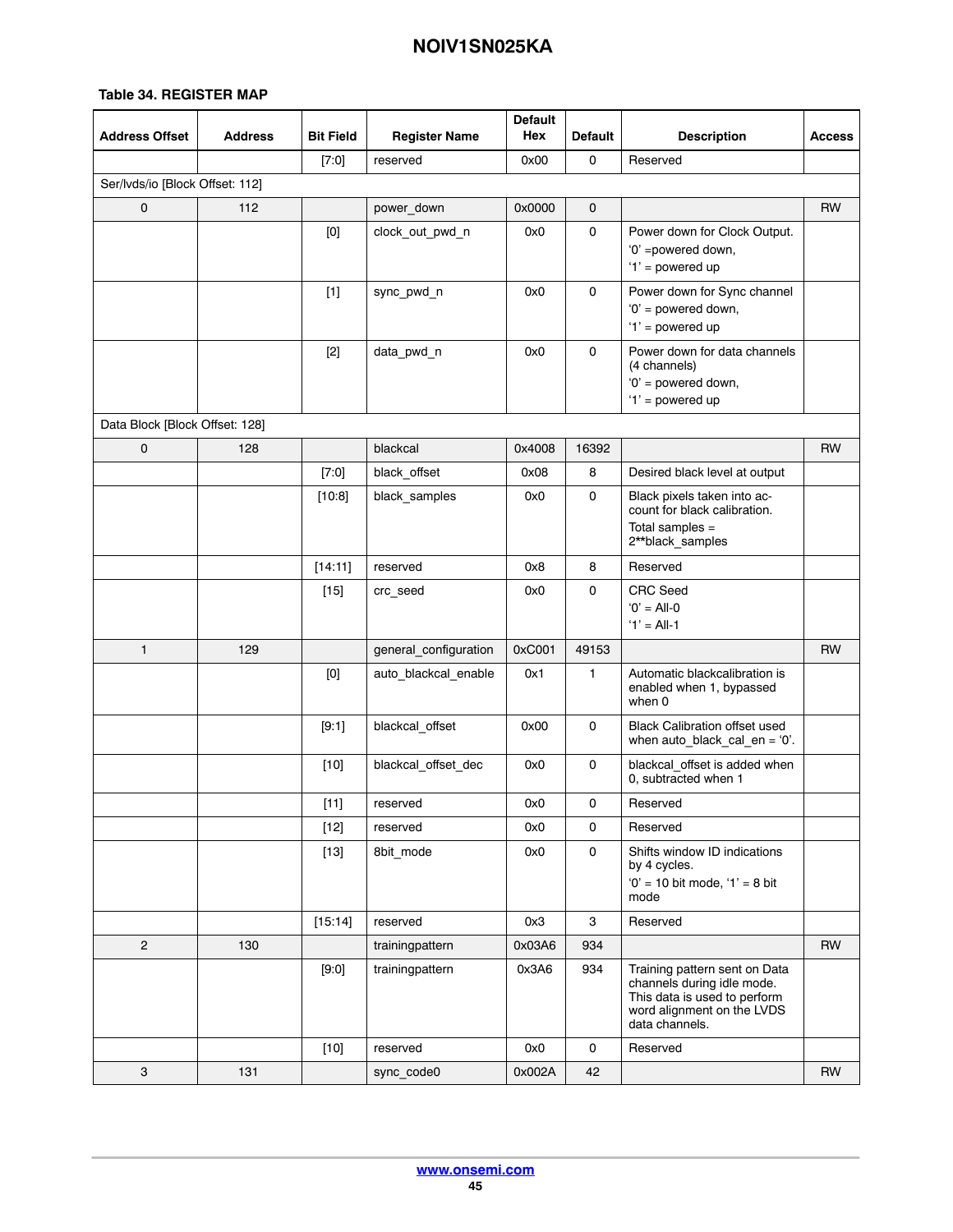| <b>Address Offset</b>   | <b>Address</b> | <b>Bit Field</b>                                                                                                                                                                                                                                                                                                                                                                                                                                                                                                                                                                                   | <b>Register Name</b>  | <b>Default</b><br>Hex | <b>Default</b>      | <b>Description</b>                                                                                                                                                                                                     | <b>Access</b> |
|-------------------------|----------------|----------------------------------------------------------------------------------------------------------------------------------------------------------------------------------------------------------------------------------------------------------------------------------------------------------------------------------------------------------------------------------------------------------------------------------------------------------------------------------------------------------------------------------------------------------------------------------------------------|-----------------------|-----------------------|---------------------|------------------------------------------------------------------------------------------------------------------------------------------------------------------------------------------------------------------------|---------------|
|                         |                | [6:0]                                                                                                                                                                                                                                                                                                                                                                                                                                                                                                                                                                                              | frame_sync            | 0x02A                 | 42                  | Frame Sync LSBs<br>Note: The three MSBs of the<br>resulting 10-bit Frame sync<br>word is not configurable. The<br>tenth bit indicates frame/line<br>sync code, ninth bit indicates<br>start, eighth bit indicates end. |               |
| 4                       | 132            |                                                                                                                                                                                                                                                                                                                                                                                                                                                                                                                                                                                                    | sync_code1            | 0x0015                | 21                  |                                                                                                                                                                                                                        | RW            |
|                         |                | [9:0]                                                                                                                                                                                                                                                                                                                                                                                                                                                                                                                                                                                              | bl                    | 0x015                 | 21                  | <b>Black Pixel Identification Sync</b><br>Code                                                                                                                                                                         |               |
| 5                       | 133            |                                                                                                                                                                                                                                                                                                                                                                                                                                                                                                                                                                                                    | sync_code2            | 0x0035                | 53                  |                                                                                                                                                                                                                        | <b>RW</b>     |
|                         |                | [9:0]                                                                                                                                                                                                                                                                                                                                                                                                                                                                                                                                                                                              | img                   | 0x035                 | 53                  | Valid Pixel Identification Sync<br>Code                                                                                                                                                                                |               |
| 6                       | 134            |                                                                                                                                                                                                                                                                                                                                                                                                                                                                                                                                                                                                    | sync_code3            | 0x0059                | 89                  |                                                                                                                                                                                                                        | <b>RW</b>     |
|                         |                | [9:0]                                                                                                                                                                                                                                                                                                                                                                                                                                                                                                                                                                                              | crc                   | 0x059                 | 89                  | CRC Value Identification Sync<br>Code                                                                                                                                                                                  |               |
| $\overline{\mathbf{7}}$ | 135            |                                                                                                                                                                                                                                                                                                                                                                                                                                                                                                                                                                                                    | sync_code4            | 0x03A6                | 934                 |                                                                                                                                                                                                                        | RW            |
|                         |                | [9:0]                                                                                                                                                                                                                                                                                                                                                                                                                                                                                                                                                                                              | tr                    | 0x3A6                 | 934                 | Training Value Identification<br>Sync Code                                                                                                                                                                             |               |
| 8                       | 136            |                                                                                                                                                                                                                                                                                                                                                                                                                                                                                                                                                                                                    | blackcal_error0       | 0x0000                | $\mathbf 0$         |                                                                                                                                                                                                                        | RO            |
|                         |                | [15:0]                                                                                                                                                                                                                                                                                                                                                                                                                                                                                                                                                                                             | blackcal_error[15:0]  | 0x0000                | 0                   | <b>Black Calibration Error. This</b><br>flag is set when not enough<br>black samples are availlable.<br>Black Calibration shall not be<br>valid. Channels 0-15                                                         |               |
| 9                       | 137            |                                                                                                                                                                                                                                                                                                                                                                                                                                                                                                                                                                                                    | blackcal_error1       | 0x0000                | $\mathbf 0$         |                                                                                                                                                                                                                        | <b>RO</b>     |
|                         |                | [15:0]                                                                                                                                                                                                                                                                                                                                                                                                                                                                                                                                                                                             | blackcal_error[31:16] | 0x0000                | 0                   | <b>Black Calibration Error. This</b><br>flag is set when not enough<br>black samples are availlable.<br>Black Calibration shall not be<br>valid. Channels 16-31                                                        |               |
| 10                      | 138            |                                                                                                                                                                                                                                                                                                                                                                                                                                                                                                                                                                                                    | blackcal_error2       | 0x0000                | 0                   |                                                                                                                                                                                                                        | <b>RO</b>     |
|                         |                | [15:0]                                                                                                                                                                                                                                                                                                                                                                                                                                                                                                                                                                                             | blackcal_error[47:32] | 0x0000                | 0                   | <b>Black Calibration Error. This</b><br>flag is set when not enough<br>black samples are availlable.<br><b>Black Calibration shall not be</b><br>valid. Channels 32-47                                                 |               |
| 11                      | 139            |                                                                                                                                                                                                                                                                                                                                                                                                                                                                                                                                                                                                    | blackcal_error3       | 0x0000                | $\mathbf 0$         |                                                                                                                                                                                                                        | RO            |
|                         |                | [15:0]                                                                                                                                                                                                                                                                                                                                                                                                                                                                                                                                                                                             | blackcal_error[63:48] | 0x0000                | 0                   | <b>Black Calibration Error. This</b><br>flag is set when not enough<br>black samples are availlable.<br>Black Calibration shall not be<br>valid. Channels 48-63                                                        |               |
| 12                      | 140            |                                                                                                                                                                                                                                                                                                                                                                                                                                                                                                                                                                                                    | reserved              | 0x0000                | $\mathbf 0$         |                                                                                                                                                                                                                        | RW            |
|                         |                | [15:0]                                                                                                                                                                                                                                                                                                                                                                                                                                                                                                                                                                                             | reserved              | 0x0000                | 0                   | Reserved                                                                                                                                                                                                               |               |
| 13                      | 141            |                                                                                                                                                                                                                                                                                                                                                                                                                                                                                                                                                                                                    | reserved              | 0xFFFF                | 65535               |                                                                                                                                                                                                                        | RW            |
|                         |                | [15:0]                                                                                                                                                                                                                                                                                                                                                                                                                                                                                                                                                                                             | reserved              | 0xFFFF                | 65535               | Reserved                                                                                                                                                                                                               |               |
| (Datablock - Test)      |                |                                                                                                                                                                                                                                                                                                                                                                                                                                                                                                                                                                                                    |                       |                       |                     |                                                                                                                                                                                                                        |               |
| 16                      | 144            |                                                                                                                                                                                                                                                                                                                                                                                                                                                                                                                                                                                                    | test configuration    | 0x0000                | $\mathbf 0$         |                                                                                                                                                                                                                        | <b>RW</b>     |
|                         |                | $[0] % \begin{center} % \includegraphics[width=\linewidth]{imagesSupplemental_3.png} % \end{center} % \caption { % Our method can be used for the use of the image. % Note that the \emph{DefNet}~\cite{bib66} as a function of the \emph{DefNet}~\cite{bib66} as a function of the \emph{DefNet}~\cite{bib66} as a function of the \emph{DefNet}~\cite{bib66} as a function of the \emph{DefNet}~\cite{bib66} as a function of the \emph{DefNet}~\cite{bib66} as a function of the \emph{DefNet}~\cite{bib66} as a function of the \emph{DefNet}~\cite{bib66} as a function of the \emph{DefNet}$ | testpattern_en        | 0x0                   | $\mathsf{O}\xspace$ | Insert synthesized testpattern<br>when '1', normal operation<br>when '0'.                                                                                                                                              |               |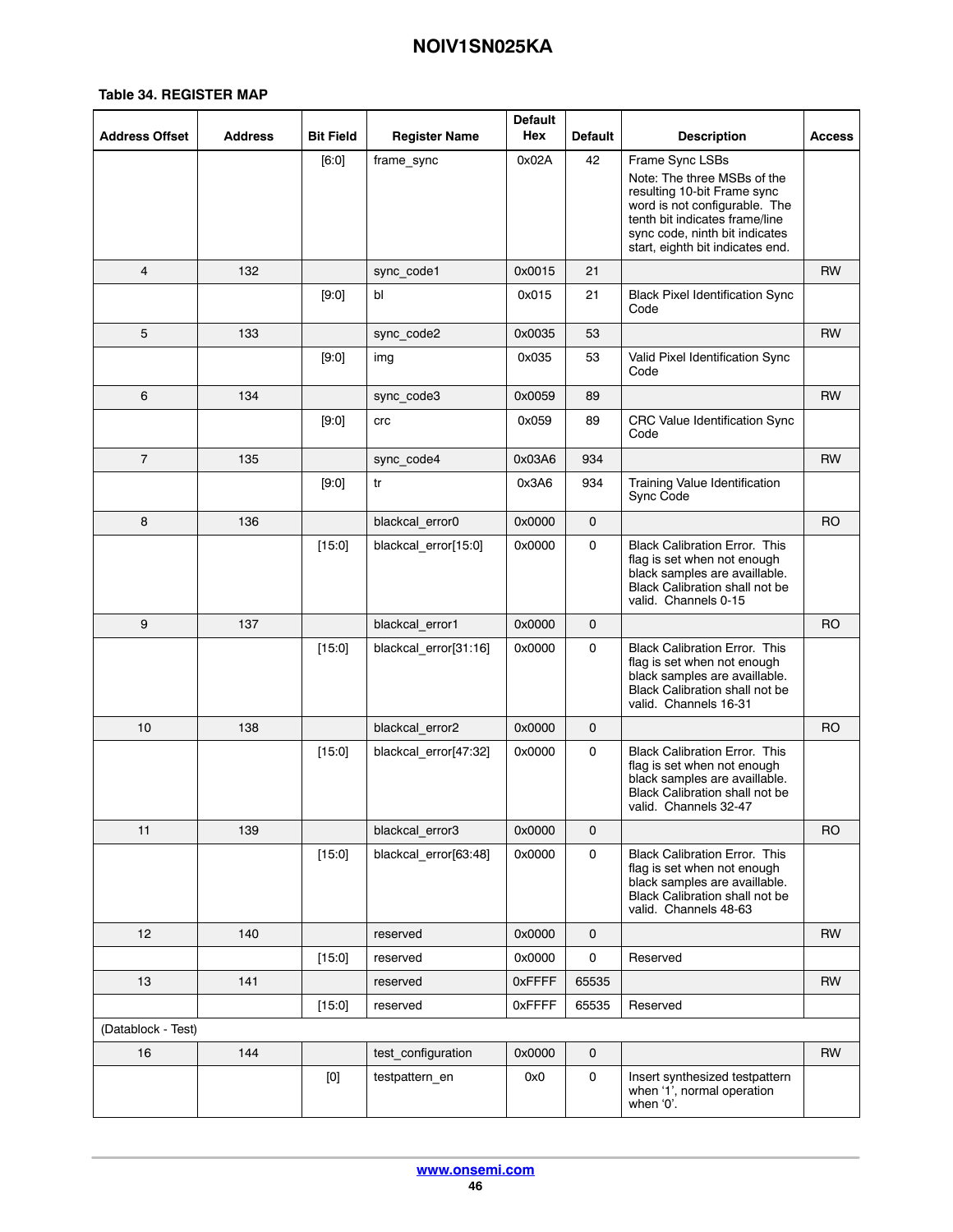| <b>Address Offset</b> | Address | <b>Bit Field</b> | <b>Register Name</b> | <b>Default</b><br>Hex | <b>Default</b> | <b>Description</b>                                                                                                                                                                                                       | <b>Access</b> |
|-----------------------|---------|------------------|----------------------|-----------------------|----------------|--------------------------------------------------------------------------------------------------------------------------------------------------------------------------------------------------------------------------|---------------|
|                       |         | $[1]$            | inc testpattern      | 0x0                   | 0              | Incrementing testpattern when<br>'1', constant testpattern when<br>'ቦ'                                                                                                                                                   |               |
|                       |         | $[2]$            | prbs_en              | 0x0                   | 0              | Incrementing tstpattern when<br>'1'. constant testpattern when<br>'0'. Lower bound is defined<br>by testpattern*, upper bound<br>is 1023. After reaching 1023,<br>the counter is reloaded with<br>configured start data. |               |
|                       |         | $[3]$            | frame_testpattern    | 0x0                   | 0              | Frame test patterns when '1',<br>unframed testpatterns when<br>'n'                                                                                                                                                       |               |
|                       |         | [4]              | reserved             | 0x0                   | 0              | Reserved                                                                                                                                                                                                                 |               |
| 17                    | 145     |                  | reserved             | 0x0000                | 0              |                                                                                                                                                                                                                          | <b>RW</b>     |
|                       |         | [15:0]           | reserved             |                       | 0              | Reserved                                                                                                                                                                                                                 |               |
| 18                    | 146     |                  | test configuration0  | 0x0100                | 256            |                                                                                                                                                                                                                          | <b>RW</b>     |
|                       |         | $[7:0]$          | testpattern0_lsb     | 0x00                  | 0              | Testpattern (LSBs) used on<br>datapath #0, #8, #16, #24<br>when testpattern $en = '1'.$<br>Note: Most significant bits are<br>configured in register 150.                                                                |               |
|                       |         | [15:8]           | testpattern1 lsb     | 0x01                  | $\mathbf{1}$   | Testpattern (LSBs) used on<br>datapath #1, #9, #17, #25<br>when testpattern_en = $1$ '.<br>Note: Most significant bits are<br>configured in register 150.                                                                |               |
| 19                    | 147     |                  | test configuration1  | 0x0302                | 770            |                                                                                                                                                                                                                          | <b>RW</b>     |
|                       |         | [7:0]            | testpattern2_lsb     | 0x02                  | $\overline{2}$ | Testpattern (LSBs) used on<br>datapath #2, #10, #18, #26<br>when testpattern en = $1$ '.<br>Note: Most significant bits are<br>configured in register 150.                                                               |               |
|                       |         | [15:8]           | testpattern3_lsb     | 0x03                  | 3              | Testpattern (LSBs) used on<br>datapath #3, #11, #19, #27<br>when testpattern $en = '1'.$<br>Note: Most significant bits are<br>configured in register 150.                                                               |               |
| 20                    | 148     |                  | test_configuration2  | 0x0504                | 1284           |                                                                                                                                                                                                                          | <b>RW</b>     |
|                       |         | [7:0]            | testpattern4_lsb     | 0x04                  | 4              | Testpattern (LSBs) used on<br>datapath #4, #12, #20, #28<br>when testpattern en = $'1'$ .<br>Note: Most significant bits are<br>configured in register 150.                                                              |               |
|                       |         | [15:8]           | testpattern5_lsb     | 0x05                  | 5              | Testpattern (LSBs) used on<br>datapath #5, #13, #21, #29<br>when testpattern en = $'1'$ .<br>Note: Most significant bits are<br>configured in register 150.                                                              |               |
| 21                    | 149     |                  | test configuration3  | 0x0706                | 1798           |                                                                                                                                                                                                                          | <b>RW</b>     |
|                       |         | [7:0]            | testpattern6_lsb     | 0x06                  | 6              | Testpattern (LSBs) used on<br>datapath #6, #14, #22, #30<br>when testpattern $en = '1'.$<br>Note: Most significant bits are<br>configured in register 150.                                                               |               |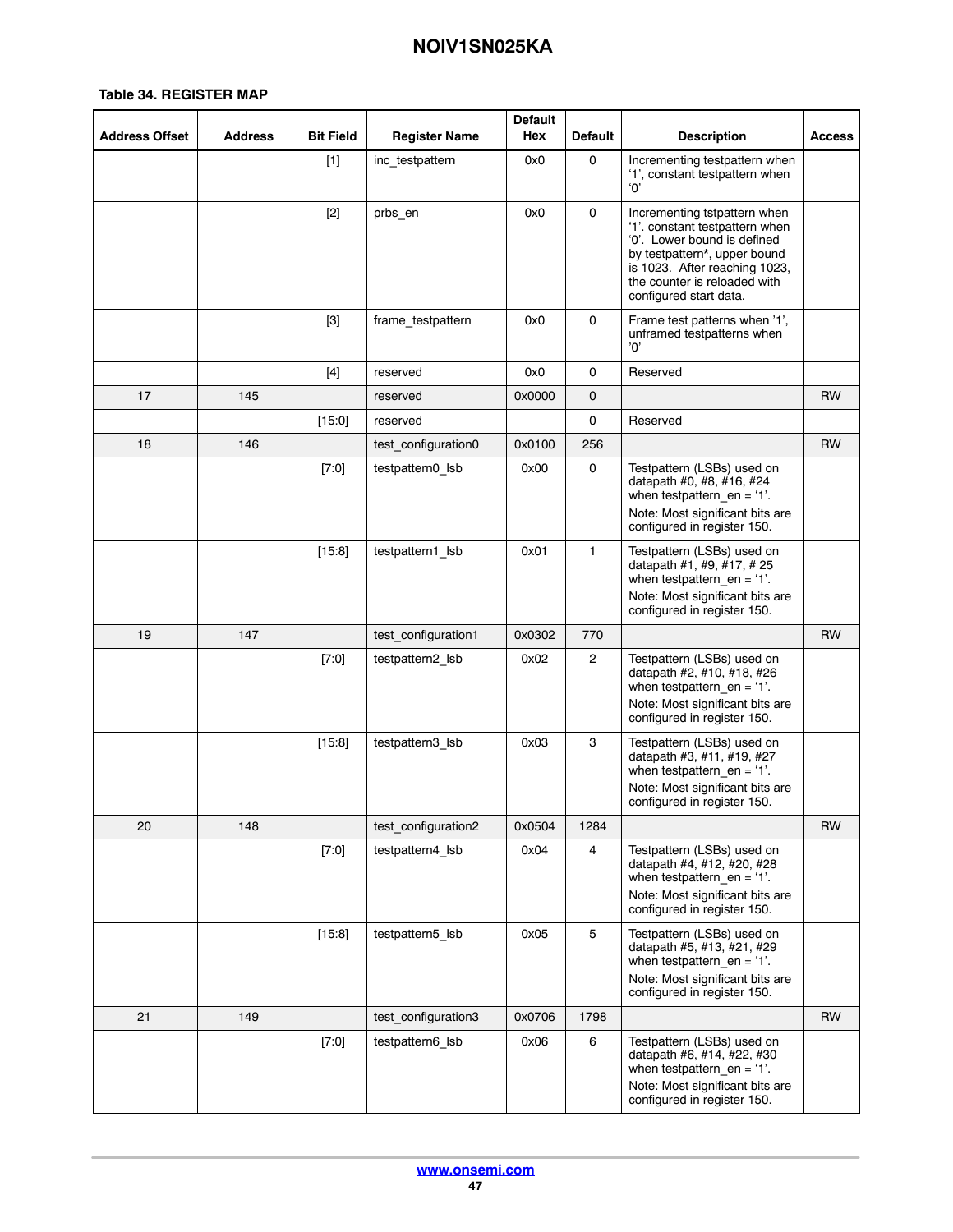| <b>Address Offset</b> | <b>Address</b> | <b>Bit Field</b> | <b>Register Name</b> | <b>Default</b><br>Hex | <b>Default</b> | <b>Description</b>                                                                                                                                             | <b>Access</b> |
|-----------------------|----------------|------------------|----------------------|-----------------------|----------------|----------------------------------------------------------------------------------------------------------------------------------------------------------------|---------------|
|                       |                | [15:8]           | testpattern7_lsb     | 0x07                  | $\overline{7}$ | Testpattern (LSBs) used on<br>datapath #7, #15, #23, #31<br>when testpattern $_{en}$ = '1'.<br>Note: Most significant bits are<br>configured in register 150.  |               |
| 22                    | 150            |                  | test configuration16 | 0x0000                | $\mathbf 0$    |                                                                                                                                                                | RW            |
|                       |                | [1:0]            | testpattern0_msb     | 0x0                   | 0              | Testpattern (LSBs) used on<br>datapath #0, #8, #16, #24<br>when testpattern en = $1$ '.<br>Note: Least significant bits are<br>configured in register 146.     |               |
|                       |                | [3:2]            | testpattern1 msb     | 0x0                   | 0              | Testpattern (MSBs) used on<br>datapath #1, #9, #17, #25<br>when testpattern_en = $'1'.$<br>Note: Least significant bits are<br>configured in register 146.     |               |
|                       |                | [5:4]            | testpattern2_msb     | 0x0                   | $\mathbf 0$    | Testpattern (MSBs) used on<br>datapath #2, #10, #18, #26<br>when testpattern $_{en}$ = '1'.<br>Note: Least significant bits are<br>configured in register 147. |               |
|                       |                | [7:6]            | testpattern3 msb     | 0x0                   | 0              | Testpattern (MSBs) used on<br>datapath #3, #11, #19, #27<br>when testpattern $en = '1'.$<br>Note: Least significant bits are<br>configured in register 147.    |               |
|                       |                | [9:8]            | testpattern4 msb     | 0x0                   | $\mathbf{0}$   | Testpattern (MSBs) used on<br>datapath #4, #12, #20, #28<br>when testpattern $en = '1'.$<br>Note: Least significant bits are<br>configured in register 148.    |               |
|                       |                | [11:10]          | testpattern5 msb     | 0x0                   | 0              | Testpattern (MSBs) used on<br>datapath #5, #13, #21, #29<br>when testpattern en = $1$ '.<br>Note: Least significant bits are<br>configured in register 148.    |               |
|                       |                | [13:12]          | testpattern6 msb     | 0x0                   | $\mathbf{0}$   | Testpattern (MSBs) used on<br>datapath #6, #14, #22, #30<br>when testpattern $en = '1'.$<br>Note: Least significant bits are<br>configured in register 149.    |               |
|                       |                | [15:14]          | testpattern7 msb     | 0x0                   | 0              | Testpattern (MSBs) used on<br>datapath #7, #15, #23, #31<br>when testpattern $en = '1'.$<br>Note: Least significant bits are<br>configured in register 149.    |               |
| 26                    | 154            |                  | reserved             | 0x0000                | $\mathbf 0$    |                                                                                                                                                                | <b>RW</b>     |
|                       |                | [15:0]           | reserved             | 0x0000                | 0              | Reserved                                                                                                                                                       |               |
| 27                    | 155            |                  | reserved             | 0x0000                | 0              |                                                                                                                                                                | <b>RW</b>     |
|                       |                | [15:0]           | reserved             | 0x0000                | 0              | Reserved                                                                                                                                                       |               |
| 0                     | 160            |                  | reserved             |                       |                |                                                                                                                                                                | <b>RW</b>     |
|                       |                | [15:0]           | reserved             |                       |                | Reserved                                                                                                                                                       |               |
| .                     | $\cdots$       | $\ldots$         | $\ldots$             |                       |                | $\sim$                                                                                                                                                         |               |
| 31                    | 191            |                  | reserved             |                       |                |                                                                                                                                                                | <b>RW</b>     |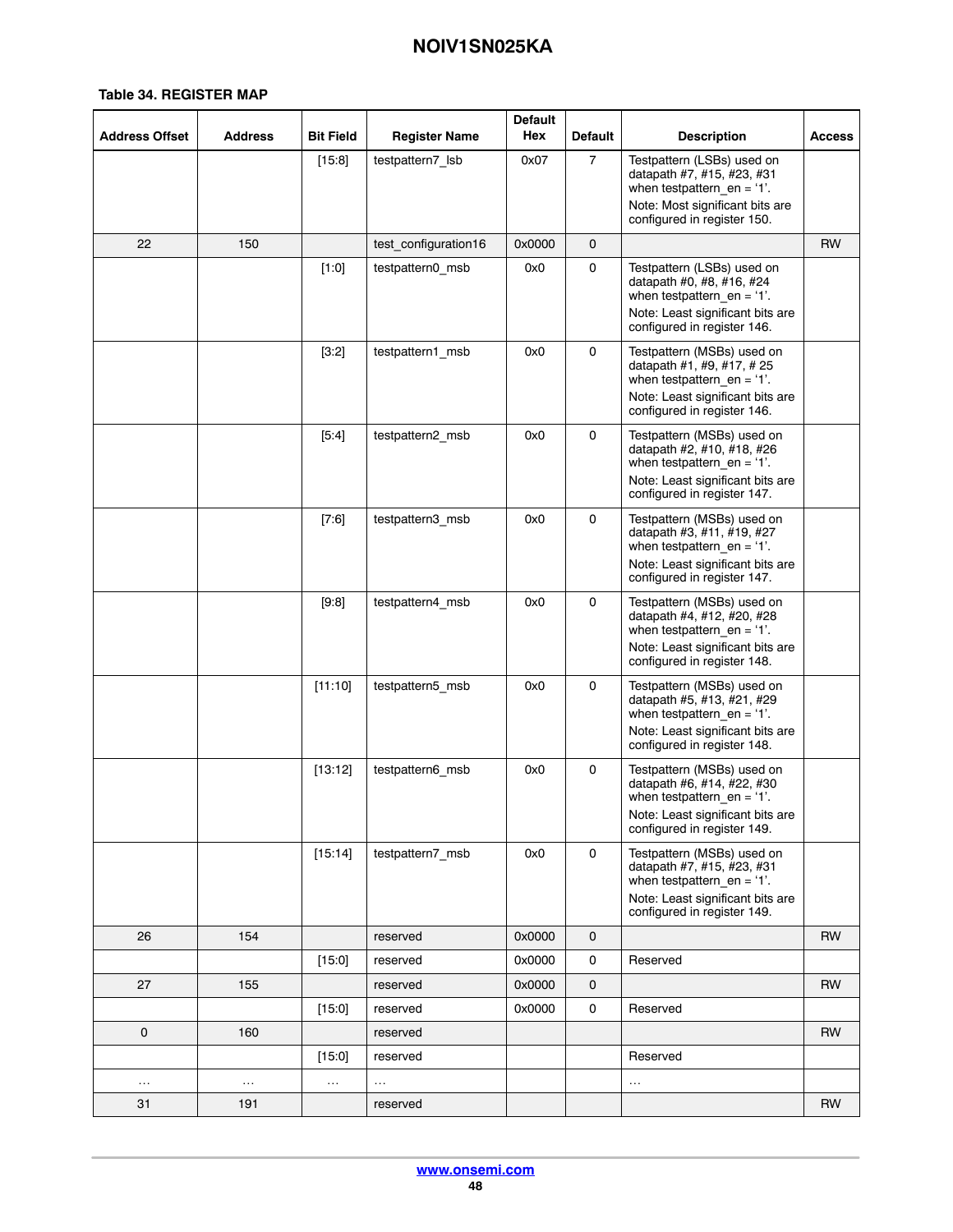| <b>Address Offset</b>         | <b>Address</b> | <b>Bit Field</b>                                                                                                                                                                                                                                                                                                                                                                                                                                                                                                                                                                                   | <b>Register Name</b>   | <b>Default</b><br>Hex | <b>Default</b>      | <b>Description</b>                                                                                     | <b>Access</b> |
|-------------------------------|----------------|----------------------------------------------------------------------------------------------------------------------------------------------------------------------------------------------------------------------------------------------------------------------------------------------------------------------------------------------------------------------------------------------------------------------------------------------------------------------------------------------------------------------------------------------------------------------------------------------------|------------------------|-----------------------|---------------------|--------------------------------------------------------------------------------------------------------|---------------|
|                               |                | [15:0]                                                                                                                                                                                                                                                                                                                                                                                                                                                                                                                                                                                             | reserved               |                       |                     | Reserved                                                                                               |               |
| Sequencer [Block Offset: 192] |                |                                                                                                                                                                                                                                                                                                                                                                                                                                                                                                                                                                                                    |                        |                       |                     |                                                                                                        |               |
| $\mathsf{o}$                  | 192            |                                                                                                                                                                                                                                                                                                                                                                                                                                                                                                                                                                                                    | general_configuration  | 0x0000                | 0                   |                                                                                                        | RW            |
|                               |                | $[0] % \begin{center} % \includegraphics[width=\linewidth]{imagesSupplemental_3.png} % \end{center} % \caption { % Our method can be used for the use of the image. % Note that the \emph{DefNet}~\cite{bib66} as a function of the \emph{DefNet}~\cite{bib66} as a function of the \emph{DefNet}~\cite{bib66} as a function of the \emph{DefNet}~\cite{bib66} as a function of the \emph{DefNet}~\cite{bib66} as a function of the \emph{DefNet}~\cite{bib66} as a function of the \emph{DefNet}~\cite{bib66} as a function of the \emph{DefNet}~\cite{bib66} as a function of the \emph{DefNet}$ | enable                 | 0x0                   | 0                   | Enable sequencer<br>$'0'$ = Idle,<br>$'1'$ = enabled                                                   |               |
|                               |                | $[1]$                                                                                                                                                                                                                                                                                                                                                                                                                                                                                                                                                                                              | rolling_shutter_enable | 0x0                   | 0                   | <b>Operation Selection</b><br>'0' = Global Shutter,<br>'1' = Rolling Shutter                           |               |
|                               |                | $[2]$                                                                                                                                                                                                                                                                                                                                                                                                                                                                                                                                                                                              | reserved               | 0x0                   | 0                   | Reserved                                                                                               |               |
|                               |                | $[3]$                                                                                                                                                                                                                                                                                                                                                                                                                                                                                                                                                                                              | reserved               | 0x0                   | $\mathsf{O}\xspace$ | Reserved                                                                                               |               |
|                               |                | $[4]$                                                                                                                                                                                                                                                                                                                                                                                                                                                                                                                                                                                              | triggered_mode         | 0x0                   | 0                   | <b>Triggered Mode Selection</b><br>(Global Shutter only)<br>'0' = Normal Mode,<br>'1' = Triggered Mode |               |
|                               |                | $[5]$                                                                                                                                                                                                                                                                                                                                                                                                                                                                                                                                                                                              | slave_mode             | 0x0                   | 0                   | Master/Slave Selection (Glob-<br>al Shutter only)<br>$'0'$ = master, $'1'$ = slave                     |               |
|                               |                | [6]                                                                                                                                                                                                                                                                                                                                                                                                                                                                                                                                                                                                | reserved               | 0x0                   | 0                   | Reserved                                                                                               |               |
|                               |                | $[7]$                                                                                                                                                                                                                                                                                                                                                                                                                                                                                                                                                                                              | subsampling            | 0x0                   | 0                   | Subsampling mode selection<br>$'0'$ = no subsampling,<br>'1' = subsampling                             |               |
|                               |                | [8]                                                                                                                                                                                                                                                                                                                                                                                                                                                                                                                                                                                                | binning                | 0x0                   | 0                   | Binning mode selection<br>$'0'$ = no binning,<br>$'1'$ = binning                                       |               |
|                               |                |                                                                                                                                                                                                                                                                                                                                                                                                                                                                                                                                                                                                    | reserved               | 0x0                   | 0                   | Reserved                                                                                               |               |
|                               |                | $[10]$                                                                                                                                                                                                                                                                                                                                                                                                                                                                                                                                                                                             | reserved               | 0x0                   | 0                   | Reserved                                                                                               |               |
|                               |                | [13:11]                                                                                                                                                                                                                                                                                                                                                                                                                                                                                                                                                                                            | monitor_select         | 0x0                   | 0                   | Control of the monitor pins                                                                            |               |
|                               |                | $[14]$                                                                                                                                                                                                                                                                                                                                                                                                                                                                                                                                                                                             | reserved               | 0x0                   | 0                   | Reserved                                                                                               |               |
| $\mathbf{1}$                  | 193            |                                                                                                                                                                                                                                                                                                                                                                                                                                                                                                                                                                                                    | delay_configuration    | 0x0000                | 0                   |                                                                                                        | RW            |
|                               |                | [7:0]                                                                                                                                                                                                                                                                                                                                                                                                                                                                                                                                                                                              | rs_x_length            | 0x00                  | 0                   | X-Readout duration in rolling<br>shutter mode (extends lines<br>with dummy pixels).                    |               |
|                               |                | [15:8]                                                                                                                                                                                                                                                                                                                                                                                                                                                                                                                                                                                             | reserved               | 0x00                  | $\mathsf{O}\xspace$ | Reserved                                                                                               |               |
| $\overline{2}$                | 194            |                                                                                                                                                                                                                                                                                                                                                                                                                                                                                                                                                                                                    | integration_control    | 0x0004                | $\overline{4}$      |                                                                                                        | <b>RW</b>     |
|                               |                | [1:0]                                                                                                                                                                                                                                                                                                                                                                                                                                                                                                                                                                                              | reserved               | 0x0                   | 0                   | Reserved                                                                                               |               |
|                               |                | $[2]$                                                                                                                                                                                                                                                                                                                                                                                                                                                                                                                                                                                              | fr_mode                | 0x1                   | 1                   | Representation of fr_length.<br>'0': reset length<br>'1': frame length                                 |               |
|                               |                |                                                                                                                                                                                                                                                                                                                                                                                                                                                                                                                                                                                                    | reserved               | 0x0                   | 0                   | Reserved                                                                                               |               |
|                               |                | [5:4]                                                                                                                                                                                                                                                                                                                                                                                                                                                                                                                                                                                              | reserved               | 0x0                   | 0                   | Reserved                                                                                               |               |
|                               |                | [8]                                                                                                                                                                                                                                                                                                                                                                                                                                                                                                                                                                                                | reserved               | 0x0                   | 0                   | Reserved                                                                                               |               |
|                               |                |                                                                                                                                                                                                                                                                                                                                                                                                                                                                                                                                                                                                    | reserved               | 0x0                   | 0                   | Reserved                                                                                               |               |
|                               |                | $[10]$                                                                                                                                                                                                                                                                                                                                                                                                                                                                                                                                                                                             | reserved               | 0x0                   | 0                   | Reserved                                                                                               |               |
| 3                             | 195            |                                                                                                                                                                                                                                                                                                                                                                                                                                                                                                                                                                                                    | roi_active0            | 0x0001                | $\mathbf{1}$        |                                                                                                        | RW            |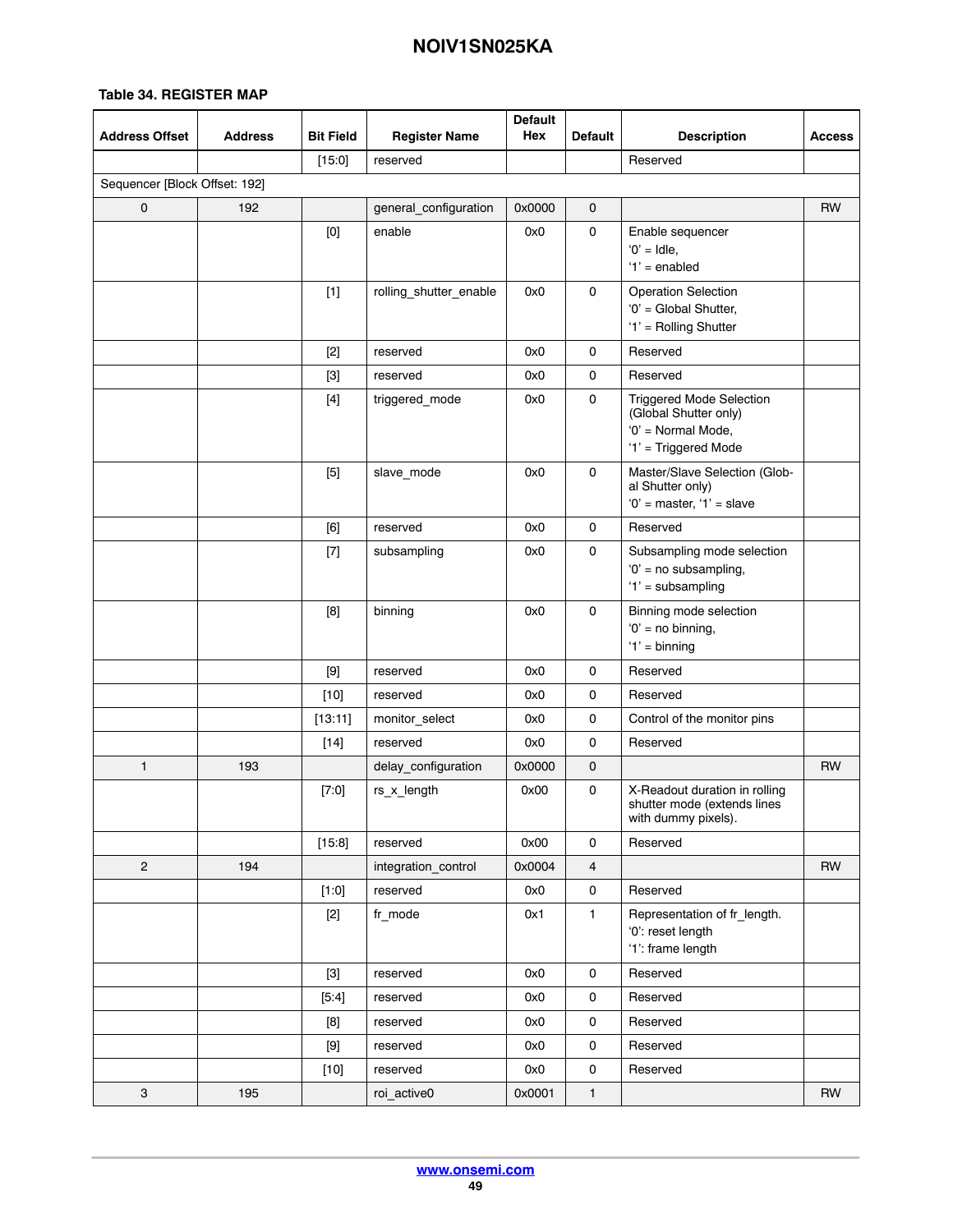| <b>Address Offset</b> | <b>Address</b> | <b>Bit Field</b>                                                                                                                                                                                                                                                                                                                                                                                                                                                                                                                                                                                                                                                                                                                                      | <b>Register Name</b> | <b>Default</b><br>Hex | <b>Default</b> | <b>Description</b>                                      | <b>Access</b> |
|-----------------------|----------------|-------------------------------------------------------------------------------------------------------------------------------------------------------------------------------------------------------------------------------------------------------------------------------------------------------------------------------------------------------------------------------------------------------------------------------------------------------------------------------------------------------------------------------------------------------------------------------------------------------------------------------------------------------------------------------------------------------------------------------------------------------|----------------------|-----------------------|----------------|---------------------------------------------------------|---------------|
|                       |                | $[0] % \begin{center} % \includegraphics[width=\linewidth]{imagesSupplemental_3.png} % \end{center} % \caption { % Our method can be used for the use of the image. % Note that the \emph{DefNet}~\cite{bib66} as a function of the \emph{DefNet}~\cite{bib66} as a function of the \emph{DefNet}~\cite{bib66} as a function of the \emph{DefNet}~\cite{bib66} as a function of the \emph{DefNet}~\cite{bib66} as a function of the \emph{DefNet}~\cite{bib66} as a function of the \emph{DefNet}~\cite{bib66} as a function of the \emph{DefNet}~\cite{bib66} as a function of the \emph{DefNet}$                                                                                                                                                    | roi active0          | 0x1                   | 1              | Selection of ROI 0<br>$'0'$ = inactive, $'1'$ = active  |               |
|                       |                | $[1]$                                                                                                                                                                                                                                                                                                                                                                                                                                                                                                                                                                                                                                                                                                                                                 | roi active1          | 0x0                   | 0              | Selection of ROI 1<br>$'0'$ = inactive, '1' = active    |               |
|                       |                | $[2]$                                                                                                                                                                                                                                                                                                                                                                                                                                                                                                                                                                                                                                                                                                                                                 | roi active2          | 0x0                   | 0              | Selection of ROI 2<br>$'0'$ = inactive, '1' = active    |               |
|                       |                | $[3]$                                                                                                                                                                                                                                                                                                                                                                                                                                                                                                                                                                                                                                                                                                                                                 | roi_active3          | 0x0                   | 0              | Selection of ROI 3<br>$'0'$ = inactive, '1' = active    |               |
|                       |                | $[4]$                                                                                                                                                                                                                                                                                                                                                                                                                                                                                                                                                                                                                                                                                                                                                 | roi_active4          | 0x0                   | $\mathbf 0$    | Selection of ROI 4<br>$'0'$ = inactive, '1' = active    |               |
|                       |                | $[5]$                                                                                                                                                                                                                                                                                                                                                                                                                                                                                                                                                                                                                                                                                                                                                 | roi_active5          | 0x0                   | $\mathsf 0$    | Selection of ROI 5<br>$'0'$ = inactive, $'1'$ = active  |               |
|                       |                | [6]                                                                                                                                                                                                                                                                                                                                                                                                                                                                                                                                                                                                                                                                                                                                                   | roi active6          | 0x0                   | 0              | Selection of ROI 6<br>$'0'$ = inactive, $'1'$ = active  |               |
|                       |                | $[7] \centering% \includegraphics[width=1.0\textwidth]{images/TrDiC-Architecture.png} \caption{The 3D (top) and the 4D (bottom) of the 3D (bottom) and the 4D (bottom) of the 3D (bottom) and the 4D (bottom) of the 3D (bottom).} \label{TrDiC-Architecture}$                                                                                                                                                                                                                                                                                                                                                                                                                                                                                        | roi_active7          | 0x0                   | $\mathsf{O}$   | Selection of ROI 7<br>$'0'$ = inactive, $'1'$ = active  |               |
|                       |                | [8]                                                                                                                                                                                                                                                                                                                                                                                                                                                                                                                                                                                                                                                                                                                                                   | roi active8          | 0x0                   | $\mathbf 0$    | Selection of ROI 8<br>$'0'$ = inactive, $'1'$ = active  |               |
|                       |                |                                                                                                                                                                                                                                                                                                                                                                                                                                                                                                                                                                                                                                                                                                                                                       | roi_active9          | 0x0                   | 0              | Selection of ROI 9<br>$'0'$ = inactive, '1' = active    |               |
|                       |                | $[10]$                                                                                                                                                                                                                                                                                                                                                                                                                                                                                                                                                                                                                                                                                                                                                | roi active10         | 0x0                   | 0              | Selection of ROI 10<br>$'0'$ = inactive, $'1'$ = active |               |
|                       |                | $[11]$                                                                                                                                                                                                                                                                                                                                                                                                                                                                                                                                                                                                                                                                                                                                                | roi_active11         | 0x0                   | 0              | Selection of ROI 11<br>$'0'$ = inactive, $'1'$ = active |               |
|                       |                | $[12]$                                                                                                                                                                                                                                                                                                                                                                                                                                                                                                                                                                                                                                                                                                                                                | roi_active12         | 0x0                   | 0              | Selection of ROI 12<br>'0' = inactive, '1' = active     |               |
|                       |                | $[13]$                                                                                                                                                                                                                                                                                                                                                                                                                                                                                                                                                                                                                                                                                                                                                | roi active13         | 0x0                   | 0              | Selection of ROI 13<br>$'0'$ = inactive, $'1'$ = active |               |
|                       |                | $[14]$                                                                                                                                                                                                                                                                                                                                                                                                                                                                                                                                                                                                                                                                                                                                                | roi active14         | 0x0                   | 0              | Selection of ROI 14<br>$'0'$ = inactive, '1' = active   |               |
|                       |                | $[15]$                                                                                                                                                                                                                                                                                                                                                                                                                                                                                                                                                                                                                                                                                                                                                | roi active15         | 0x0                   | $\mathbf 0$    | Selection of ROI 15<br>'0' = inactive, '1' = active     |               |
| 4                     | 196            |                                                                                                                                                                                                                                                                                                                                                                                                                                                                                                                                                                                                                                                                                                                                                       | roi active1          | 0x0000                | $\mathbf 0$    |                                                         | RW            |
|                       |                | $[0] % \begin{center} % \includegraphics[width=\linewidth]{imagesSupplemental_3.png} % \end{center} % \caption { % Our method is used for the method. % Note that the \emph{exponent} is used for the method. % Note that the \emph{exponent} is used for the method. % Note that the \emph{exponent} is used for the method. % Note that the \emph{exponent} is used for the method. % Note that the \emph{exponent} is used for the method. % Note that the \emph{exportector} is used for the method. % Note that the \emph{exportector} is used for the method. % Note that the \emph{exportector} is used for the method. % Note that the \emph{exportector} is used for the method. % Note that the \emph{exportector} is used for the method.$ | roi active16         | 0x0                   | 0              | Selection of ROI 16<br>$'0'$ = inactive, '1' = active   |               |
|                       |                | $[1]$                                                                                                                                                                                                                                                                                                                                                                                                                                                                                                                                                                                                                                                                                                                                                 | roi active17         | 0x0                   | $\mathbf 0$    | Selection of ROI 17<br>$'0'$ = inactive, '1' = active   |               |
|                       |                | $[2]$                                                                                                                                                                                                                                                                                                                                                                                                                                                                                                                                                                                                                                                                                                                                                 | roi active18         | 0x0                   | $\mathbf 0$    | Selection of ROI 18<br>$'0'$ = inactive, $'1'$ = active |               |
|                       |                | $[3]$                                                                                                                                                                                                                                                                                                                                                                                                                                                                                                                                                                                                                                                                                                                                                 | roi active19         | 0x0                   | 0              | Selection of ROI 19<br>$'0'$ = inactive, $'1'$ = active |               |
|                       |                | $[4]$                                                                                                                                                                                                                                                                                                                                                                                                                                                                                                                                                                                                                                                                                                                                                 | roi active20         | 0x0                   | $\mathsf 0$    | Selection of ROI 20<br>$'0'$ = inactive, '1' = active   |               |
|                       |                | $[5]$                                                                                                                                                                                                                                                                                                                                                                                                                                                                                                                                                                                                                                                                                                                                                 | roi active21         | 0x0                   | $\mathsf{O}$   | Selection of ROI 21<br>$'0'$ = inactive, $'1'$ = active |               |
|                       |                | [6]                                                                                                                                                                                                                                                                                                                                                                                                                                                                                                                                                                                                                                                                                                                                                   | roi active22         | 0x0                   | $\mathsf 0$    | Selection of ROI 22<br>$'0'$ = inactive, $'1'$ = active |               |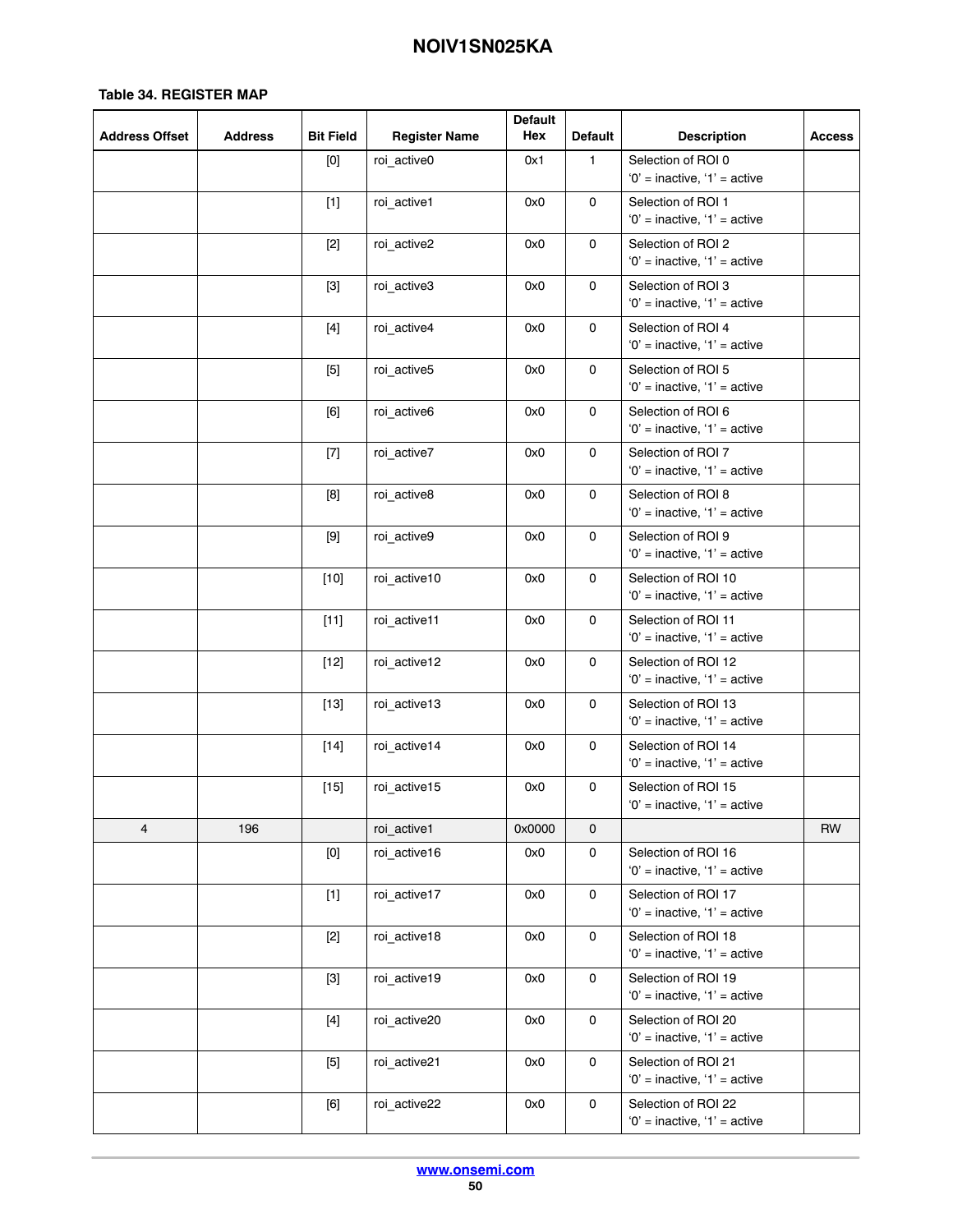| <b>Address Offset</b> | <b>Address</b> | <b>Bit Field</b> | <b>Register Name</b> | <b>Default</b><br>Hex | <b>Default</b> | <b>Description</b>                                                                                                                                              | <b>Access</b> |
|-----------------------|----------------|------------------|----------------------|-----------------------|----------------|-----------------------------------------------------------------------------------------------------------------------------------------------------------------|---------------|
|                       |                | $[7]$            | roi active23         | 0x0                   | 0              | Selection of ROI 23                                                                                                                                             |               |
|                       |                |                  |                      | 0x0                   | 0              | $'0'$ = inactive, '1' = active<br>Selection of ROI 24                                                                                                           |               |
|                       |                | [8]              | roi_active24         |                       |                | $'0'$ = inactive, $'1'$ = active                                                                                                                                |               |
|                       |                | $[9]$            | roi active25         | 0x0                   | 0              | Selection of ROI 25<br>$'0'$ = inactive, '1' = active                                                                                                           |               |
|                       |                | $[10]$           | roi_active26         | 0x0                   | $\mathsf{o}$   | Selection of ROI 26<br>$'0'$ = inactive, $'1'$ = active                                                                                                         |               |
|                       |                | $[11]$           | roi active27         | 0x0                   | 0              | Selection of ROI 27<br>$'0'$ = inactive, '1' = active                                                                                                           |               |
|                       |                | $[12]$           | roi active28         | 0x0                   | 0              | Selection of ROI 28<br>$'0'$ = inactive, $'1'$ = active                                                                                                         |               |
|                       |                | $[13]$           | roi active29         | 0x0                   | 0              | Selection of ROI 29<br>$'0'$ = inactive, '1' = active                                                                                                           |               |
|                       |                | $[14]$           | roi active30         | 0x0                   | 0              | Selection of ROI 30<br>$0'$ = inactive, $1'$ = active                                                                                                           |               |
|                       |                | $[15]$           | roi active31         | 0x0                   | 0              | Selection of ROI 31<br>$'0'$ = inactive, '1' = active                                                                                                           |               |
| 5                     | 197            |                  | black_lines          | 0x0102                | 258            |                                                                                                                                                                 | <b>RW</b>     |
|                       |                | $[7:0]$          | black_lines          | 0x02                  | $\overline{2}$ | Number of black lines.<br>Range 1-255                                                                                                                           |               |
|                       |                | [8]              | gate_first_line      | 0x1                   | $\mathbf{1}$   | Blank out first line<br>'0': No blank-out<br>'1': Blank-out                                                                                                     |               |
| 6                     | 198            |                  | dummy_lines          | 0x0000                | 0              |                                                                                                                                                                 | <b>RW</b>     |
|                       |                | [11:0]           | dummy_lines          | 0x000                 | 0              | Number of Dummy lines<br>(Rolling Shutter only)<br>Range 0-4095                                                                                                 |               |
| $\overline{7}$        | 199            |                  | mult_timer           | 0x0001                | $\mathbf{1}$   |                                                                                                                                                                 | <b>RW</b>     |
|                       |                | [15:0]           | mult_timer           | 0x0001                | 1              | Mult Timer (Global Shutter on-<br>ly)<br>Defines granularity (unit =<br>1/62MHz) of exposure and re-<br>set length                                              |               |
| 8                     | 200            |                  | fr length            | 0x0000                | 0              |                                                                                                                                                                 | <b>RW</b>     |
|                       |                | [15:0]           | fr length            | 0x0000                | 0              | Frame/Reset length (Global<br>Shutter only)<br>Reset length when fr mode =<br>'0', Frame Length when<br>fr mode = $'1'$<br>Granularity defined by<br>mult_timer |               |
| $\mathbf{9}$          | 201            |                  | exposure             | 0x0000                | $\mathsf{O}$   |                                                                                                                                                                 | <b>RW</b>     |
|                       |                | [15:0]           | exposure             | 0x0000                | 0              | Exposure Time<br>Rolling Shutter: granularity<br>lines<br>Global Shutter: granularity de-<br>fined by mult_timer                                                |               |
| 10                    | 202            |                  | reserved             | 0x0000                | $\mathbf 0$    |                                                                                                                                                                 | <b>RW</b>     |
|                       |                | [15:0]           | reserved             | 0x0000                | 0              | Reserved                                                                                                                                                        |               |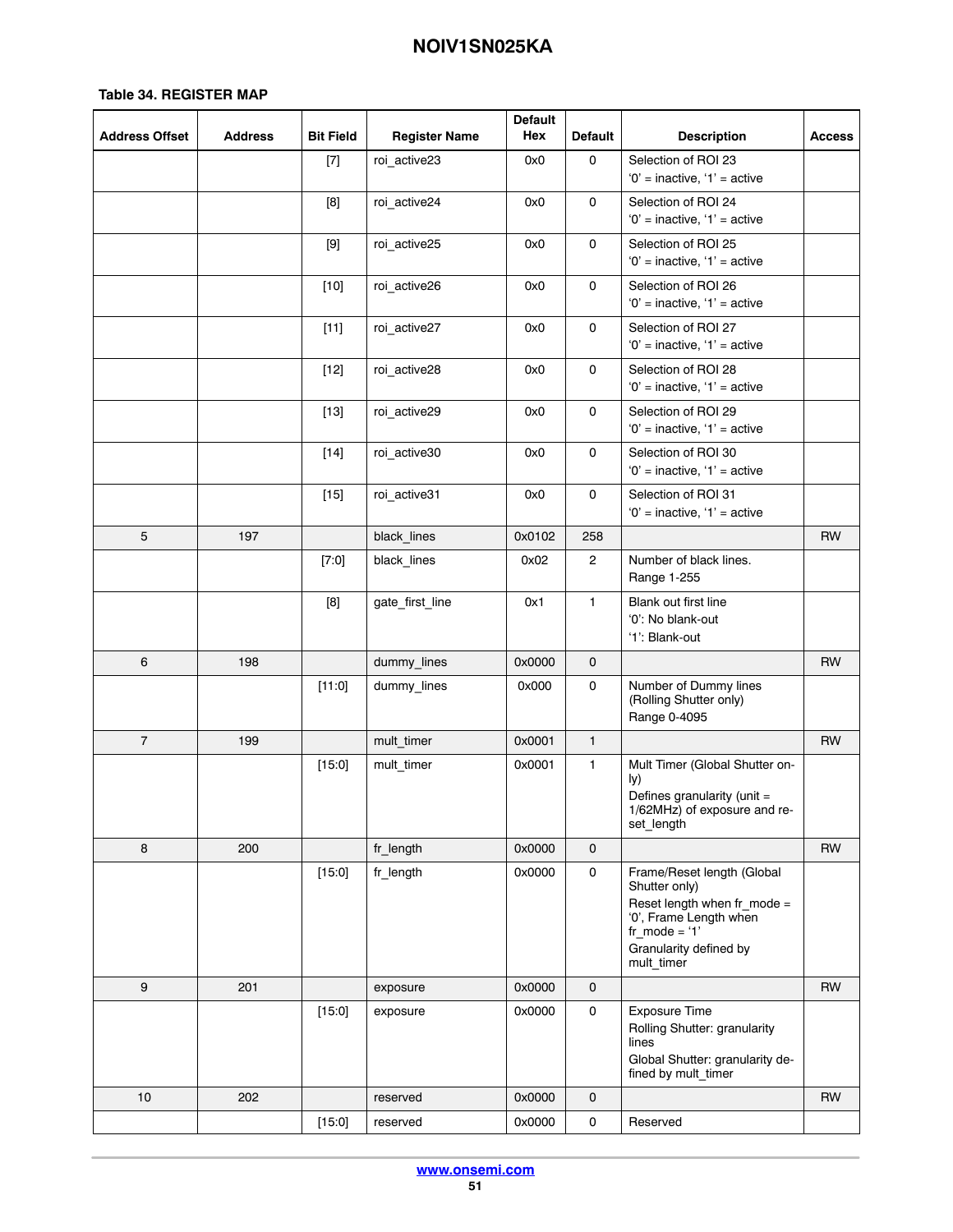| <b>Address Offset</b> | <b>Address</b> | <b>Bit Field</b>                                                                                                                                                                                                                                                                                                                                                                                                                                                                                                                                                                                   | <b>Register Name</b>            | <b>Default</b><br>Hex | <b>Default</b> | <b>Description</b>                                                                                                                                                                                                                                                                                                                                                                                                                                    | <b>Access</b> |
|-----------------------|----------------|----------------------------------------------------------------------------------------------------------------------------------------------------------------------------------------------------------------------------------------------------------------------------------------------------------------------------------------------------------------------------------------------------------------------------------------------------------------------------------------------------------------------------------------------------------------------------------------------------|---------------------------------|-----------------------|----------------|-------------------------------------------------------------------------------------------------------------------------------------------------------------------------------------------------------------------------------------------------------------------------------------------------------------------------------------------------------------------------------------------------------------------------------------------------------|---------------|
| 11                    | 203            |                                                                                                                                                                                                                                                                                                                                                                                                                                                                                                                                                                                                    | reserved                        | 0x0000                | $\mathbf 0$    |                                                                                                                                                                                                                                                                                                                                                                                                                                                       | <b>RW</b>     |
|                       |                | [15:0]                                                                                                                                                                                                                                                                                                                                                                                                                                                                                                                                                                                             | reserved                        | 0x0000                | 0              | Reserved                                                                                                                                                                                                                                                                                                                                                                                                                                              |               |
| 12                    | 204            |                                                                                                                                                                                                                                                                                                                                                                                                                                                                                                                                                                                                    | gain configuration              | 0x01E2                | 482            |                                                                                                                                                                                                                                                                                                                                                                                                                                                       | <b>RW</b>     |
|                       |                | [4:0]                                                                                                                                                                                                                                                                                                                                                                                                                                                                                                                                                                                              | mux_gainsw                      | 0x02                  | $\overline{2}$ | Column Gain Setting                                                                                                                                                                                                                                                                                                                                                                                                                                   |               |
|                       |                | $[12:5]$                                                                                                                                                                                                                                                                                                                                                                                                                                                                                                                                                                                           | afe gain                        | 0x0F                  | 15             | AFE Programmable Gain Set-<br>ting                                                                                                                                                                                                                                                                                                                                                                                                                    |               |
|                       |                | $[13]$                                                                                                                                                                                                                                                                                                                                                                                                                                                                                                                                                                                             | gain_lat_comp                   | 0x0                   | 0              | Postpone gain update by 1<br>frame when '1' to compensate<br>for exposure time update la-<br>tency.<br>Gain is applied at start of next<br>frame if '0'                                                                                                                                                                                                                                                                                               |               |
| 13                    | 205            |                                                                                                                                                                                                                                                                                                                                                                                                                                                                                                                                                                                                    | digital gain configura-<br>tion | 0x0080                | 128            |                                                                                                                                                                                                                                                                                                                                                                                                                                                       | <b>RW</b>     |
|                       |                | [11:0]                                                                                                                                                                                                                                                                                                                                                                                                                                                                                                                                                                                             | db gain                         | 0x080                 | 128            | Digital Gain<br>5.7 unsigned format                                                                                                                                                                                                                                                                                                                                                                                                                   |               |
| 14                    | 206            |                                                                                                                                                                                                                                                                                                                                                                                                                                                                                                                                                                                                    | sync_configuration              | 0x033F                | 831            |                                                                                                                                                                                                                                                                                                                                                                                                                                                       | <b>RW</b>     |
|                       |                | $[0] % \begin{center} % \includegraphics[width=\linewidth]{imagesSupplemental_3.png} % \end{center} % \caption { % Our method can be used for the use of the image. % Note that the \emph{DefNet}~\cite{bib66} as a function of the \emph{DefNet}~\cite{bib66} as a function of the \emph{DefNet}~\cite{bib66} as a function of the \emph{DefNet}~\cite{bib66} as a function of the \emph{DefNet}~\cite{bib66} as a function of the \emph{DefNet}~\cite{bib66} as a function of the \emph{DefNet}~\cite{bib66} as a function of the \emph{DefNet}~\cite{bib66} as a function of the \emph{DefNet}$ | sync_rs_x_length                | 0x1                   | 1              | Update of rs x length will not<br>be sync'ed at start of frame<br>when '0'                                                                                                                                                                                                                                                                                                                                                                            |               |
|                       |                | $[1]$                                                                                                                                                                                                                                                                                                                                                                                                                                                                                                                                                                                              | sync black lines                | 0x1                   | 1              | Update of black lines will not<br>be sync'ed at start of frame<br>when '0'                                                                                                                                                                                                                                                                                                                                                                            |               |
|                       |                | $[2]$                                                                                                                                                                                                                                                                                                                                                                                                                                                                                                                                                                                              | sync_dummy_lines                | 0x1                   | $\mathbf{1}$   | Update of dummy_lines will<br>not be sync'ed at start of<br>frame when '0'                                                                                                                                                                                                                                                                                                                                                                            |               |
|                       |                | $[3]$                                                                                                                                                                                                                                                                                                                                                                                                                                                                                                                                                                                              | sync_exposure                   | 0x1                   | 1              | Update of exposure paramet-<br>ers will not be sync'ed at start<br>of frame when '0'                                                                                                                                                                                                                                                                                                                                                                  |               |
|                       |                | $[4]$                                                                                                                                                                                                                                                                                                                                                                                                                                                                                                                                                                                              | sync_gain                       | 0x1                   | $\mathbf{1}$   | Update of gain parameters<br>(gain_sw, afe_gain) will not be<br>sync'ed at start of frame when<br>'ቦ'                                                                                                                                                                                                                                                                                                                                                 |               |
|                       |                | $[5]$                                                                                                                                                                                                                                                                                                                                                                                                                                                                                                                                                                                              | sync_roi                        | 0x1                   | $\mathbf{1}$   | Update of roi updates (act-<br>ive roi) will not be sync'ed at<br>start of frame when '0'                                                                                                                                                                                                                                                                                                                                                             |               |
|                       |                | [8]                                                                                                                                                                                                                                                                                                                                                                                                                                                                                                                                                                                                | blank roi switch                | 0x1                   | 1              | Blank first frame after ROI<br>switching                                                                                                                                                                                                                                                                                                                                                                                                              |               |
|                       |                |                                                                                                                                                                                                                                                                                                                                                                                                                                                                                                                                                                                                    | blank_sub-<br>sampling_ss       | 0x1                   | $\mathbf{1}$   | Blank first frame after sub-<br>sampling/binning mode<br>switching in Global shutter<br>mode (always blanked out in<br>rolling shutter mode)                                                                                                                                                                                                                                                                                                          |               |
|                       |                | $[10]$                                                                                                                                                                                                                                                                                                                                                                                                                                                                                                                                                                                             | exposure_sync_mode              | 0x0                   | 0              | When '0', exposure paramet-<br>ers are sync'ed at the start of<br>FOT. When '1', exposure pa-<br>rameters sync is disabled<br>(continuously syncing). This<br>mode is only relevant for Trig-<br>gered Global - master mode,<br>where the exposure parame-<br>ters are sync'ed at the start of<br>exposure rather than the start<br>of FOT. For all other modes it<br>should be set to '0'.<br>Note: Sync is still postponed if<br>sync_exposure='0'. |               |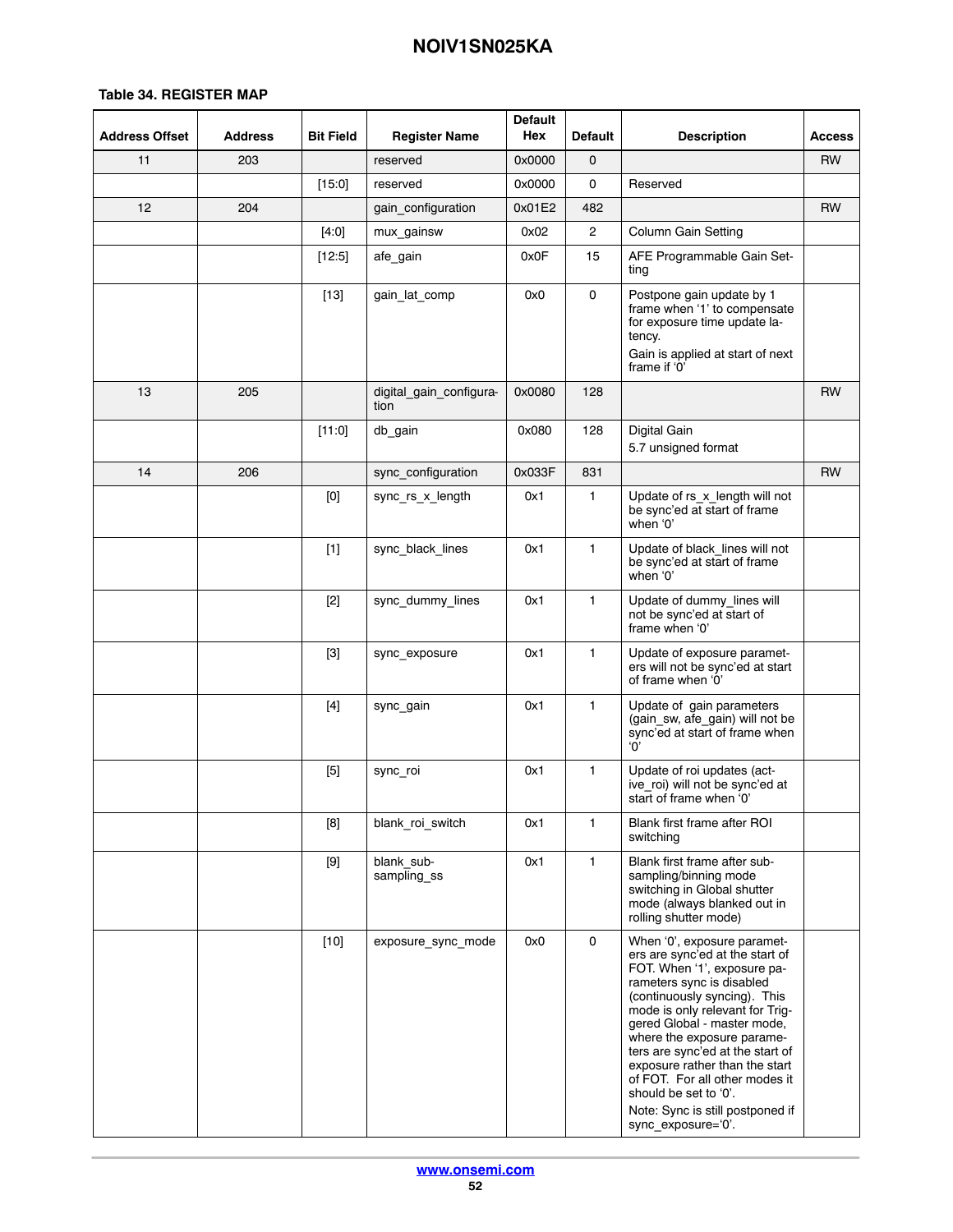| <b>Address Offset</b>             | <b>Address</b> | <b>Bit Field</b> | <b>Register Name</b> | <b>Default</b><br>Hex | <b>Default</b>      | <b>Description</b>                                | <b>Access</b>  |
|-----------------------------------|----------------|------------------|----------------------|-----------------------|---------------------|---------------------------------------------------|----------------|
| 16                                | 208            |                  | mult_timer_status    | 0x0000                | 0                   |                                                   | <b>RO</b>      |
|                                   |                | [15:0]           | mult_timer           | 0x0000                | 0                   | Mult Timer Status (Master<br>Global Shutter only) |                |
| 17                                | 209            |                  | reset length status  | 0x0000                | 0                   |                                                   | <b>RO</b>      |
|                                   |                | [15:0]           | reset_length         | 0x0000                | $\mathsf{O}\xspace$ | Current Reset Length (not in<br>Slave mode)       |                |
| 18                                | 210            |                  | exposure_status      | 0x0000                | $\mathbf 0$         |                                                   | <b>RO</b>      |
|                                   |                | [15:0]           | exposure             | 0x0000                | 0                   | Current Exposure Time (not in<br>Slave mode)      |                |
| 19                                | 211            |                  | reserved             | 0x0000                | $\mathbf 0$         |                                                   | <b>RO</b>      |
|                                   |                | [15:0]           | reserved             | 0x0000                | $\mathsf{O}\xspace$ | Reserved                                          |                |
| 20                                | 212            |                  | reserved             | 0x0000                | $\mathsf{o}$        |                                                   | <b>RO</b>      |
|                                   |                | [15:0]           | reserved             | 0x0000                | $\mathsf{O}\xspace$ | Reserved                                          |                |
| 21                                | 213            |                  | gain_status          | 0x0000                | 0                   |                                                   | R <sub>O</sub> |
|                                   |                | [4:0]            | mux_gainsw           | 0x00                  | 0                   | <b>Current Column Gain Setting</b>                |                |
|                                   |                | $[12:5]$         | afe_gain             | 0x00                  | 0                   | Current AFE Programmable<br>Gain                  |                |
| 22                                | 214            |                  | digital_gain_status  | 0x0000                | 0                   |                                                   | R <sub>O</sub> |
|                                   |                | [11:0]           | db_gain              | 0x000                 | 0                   | Current Digital Gain                              |                |
|                                   |                | [13:12]          | reserved             | 0x0                   | 0                   | Reserved                                          |                |
| 24                                | 216            |                  | reserved             | 0x7F00                | 32512               |                                                   | <b>RW</b>      |
|                                   |                | [6:0]            | reserved             | 0x00                  | 0                   | Reserved                                          |                |
|                                   |                | [14:8]           | reserved             | 0x7F                  | 127                 | Reserved                                          |                |
| 25                                | 217            |                  | reserved             | 0x261E                | 9758                |                                                   | <b>RW</b>      |
|                                   |                | [6:0]            | reserved             | 0x1E                  | 30                  | Reserved                                          |                |
|                                   |                | [14:8]           | reserved             | 0x26                  | 38                  | Reserved                                          |                |
| 26                                | 218            |                  | reserved             | 0x160E                | 5646                |                                                   | <b>RW</b>      |
|                                   |                | [6:0]            | reserved             | 0xE                   | 14                  | Reserved                                          |                |
|                                   |                | [14:8]           | reserved             | 0x16                  | 22                  | Reserved                                          |                |
| 27                                | 219            |                  | reserved             | 0x3E2E                | 15918               |                                                   | <b>RW</b>      |
|                                   |                | [6:0]            | reserved             | 0x2E                  | 46                  | Reserved                                          |                |
|                                   |                | [14:8]           | reserved             | 0x3E                  | 62                  | Reserved                                          |                |
| 28                                | 220            |                  | reserved             | 0x6750                | 26448               |                                                   | <b>RW</b>      |
|                                   |                | [6:0]            | reserved             | 0x50                  | 80                  | Reserved                                          |                |
|                                   |                | [14:8]           | reserved             | 0x67                  | 103                 | Reserved                                          |                |
| 29                                | 221            |                  | reserved             | 0.0008                | 8                   |                                                   | RW             |
|                                   |                | [6:0]            | reserved             | 0x08                  | 8                   | Reserved                                          |                |
| $\sim$ $\sim$                     | $\ldots$       |                  | $\cdots$             |                       |                     | $\ldots$                                          |                |
| 63                                | 255            |                  | reserved             |                       |                     |                                                   | <b>RW</b>      |
|                                   |                | [13:0]           | reserved             |                       |                     | Reserved                                          |                |
| Sequencer ROI [Block Offset: 256] |                |                  |                      |                       |                     |                                                   |                |
| $\mathsf{O}\xspace$               | 256            |                  | roi0_configuration0  | 0x4F00                | 20224               |                                                   | <b>RW</b>      |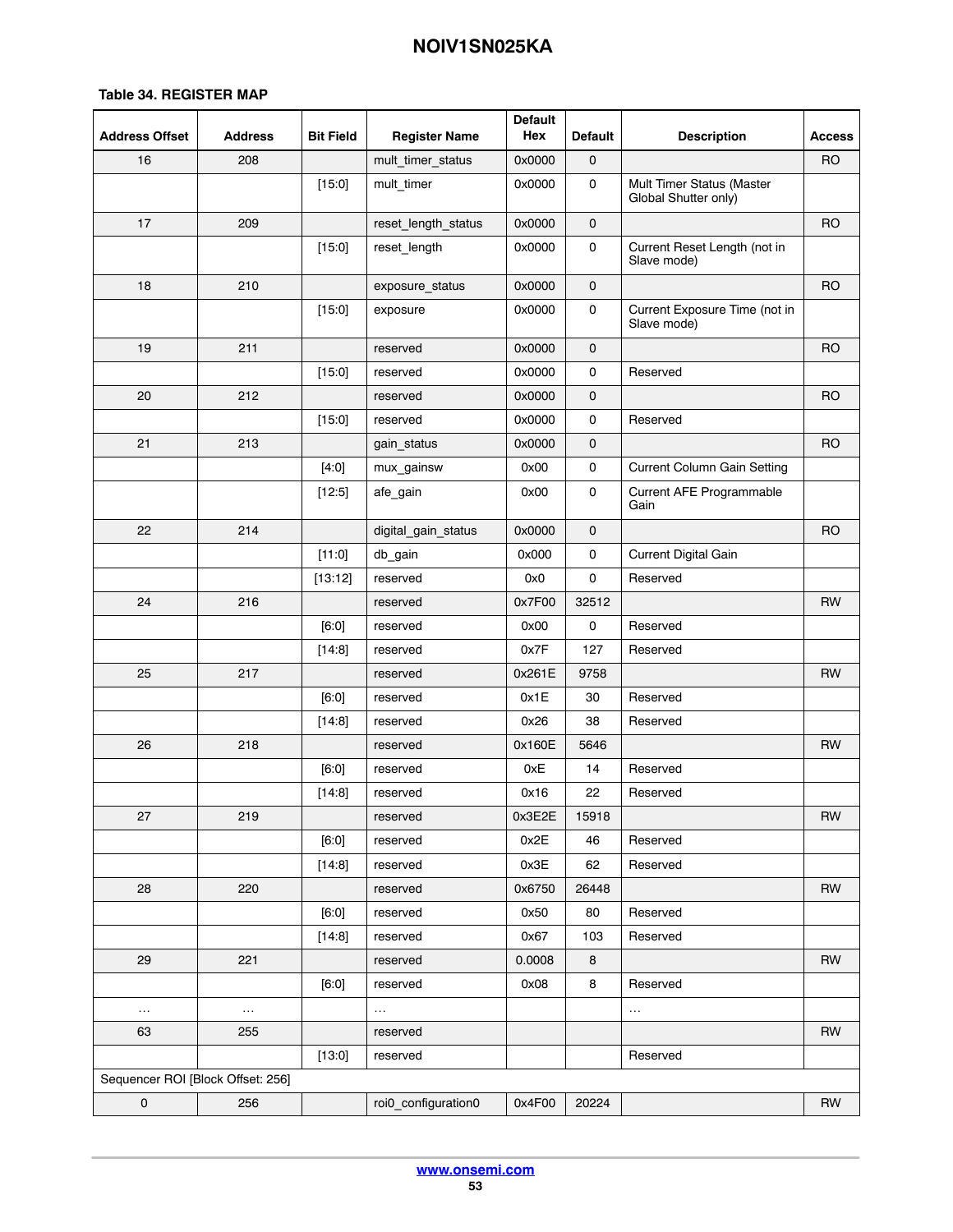| <b>Address Offset</b> | <b>Address</b> | <b>Bit Field</b> | <b>Register Name</b> | <b>Default</b><br>Hex | <b>Default</b> | <b>Description</b>          | <b>Access</b> |
|-----------------------|----------------|------------------|----------------------|-----------------------|----------------|-----------------------------|---------------|
|                       |                | $[7:0]$          | x_start              | 0x00                  | 0              | ROI 0 X Start Configuration |               |
|                       |                | [15.8]           | x_end                | 0x4F                  | 79             | ROI 0 X End Configuration   |               |
| $\mathbf{1}$          | 257            |                  | roi0_configuration1  | 0x0000                | $\mathbf 0$    |                             | RW            |
|                       |                | $[12:0]$         | y_start              | 0x0000                | 0              | ROI 0 Y Start Configuration |               |
| $\overline{2}$        | 258            |                  | roi0_configuration2  | 0x13FF                | 5119           |                             | <b>RW</b>     |
|                       |                | [12:0]           | y_end                | 0x13FF                | 5119           | ROI 0 Y End Configuration   |               |
| 3                     | 259            |                  | roi1_configuration0  | 0x4F00                | 20224          |                             | <b>RW</b>     |
|                       |                | $[7:0]$          | x_start              | 0x00                  | 0              | ROI 1 X Start Configuration |               |
|                       |                | [15:8]           | x_end                | 0x4F                  | 79             | ROI 1 X End Configuration   |               |
| 4                     | 260            |                  | roi1_configuration1  | 0x0000                | 0              |                             | <b>RW</b>     |
|                       |                | $[12:0]$         | y_start              | 0x0000                | 0              | ROI 1 Y Start Configuration |               |
| 5                     | 261            |                  | roi1 configuration2  | 0x13FF                | 5119           |                             | <b>RW</b>     |
|                       |                | [12:0]           | y_end                | 0x13FF                | 5119           | ROI 1 Y End Configuration   |               |
| 6                     | 262            |                  | roi2_configuration0  | 0x4F00                | 20224          |                             | <b>RW</b>     |
|                       |                | $[7:0]$          | x_start              | 0x00                  | 0              | ROI 2 X Start Configuration |               |
|                       |                | [15:8]           | x_end                | 0x4F                  | 79             | ROI 2 X End Configuration   |               |
| $\overline{7}$        | 263            |                  | roi2 configuration1  | 0x0000                | 0              |                             | <b>RW</b>     |
|                       |                | $[12:0]$         | y_start              | 0x0000                | 0              | ROI 2 Y Start Configuration |               |
| 8                     | 264            |                  | roi2_configuration2  | 0x13FF                | 5119           |                             | <b>RW</b>     |
|                       |                | $[12:0]$         | y_end                | 0x13FF                | 5119           | ROI 2 Y End Configuration   |               |
| 9                     | 265            |                  | roi3_configuration0  | 0x4F00                | 20224          |                             | RW            |
|                       |                | $[7:0]$          | x_start              | 0x00                  | 0              | ROI 3 X Start Configuration |               |
|                       |                | [15:8]           | x_end                | 0x4F                  | 79             | ROI 3 X End Configuration   |               |
| 10                    | 266            |                  | roi3_configuration1  | 0x0000                | 0              |                             | <b>RW</b>     |
|                       |                | [12:0]           | y_start              | 0x0000                | 0              | ROI 3 Y Start Configuration |               |
| 11                    | 267            |                  | roi3_configuration2  | 0x13FF                | 5119           |                             | <b>RW</b>     |
|                       |                | [12:0]           | y_end                | 0x13FF                | 5119           | ROI 3 Y End Configuration   |               |
| 12                    | 268            |                  | roi4_configuration0  | 0x4F00                | 20224          |                             | RW            |
|                       |                | [7:0]            | x_start              | 0x00                  | 0              | ROI 4 X Start Configuration |               |
|                       |                | [15:8]           | x_end                | 0x4F                  | 79             | ROI 4 X End Configuration   |               |
| 13                    | 269            |                  | roi4_configuration1  | 0x0000                | 0              |                             | <b>RW</b>     |
|                       |                | [12:0]           | y_start              | 0x0000                | 0              | ROI 4 Y Start Configuration |               |
| 14                    | 270            |                  | roi4_configuration2  | 0x13FF                | 5119           |                             | <b>RW</b>     |
|                       |                | [12:0]           | y_end                | 0x13FF                | 5119           | ROI 4 Y End Configuration   |               |
| 15                    | 271            |                  | roi5_configuration0  | 0x4F00                | 20224          |                             | <b>RW</b>     |
|                       |                | [7:0]            | x_start              | 0x00                  | 0              | ROI 5 X Start Configuration |               |
|                       |                | [15:8]           | x_end                | 0x4F                  | 79             | ROI 5 X End Configuration   |               |
| 16                    | 272            |                  | roi5_configuration1  | 0x0000                | 0              |                             | RW            |
|                       |                | $[12:0]$         | y_start              | 0x0000                | 0              | ROI 5 Y Start Configuration |               |
| 17                    | 273            |                  | roi5_configuration2  | 0x13FF                | 5119           |                             | <b>RW</b>     |
|                       |                | [12:0]           | y_end                |                       | 5119           | ROI 5 Y End Configuration   |               |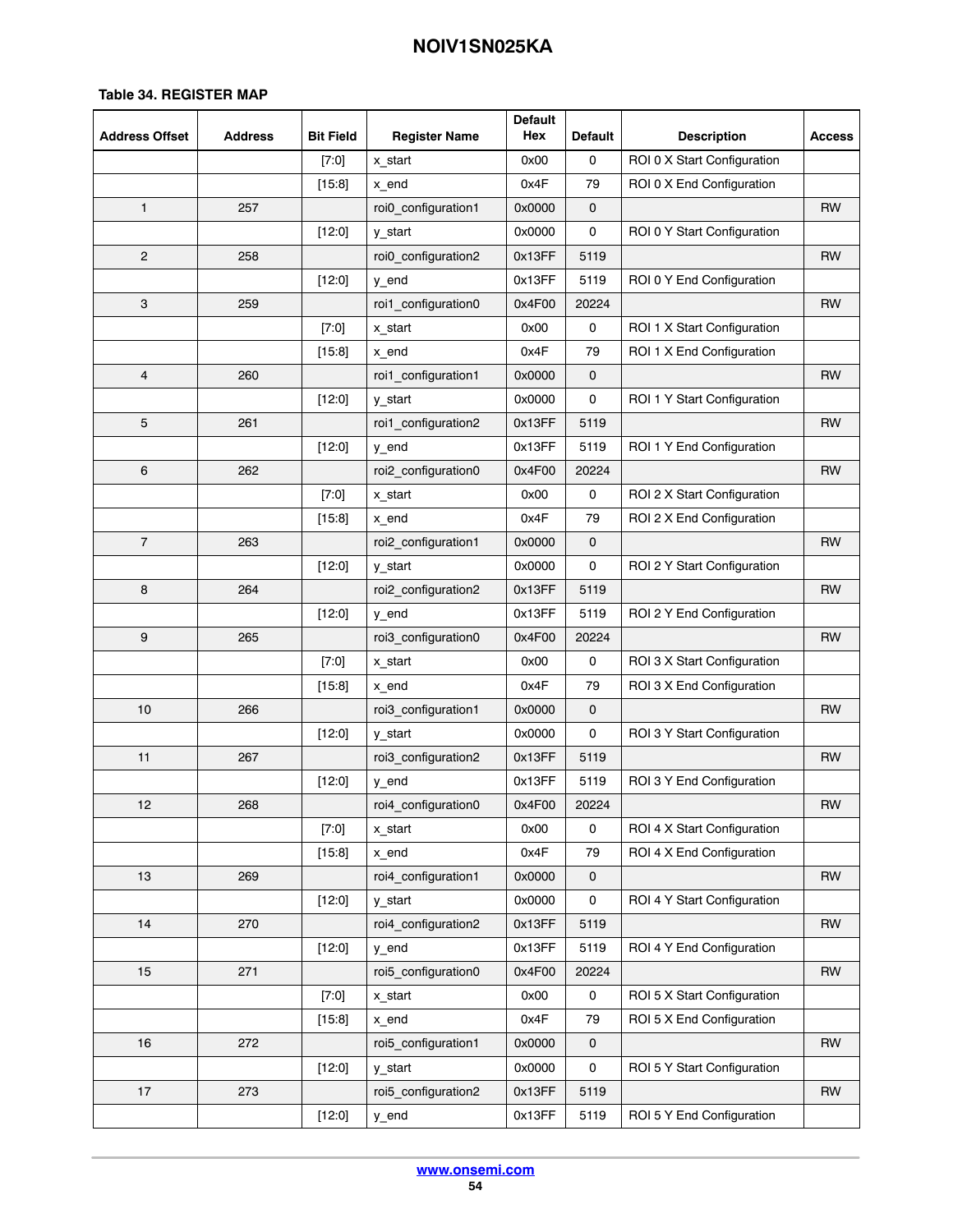| <b>Address Offset</b> | <b>Address</b> | <b>Bit Field</b> | <b>Register Name</b>           | <b>Default</b><br>Hex | <b>Default</b> | <b>Description</b>           | <b>Access</b> |
|-----------------------|----------------|------------------|--------------------------------|-----------------------|----------------|------------------------------|---------------|
| 18                    | 274            |                  | roi6_configuration0            | 0x4F00                | 20224          |                              | RW            |
|                       |                | $[7:0]$          | x start                        | 0x00                  | 0              | ROI 6 X Start Configuration  |               |
|                       |                | [15:8]           | x_end                          | 0x4F                  | 79             | ROI 6 X End Configuration    |               |
| 19                    | 275            |                  | roi6_configuration1            | 0x0000                | 0              |                              | RW            |
|                       |                | $[12:0]$         | y_start                        | 0x0000                | 0              | ROI 6 Y Start Configuration  |               |
| 20                    | 276            |                  | roi6_configuration2            | 0x13FF                | 5119           |                              | <b>RW</b>     |
|                       |                | [12:0]           | y_end                          | 0x13FF                | 5119           | ROI 6 Y End Configuration    |               |
| 21                    | 277            |                  | roi7_configuration0            | 0x4F00                | 20224          |                              | <b>RW</b>     |
|                       |                | $[7:0]$          | x_start                        | 0x00                  | 0              | ROI 7 X Start Configuration  |               |
|                       |                | [15.8]           | x_end                          | 0x4F                  | 79             | ROI 7 X End Configuration    |               |
| 22                    | 278            |                  | roi7_configuration1            | 0x0000                | 0              |                              | RW            |
|                       |                | $[12:0]$         | y_start                        | 0x0000                | 0              | ROI 7 Y Start Configuration  |               |
| 23                    | 279            |                  | roi7_configuration2            | 0x13FF                | 5119           |                              | <b>RW</b>     |
|                       |                | $[12:0]$         | y_end                          | 0x13FF                | 5119           | ROI 7 Y End Configuration    |               |
| 24                    | 280            |                  | roi8 configuration0            | 0x4F00                | 20224          |                              | <b>RW</b>     |
|                       |                | $[7:0]$          | x_start                        | 0x00                  | 0              | ROI 8 X Start Configuration  |               |
|                       |                | [15:8]           | x_end                          | 0x4F                  | 79             | ROI 8 X End Configuration    |               |
| 25                    | 281            |                  | roi8_configuration1            | 0x0000                | 0              |                              | <b>RW</b>     |
|                       |                | [12:0]           | y_start                        | 0x0000                | 0              | ROI 8 Y Start Configuration  |               |
| 26                    | 282            |                  | roi8_configuration2            | 0x13FF                | 5119           |                              | <b>RW</b>     |
|                       |                | [12:0]           | y_end                          | 0x13FF                | 5119           | ROI 8 Y End Configuration    |               |
| 27                    | 283            |                  | roi9_configuration0            | 0x4F00                | 20224          |                              | <b>RW</b>     |
|                       |                | [7:0]            | x_start                        | 0x00                  | 0              | ROI 9 X Start Configuration  |               |
|                       |                | [15:8]           | x_end                          | 0x4F                  | 79             | ROI 9 X End Configuration    |               |
| 28                    | 284            |                  | roi9_configuration1            | 0x0000                | 0              |                              | <b>RW</b>     |
|                       |                | [12:0]           | y_start                        | 0x0000                | 0              | ROI 9 Y Start Configuration  |               |
| 29                    | 285            |                  | roi9_configuration2            | 0x13FF                | 5119           |                              | <b>RW</b>     |
|                       |                | [12:0]           | y_end                          | 0x13FF                | 5119           | ROI 9 Y End Configuration    |               |
| 30                    | 286            |                  | roi10 configuration0           | 0x4F00                | 20224          |                              | RW            |
|                       |                | [7:0]            | x_start                        | 0x00                  | 0              | ROI 10 X Start Configuration |               |
|                       |                | [15:8]           | x_end                          | 0x4F                  | 79             | ROI 10 X End Configuration   |               |
| 31                    | 287            |                  | roi10_configuration1           | 0x0000                | 0              |                              | <b>RW</b>     |
|                       |                | [12:0]           | y_start                        | 0x0000                | 0              | ROI 10 Y Start Configuration |               |
| 32                    | 288            |                  | roi10_configuration2           | 0x13FF                | 5119           |                              | <b>RW</b>     |
|                       |                | [12:0]           | y_end                          | 0x13FF                | 5119           | ROI 10 Y End Configuration   |               |
| 33                    | 289            |                  | roi11 configuration0           | 0x4F00                | 20224          |                              | <b>RW</b>     |
|                       |                | [7:0]            | x_start                        | 0x00                  | 0              | ROI 11 X Start Configuration |               |
|                       |                | [15:8]           | x_end                          | 0x4F                  | 79             | ROI 11 X End Configuration   |               |
| 34                    | 290            |                  | roi11_configuration1           | 0x0000                | 0              |                              | RW            |
|                       |                | $[12:0]$         | y_start                        | 0x0000                | 0              | ROI 11 Y Start Configuration |               |
| 35                    | 291            |                  | roi11_configuration2<br>0x13FF |                       | 5119           |                              | RW            |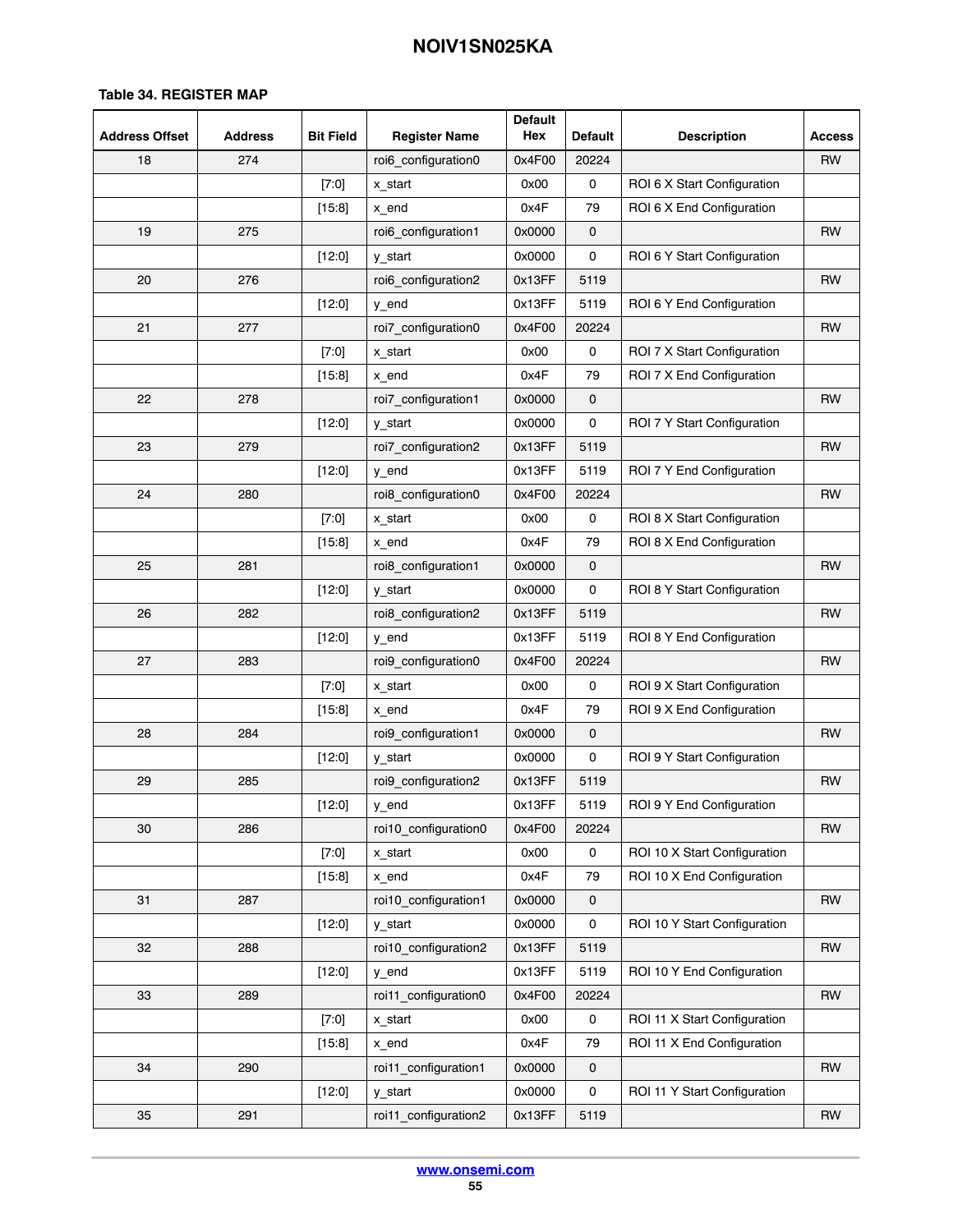| <b>Address Offset</b> | <b>Address</b> | <b>Bit Field</b> | <b>Register Name</b> | <b>Default</b><br>Hex | <b>Default</b>      | <b>Description</b>           | <b>Access</b> |
|-----------------------|----------------|------------------|----------------------|-----------------------|---------------------|------------------------------|---------------|
|                       |                | [12:0]           | y_end                | 0x13FF                | 5119                | ROI 11 Y End Configuration   |               |
| 36                    | 292            |                  | roi12_configuration0 | 0x4F00                | 20224               |                              | <b>RW</b>     |
|                       |                | $[7:0]$          | x_start              | 0x00                  | 0                   | ROI 12 X Start Configuration |               |
|                       |                | [15:8]           | x_end                | 0x4F                  | 79                  | ROI 12 X End Configuration   |               |
| 37                    | 293            |                  | roi12_configuration1 | 0x0000                | 0                   |                              | <b>RW</b>     |
|                       |                | $[12:0]$         | y_start              | 0x0000                | 0                   | ROI 12 Y Start Configuration |               |
| 38                    | 294            |                  | roi12_configuration2 | 0x13FF                | 5119                |                              | RW            |
|                       |                | $[12:0]$         | y_end                | 0x13FF                | 5119                | ROI 12 Y End Configuration   |               |
| 39                    | 295            |                  | roi13 configuration0 | 0x4F00                | 20224               |                              | <b>RW</b>     |
|                       |                | $[7:0]$          | x_start              | 0x00                  | 0                   | ROI 13 X Start Configuration |               |
|                       |                | $[15.8]$         | x_end                | 0x4F                  | 79                  | ROI 13 X End Configuration   |               |
| 40                    | 296            |                  | roi13_configuration1 | 0x0000                | $\mathbf 0$         |                              | RW            |
|                       |                | [12:0]           | y_start              | 0x0000                | 0                   | ROI 13 Y Start Configuration |               |
| 41                    | 297            |                  | roi13_configuration2 | 0x13FF                | 5119                |                              | <b>RW</b>     |
|                       |                | [12:0]           | y_end                | 0x13FF                | 5119                | ROI 13 Y End Configuration   |               |
| 42                    | 298            |                  | roi14_configuration0 | 0x4F00                | 20224               |                              | <b>RW</b>     |
|                       |                | [7:0]            | x_start              | 0x00                  | 0                   | ROI 14 X Start Configuration |               |
|                       |                | [15:8]           | x_end                | 0x4F                  | 79                  | ROI 14 X End Configuration   |               |
| 43                    | 299            |                  | roi14_configuration1 | 0x0000                | 0                   |                              | <b>RW</b>     |
|                       |                | $[12:0]$         | y_start              | 0x0000                | 0                   | ROI 14 Y Start Configuration |               |
| 44                    | 300            |                  | roi14_configuration2 | 0x13FF                | 5119                |                              | RW            |
|                       |                | $[12:0]$         | y_end                | 0x13FF                | 5119                | ROI 14 Y End Configuration   |               |
| 45                    | 301            |                  | roi15_configuration0 | 0x4F00                | 20224               |                              | <b>RW</b>     |
|                       |                | [7:0]            | x_start              | 0x00                  | 0                   | ROI 15 X Start Configuration |               |
|                       |                | [15:8]           | x_end                | 0x4F                  | 79                  | ROI 15 X End Configuration   |               |
| 46                    | 302            |                  | roi15_configuration1 | 0x0000                | 0                   |                              | RW            |
|                       |                | $[12:0]$         | y_start              | 0x0000                | 0                   | ROI 15 Y Start Configuration |               |
| 47                    | 303            |                  | roi15_configuration2 | 0x13FF                | 5119                |                              | <b>RW</b>     |
|                       |                | $[12:0]$         | y_end                | 0x13FF                | 5119                | ROI 15 Y End Configuration   |               |
| 48                    | 304            |                  | roi16_configuration0 | 0x4F00                | 20224               |                              | <b>RW</b>     |
|                       |                | $[7:0]$          | x_start              | 0x00                  | 0                   | ROI 16 X Start Configuration |               |
|                       |                | [15:8]           | x_end                | 0x4F                  | 79                  | ROI 16 X End Configuration   |               |
| 49                    | 305            |                  | roi16_configuration1 | 0x0000                | $\mathsf{O}\xspace$ |                              | RW            |
|                       |                | [12:0]           | y_start              | 0x0000                | 0                   | ROI 16 Y Start Configuration |               |
| 50                    | 306            |                  | roi16_configuration2 | 0x13FF                | 5119                |                              | RW            |
|                       |                | $[12:0]$         | y_end                | 0x13FF                | 5119                | ROI 16 Y End Configuration   |               |
| 51                    | 307            |                  | roi17_configuration0 | 0x4F00                | 20224               |                              | <b>RW</b>     |
|                       |                | $[7:0]$          | x_start              | 0x00                  | 0                   | ROI 17 X Start Configuration |               |
|                       |                | [15:8]           | x_end                | 0x4F                  | 79                  | ROI 17 X End Configuration   |               |
| 52                    | 308            |                  | roi17_configuration1 | 0x0000                | 0                   |                              | RW            |
|                       |                | [12:0]           | y_start              | 0x0000                | $\mathsf{O}\xspace$ | ROI 17 Y Start Configuration |               |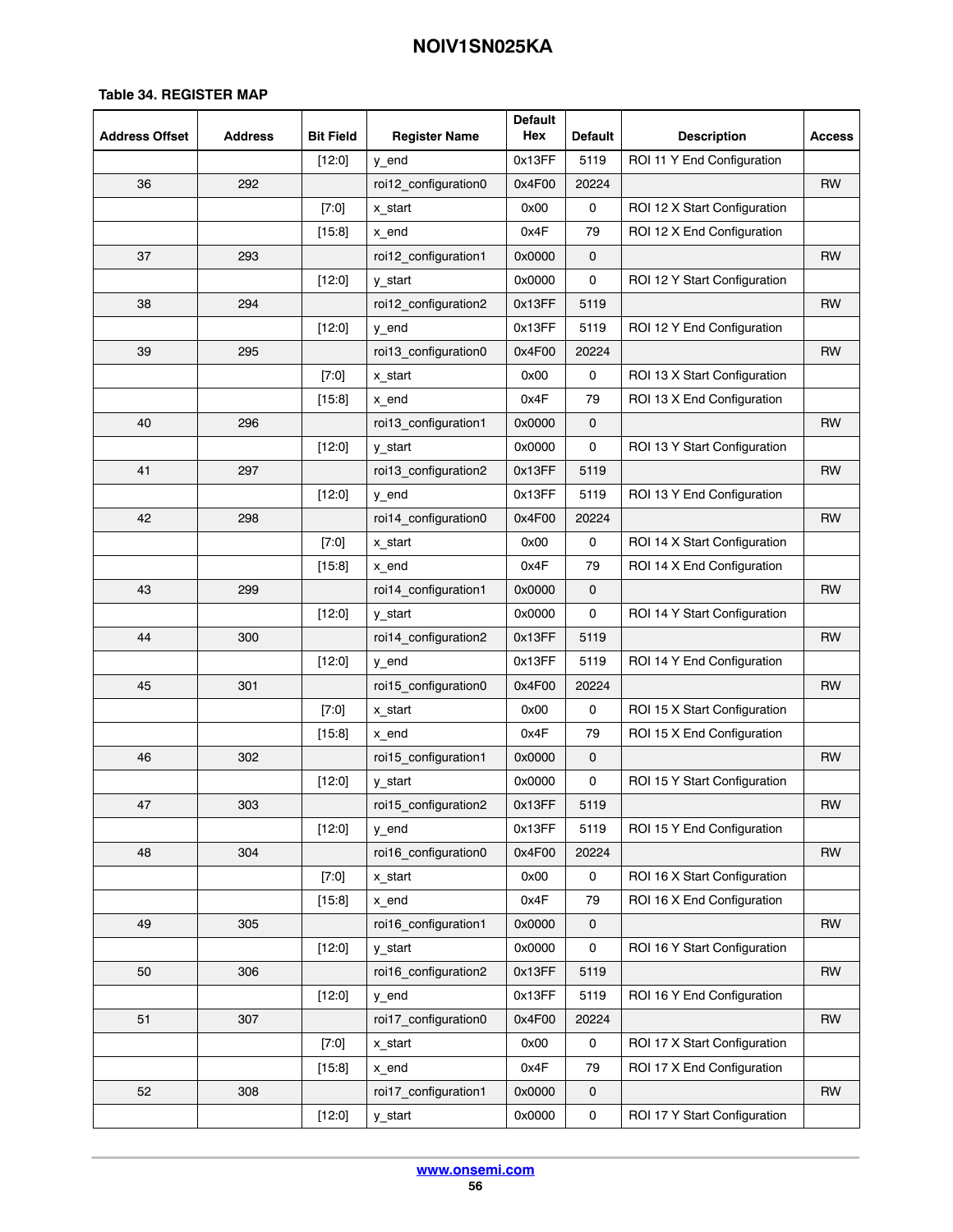| <b>Address Offset</b> | <b>Address</b> | <b>Bit Field</b> | <b>Register Name</b> | <b>Default</b><br>Hex | <b>Default</b>      | <b>Description</b>           | <b>Access</b> |
|-----------------------|----------------|------------------|----------------------|-----------------------|---------------------|------------------------------|---------------|
| 53                    | 309            |                  | roi17_configuration2 | 0x13FF                | 5119                |                              | RW            |
|                       |                | $[12:0]$         | y_end                | 0x13FF                | 5119                | ROI 17 Y End Configuration   |               |
| 54                    | 310            |                  | roi18_configuration0 | 0x4F00                | 20224               |                              | RW            |
|                       |                | $[7:0]$          | x_start              | 0x00                  | 0                   | ROI 18 X Start Configuration |               |
|                       |                | [15:8]           | x_end                | 0x4F                  | 79                  | ROI 18 X End Configuration   |               |
| 55                    | 311            |                  | roi18_configuration1 | 0x0000                | 0                   |                              | <b>RW</b>     |
|                       |                | [12:0]           | y_start              | 0x0000                | 0                   | ROI 18 Y Start Configuration |               |
| 56                    | 312            |                  | roi18_configuration2 | 0x13FF                | 5119                |                              | <b>RW</b>     |
|                       |                | $[12:0]$         | y_end                | 0x13FF                | 5119                | ROI 18 Y End Configuration   |               |
| 57                    | 313            |                  | roi19_configuration0 | 0x4F00                | 20224               |                              | <b>RW</b>     |
|                       |                | $[7:0]$          | x_start              | 0x00                  | 0                   | ROI 19 X Start Configuration |               |
|                       |                | [15:8]           | x_end                | 0x4F                  | 79                  | ROI 19 X End Configuration   |               |
| 58                    | 314            |                  | roi19_configuration1 | 0x0000                | 0                   |                              | <b>RW</b>     |
|                       |                | [12:0]           | y_start              | 0x0000                | 0                   | ROI 19 Y Start Configuration |               |
| 59                    | 315            |                  | roi19_configuration2 | 0x13FF                | 5119                |                              | <b>RW</b>     |
|                       |                | $[12:0]$         | y_end                | 0x13FF                | 5119                | ROI 19 Y End Configuration   |               |
| 60                    | 316            |                  | roi20_configuration0 | 0x4F00                | 20224               |                              | <b>RW</b>     |
|                       |                | $[7:0]$          | x_start              | 0x00                  | 0                   | ROI 20 X Start Configuration |               |
|                       |                | [15:8]           | x_end                | 0x4F                  | 79                  | ROI 20 X End Configuration   |               |
| 61                    | 317            |                  | roi20_configuration1 | 0x0000                | 0                   |                              | <b>RW</b>     |
|                       |                | [12:0]           | y_start              | 0x0000                | 0                   | ROI 20 Y Start Configuration |               |
| 62                    | 318            |                  | roi20_configuration2 | 0x13FF                | 5119                |                              | RW            |
|                       |                | $[12:0]$         | y_end                | 0x13FF                | 5119                | ROI 20 Y End Configuration   |               |
| 63                    | 319            |                  | roi21_configuration0 | 0x4F00                | 20224               |                              | <b>RW</b>     |
|                       |                | $[7:0]$          | x start              | 0x00                  | 0                   | ROI 21 X Start Configuration |               |
|                       |                | [15:8]           | x_end                | 0x4F                  | 79                  | ROI 21 X End Configuration   |               |
| 64                    | 320            |                  | roi21_configuration1 | 0x0000                | 0                   |                              | RW            |
|                       |                | [12:0]           | y_start              | 0x0000                | 0                   | ROI 21 Y Start Configuration |               |
| 65                    | 321            |                  | roi21 configuration2 | 0x13FF                | 5119                |                              | RW            |
|                       |                | [12:0]           | y_end                | 0x13FF                | 5119                | ROI 21 Y End Configuration   |               |
| 66                    | 322            |                  | roi22_configuration0 | 0x4F00                | 20224               |                              | <b>RW</b>     |
|                       |                | $[7:0]$          | x start              | 0x00                  | 0                   | ROI 22 X Start Configuration |               |
|                       |                | [15:8]           | x_end                | 0x4F                  | 79                  | ROI 22 X End Configuration   |               |
| 67                    | 323            |                  | roi22_configuration1 | 0x0000                | 0                   |                              | RW            |
|                       |                | [12:0]           | y_start              | 0x0000                | 0                   | ROI 22 Y Start Configuration |               |
| 68                    | 324            |                  | roi22_configuration2 | 0x13FF                | 5119                |                              | <b>RW</b>     |
|                       |                | $[12:0]$         | y_end                | 0x13FF                | 5119                | ROI 22 Y End Configuration   |               |
| 69                    | 325            |                  | roi23_configuration0 | 0x4F00                | 20224               |                              | <b>RW</b>     |
|                       |                | $[7:0]$          | x_start              | 0x00                  | 0                   | ROI 23 X Start Configuration |               |
|                       |                | [15:8]           | x_end                | 0x4F                  | 79                  | ROI 23 X End Configuration   |               |
| 70                    | 326            |                  | roi23_configuration1 | 0x0000                | $\mathsf{O}\xspace$ |                              | <b>RW</b>     |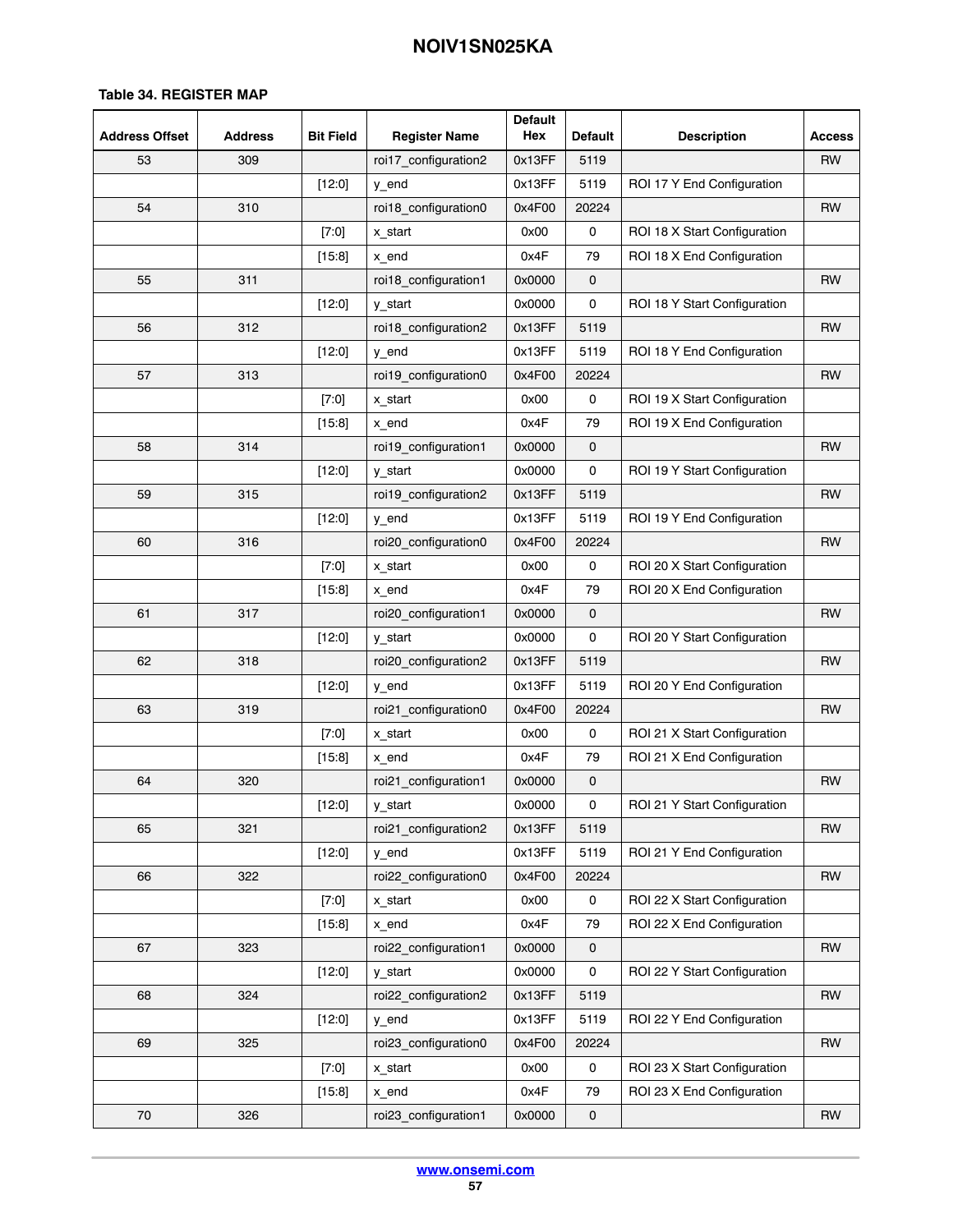| <b>Address Offset</b> | <b>Address</b> | <b>Bit Field</b> | <b>Register Name</b> | <b>Default</b><br>Hex | <b>Default</b>      | <b>Description</b>           | <b>Access</b> |
|-----------------------|----------------|------------------|----------------------|-----------------------|---------------------|------------------------------|---------------|
|                       |                | $[12:0]$         | y_start              | 0x0000                | 0                   | ROI 23 Y Start Configuration |               |
| 71                    | 327            |                  | roi23_configuration2 | 0x13FF                | 5119                |                              | RW            |
|                       |                | [12:0]           | y_end                | 0x13FF                | 5119                | ROI 23 Y End Configuration   |               |
| 72                    | 328            |                  | roi24_configuration0 | 0x4F00                | 20224               |                              | RW            |
|                       |                | $[7:0]$          | x_start              | 0x00                  | 0                   | ROI 24 X Start Configuration |               |
|                       |                | [15:8]           | x_end                | 0x4F                  | 79                  | ROI 24 X End Configuration   |               |
| 73                    | 329            |                  | roi24_configuration1 | 0x0000                | $\mathsf{O}\xspace$ |                              | <b>RW</b>     |
|                       |                | [12:0]           | y_start              | 0x0000                | 0                   | ROI 24 Y Start Configuration |               |
| 74                    | 330            |                  | roi24_configuration2 | 0x13FF                | 5119                |                              | RW            |
|                       |                | $[12:0]$         | y_end                | 0x13FF                | 5119                | ROI 24 Y End Configuration   |               |
| 75                    | 331            |                  | roi25_configuration0 | 0x4F00                | 20224               |                              | RW            |
|                       |                | $[7:0]$          | x start              | 0x00                  | 0                   | ROI 25 X Start Configuration |               |
|                       |                | [15.8]           | x_end                | 0x4F                  | 79                  | ROI 25 X End Configuration   |               |
| 76                    | 332            |                  | roi25_configuration1 | 0x0000                | 0                   |                              | <b>RW</b>     |
|                       |                | $[12:0]$         | y_start              | 0x0000                | 0                   | ROI 25 Y Start Configuration |               |
| 77                    | 333            |                  | roi25_configuration2 | 0x13FF                | 5119                |                              | <b>RW</b>     |
|                       |                | [12:0]           | y_end                | 0x13FF                | 5119                | ROI 25 Y End Configuration   |               |
| 78                    | 334            |                  | roi26_configuration0 | 0x4F00                | 20224               |                              | <b>RW</b>     |
|                       |                | $[7:0]$          | x_start              | 0x00                  | 0                   | ROI 26 X Start Configuration |               |
|                       |                | [15.8]           | x_end                | 0x4F                  | 79                  | ROI 26 X End Configuration   |               |
| 79                    | 335            |                  | roi26_configuration1 | 0x0000                | 0                   |                              | <b>RW</b>     |
|                       |                | $[12:0]$         | y_start              | 0x0000                | 0                   | ROI 26 Y Start Configuration |               |
| 80                    | 336            |                  | roi26_configuration2 | 0x13FF                | 5119                |                              | <b>RW</b>     |
|                       |                | $[12:0]$         | y_end                | 0x13FF                | 5119                | ROI 26Y End Configuration    |               |
| 81                    | 337            |                  | roi27_configuration0 | 0x4F00                | 20224               |                              | RW            |
|                       |                | $[7:0]$          | x_start              | 0x00                  | 0                   | ROI 27 X Start Configuration |               |
|                       |                | [15.8]           | x_end                | 0x4F                  | 79                  | ROI 27 X End Configuration   |               |
| 82                    | 338            |                  | roi27_configuration1 | 0x0000                | $\mathbf 0$         |                              | RW            |
|                       |                | $[12:0]$         | y_start              | 0x0000                | 0                   | ROI 27 Y Start Configuration |               |
| 83                    | 339            |                  | roi27_configuration2 | 0x13FF                | 5119                |                              | RW            |
|                       |                | $[12:0]$         | y_end                | 0x13FF                | 5119                | ROI 27 Y End Configuration   |               |
| 84                    | 340            |                  | roi28_configuration0 | 0x4F00                | 20224               |                              | <b>RW</b>     |
|                       |                | $[7:0]$          | x start              | 0x00                  | 0                   | ROI 28 X Start Configuration |               |
|                       |                | [15:8]           | x end                | 0x4F                  | 79                  | ROI 28 X End Configuration   |               |
| 85                    | 341            |                  | roi28_configuration1 | 0x0000                | $\mathsf{O}\xspace$ |                              | <b>RW</b>     |
|                       |                | [12:0]           | y_start              | 0x0000                | 0                   | ROI 28 Y Start Configuration |               |
| 86                    | 342            |                  | roi28_configuration2 | 0x13FF                | 5119                |                              | RW            |
|                       |                | [12:0]           | y_end                | 0x13FF                | 5119                | ROI 28 Y End Configuration   |               |
| 87                    | 343            |                  | roi29_configuration0 | 0x4F00                | 20224               |                              | RW            |
|                       |                | [7:0]            | x_start              | 0x00                  | 0                   | ROI 29 X Start Configuration |               |
|                       |                | [15:8]           | x_end                | 0x4F                  | 79                  | ROI 29 X End Configuration   |               |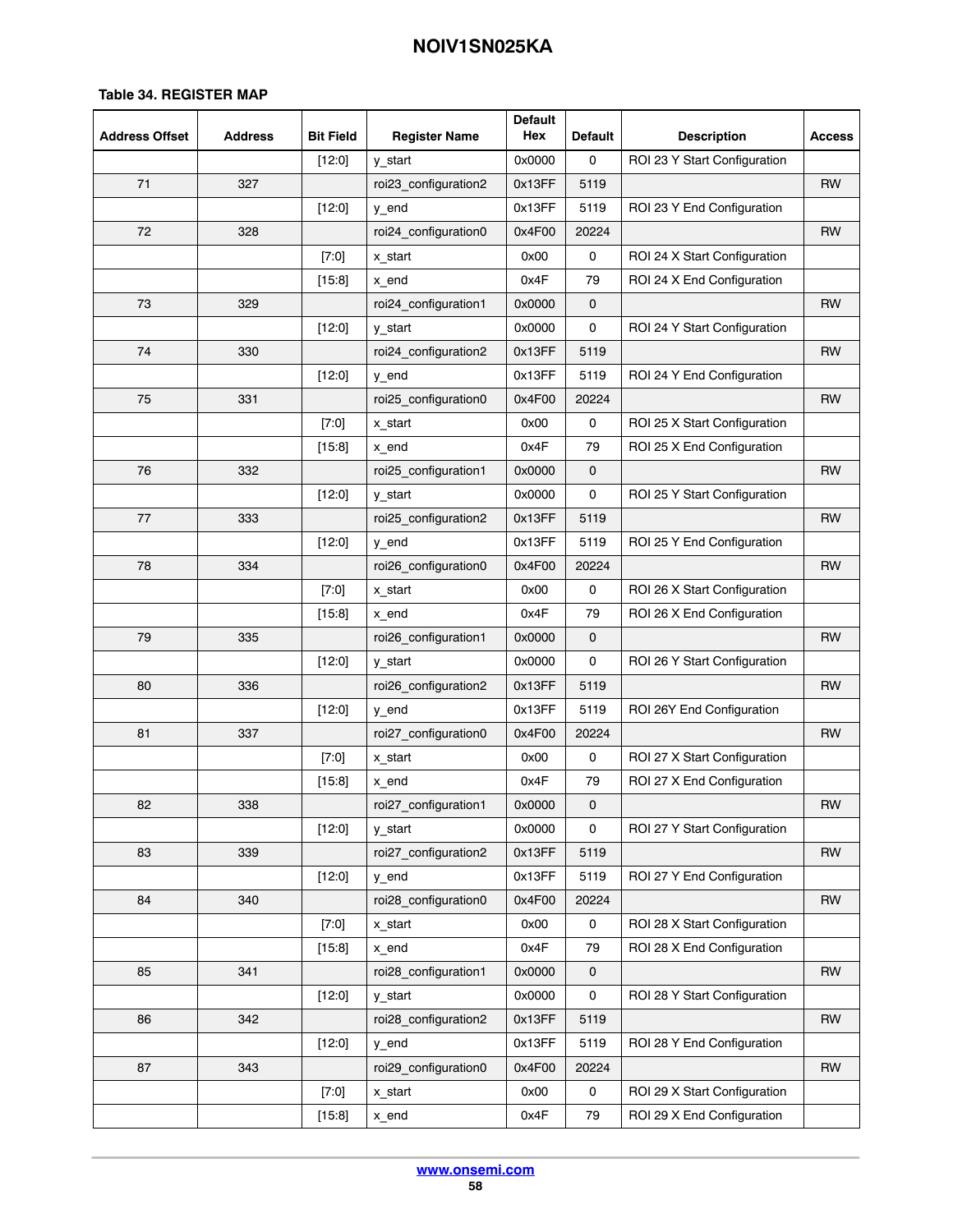### **Table [34.](#page-42-0) REGISTER MAP**

| <b>Address Offset</b> | <b>Address</b>                        | <b>Bit Field</b> | <b>Register Name</b> | <b>Default</b><br>Hex | <b>Default</b> | <b>Description</b>           | <b>Access</b> |
|-----------------------|---------------------------------------|------------------|----------------------|-----------------------|----------------|------------------------------|---------------|
| 88                    | 344                                   |                  | roi29_configuration1 | 0x0000                | $\mathbf 0$    |                              | <b>RW</b>     |
|                       |                                       | $[12:0]$         | y start              | 0x0000                | 0              | ROI 29 Y Start Configuration |               |
| 89                    | 345                                   |                  | roi29 configuration2 | 0x13FF                | 5119           |                              | <b>RW</b>     |
|                       |                                       | [12:0]           | y_end                | 0x13FF                | 5119           | ROI 29 Y End Configuration   |               |
| 90                    | 346                                   |                  | roi30 configuration0 | 0x4F00                | 20224          |                              | <b>RW</b>     |
|                       |                                       | [7:0]            | x_start              | 0x00                  | $\mathbf 0$    | ROI 30 X Start Configuration |               |
|                       |                                       | [15:8]           | x_end                | 0x4F                  | 79             | ROI 30 X End Configuration   |               |
| 91                    | 347                                   |                  | roi30_configuration1 | 0x0000                | $\mathbf 0$    |                              | <b>RW</b>     |
|                       |                                       | [12:0]           | y start              | 0x0000                | $\mathbf 0$    | ROI 30 Y Start Configuration |               |
| 92                    | 348                                   |                  | roi30_configuration2 | 0x13FF                | 5119           |                              | <b>RW</b>     |
|                       |                                       | [12:0]           | y_end                | 0x13FF                | 5119           | ROI 30 Y End Configuration   |               |
| 93                    | 349                                   |                  | roi31_configuration0 | 0x4F00                | 20224          |                              | <b>RW</b>     |
|                       |                                       | [7:0]            | x_start              | 0x00                  | 0              | ROI 31 X Start Configuration |               |
|                       |                                       | [15:8]           | x_end                | 0x4F                  | 79             | ROI 31 X End Configuration   |               |
| 94                    | 350                                   |                  | roi31 configuration1 | 0x0000                | $\mathbf 0$    |                              | <b>RW</b>     |
|                       |                                       | [12:0]           | y start              | 0x0000                | 0              | ROI 31 Y Start Configuration |               |
| 95                    | 351                                   |                  | roi31_configuration2 | 0x13FF                | 5119           |                              | <b>RW</b>     |
|                       |                                       | [12:0]           | y_end                | 0x13FF                | 5119           | ROI 31 Y End Configuration   |               |
|                       | Sequencer Program [Block Offset: 384] |                  |                      |                       |                |                              |               |
| 0                     | 384                                   |                  | reserved             |                       |                |                              | <b>RW</b>     |
|                       |                                       | [15:0]           | reserved             |                       |                | Reserved                     |               |
| $\ldots$              | $\cdots$                              |                  | $\cdots$             |                       |                | $\ldots$                     |               |
| 127                   | 511                                   |                  | reserved             |                       |                |                              | <b>RW</b>     |
|                       |                                       | [15:0]           | reserved             |                       |                | Reserved                     |               |

NOTE: applicable to Production silicon only and is not backward compatible with "ES1" silicon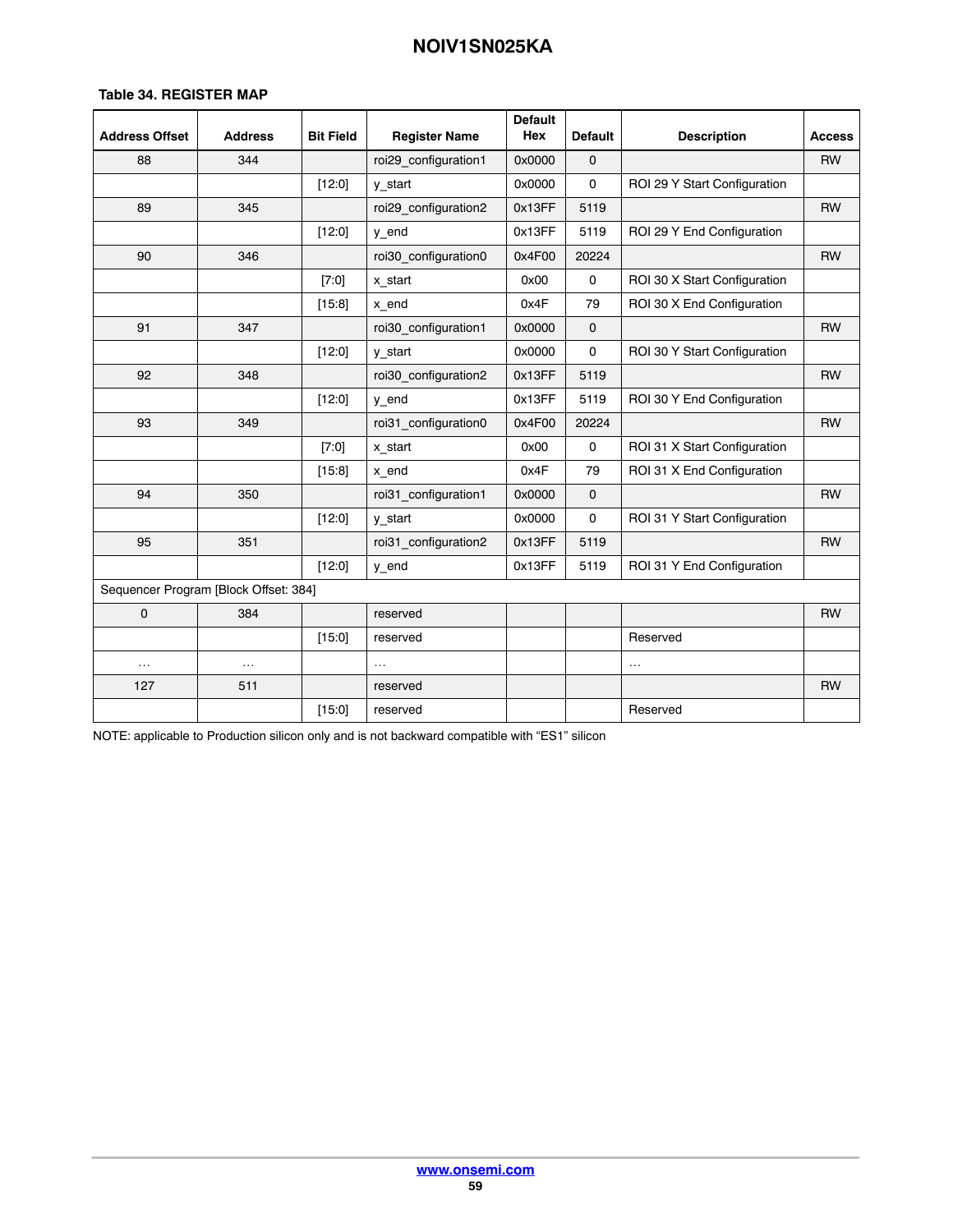### **PACKAGE INFORMATION**

### <span id="page-59-0"></span>**Pin Description**

Refer to Electrical Specifications on page [5](#page-4-0) for power supplies and references. The CMOS outputs follow the JEDEC Standard (JEDEC−JESD8C−01).

| Pin No.         | Name         | <b>Type</b> | <b>Direction</b> | <b>Description</b>                                   |
|-----------------|--------------|-------------|------------------|------------------------------------------------------|
| A01             | vddd 18      | Supply      |                  | Digital supply - 1.8 V domain                        |
| A02             | mbs2_out     | Analog      | Out              | For test purposes only. Do not connect               |
| A03             | adc_dout1    | <b>CMOS</b> | Out              | For test purposes only. Do not connect               |
| A04             | gnd_colbias  | Ground      |                  | Column biasing ground - Connect to ground            |
| A05             | gnd colbias  | Ground      |                  | Column biasing ground - Connect to ground            |
| A06             | vdda 33      | Supply      |                  | Analog supply - 3.3 V domain                         |
| A07             | vdda_33      | Supply      |                  | Analog supply - 3.3 V domain                         |
| A08             | vdda 33      | Supply      |                  | Analog supply - 3.3 V domain                         |
| A09             | vdda_33      | Supply      |                  | Analog supply - 3.3 V domain                         |
| A10             | vdda 33      | Supply      |                  | Analog supply - 3.3 V domain                         |
| A11             | vdda 33      | Supply      |                  | Analog supply - 3.3 V domain                         |
| A12             | vdda 33      | Supply      |                  | Analog supply - 3.3 V domain                         |
| A13             | vdda 33      | Supply      |                  | Analog supply - 3.3 V domain                         |
| A14             | vdda 33      | Supply      |                  | Analog supply - 3.3 V domain                         |
| A15             | vdda_33      | Supply      |                  | Analog supply - 3.3 V domain                         |
| A16             | vdda_33      | Supply      |                  | Analog supply - 3.3 V domain                         |
| A17             | vdda_33      | Supply      |                  | Analog supply - 3.3 V domain                         |
| A18             | vdda 33      | Supply      |                  | Analog supply - 3.3 V domain                         |
| A19             | vdda 33      | Supply      |                  | Analog supply - 3.3 V domain                         |
| A20             | vdda_33      | Supply      |                  | Analog supply - 3.3 V domain                         |
| A <sub>21</sub> | vdda 33      | Supply      |                  | Analog supply - 3.3 V domain                         |
| A22             | vdda 33      | Supply      |                  | Analog supply - 3.3 V domain                         |
| A23             | vdda 33      | Supply      |                  | Analog supply - 3.3 V domain                         |
| A24             | vddd_18      | Supply      |                  | Digital supply - 1.8 V domain                        |
| A <sub>25</sub> | vddd 18      | Supply      |                  | Digital supply - 1.8 V domain                        |
| <b>B01</b>      | vddd 33      | Supply      |                  | Digital supply - 3.3 V domain                        |
| <b>B02</b>      | ibias_master | Analog      | In/Out           | Bias reference - Connect with 47 $k\Omega$ to ground |
| <b>B03</b>      | adc_dout2    | <b>CMOS</b> | Out              | For test purposes only. Do not connect               |
| <b>B04</b>      | gnd colbias  | Ground      |                  | Column biasing ground - Connect to ground            |
| <b>B05</b>      | doutn30      | <b>LVDS</b> | Out              | LVDS data out negative - Channel 30                  |
| <b>B06</b>      | doutp28      | <b>LVDS</b> | Out              | LVDS data out positive - Channel 28                  |
| <b>B07</b>      | doutn27      | <b>LVDS</b> | Out              | LVDS data out negative - Channel 27                  |
| <b>B08</b>      | doutn25      | <b>LVDS</b> | Out              | LVDS data out negative - Channel 25                  |
| <b>B09</b>      | doutn23      | <b>LVDS</b> | Out              | LVDS data out negative - Channel 23                  |
| <b>B10</b>      | doutn21      | LVDS.       | Out              | LVDS data out negative - Channel 21                  |
| B11             | doutn19      | <b>LVDS</b> | Out              | LVDS data out negative - Channel 19                  |
| <b>B12</b>      | doutp17      | <b>LVDS</b> | Out              | LVDS data out positive - Channel 17                  |
| <b>B13</b>      | doutn16      | <b>LVDS</b> | Out              | LVDS data out negative - Channel 16                  |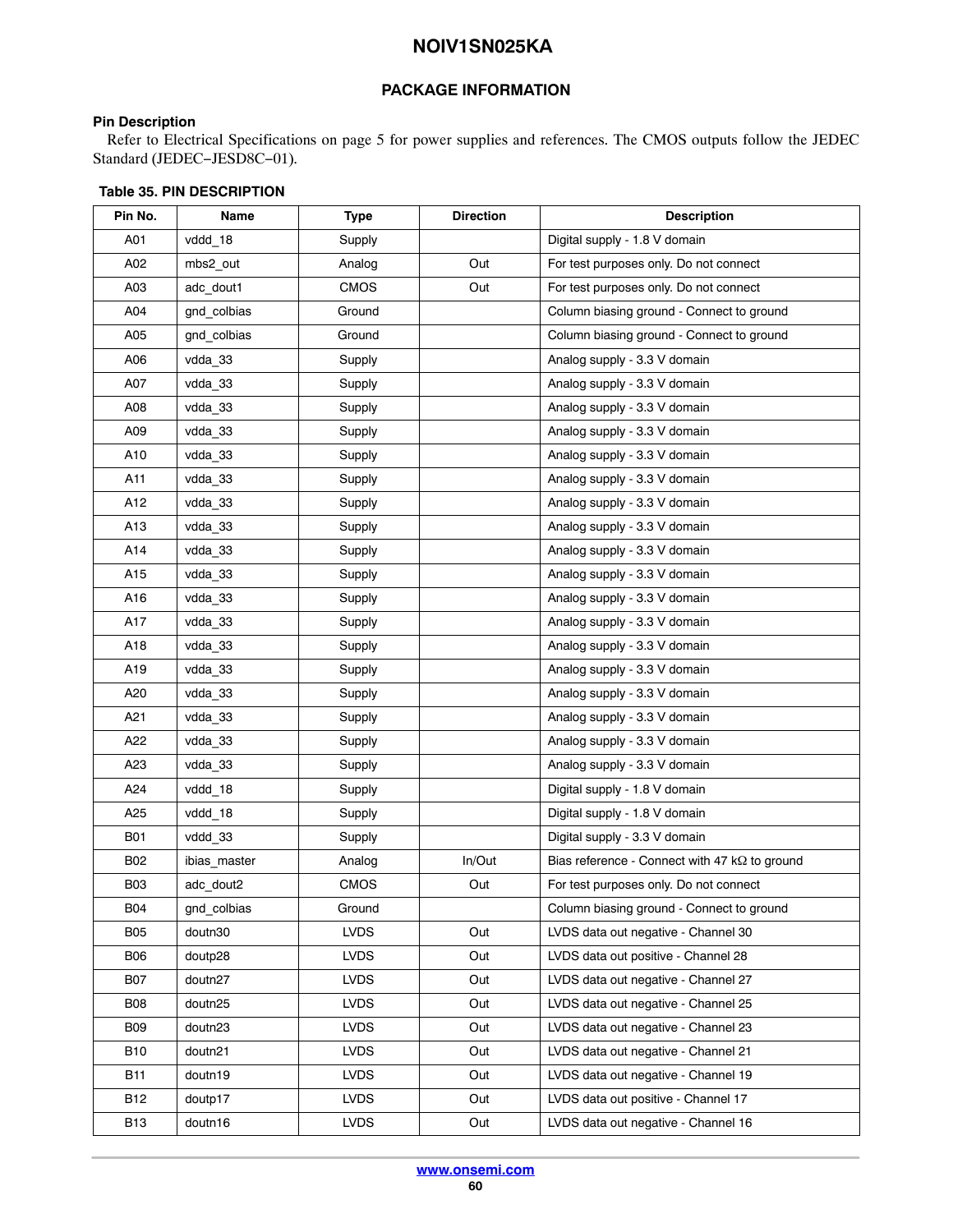| Pin No.         | Name        | <b>Type</b> | <b>Direction</b> | <b>Description</b>                        |
|-----------------|-------------|-------------|------------------|-------------------------------------------|
| <b>B14</b>      | doutn14     | <b>LVDS</b> | Out              | LVDS data out negative - Channel 14       |
| <b>B15</b>      | doutp12     | <b>LVDS</b> | Out              | LVDS data out positive - Channel 12       |
| B16             | doutp10     | <b>LVDS</b> | Out              | LVDS data out positive - Channel 10       |
| <b>B17</b>      | doutp8      | <b>LVDS</b> | Out              | LVDS data out positive - Channel 8        |
| <b>B18</b>      | doutp6      | <b>LVDS</b> | Out              | LVDS data out positive - Channel 6        |
| B <sub>19</sub> | doutp4      | <b>LVDS</b> | Out              | LVDS data out positive - Channel 4        |
| <b>B20</b>      | doutn3      | <b>LVDS</b> | Out              | LVDS data out negative - Channel 3        |
| <b>B21</b>      | doutp1      | <b>LVDS</b> | Out              | LVDS data out positive - Channel 1        |
| <b>B22</b>      | gnd_colbias | Ground      |                  | Column biasing ground - Connect to ground |
| B <sub>23</sub> | clock inp   | <b>LVDS</b> | In               | LVDS clock in positive                    |
| B24             | clock_inn   | <b>LVDS</b> | In               | LVDS clock in negative                    |
| <b>B25</b>      | vddd 33     | Supply      |                  | Digital supply - 3.3 V domain             |
| C <sub>01</sub> | vddd 33     | Supply      |                  | Digital supply - 3.3 V domain             |
| CO <sub>2</sub> | ibias_out   | Analog      |                  | Not connected                             |
| C <sub>03</sub> | adc_dout9   | <b>CMOS</b> | Out              | For test purposes only. Do not connect    |
| CO <sub>4</sub> | gnd_colbias | Ground      |                  | Column biasing ground - Connect to ground |
| C <sub>05</sub> | doutp30     | <b>LVDS</b> | Out              | LVDS data out positive - Channel 30       |
| C <sub>06</sub> | doutn28     | <b>LVDS</b> | Out              | LVDS data out negative - Channel 28       |
| C <sub>07</sub> | doutp27     | <b>LVDS</b> | Out              | LVDS data out positive - Channel 27       |
| C <sub>08</sub> | doutp25     | <b>LVDS</b> | Out              | LVDS data out positive - Channel 25       |
| CO9             | doutp23     | <b>LVDS</b> | Out              | LVDS data out positive - Channel 23       |
| C <sub>10</sub> | doutp21     | <b>LVDS</b> | Out              | LVDS data out positive - Channel 21       |
| C <sub>11</sub> | doutp19     | <b>LVDS</b> | Out              | LVDS data out positive - Channel 19       |
| C <sub>12</sub> | doutn17     | <b>LVDS</b> | Out              | LVDS data out negative - Channel 17       |
| C <sub>13</sub> | doutp16     | <b>LVDS</b> | Out              | LVDS data out positive - Channel 16       |
| C14             | doutp14     | <b>LVDS</b> | Out              | LVDS data out positive - Channel 14       |
| C15             | doutn12     | <b>LVDS</b> | Out              | LVDS data out negative - Channel 12       |
| C16             | doutn10     | <b>LVDS</b> | Out              | LVDS data out negative - Channel 10       |
| C17             | doutn8      | <b>LVDS</b> | Out              | LVDS data out negative - Channel 8        |
| C18             | doutn6      | <b>LVDS</b> | Out              | LVDS data out negative - Channel 6        |
| C <sub>19</sub> | doutn4      | <b>LVDS</b> | Out              | LVDS data out negative - Channel 4        |
| C <sub>20</sub> | doutp3      | <b>LVDS</b> | Out              | LVDS data out positive - Channel 3        |
| C <sub>21</sub> | doutn1      | <b>LVDS</b> | Out              | LVDS data out negative - Channel 1        |
| C <sub>22</sub> | gnd colbias | Ground      |                  | Column biasing ground - Connect to ground |
| C <sub>23</sub> | gnd colbias | Ground      |                  | Column biasing ground - Connect to ground |
| C <sub>24</sub> | gnd colbias | Ground      |                  | Column biasing ground - Connect to ground |
| C25             | vddd 33     | Supply      |                  | Digital supply - 3.3 V domain             |
| D01             | mbs1_out    | Analog      | Out              | For test purposes only. Do not connect    |
| D <sub>02</sub> | adc dout5   | CMOS        | Out              | For test purposes only. Do not connect    |
| D <sub>03</sub> | adc dout10  | CMOS        | Out              | For test purposes only. Do not connect    |
| D <sub>04</sub> | gnd colbias | Ground      |                  | Column biasing ground - Connect to ground |
| D <sub>05</sub> | clock_outp  | <b>LVDS</b> | Out              | LVDS clock out positive                   |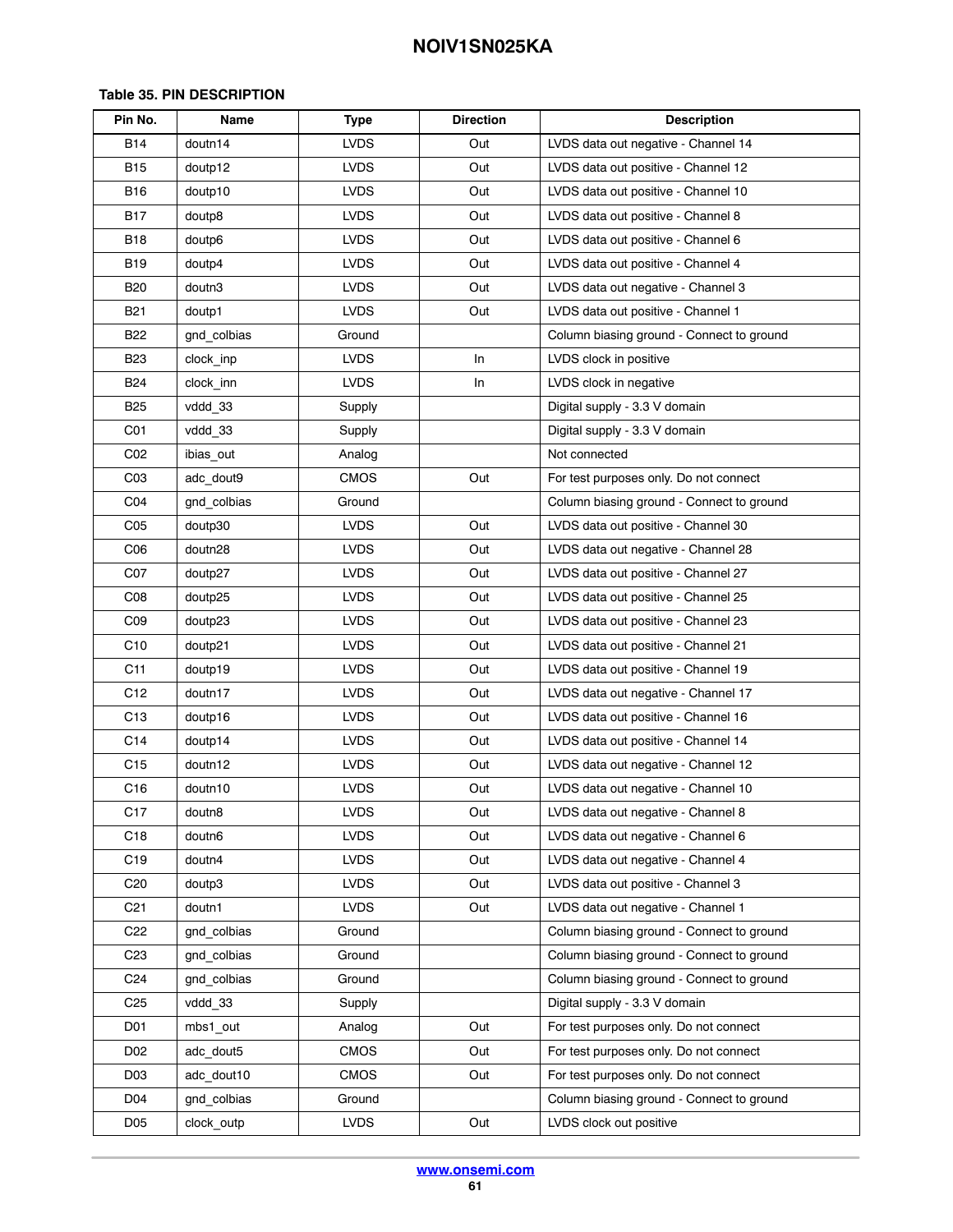| Pin No.         | Name               | <b>Type</b> | <b>Direction</b> | <b>Description</b>                        |
|-----------------|--------------------|-------------|------------------|-------------------------------------------|
| D <sub>06</sub> | doutn31            | <b>LVDS</b> | Out              | LVDS data out negative - Channel 31       |
| D07             | doutn29            | <b>LVDS</b> | Out              | LVDS data out negative - Channel 29       |
| D <sub>08</sub> | doutn26            | <b>LVDS</b> | Out              | LVDS data out negative - Channel 26       |
| D09             | doutn24            | <b>LVDS</b> | Out              | LVDS data out negative - Channel 24       |
| D <sub>10</sub> | doutn22            | <b>LVDS</b> | Out              | LVDS data out negative - Channel 22       |
| D11             | doutn20            | <b>LVDS</b> | Out              | LVDS data out negative - Channel 20       |
| D12             | doutn18            | <b>LVDS</b> | Out              | LVDS data out negative - Channel 18       |
| D <sub>13</sub> | doutp15            | <b>LVDS</b> | Out              | LVDS data out positive - Channel 15       |
| D14             | doutp13            | <b>LVDS</b> | Out              | LVDS data out positive - Channel 13       |
| D <sub>15</sub> | doutp11            | <b>LVDS</b> | Out              | LVDS data out positive - Channel 11       |
| D16             | doutp9             | <b>LVDS</b> | Out              | LVDS data out positive - Channel 9        |
| D17             | doutp7             | <b>LVDS</b> | Out              | LVDS data out positive - Channel 7        |
| D18             | doutp5             | <b>LVDS</b> | Out              | LVDS data out positive - Channel 5        |
| D19             | doutp2             | <b>LVDS</b> | Out              | LVDS data out positive - Channel 2        |
| D20             | doutp0             | <b>LVDS</b> | Out              | LVDS data out positive - Channel 0        |
| D <sub>21</sub> | syncp              | <b>LVDS</b> | Out              | LVDS sync positive                        |
| D22             | gnd_colbias        | Ground      |                  | Column biasing ground - Connect to ground |
| D <sub>23</sub> | miso               | CMOS        | Out              | SPI master in -slave out                  |
| D <sub>24</sub> | mosi               | <b>CMOS</b> | In               | SPI master out - slave in                 |
| D <sub>25</sub> | ss_n               | <b>CMOS</b> | In               | SPI slave select (active low)             |
| E01             | adc dout0          | <b>CMOS</b> | Out              | For test purposes only. Do not connect    |
| E02             | adc dout4          | <b>CMOS</b> | Out              | For test purposes only. Do not connect    |
| E <sub>03</sub> | srd2_n             | Analog      |                  | Not connected                             |
| E04             | gnd_colbias        | Ground      |                  | Column biasing ground - Connect to ground |
| E05             | clock_outn         | <b>LVDS</b> | Out              | LVDS clock out negative                   |
| E <sub>06</sub> | doutp31            | <b>LVDS</b> | Out              | LVDS data out positive - Channel 31       |
| E07             | doutp29            | <b>LVDS</b> | Out              | LVDS data out positive - Channel 29       |
| E08             | doutp26            | <b>LVDS</b> | Out              | LVDS data out positive - Channel 26       |
| E09             | doutp24            | <b>LVDS</b> | Out              | LVDS data out positive - Channel 24       |
| E10             | doutp22            | LVDS        | Out              | LVDS data out positive - Channel 22       |
| E11             | doutp20            | <b>LVDS</b> | Out              | LVDS data out positive - Channel 20       |
| E12             | doutp18            | LVDS.       | Out              | LVDS data out positive - Channel 18       |
| E <sub>13</sub> | doutn15            | <b>LVDS</b> | Out              | LVDS data out negative - Channel 15       |
| E14             | doutn13            | <b>LVDS</b> | Out              | LVDS data out negative - Channel 13       |
| E <sub>15</sub> | doutn11            | <b>LVDS</b> | Out              | LVDS data out negative - Channel 11       |
| E16             | doutn9             | <b>LVDS</b> | Out              | LVDS data out negative - Channel 9        |
| E17             | doutn7             | <b>LVDS</b> | Out              | LVDS data out negative - Channel 7        |
| E18             | doutn <sub>5</sub> | <b>LVDS</b> | Out              | LVDS data out negative - Channel 5        |
| E19             | doutn2             | <b>LVDS</b> | Out              | LVDS data out negative - Channel 2        |
| E20             | doutn0             | <b>LVDS</b> | Out              | LVDS data out negative - Channel 0        |
| E21             | syncn              | LVDS        | Out              | LVDS sync negative                        |
| E22             | gnd_colbias        | Ground      |                  | Column biasing ground - Connect to ground |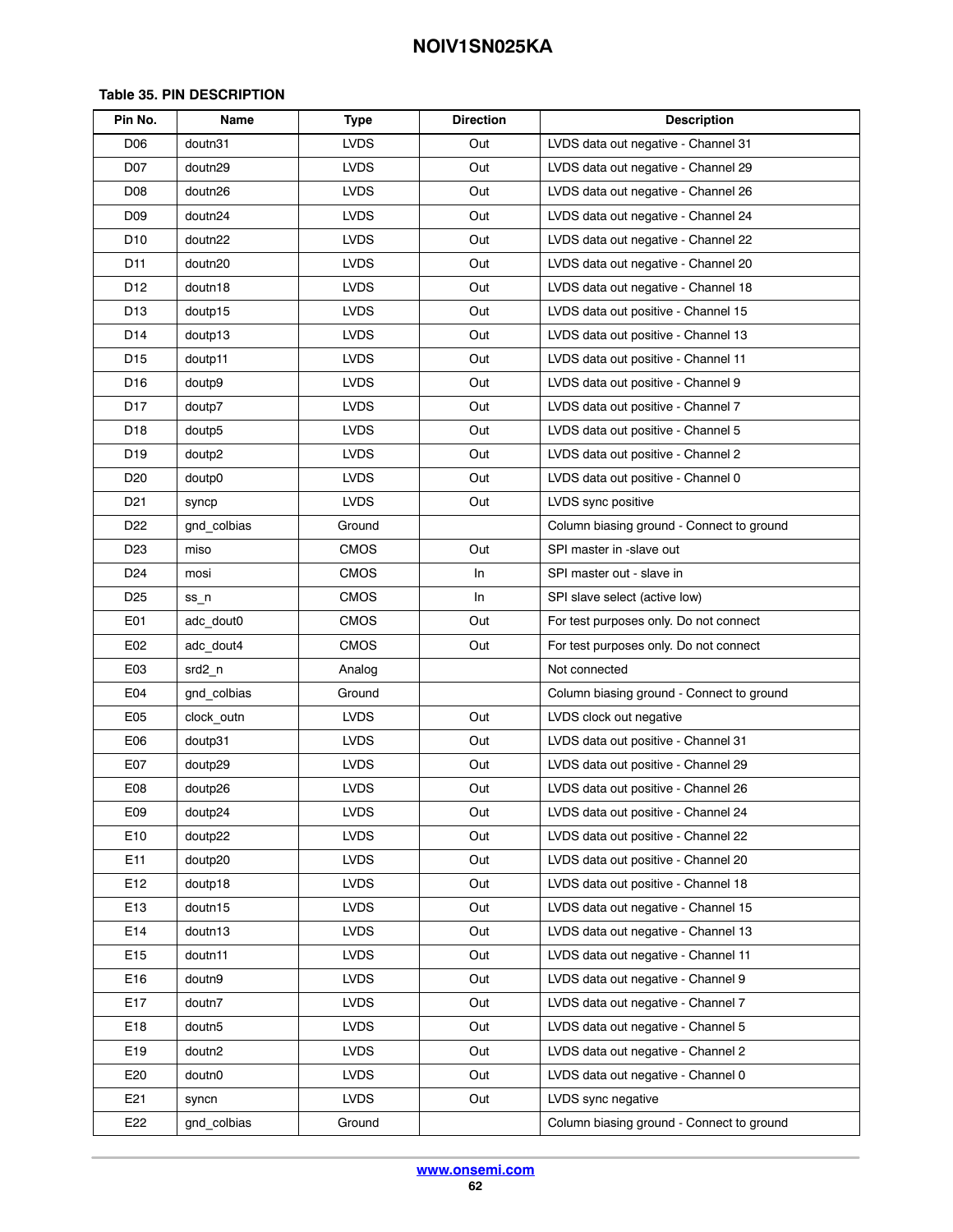| Pin No.          | Name         | <b>Type</b> | <b>Direction</b> | <b>Description</b>                        |  |
|------------------|--------------|-------------|------------------|-------------------------------------------|--|
| E <sub>23</sub>  | trigger      | <b>CMOS</b> | In               | Trigger                                   |  |
| E24              | sclk         | <b>CMOS</b> | In               | SPI clock                                 |  |
| E25              | reset n      | <b>CMOS</b> | In               | Active low system reset                   |  |
| F <sub>0</sub> 1 | adc dout3    | <b>CMOS</b> | Out              | For test purposes only. Do not connect    |  |
| F02              | adc dout6    | <b>CMOS</b> | Out              | For test purposes only. Do not connect    |  |
| F <sub>03</sub>  | srd2 nguard  | Analog      |                  | Not connected                             |  |
| F <sub>04</sub>  | gnd colbias  | Ground      |                  | Column biasing ground - Connect to ground |  |
| F <sub>05</sub>  | gnd colbias  | Ground      |                  | Column biasing ground - Connect to ground |  |
| F <sub>06</sub>  | gnd colbias  | Ground      |                  | Column biasing ground - Connect to ground |  |
| F <sub>0</sub> 7 | gnd colbias  | Ground      |                  | Column biasing ground - Connect to ground |  |
| F <sub>0</sub> 8 | gnd colbias  | Ground      |                  | Column biasing ground - Connect to ground |  |
| F <sub>09</sub>  | gnd colbias  | Ground      |                  | Column biasing ground - Connect to ground |  |
| F <sub>10</sub>  | gnd colbias  | Ground      |                  | Column biasing ground - Connect to ground |  |
| F11              | gnd_colbias  | Ground      |                  | Column biasing ground - Connect to ground |  |
| F <sub>12</sub>  | gnd colbias  | Ground      |                  | Column biasing ground - Connect to ground |  |
| F <sub>13</sub>  | gnd colbias  | Ground      |                  | Column biasing ground - Connect to ground |  |
| F <sub>14</sub>  | gnd_colbias  | Ground      |                  | Column biasing ground - Connect to ground |  |
| F <sub>15</sub>  | gnd colbias  | Ground      |                  | Column biasing ground - Connect to ground |  |
| F <sub>16</sub>  | gnd colbias  | Ground      |                  | Column biasing ground - Connect to ground |  |
| F <sub>17</sub>  | gnd colbias  | Ground      |                  | Column biasing ground - Connect to ground |  |
| F <sub>18</sub>  | gnd colbias  | Ground      |                  | Column biasing ground - Connect to ground |  |
| F <sub>19</sub>  | gnd colbias  | Ground      |                  | Column biasing ground - Connect to ground |  |
| F <sub>20</sub>  | gnd colbias  | Ground      |                  | Column biasing ground - Connect to ground |  |
| F21              | gnd_colbias  | Ground      |                  | Column biasing ground - Connect to ground |  |
| F <sub>22</sub>  | gnd colbias  | Ground      |                  | Column biasing ground - Connect to ground |  |
| F <sub>23</sub>  | scan in2     | <b>CMOS</b> | In               | Scan chain input #2 - Connect to ground   |  |
| F <sub>24</sub>  | scan_in1     | <b>CMOS</b> | In               | Scan chain input #1 - Connect to ground   |  |
| F <sub>25</sub>  | scan_in0     | <b>CMOS</b> | In               | Scan chain input #0 - Connect to ground   |  |
| G <sub>01</sub>  | adc dout8    | <b>CMOS</b> | Out              | For test purposes only. Do not connect    |  |
| G02              | adc dout7    | <b>CMOS</b> | Out              | For test purposes only. Do not connect    |  |
| G03              | afe_clk      | CMOS        | Out              | For test purposes only. Do not connect    |  |
| G04              | srd1 nguard  | Analog      |                  | Not connected                             |  |
| G05              | srd1 n       | Analog      |                  | Not connected                             |  |
| G06              | td anode     | Analog      | In/Out           | Temperature diode - Anode                 |  |
| G07              | td cathode   | Analog      | In/Out           | Temperature diode - Cathode               |  |
| G08              | mbs3 in      | Analog      | In               | Analog test input - Connect to ground     |  |
| G09              | mbs4 in      | Analog      | In               | Analog test input - Connect to ground     |  |
| G10              | spare_ana    | Analog      | Out              | For test purposes only. Do not connect    |  |
| G11              | spare_ana    | Analog      | Out              | For test purposes only. Do not connect    |  |
| G12              | spare_dig_in | <b>CMOS</b> | In               | Digital test input - Connect to ground    |  |
| G13              | spare_dig_in | <b>CMOS</b> | In               | Digital test input - Connect to ground    |  |
| G14              | spare_dig_in | CMOS        | In               | Digital test input - Connect to ground    |  |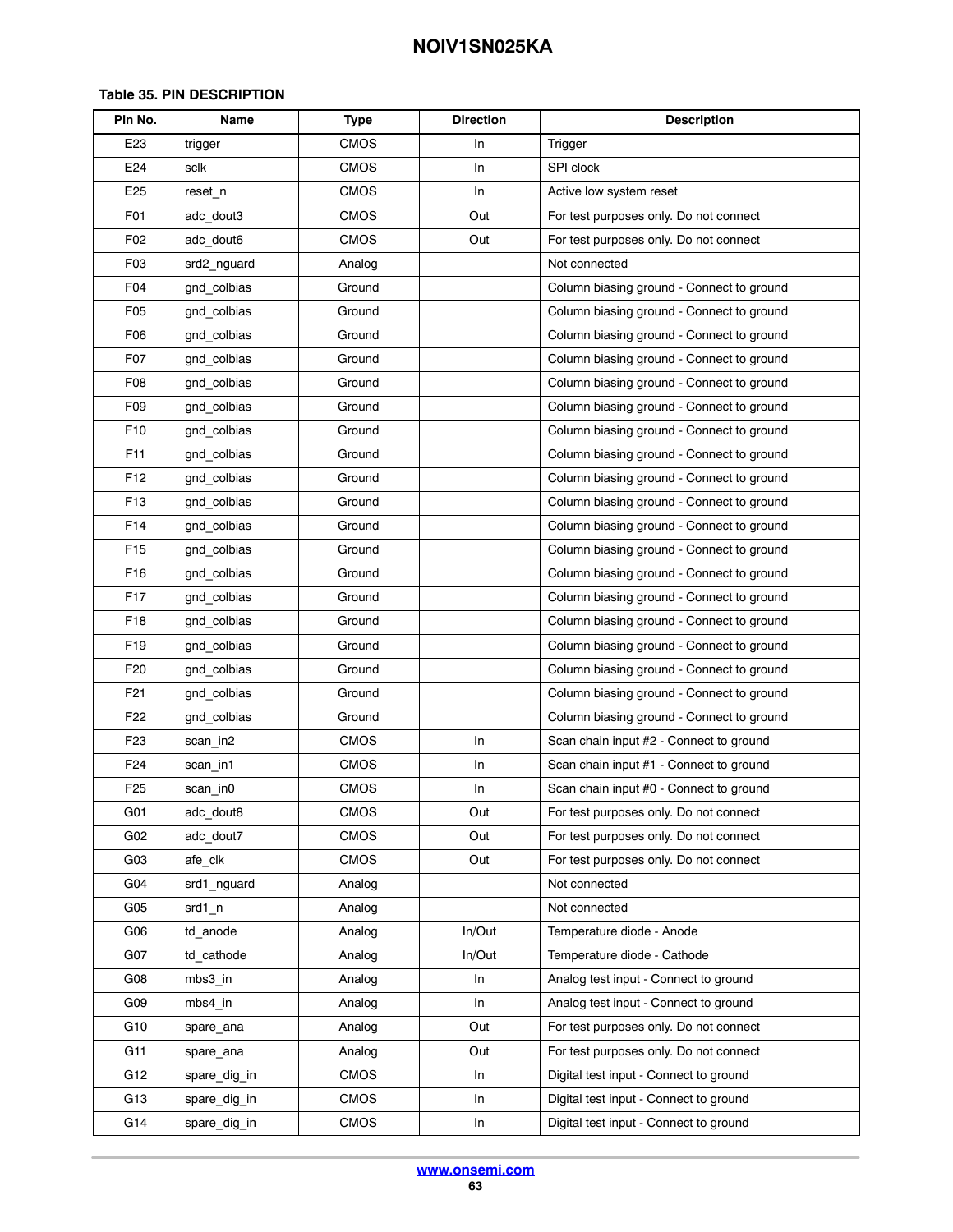| Pin No.         | Name                 | <b>Type</b> | <b>Direction</b> | <b>Description</b>                                                                                                             |  |
|-----------------|----------------------|-------------|------------------|--------------------------------------------------------------------------------------------------------------------------------|--|
| G15             | gnd_colbias          | Ground      |                  | Column biasing ground - Connect to ground                                                                                      |  |
| G16             | gnd colbias          | Ground      |                  | Column biasing ground - Connect to ground                                                                                      |  |
| G17             | gnd colbias          | Ground      |                  | Column biasing ground - Connect to ground                                                                                      |  |
| G18             | gnd colbias          | Ground      |                  | Column biasing ground - Connect to ground                                                                                      |  |
| G19             | gnd colbias          | Ground      |                  | Column biasing ground - Connect to ground                                                                                      |  |
| G20             | gnd colbias          | Ground      |                  | Column biasing ground - Connect to ground                                                                                      |  |
| G21             | gnd colbias          | Ground      |                  | Column biasing ground - Connect to ground                                                                                      |  |
| G22             | scan_clk             | <b>CMOS</b> | In               | Scan chain clock - Connect to ground                                                                                           |  |
| G23             | monitor <sub>2</sub> | <b>CMOS</b> | Out              | Monitor output #2                                                                                                              |  |
| G24             | monitor1             | <b>CMOS</b> | Out              | Monitor output #1                                                                                                              |  |
| G25             | monitor <sub>0</sub> | <b>CMOS</b> | Out              | Monitor output #0                                                                                                              |  |
| H21             | test_enable          | <b>CMOS</b> | In               | Test enable - Connect to ground                                                                                                |  |
| H <sub>22</sub> | adc mode             | <b>CMOS</b> | In               | ADC mode selection<br>Connect to Gndd_33 ('0') for 10-bit mode operation,<br>Connect to vddd_33 ('1') for 8-bit mode operation |  |
| H <sub>23</sub> | spare_dig_out        | <b>CMOS</b> |                  | Not connected                                                                                                                  |  |
| H24             | spare_dig_out        | <b>CMOS</b> |                  | Not connected                                                                                                                  |  |
| H25             | spare_dig_out        | <b>CMOS</b> |                  | Not connected                                                                                                                  |  |
| J <sub>01</sub> | spare_vref6t_hv      | Analog      |                  | Not connected                                                                                                                  |  |
| J <sub>02</sub> | spare_vref6t_hv      | Analog      |                  | Not connected                                                                                                                  |  |
| J03             | spare_vref6t_hv      | Analog      |                  | Not connected                                                                                                                  |  |
| J04             | spare_vref6t_hv      | Analog      |                  | Not connected                                                                                                                  |  |
| J05             | gndd 33              | Ground      |                  | Digital ground - 3.3 V domain                                                                                                  |  |
| J06             | gndd 33              | Ground      |                  | Digital ground - 3.3 V domain                                                                                                  |  |
| J07             | gndd 33              | Ground      |                  | Digital ground - 3.3 V domain                                                                                                  |  |
| J08             | gndd_33              | Ground      |                  | Digital ground - 3.3 V domain                                                                                                  |  |
| J09             | gndd 33              | Ground      |                  | Digital ground - 3.3 V domain                                                                                                  |  |
| J10             | gndd 33              | Ground      |                  | Digital ground - 3.3 V domain                                                                                                  |  |
| J11             | $g$ ndd $_3$ 3       | Ground      |                  | Digital ground - 3.3 V domain                                                                                                  |  |
| J12             | gndd 33              | Ground      |                  | Digital ground - 3.3 V domain                                                                                                  |  |
| J13             | gndd 18              | Ground      |                  | Digital ground - 1.8 V domain                                                                                                  |  |
| J14             | gndd 18              | Ground      |                  | Digital ground - 1.8 V domain                                                                                                  |  |
| J15             | gndd_18              | Ground      |                  | Digital ground - 1.8 V domain                                                                                                  |  |
| J16             | gndd 18              | Ground      |                  | Digital ground - 1.8 V domain                                                                                                  |  |
| J17             | gndd 18              | Ground      |                  | Digital ground - 1.8 V domain                                                                                                  |  |
| J18             | gndd 18              | Ground      |                  | Digital ground - 1.8 V domain                                                                                                  |  |
| J19             | gndd 18              | Ground      |                  | Digital ground - 1.8 V domain                                                                                                  |  |
| J20             | gndd 18              | Ground      |                  | Digital ground - 1.8 V domain                                                                                                  |  |
| J21             | gndd 18              | Ground      |                  | Digital ground - 1.8 V domain                                                                                                  |  |
| J22             | gnd trans            | Ground      |                  | Pixel transfer ground - Connect to ground                                                                                      |  |
| J23             | gnd respd            | Supply      |                  | Photo diode reset ground - sinking supply                                                                                      |  |
| J24             | gnd_resfd            | Ground      |                  | Floating diffusion reset ground - Connect to ground                                                                            |  |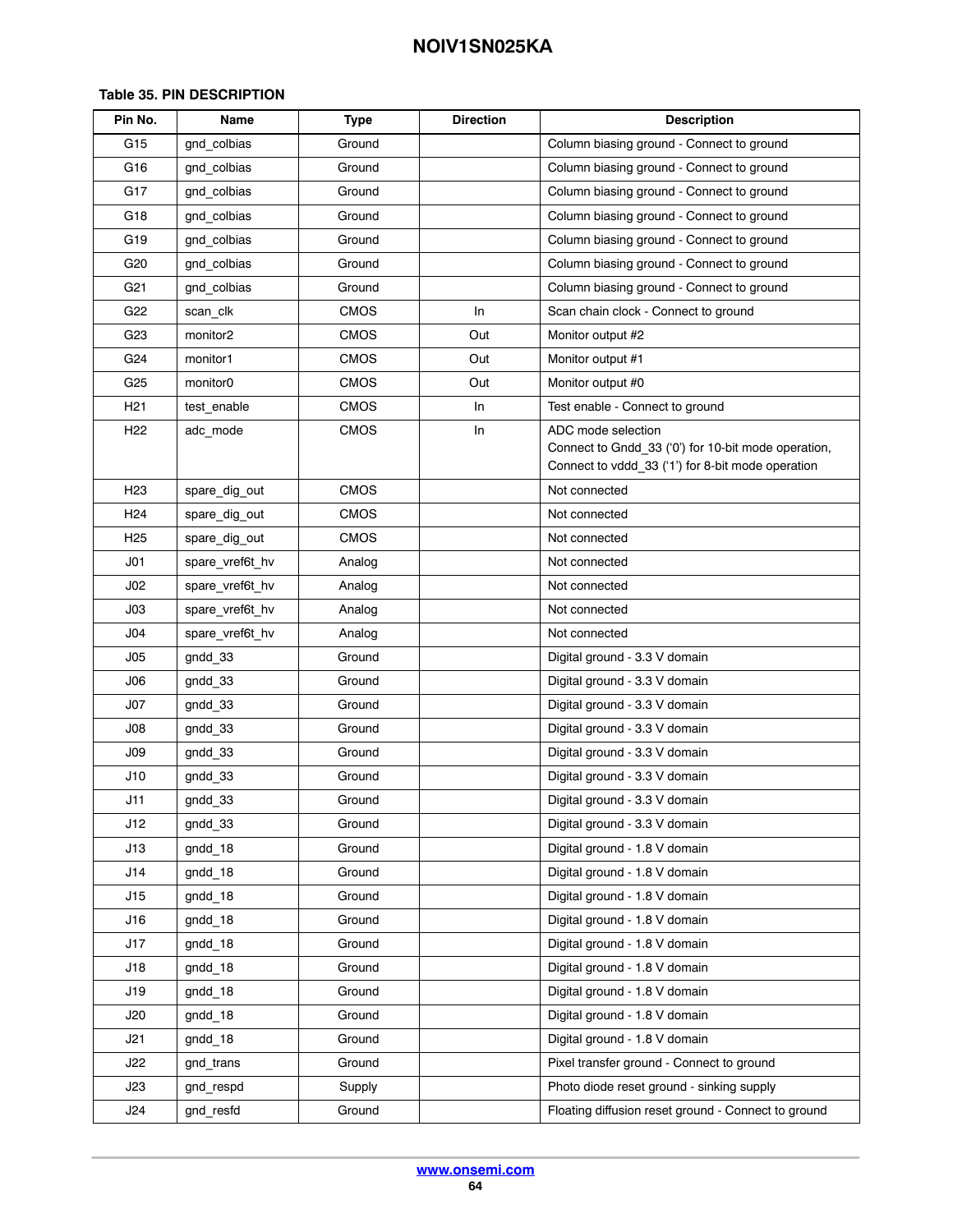| Pin No.          | Name         | <b>Type</b> | <b>Direction</b> | <b>Description</b>                                  |  |
|------------------|--------------|-------------|------------------|-----------------------------------------------------|--|
| J25              | gnd_resfd    | Ground      |                  | Floating diffusion reset ground - Connect to ground |  |
| K01              | spare_vref6t | Analog      |                  | Not connected                                       |  |
| K02              | spare_vref6t | Analog      |                  | Not connected                                       |  |
| K03              | spare_vref6t | Analog      |                  | Not connected                                       |  |
| K04              | spare_vref6t | Analog      |                  | Not connected                                       |  |
| K05              | spare_vref6t | Analog      |                  | Not connected                                       |  |
| K06              | spare_vref6t | Analog      |                  | Not connected                                       |  |
| K07              | spare_vref6t | Analog      |                  | Not connected                                       |  |
| K08              | spare_vref6t | Analog      |                  | Not connected                                       |  |
| K9               | vdd_pix      | Supply      |                  | Pixel array supply                                  |  |
| K10              | vdd_pix      | Supply      |                  | Pixel array supply                                  |  |
| K11              | vdd_pix      | Supply      |                  | Pixel array supply                                  |  |
| K12              | vdd_pix      | Supply      |                  | Pixel array supply                                  |  |
| K <sub>13</sub>  | vdd_pix      | Supply      |                  | Pixel array supply                                  |  |
| K14              | vdd_pix      | Supply      |                  | Pixel array supply                                  |  |
| K <sub>15</sub>  | vdd_pix      | Supply      |                  | Pixel array supply                                  |  |
| K <sub>16</sub>  | vdd_pix      | Supply      |                  | Pixel array supply                                  |  |
| <b>K17</b>       | gnd_sel      | Ground      |                  | Pixel select ground - Connect to ground             |  |
| K <sub>18</sub>  | gnd sel      | Ground      |                  | Pixel select ground - Connect to ground             |  |
| K <sub>19</sub>  | gnd_sel      | Ground      |                  | Pixel select ground - Connect to ground             |  |
| K <sub>20</sub>  | gnd sel      | Ground      |                  | Pixel select ground - Connect to ground             |  |
| K <sub>21</sub>  | vdd trans    | Supply      |                  | Pixel transfer supply                               |  |
| K <sub>22</sub>  | gnd trans    | Ground      |                  | Pixel transfer ground - Connect to ground           |  |
| K <sub>23</sub>  | gnd respd    | Supply      |                  | Photo diode reset ground - sinking supply           |  |
| K <sub>24</sub>  | gnd resfd    | Ground      |                  | Floating diffusion reset ground - Connect to ground |  |
| K <sub>25</sub>  | gnd_resfd    | Ground      |                  | Floating diffusion reset ground - Connect to ground |  |
| L01              | vref_colmux  | Supply      |                  | Column multiplexer reference supply                 |  |
| L <sub>02</sub>  | vdd_pix      | Supply      |                  | Pixel array supply                                  |  |
| L <sub>03</sub>  | vdd_pix      | Supply      |                  | Pixel array supply                                  |  |
| L <sub>04</sub>  | vdd_pix      | Supply      |                  | Pixel array supply                                  |  |
| L <sub>05</sub>  | vdd_pix      | Supply      |                  | Pixel array supply                                  |  |
| L06              | vdd_pix      | Supply      |                  | Pixel array supply                                  |  |
| L <sub>0</sub> 7 | vdd_pix      | Supply      |                  | Pixel array supply                                  |  |
| L08              | vdd_pix      | Supply      |                  | Pixel array supply                                  |  |
| L <sub>09</sub>  | vdd_pix      | Supply      |                  | Pixel array supply                                  |  |
| L10              | vdd pix      | Supply      |                  | Pixel array supply                                  |  |
| L11              | vdd_pix      | Supply      |                  | Pixel array supply                                  |  |
| L12              | vdd_pix      | Supply      |                  | Pixel array supply                                  |  |
| L13              | vdd_pix      | Supply      |                  | Pixel array supply                                  |  |
| L14              | vdd_pix      | Supply      |                  | Pixel array supply                                  |  |
| L15              | vdd_pix      | Supply      |                  | Pixel array supply                                  |  |
| L16              | vdd_pix      | Supply      |                  | Pixel array supply                                  |  |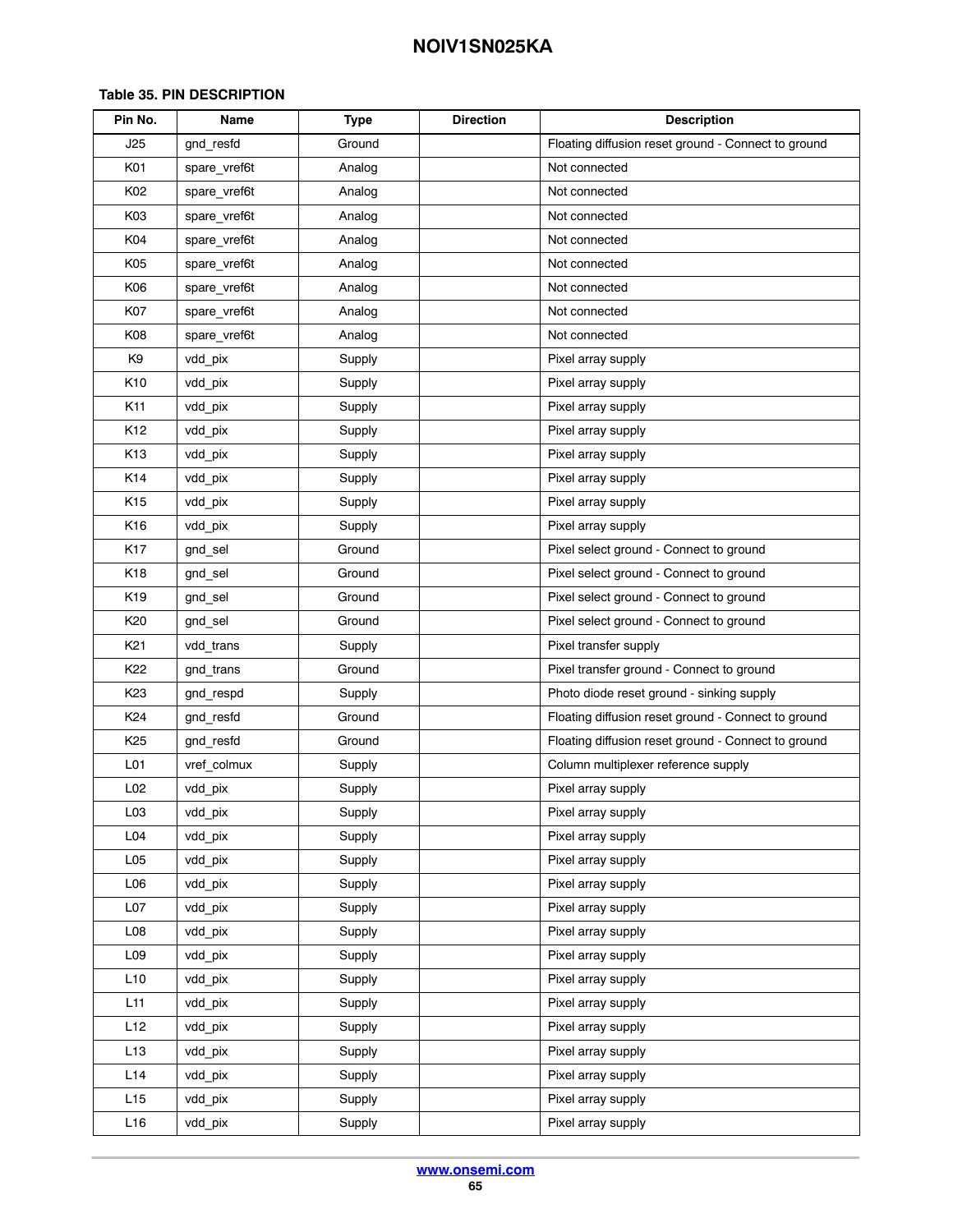| Pin No.         | Name        | <b>Type</b> | <b>Direction</b> | <b>Description</b>                          |  |
|-----------------|-------------|-------------|------------------|---------------------------------------------|--|
| L17             | vdd casc    | Supply      |                  | Cascode supply                              |  |
| L <sub>18</sub> | vdd casc    | Supply      |                  | Cascode supply                              |  |
| L <sub>19</sub> | vdd sel     | Supply      |                  | Pixel select supply                         |  |
| L20             | vdd_sel     | Supply      |                  | Pixel select supply                         |  |
| L21             | vdd trans   | Supply      |                  | Pixel transfer supply                       |  |
| L22             | gnd trans   | Ground      |                  | Pixel transfer ground - Connect to ground   |  |
| L <sub>23</sub> | gnd respd   | Supply      |                  | Photo diode reset ground - sinking supply   |  |
| L24             | vdd_resfd   | Supply      |                  | Floating diffusion reset supply             |  |
| L25             | vref_colmux | Supply      |                  | Column multiplexer reference supply         |  |
| <b>M01</b>      | vref_colmux | Supply      |                  | Column multiplexer reference supply         |  |
| M02             | vdd_pix     | Supply      |                  | Pixel array supply                          |  |
| M03             | vdd_pix     | Supply      |                  | Pixel array supply                          |  |
| M04             | vdd_pix     | Supply      |                  | Pixel array supply                          |  |
| M05             | vdd_pix     | Supply      |                  | Pixel array supply                          |  |
| M06             | vdd pix     | Supply      |                  | Pixel array supply                          |  |
| M07             | vdd_pix     | Supply      |                  | Pixel array supply                          |  |
| <b>M08</b>      | vdd_pix     | Supply      |                  | Pixel array supply                          |  |
| M09             | vdd_pix     | Supply      |                  | Pixel array supply                          |  |
| M10             | vdd_pix     | Supply      |                  | Pixel array supply                          |  |
| M11             | vdd_pix     | Supply      |                  | Pixel array supply                          |  |
| M12             | vdd_pix     | Supply      |                  | Pixel array supply                          |  |
| M13             | vdd pix     | Supply      |                  | Pixel array supply                          |  |
| M14             | vdd_pix     | Supply      |                  | Pixel array supply                          |  |
| M15             | vdd_pix     | Supply      |                  | Pixel array supply                          |  |
| M16             | vdd_pix     | Supply      |                  | Pixel array supply                          |  |
| M17             | vdd_casc    | Supply      |                  | Cascode supply                              |  |
| M18             | vdd_casc    | Supply      |                  | Cascode supply                              |  |
| M19             | vdd_sel     | Supply      |                  | Pixel select supply                         |  |
| M20             | vdd sel     | Supply      |                  | Pixel select supply                         |  |
| M21             | vdd trans   | Supply      |                  | Pixel transfer supply                       |  |
| M22             | gnd trans   | Ground      |                  | Pixel transfer ground - Connect to ground   |  |
| M23             | gnd respd   | Supply      |                  | Photo diode reset ground - sinking supply   |  |
| M24             | vdd resfd   | Supply      |                  | Floating diffusion reset supply             |  |
| M25             | vref_colmux | Supply      |                  | Column multiplexer reference supply         |  |
| N01             | vddd 33     | Supply      |                  | Digital supply - 3.3-V domain               |  |
| N02             | vdd pix     | Supply      |                  | Pixel array supply                          |  |
| N03             | gnd colpc   | Ground      |                  | Column precharge ground - Connect to ground |  |
| N04             | gnd colpc   | Ground      |                  | Column precharge ground - Connect to ground |  |
| <b>N05</b>      | gnd colpc   | Ground      |                  | Column precharge ground - Connect to ground |  |
| <b>N06</b>      | gnd colpc   | Ground      |                  | Column precharge ground - Connect to ground |  |
| N07             | gnd colpc   | Ground      |                  | Column precharge ground - Connect to ground |  |
| <b>N08</b>      | gnd colpc   | Ground      |                  | Column precharge ground - Connect to ground |  |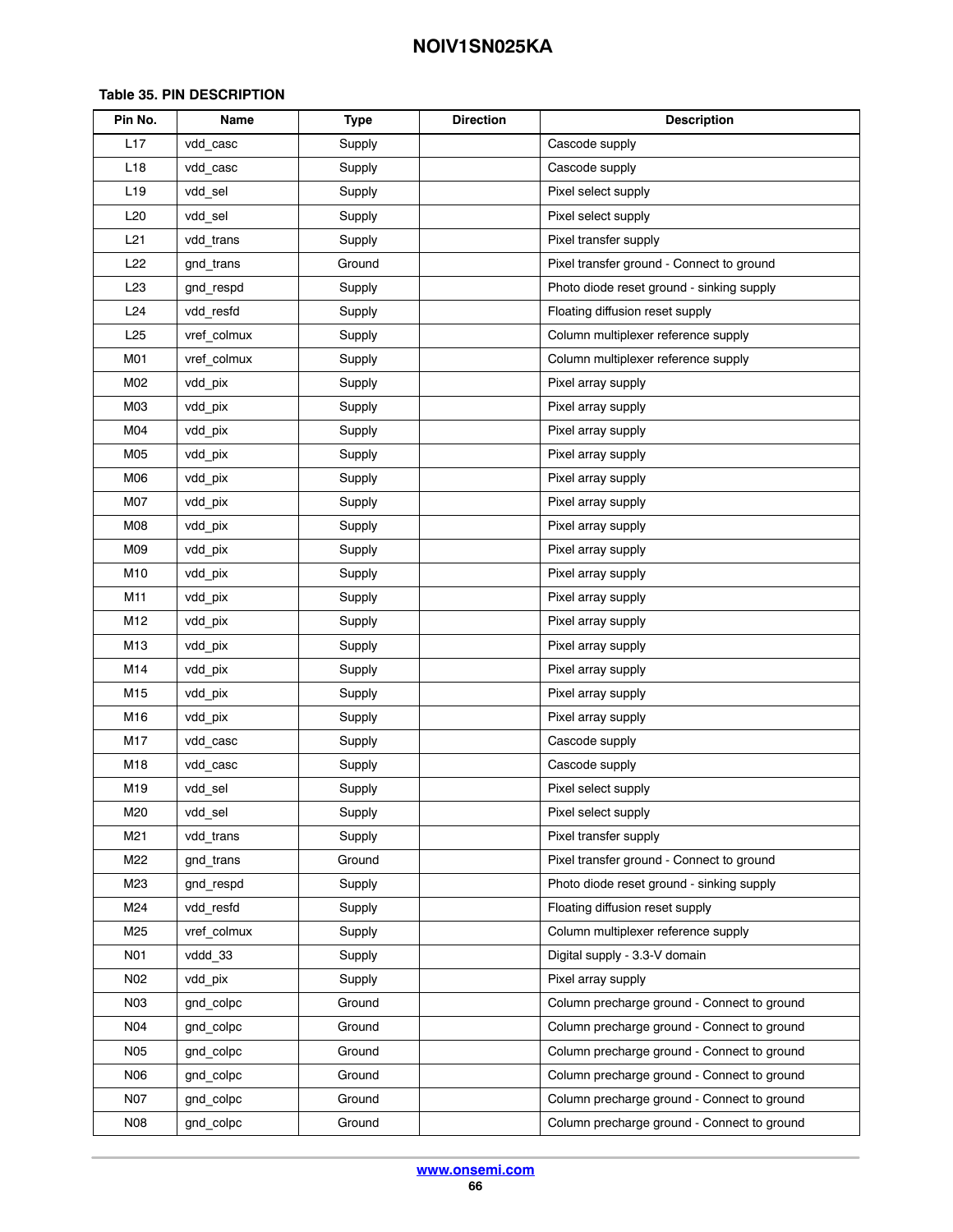| Pin No.         | Name      | <b>Type</b> | <b>Direction</b>                            | <b>Description</b>                          |
|-----------------|-----------|-------------|---------------------------------------------|---------------------------------------------|
| N09             | gnd colpc | Ground      |                                             | Column precharge ground - Connect to ground |
| N <sub>10</sub> | gnd colpc | Ground      |                                             | Column precharge ground - Connect to ground |
| N11             | gnd colpc | Ground      |                                             | Column precharge ground - Connect to ground |
| N12             | gnd colpc | Ground      |                                             | Column precharge ground - Connect to ground |
| N13             | gnd colpc | Ground      |                                             | Column precharge ground - Connect to ground |
| N14             | gnd_colpc | Ground      |                                             | Column precharge ground - Connect to ground |
| N <sub>15</sub> | gnd colpc | Ground      |                                             | Column precharge ground - Connect to ground |
| N16             | gnd colpc | Ground      |                                             | Column precharge ground - Connect to ground |
| N <sub>17</sub> | gnd colpc | Ground      |                                             | Column precharge ground - Connect to ground |
| N <sub>18</sub> | gnd colpc | Ground      |                                             | Column precharge ground - Connect to ground |
| N <sub>19</sub> | gnd colpc | Ground      |                                             | Column precharge ground - Connect to ground |
| N20             | gnd colpc | Ground      |                                             | Column precharge ground - Connect to ground |
| N21             | vdd trans | Supply      |                                             | Pixel transfer supply                       |
| N22             | vdd respd | Supply      |                                             | Photo diode reset supply                    |
| N <sub>23</sub> | vdd_respd | Supply      |                                             | Photo diode reset supply                    |
| N <sub>24</sub> | vdd_resfd | Supply      |                                             | Floating diffusion reset supply             |
| N <sub>25</sub> | vddd 33   | Supply      | Digital supply - 3.3 V domain               |                                             |
| P01             | vddd 33   | Supply      | Digital supply - 3.3 V domain               |                                             |
| P02             | vdd pix   | Supply      |                                             | Pixel array supply                          |
| P03             | gnd colpc | Ground      |                                             | Column precharge ground - Connect to ground |
| P04             | gnd_colpc | Ground      |                                             | Column precharge ground - Connect to ground |
| P05             | gnd colpc | Ground      |                                             | Column precharge ground - Connect to ground |
| P06             | gnd colpc | Ground      |                                             | Column precharge ground - Connect to ground |
| P07             | gnd colpc | Ground      |                                             | Column precharge ground - Connect to ground |
| P08             | gnd colpc | Ground      |                                             | Column precharge ground - Connect to ground |
| P09             | gnd_colpc | Ground      |                                             | Column precharge ground - Connect to ground |
| P <sub>10</sub> | gnd_colpc | Ground      |                                             | Column precharge ground - Connect to ground |
| P <sub>11</sub> | gnd_colpc | Ground      |                                             | Column precharge ground - Connect to ground |
| P <sub>12</sub> | gnd colpc | Ground      |                                             | Column precharge ground - Connect to ground |
| P <sub>13</sub> | gnd colpc | Ground      |                                             | Column precharge ground - Connect to ground |
| P14             | gnd colpc | Ground      |                                             | Column precharge ground - Connect to ground |
| P <sub>15</sub> | gnd colpc | Ground      |                                             | Column precharge ground - Connect to ground |
| P <sub>16</sub> | gnd_colpc | Ground      | Column precharge ground - Connect to ground |                                             |
| P <sub>17</sub> | gnd colpc | Ground      | Column precharge ground - Connect to ground |                                             |
| P18             | gnd colpc | Ground      | Column precharge ground - Connect to ground |                                             |
| P <sub>19</sub> | gnd colpc | Ground      | Column precharge ground - Connect to ground |                                             |
| P <sub>20</sub> | gnd colpc | Ground      |                                             | Column precharge ground - Connect to ground |
| P <sub>21</sub> | gnd colpc | Ground      |                                             | Column precharge ground - Connect to ground |
| P22             | vdd respd | Supply      |                                             | Photo diode reset supply                    |
| P <sub>23</sub> | vdd respd | Supply      |                                             | Photo diode reset supply                    |
| P24             | vdd_resfd | Supply      |                                             | Floating diffusion reset supply             |
| P <sub>25</sub> | vddd 33   | Supply      |                                             | Digital supply - 3.3 V domain               |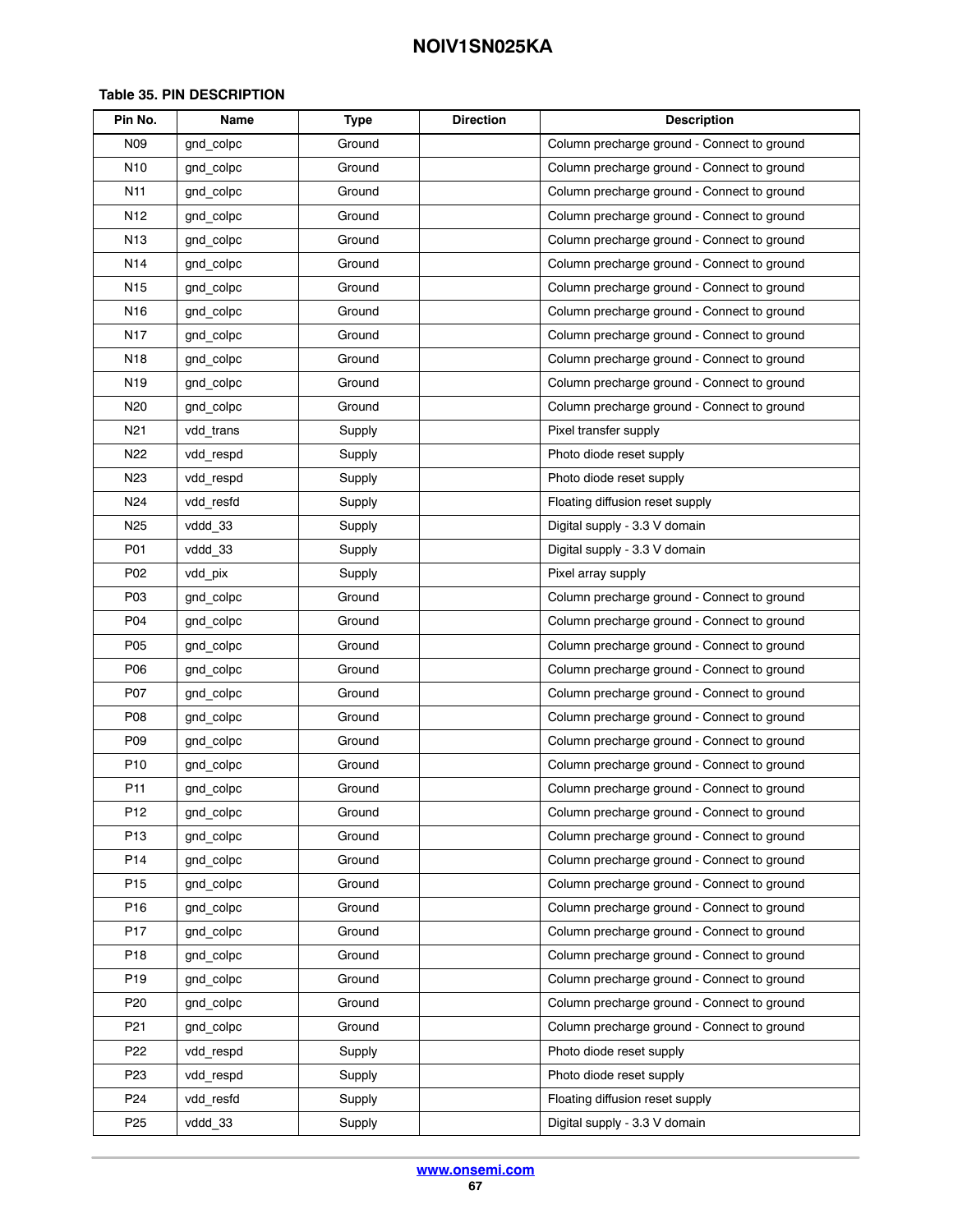| Pin No.         | Name      | <b>Type</b> | <b>Direction</b>              | <b>Description</b>                          |
|-----------------|-----------|-------------|-------------------------------|---------------------------------------------|
| R01             | vddd_18   | Supply      | Digital supply - 1.8 V domain |                                             |
| R <sub>02</sub> | vddd_18   | Supply      |                               | Digital supply - 1.8 V domain               |
| R03             | vddd 18   | Supply      |                               | Digital supply - 1.8 V domain               |
| R04             | gnd colpc | Ground      |                               | Column precharge ground - Connect to ground |
| <b>R05</b>      | gnda_33   | Ground      |                               | Analog ground - 3.3 V domain                |
| <b>R06</b>      | gnda_33   | Ground      |                               | Analog ground - 3.3 V domain                |
| <b>R07</b>      | gnda 33   | Ground      |                               | Analog ground - 3.3 V domain                |
| <b>R08</b>      | gnda_33   | Ground      |                               | Analog ground - 3.3 V domain                |
| <b>R09</b>      | gnda 33   | Ground      |                               | Analog ground - 3.3 V domain                |
| R <sub>10</sub> | gnda 33   | Ground      | Analog ground - 3.3 V domain  |                                             |
| R <sub>11</sub> | gnda_33   | Ground      | Analog ground - 3.3 V domain  |                                             |
| R <sub>12</sub> | gnda 33   | Ground      | Analog ground - 3.3 V domain  |                                             |
| R <sub>13</sub> | gnda 33   | Ground      | Analog ground - 3.3 V domain  |                                             |
| R <sub>14</sub> | gnda 33   | Ground      | Analog ground - 3.3 V domain  |                                             |
| R <sub>15</sub> | gnda_33   | Ground      |                               | Analog ground - 3.3 V domain                |
| R <sub>16</sub> | gnda 33   | Ground      |                               | Analog ground - 3.3 V domain                |
| R <sub>17</sub> | gnda 33   | Ground      | Analog ground - 3.3 V domain  |                                             |
| R <sub>18</sub> | gnda_33   | Ground      | Analog ground - 3.3 V domain  |                                             |
| R <sub>19</sub> | gnda 33   | Ground      | Analog ground - 3.3 V domain  |                                             |
| R <sub>20</sub> | gnda 33   | Ground      | Analog ground - 3.3 V domain  |                                             |
| R <sub>21</sub> | gnda 33   | Ground      | Analog ground - 3.3 V domain  |                                             |
| R <sub>22</sub> | gnda 33   | Ground      | Analog ground - 3.3 V domain  |                                             |
| R <sub>23</sub> | vddd 18   | Supply      |                               | Digital supply - 1.8 V domain               |
| R <sub>24</sub> | vddd 18   | Supply      |                               | Digital supply - 1.8 V domain               |
| R <sub>25</sub> | vddd_18   | Supply      |                               | Digital supply - 1.8 V domain               |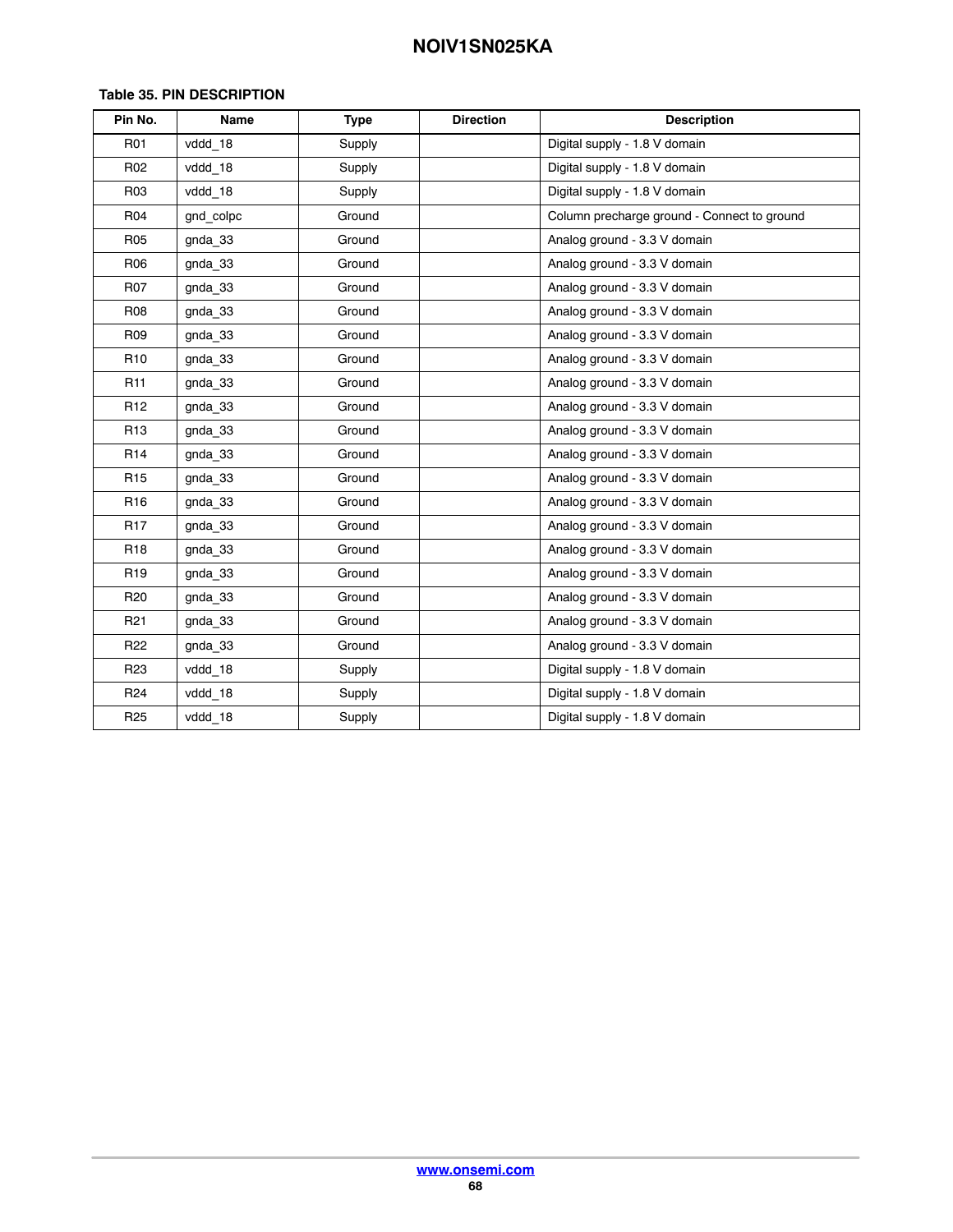### **Mechanical Specifications**

### **Table 36. MECHANICAL SPECIFICATIONS**

| <b>Parameter</b>                          | <b>Description</b>                                                                          | Min                         | <b>Typ</b>   | Max      | <b>Units</b>    |
|-------------------------------------------|---------------------------------------------------------------------------------------------|-----------------------------|--------------|----------|-----------------|
| Die                                       | Die thickness                                                                               |                             | 0.75         |          | <sub>mm</sub>   |
| (Refer to Figure 38<br>with Pin A1 bottom | Die center, X offset to the center of package                                               | $-50$                       | $\mathbf 0$  | 50       | μm              |
| right)                                    | Die center, Y offset to the center of the package                                           | $-50$                       | $\Omega$     | 50       | μm              |
|                                           | Die position, tilt to the die attach pad plane                                              | $-1$                        | $\Omega$     | 1.       | deg             |
|                                           | Die rotation accuracy between die scribe and lead fingers of<br>package on all four sides   |                             | $\mathbf 0$  | 1        | deg             |
|                                           | Optical center referenced from the package center<br>with Pin1 located bottom right (X-dir) | $-50.2$                     | $-0.2$       | 49.8     | μm              |
|                                           | Optical center referenced from the package center<br>with Pin1 located bottom right (Y-dir) | 3552                        | 3602         | 3652     | μm              |
|                                           | Distance from bottom of the package to top of the die surface                               |                             | 1.75         |          | <sub>mm</sub>   |
|                                           | Distance from top of the die surface to top of the glass lid                                |                             | 1.45         |          | mm              |
| Glass Lid                                 | XY size                                                                                     | $(-10%)$                    | 32.47 x 39.4 | $(+10%)$ | mm <sup>2</sup> |
| Specification                             | <b>Thickness</b>                                                                            |                             | 0.7          |          | mm              |
|                                           | Spectral range for glass window                                                             | 400                         |              | 1000     | nm              |
|                                           | Transmission of the Glass lid (refer to Figure 44)                                          |                             |              | 92       | %               |
| <b>Mechanical Shock</b>                   | JESD22-B104C; Condition G                                                                   |                             |              | 2000     | G               |
| Vibration                                 | JESD22-B103B; Condition 1                                                                   | 20                          |              | 2000     | Hz              |
| <b>Mounting Profile</b>                   | Pb-free wave soldering profile for pin grid array package                                   |                             |              |          |                 |
| Recommended<br>Socket                     | Andon Electronics Corporation (www.andonelectronics.com)                                    | 10-31-13A-355-400T4-R27-L14 |              |          |                 |

NOTE: Optical center min/max tolerance is calculated on X/Y package tolerances with Pin 1 as a reference.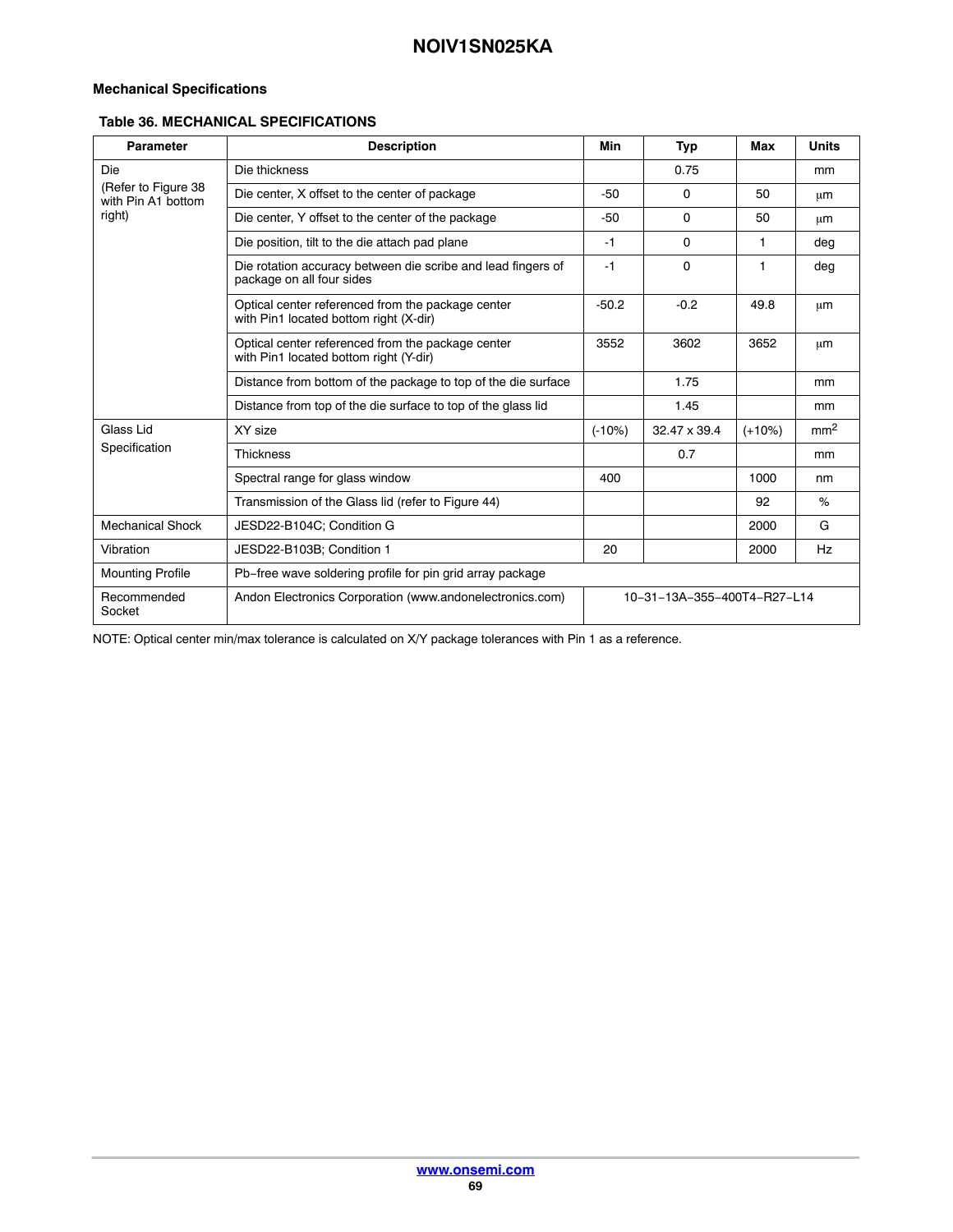### **Package Drawing**



All dimensions are in mm, unless specified otherwise.

**Figure 37. VITA 25K Package Diagram**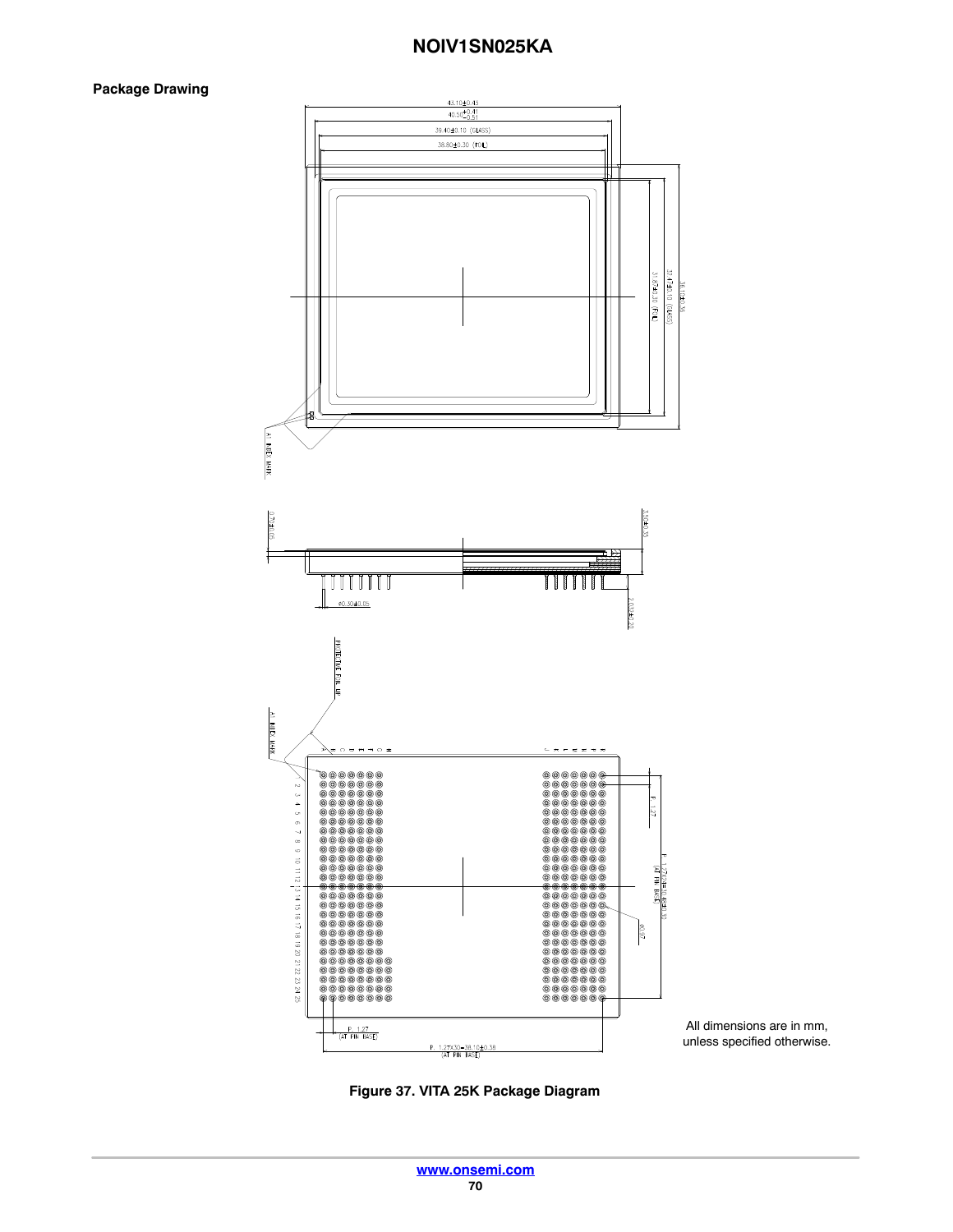### <span id="page-70-0"></span>**Optical Center Information**

The center of the die (CD) is the center of the cavity

The center of the die (CD) is exactly at 50% between the outsides of the two outer seal rings

The center of the cavity is exactly at 50% between the insides of the finger pads.

- Die outer dimensions:
	- $\bullet$  B4 is the reference for the Die (0,0) in  $\mu$ m
	- B1 is at  $(0,32500)$  µm
	- $\triangleleft$  B2 is at (25500,32500) µm
	- $\triangleleft$  B3 is at (25500,0) µm
- Active Area outer dimensions
	- A1 is the at  $(1214.1, 31387.8) \,\text{\mu m}$
	- $\triangle$  A2 is at (24285.6, 31387.8) µm
	- $\triangleleft$  A3 is at (24285.6, 8316.3) µm
	- A4 is at  $(1214.1, 8316.3) \,\text{\mu m}$
- Center of the Active Area
	- $\triangleleft$  AA is at (12749.8, 19852) µm
- Center of the Die
	- CD is at  $(12750, 16250) \mu m$



**Figure 38. Graphical Representation of the Optical Center**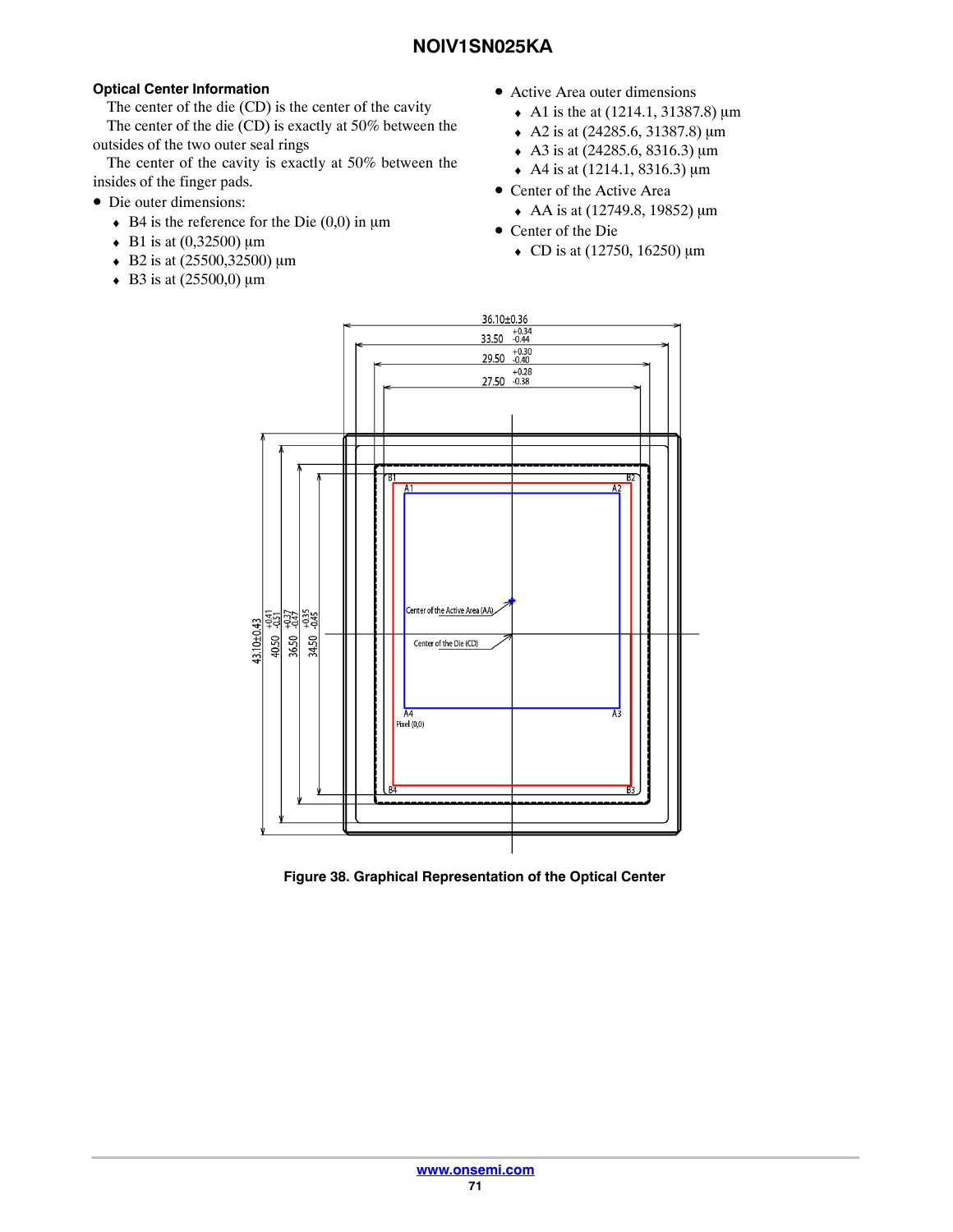### **Glass Lid**

The VITA 25K image sensor uses a glass lid without any coatings. Figure 39 shows the transmission characteristics of the glass lid.

As seen in Figure 39, the sensor does not have an infrared attenuating filter glass. A filter must be provided in the optical path when color devices are used (source: http://www.pgo-online.com).



**Figure 39. Transmission Characteristics of Glass Lid**

### **SILICON ERRATA**

This section describes the erratum for the VITA 25K family.

#### **VITA 25K Qualification Status** Production Silicon

Details include erratum trigger conditions, scope of impact, available workaround, and silicon revision applicability.

### **VITA 25K Errata Summary**

This table defines how the errata applies to the VITA 25K.

| ltems                                                     | <b>Part Number</b> | <b>Silicon revision</b>   | <b>Fix Status</b>   |
|-----------------------------------------------------------|--------------------|---------------------------|---------------------|
| [1]. Higher Standby current than rat-<br>ed in data sheet | VITA 25K family    | <b>Production Silicon</b> | Silicon fix planned |

### **Higher Standby Current**

• PROBLEM DEFINITION

In all states except for 'idle' and 'running' (including 'reset') there can be abnormal high power consumption on vdd\_33.

- PARAMETERS AFFECTED Power
- TRIGGER CONDITION(S)
- Entering an affected state (reset, standby(1), standby(2)). • SCOPE OF IMPACT
- 

High power consumption, not influencing performance when grabbing images.

### • WORKAROUND

Maintain the device in 'power-off', 'idle' or 'running' modes.

• FIX STATUS

The cause of this problem and its solution have been identified. Silicon fix is planned to correct the deficiency.

• COMPLETION DATE

Production silicon with Stand-by current fix is planned.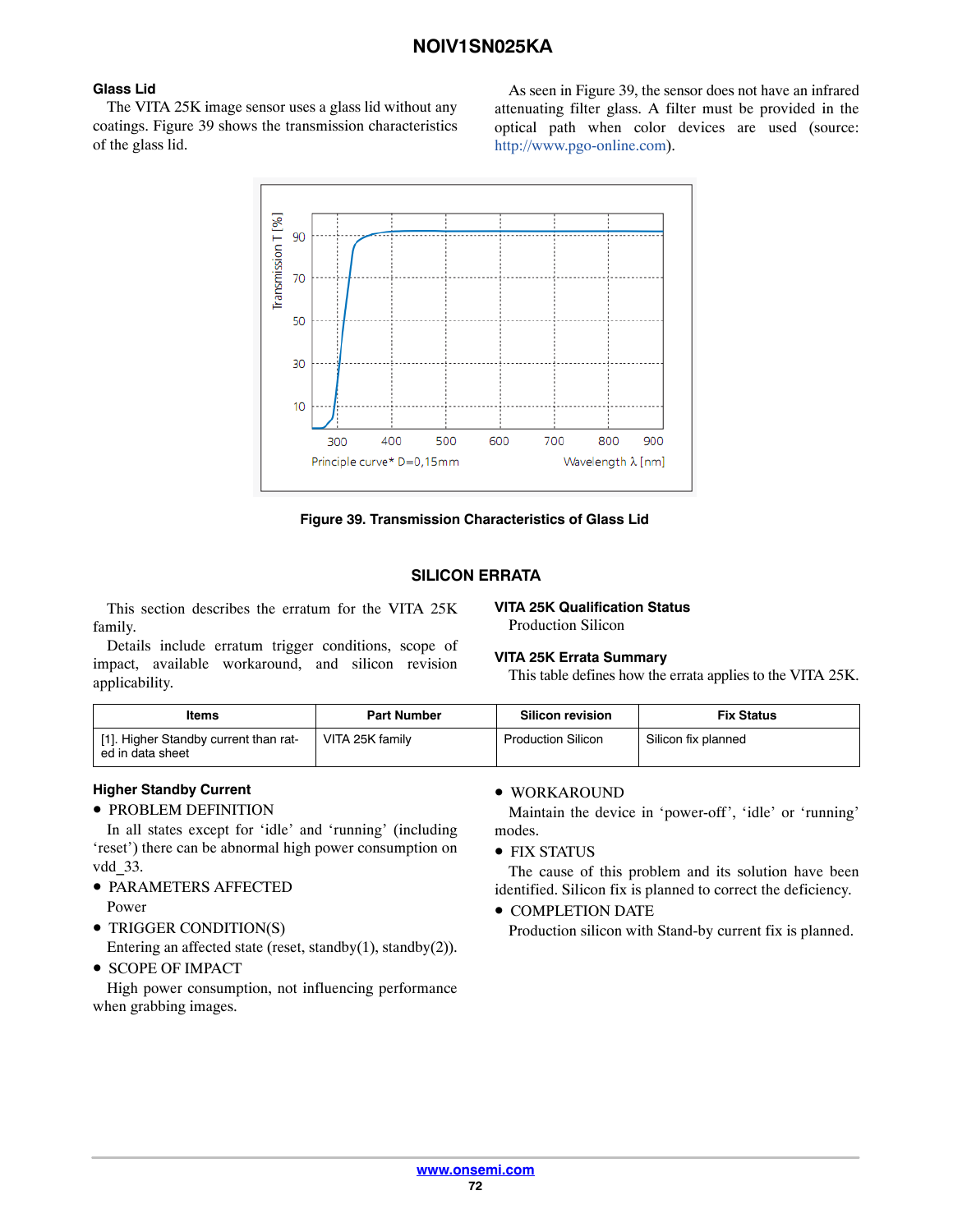#### **ADDITIONAL REFERENCES AND RESOURCES**

Application Notes and other resources can be found linked to the product web page at [www.onsemi.com](http://onsemi.com). Additional information on this device may also be available in the [Image Sensor Portal](https://www.onsemi.com/PowerSolutions/myon/erCispFolder.do), accessible within the MyON section of [www.onsemi.com.](http://onsemi.com) A signed NDA is required to access the Image Sensor Portal – please see your ON Semiconductor sales representative for more information.

For information on ESD and cover glass care and cleanliness, please download the Application Note *Image Sensor Handling and Best Practices* (AN52561/D) from [www.onsemi.com.](http://onsemi.com)

For quality and reliability information, please download the *Quality & Reliability Handbook* (HBD851/D) from [www.onsemi.com.](http://onsemi.com)

For information on Standard terms and Conditions of Sale, please download [Terms and Conditions](http://www.onsemi.com/site/pdf/ONSEMI_T&C.pdf) document from [www.onsemi.com.](http://onsemi.com)

For information on Return Material Authorization procedures, please refer to the [RMA Policy Procedure](http://www.onsemi.com/site/pdf/CAT_Returns_FailureAnalysis.pdf) document from [www.onsemi.com.](http://onsemi.com)

The Product Acceptance Criteria document, which lists criteria to which this device is tested prior to shipment, is available upon request.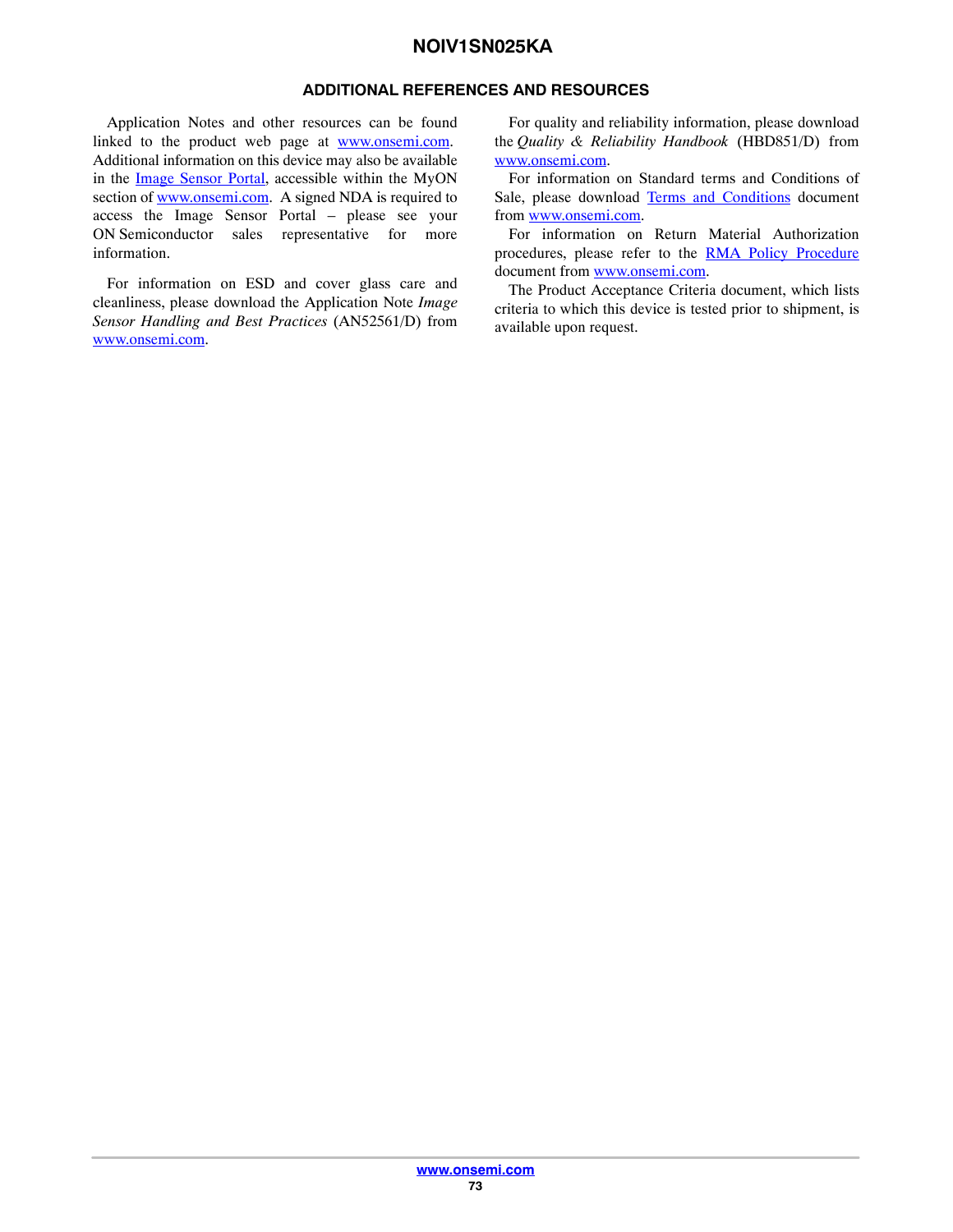## **ACRONYMS**

| Acronym     | <b>Description</b>                      |
|-------------|-----------------------------------------|
| <b>ADC</b>  | Analog-to-Digital Converter             |
| <b>AFF</b>  | Analog Front End                        |
| <b>BL</b>   | Black pixel data                        |
| CDM         | <b>Charged Device Model</b>             |
| <b>CDS</b>  | <b>Correlated Double Sampling</b>       |
| <b>CMOS</b> | Complementary Metal Oxide Semiconductor |
| CRC         | <b>Cyclic Redundancy Check</b>          |
| <b>DAC</b>  | Digital-to-Analog Converter             |
| <b>DDR</b>  | Double Data Rate                        |
| <b>DNL</b>  | Differential Non-Llinearity             |
| DS          | Double Sampling                         |
| <b>EIA</b>  | Electronic Industries Alliance          |
| <b>ESD</b>  | Electrostatic Discharge                 |
| <b>FE</b>   | Frame End                               |
| <b>FOT</b>  | <b>Frame Overhead Time</b>              |
| <b>FPGA</b> | Field Programmable Gate Array           |
| <b>FPN</b>  | <b>Fixed Pattern Noise</b>              |
| <b>FPS</b>  | Frame per Second                        |
| <b>FS</b>   | Frame Start                             |
| <b>HBM</b>  | Human Body Model                        |
| <b>IMG</b>  | Image data (regular pixel data)         |
| <b>INL</b>  | Integral Non-Linearity                  |
| IP          | Intellectual Property                   |

| Acronym     | <b>Description</b>                             |
|-------------|------------------------------------------------|
| LE          | Line End                                       |
| LS          | Line Start                                     |
| <b>LSB</b>  | least significant bit                          |
| <b>LVDS</b> | Low-Voltage Differential Signaling             |
| <b>MSB</b>  | most significant bit                           |
| <b>PGA</b>  | Programmable Gain Amplifier                    |
| <b>PLS</b>  | Parasitic Light Sensitivity                    |
| <b>PRBS</b> | Pseudo-Random Binary Sequence                  |
| <b>PRNU</b> | Photo Response Non-Uniformity                  |
| QE          | <b>Quantum Efficiency</b>                      |
| <b>RGB</b>  | Red-Green-Blue                                 |
| <b>RMA</b>  | <b>Return Material Authorization</b>           |
| <b>RMS</b>  | Root Mean Square                               |
| ROI         | Region of Interest                             |
| <b>ROT</b>  | <b>Row Overhead Time</b>                       |
| S/H         | Sample and Hold                                |
| <b>SNR</b>  | Signal-to-Noise Ratio                          |
| SPI         | Serial Peripheral Interface                    |
| <b>TIA</b>  | <b>Telecommunications Industry Association</b> |
| $T_{\rm J}$ | Junction temperature                           |
| <b>TR</b>   | Training pattern                               |
| % RH        | Percent Relative Humidity                      |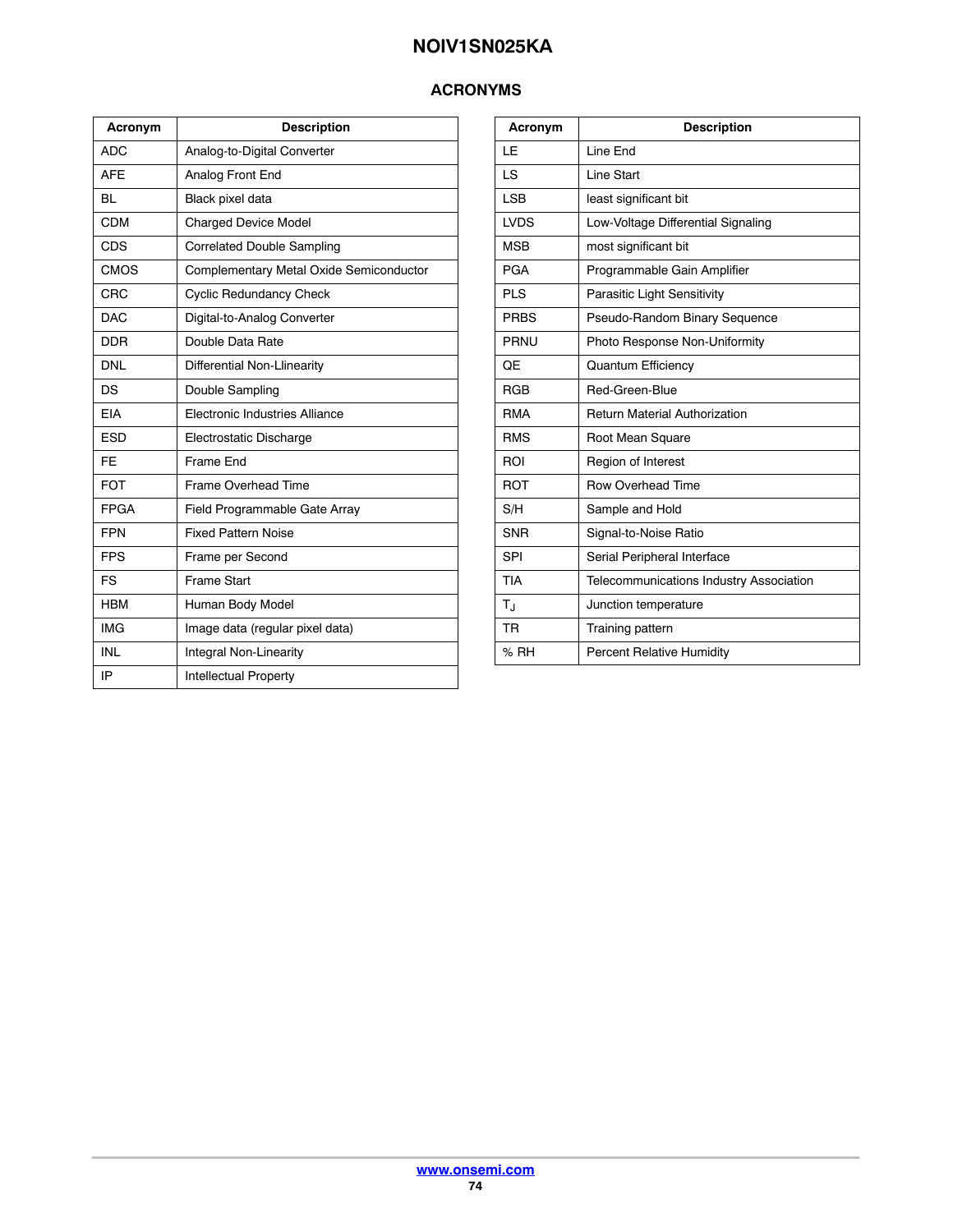#### **GLOSSARY**

| conversion gain   | A constant that converts the number of electrons collected by a pixel into the voltage swing of the pixel.<br>Conversion gain = $q/C$ where q is the charge of an electron (1.602E 19 Coulomb) and C is the capacitance<br>of the photodiode or sense node.                                                                                                                                                                                                                                                                                                                        |
|-------------------|------------------------------------------------------------------------------------------------------------------------------------------------------------------------------------------------------------------------------------------------------------------------------------------------------------------------------------------------------------------------------------------------------------------------------------------------------------------------------------------------------------------------------------------------------------------------------------|
| <b>CDS</b>        | Correlated double sampling. This is a method for sampling a pixel where the pixel voltage after reset is<br>sampled and subtracted from the voltage after exposure to light.                                                                                                                                                                                                                                                                                                                                                                                                       |
| <b>CFA</b>        | Color filter array. The materials deposited on top of pixels that selectively transmit color.                                                                                                                                                                                                                                                                                                                                                                                                                                                                                      |
| <b>DNL</b>        | Differential non-linearity (for ADCs)                                                                                                                                                                                                                                                                                                                                                                                                                                                                                                                                              |
| <b>DSNU</b>       | Dark signal non-uniformity. This parameter characterizes the degree of non-uniformity in dark leakage<br>currents, which can be a major source of fixed pattern noise.                                                                                                                                                                                                                                                                                                                                                                                                             |
| fill-factor       | A parameter that characterizes the optically active percentage of a pixel. In theory, it is the ratio of the<br>actual QE of a pixel divided by the QE of a photodiode of equal area. In practice, it is never measured.                                                                                                                                                                                                                                                                                                                                                           |
| INL               | Integral nonlinearity (for ADCs)                                                                                                                                                                                                                                                                                                                                                                                                                                                                                                                                                   |
| IR                | Infrared. IR light has wavelengths in the approximate range 750 nm to 1 mm.                                                                                                                                                                                                                                                                                                                                                                                                                                                                                                        |
| Lux               | Photometric unit of luminance (at 550 nm, $1$ lux = 1 lumen/m <sup>2</sup> = $1/683$ W/m <sup>2</sup> )                                                                                                                                                                                                                                                                                                                                                                                                                                                                            |
| pixel noise       | Variation of pixel signals within a region of interest (ROI). The ROI typically is a rectangular portion of the<br>pixel array and may be limited to a single color plane.                                                                                                                                                                                                                                                                                                                                                                                                         |
| photometric units | Units for light measurement that take into account human physiology.                                                                                                                                                                                                                                                                                                                                                                                                                                                                                                               |
| <b>PLS</b>        | Parasitic light sensitivity. Parasitic discharge of sampled information in pixels that have storage nodes.                                                                                                                                                                                                                                                                                                                                                                                                                                                                         |
| <b>PRNU</b>       | Photo-response non-uniformity. This parameter characterizes the spread in response of pixels, which is a<br>source of FPN under illumination.                                                                                                                                                                                                                                                                                                                                                                                                                                      |
| QE                | Quantum efficiency. This parameter characterizes the effectiveness of a pixel in capturing photons and<br>converting them into electrons. It is photon wavelength and pixel color dependent.                                                                                                                                                                                                                                                                                                                                                                                       |
| read noise        | Noise associated with all circuitry that measures and converts the voltage on a sense node or photodiode<br>into an output signal.                                                                                                                                                                                                                                                                                                                                                                                                                                                 |
| reset             | The process by which a pixel photodiode or sense node is cleared of electrons. "Soft" reset occurs when<br>the reset transistor is operated below the threshold. "Hard" reset occurs when the reset transistor is oper-<br>ated above threshold.                                                                                                                                                                                                                                                                                                                                   |
| reset noise       | Noise due to variation in the reset level of a pixel. In 3T pixel designs, this noise has a component (in units<br>of volts) proportionality constant depending on how the pixel is reset (such as hard and soft). In 4T pixel<br>designs, reset noise can be removed with CDS.                                                                                                                                                                                                                                                                                                    |
| responsivity      | The standard measure of photodiode performance (regardless of whether it is in an imager or not). Units<br>are typically A/W and are dependent on the incident light wavelength. Note that responsivity and sensitivity<br>are used interchangeably in image sensor characterization literature so it is best to check the units.                                                                                                                                                                                                                                                  |
| ROI               | Region of interest. The area within a pixel array chosen to characterize noise, signal, crosstalk, and so on.<br>The ROI can be the entire array or a small subsection; it can be confined to a single color plane.                                                                                                                                                                                                                                                                                                                                                                |
| sense node        | In 4T pixel designs, a capacitor used to convert charge into voltage. In 3T pixel designs it is the photodi-<br>ode itself.                                                                                                                                                                                                                                                                                                                                                                                                                                                        |
| sensitivity       | A measure of pixel performance that characterizes the rise of the photodiode or sense node signal in Volts<br>upon illumination with light. Units are typically $V/(W/m^2)/sec$ and are dependent on the incident light wave-<br>length. Sensitivity measurements are often taken with 550 nm incident light. At this wavelength, 1 683 lux<br>is equal to 1 W/m <sup>2</sup> ; the units of sensitivity are quoted in V/lux/sec. Note that responsivity and sensitivity are<br>used interchangeably in image sensor characterization literature so it is best to check the units. |
| spectral response | The photon wavelength dependence of sensitivity or responsivity.                                                                                                                                                                                                                                                                                                                                                                                                                                                                                                                   |
| <b>SNR</b>        | Signal-to-noise ratio. This number characterizes the ratio of the fundamental signal to the noise spectrum<br>up to half the Nyquist frequency.                                                                                                                                                                                                                                                                                                                                                                                                                                    |
| temporal noise    | Noise that varies from frame to frame. In a video stream, temporal noise is visible as twinkling pixels.                                                                                                                                                                                                                                                                                                                                                                                                                                                                           |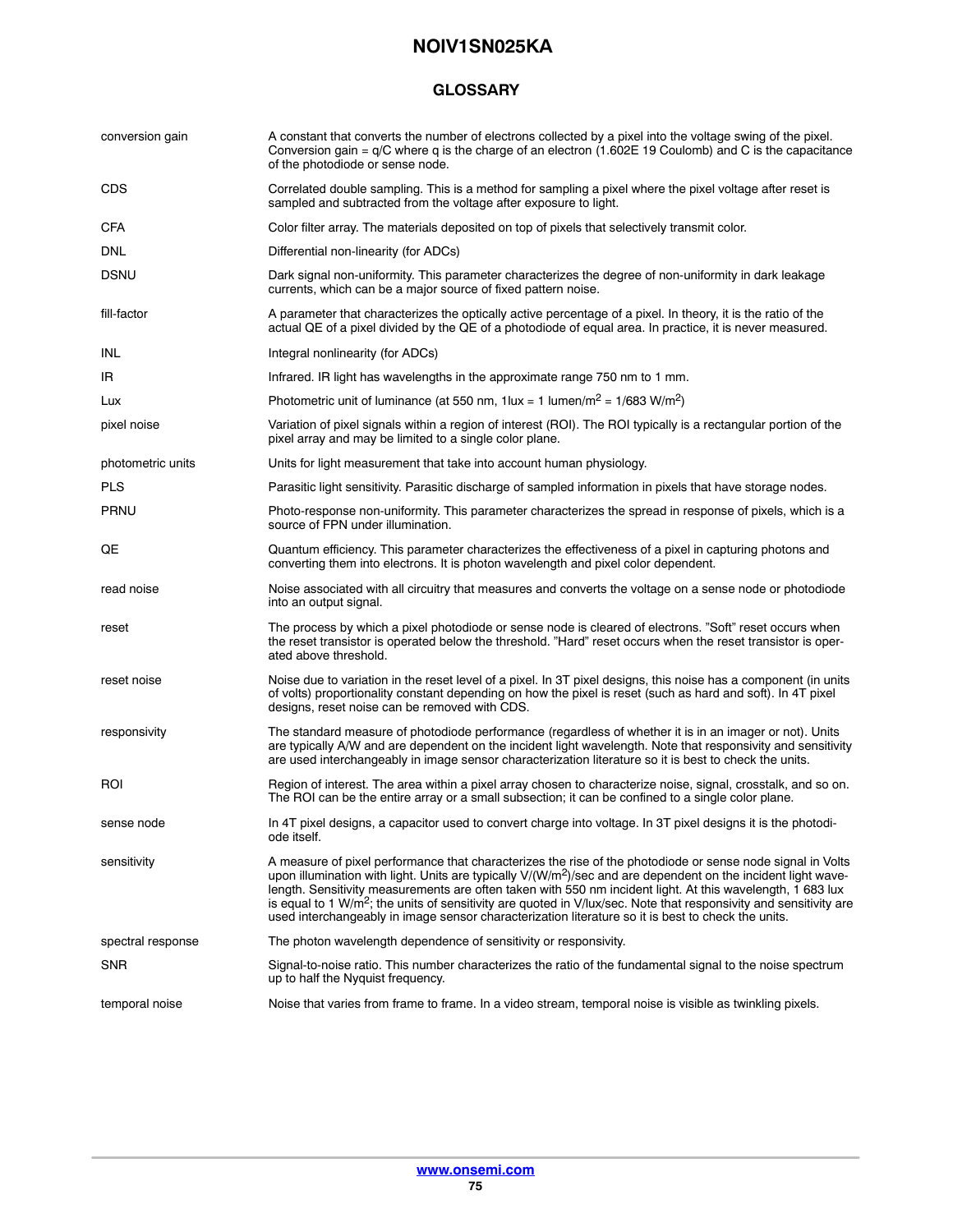ON Semiconductor and ⊍ ]are trademarks of Semiconductor Components Industries, LLC dba ON Semiconductor or its subsidiaries in the United States and/or other countries.<br>ON Semiconductor owns me rights to a number of paten ON Semiconductor makes no warranty, representation or guarantee regarding the suitability of its products for any particular purpose, nor does ON Semiconductor assume any liability arising out of the application or use of any product or circuit, and specifically disclaims any and all liability, including without limitation special, consequential or incidental damages.<br>Buyer is responsible for its pro regardless of any support or applications information provided by ON Semiconductor. "Typical" parameters which may be provided in ON Semiconductor data sheets and/or<br>specifications can and do vary in different applications application by customer's technical experts. ON Semiconductor does not convey any license under its patent rights nor the rights of others. ON Semiconductor products are not designed, intended, or authorized for use as a critical component in life support systems or any FDA Class 3 medical devices or medical devices with a same or similar classification<br>in a foreign jurisdiction or any devices application, Buyer shall indemnify and hold ON Semiconductor and its officers, employees, subsidiaries, affiliates, and distributors harmless against all claims, costs, damages, and expenses, and reasonable attorney fees arising out of, directly or indirectly, any claim of personal injury or death associated with such unintended or unauthorized use, even if such<br>claim alleges that ON Semiconductor was literature is subject to all applicable copyright laws and is not for resale in any manner.

#### **PUBLICATION ORDERING INFORMATION**

#### **LITERATURE FULFILLMENT**:

Literature Distribution Center for ON Semiconductor 19521 E. 32nd Pkwy, Aurora, Colorado 80011 USA **Phone**: 303−675−2175 or 800−344−3860 Toll Free USA/Canada **Fax**: 303−675−2176 or 800−344−3867 Toll Free USA/Canada **Email**: orderlit@onsemi.com

**N. American Technical Support**: 800−282−9855 Toll Free USA/Canada

**Europe, Middle East and Africa Technical Support:** Phone: 421 33 790 2910

**ON Semiconductor Website**: **www.onsemi.com**

**Order Literature**: http://www.onsemi.com/orderlit

For additional information, please contact your local Sales Representative

◊